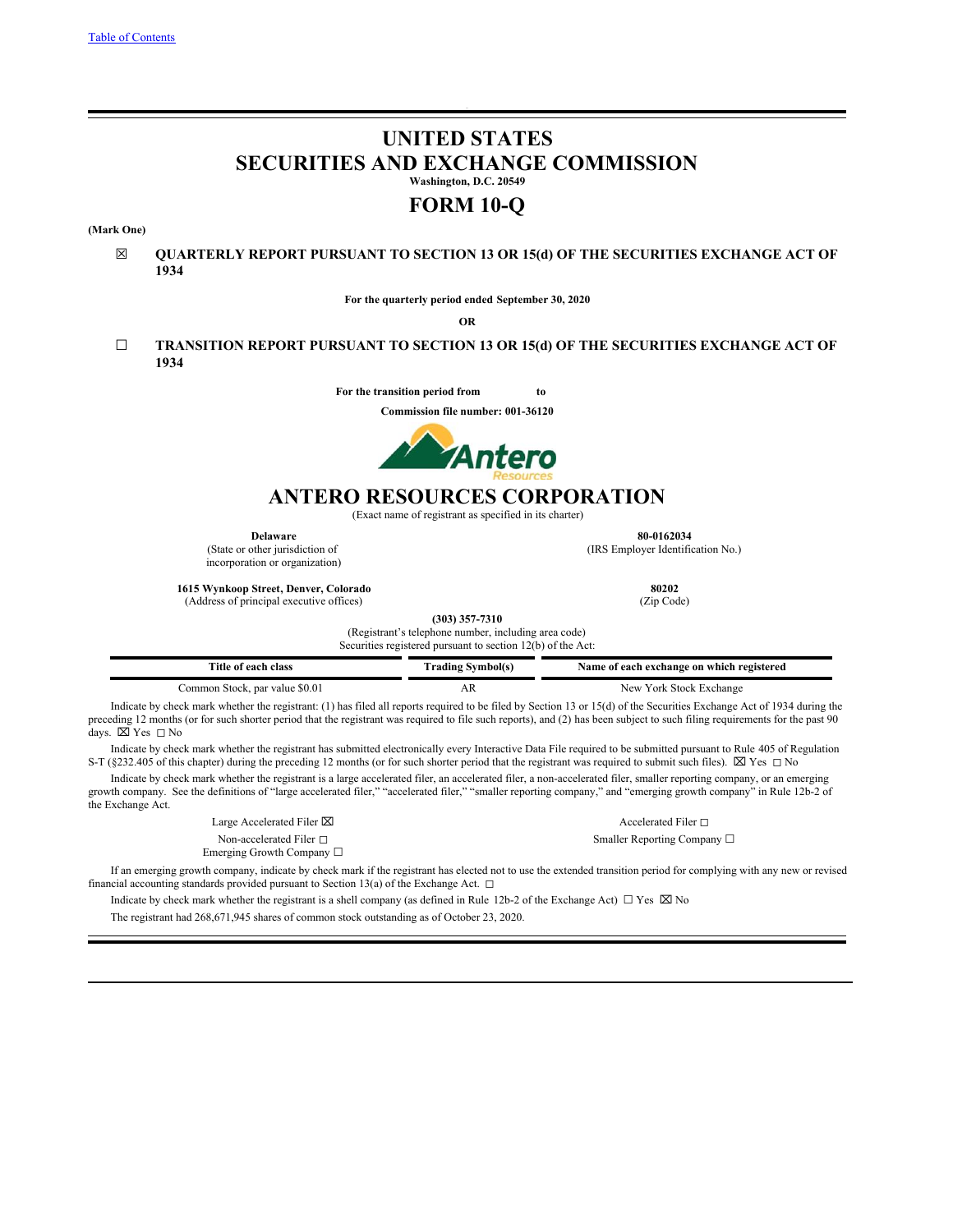## **TABLE OF CONTENTS**

| <b>CAU</b>                          | STATEMENT REGARDING FORWARD-LOOKING STATEMENTS                                        |    |
|-------------------------------------|---------------------------------------------------------------------------------------|----|
| <b>PART I-FINANCIAL INFORMATION</b> |                                                                                       |    |
| Item 1.                             | <b>Financial Statements (Unaudited)</b>                                               | 4  |
| Item 2.                             | Management's Discussion and Analysis of Financial Condition and Results of Operations | 44 |
| Item 3.                             | Quantitative and Qualitative Disclosures about Market Risk                            | 69 |
| Item 4.                             | <b>Controls and Procedures</b>                                                        | 70 |
| <b>PART II-OTHER INFORMATION</b>    |                                                                                       | 71 |
| Item 1.                             | <b>Legal Proceedings</b>                                                              | 71 |
| Item 1A.                            | <b>Risk Factors</b>                                                                   | 71 |
| Item 2.                             | <b>Unregistered Sales of Equity Securities</b>                                        | 72 |
| Item 6.                             | <b>Exhibits</b>                                                                       | 73 |
| <b>SIGNATURES</b>                   |                                                                                       | 74 |
|                                     |                                                                                       |    |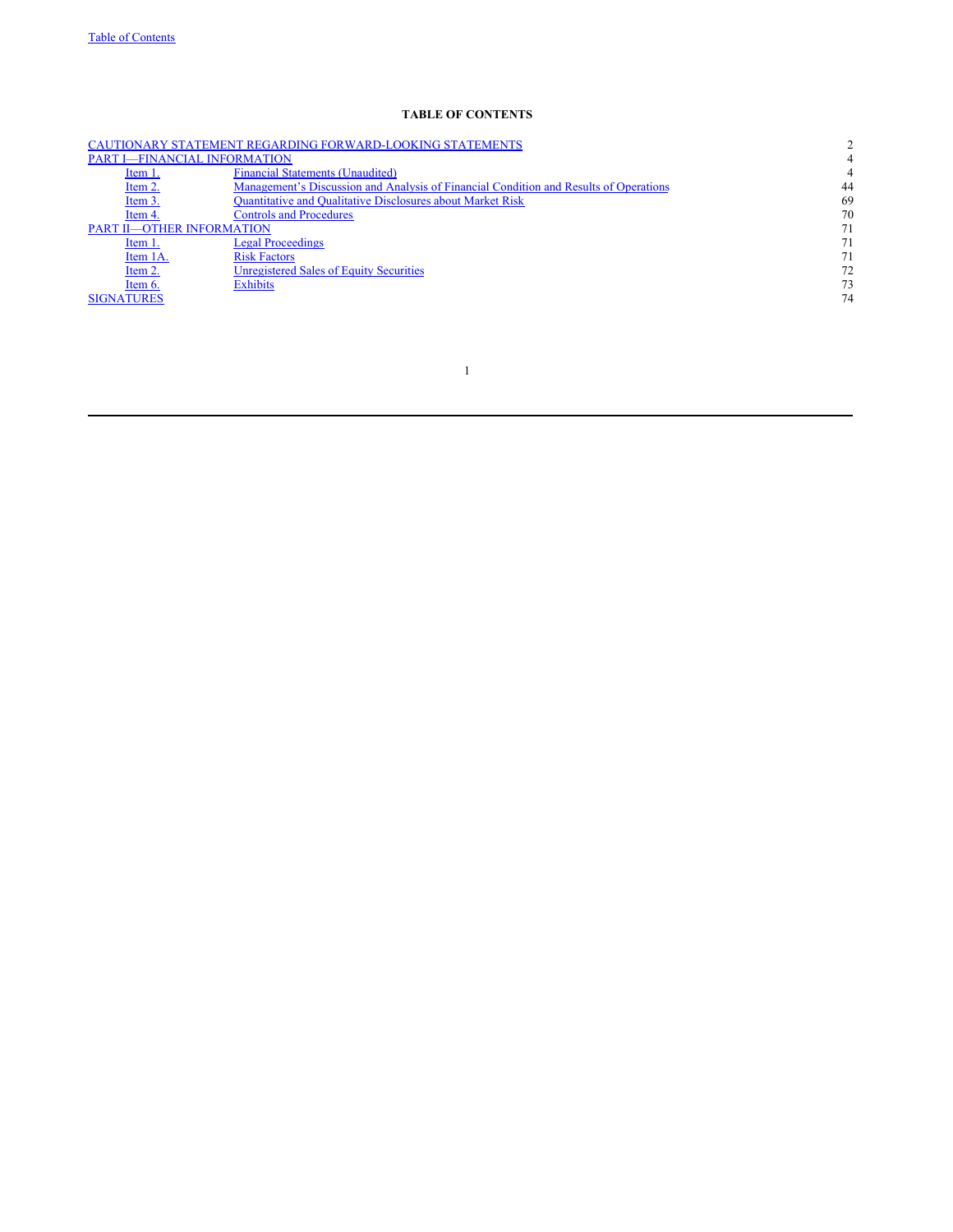## **CAUTIONARY STATEMENT REGARDING FORWARD-LOOKING STATEMENTS**

Some of the information in this Quarterly Report on Form 10-Q may contain "forward-looking statements" within the meaning of Section 27A of the Securities Act of 1933, as amended (the "Securities Act"), and Section 21E of the Securities Exchange Act of 1934, as amended (the "Exchange Act"). All statements, other than statements of historical fact included in this Quarterly Report on Form 10-Q, regarding our strategy, future operations, financial position, estimated revenues and losses, projected costs, prospects, plans and objectives of management are forward-looking statements. Words such as "may," "assume," "forecast," "position," "predict," "strategy," "expect," "intend," "plan," "estimate," "anticipate," "believe," "project," "budget," "potential," or "continue," and similar expressions are used to identify forward-looking statements, although not all forward-looking statements contain such identifying words. When considering these forward-looking statements, investors should keep in mind the risk factors and other cautionary statements in this Quarterly Report on Form 10-Q. These forward-looking statements are based on management's current beliefs, based on currently available information, as to the outcome and timing of future events. Factors that could cause our actual results to differ materially from the results contemplated by such forward-looking statements include:

- our ability to execute our business strategy;
- our production and oil and gas reserves;
- our financial strategy, liquidity, and capital required for our development program;
- our ability to obtain debt or equity financing on satisfactory terms to fund additional acquisitions, expansion projects, working capital requirements and the repayment or refinancing of indebtedness;
- natural gas, natural gas liquids ("NGLs"), and oil prices;
- impacts of world health events, including the coronavirus ("COVID-19") pandemic;
- timing and amount of future production of natural gas, NGLs, and oil;
- our hedging strategy and results;
- our ability to execute our debt repurchase program and/or our asset sale program;
- our ability to meet minimum volume commitments and to utilize or monetize our firm transportation commitments;
- our future drilling plans;
- our projected well costs and cost savings initiatives, including with respect to water handling services provided by Antero Midstream Corporation;
- competition and government regulations;
- pending legal or environmental matters;
- marketing of natural gas, NGLs, and oil;
- leasehold or business acquisitions;
- costs of developing our properties;
- operations of Antero Midstream Corporation;
- general economic conditions;
- credit markets;
- expectations regarding the amount and timing of jury awards;
- uncertainty regarding our future operating results; and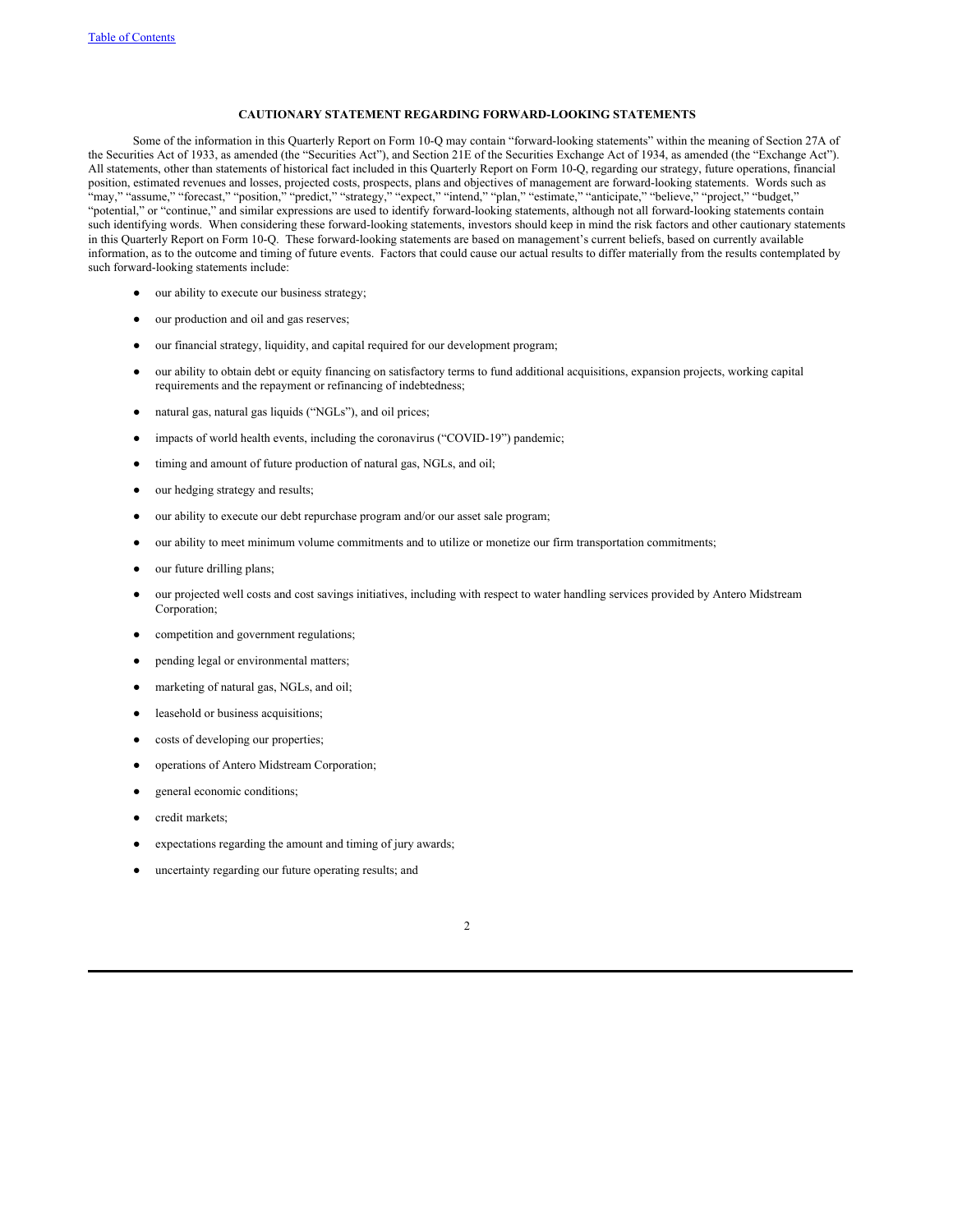our other plans, objectives, expectations and intentions contained in this Quarterly Report on Form 10-Q.

We caution investors that these forward-looking statements are subject to all of the risks and uncertainties incidental to our business, most of which are difficult to predict and many of which are beyond our control. These risks include, but are not limited to, commodity price volatility, inflation, availability of drilling, completion, and production equipment and services, environmental risks, drilling and completion and other operating risks, marketing and transportation risks, regulatory changes, the uncertainty inherent in estimating natural gas, NGLs, and oil reserves and in projecting future rates of production, cash flows and access to capital, the timing of development expenditures, conflicts of interest among our stockholders, impacts of world health events, including the COVID-19 pandemic, potential shut-ins of production due to lack of downstream demand or storage capacity, and the other risks described or referenced under the heading "Risk Factors" herein, including the risk factors set forth in our Annual Report on Form 10-K for the year ended December 31, 2019 (the "2019 Form 10-K") and in our Quarterly Report on Form 10-Q for the quarter ended March 31, 2020, each of which is on file with the Securities and Exchange Commission ("SEC").

Reserve engineering is a process of estimating underground accumulations of natural gas, NGLs, and oil that cannot be measured in an exact manner. The accuracy of any reserve estimate depends on the quality of available data, the interpretation of such data, and the price and cost assumptions made by reservoir engineers. In addition, the results of drilling, testing, and production activities, or changes in commodity prices, may justify revisions of estimates that were made previously. If significant, such revisions would change the schedule of any further production and development drilling. Accordingly, reserve estimates may differ significantly from the quantities of natural gas, NGLs, and oil that are ultimately recovered.

Should one or more of the risks or uncertainties described or referenced in this Quarterly Report on Form 10-Q occur, or should underlying assumptions prove incorrect, our actual results and plans could differ materially from those expressed in any forward-looking statements.

All forward-looking statements, expressed or implied, included in this Quarterly Report on Form 10-Q are expressly qualified in their entirety by this cautionary statement. This cautionary statement should also be considered in connection with any subsequent written or oral forward-looking statements that we or persons acting on our behalf may issue.

Except as otherwise required by applicable law, we disclaim any duty to update any forward-looking statements to reflect events or circumstances after the date of this Quarterly Report on Form 10-Q.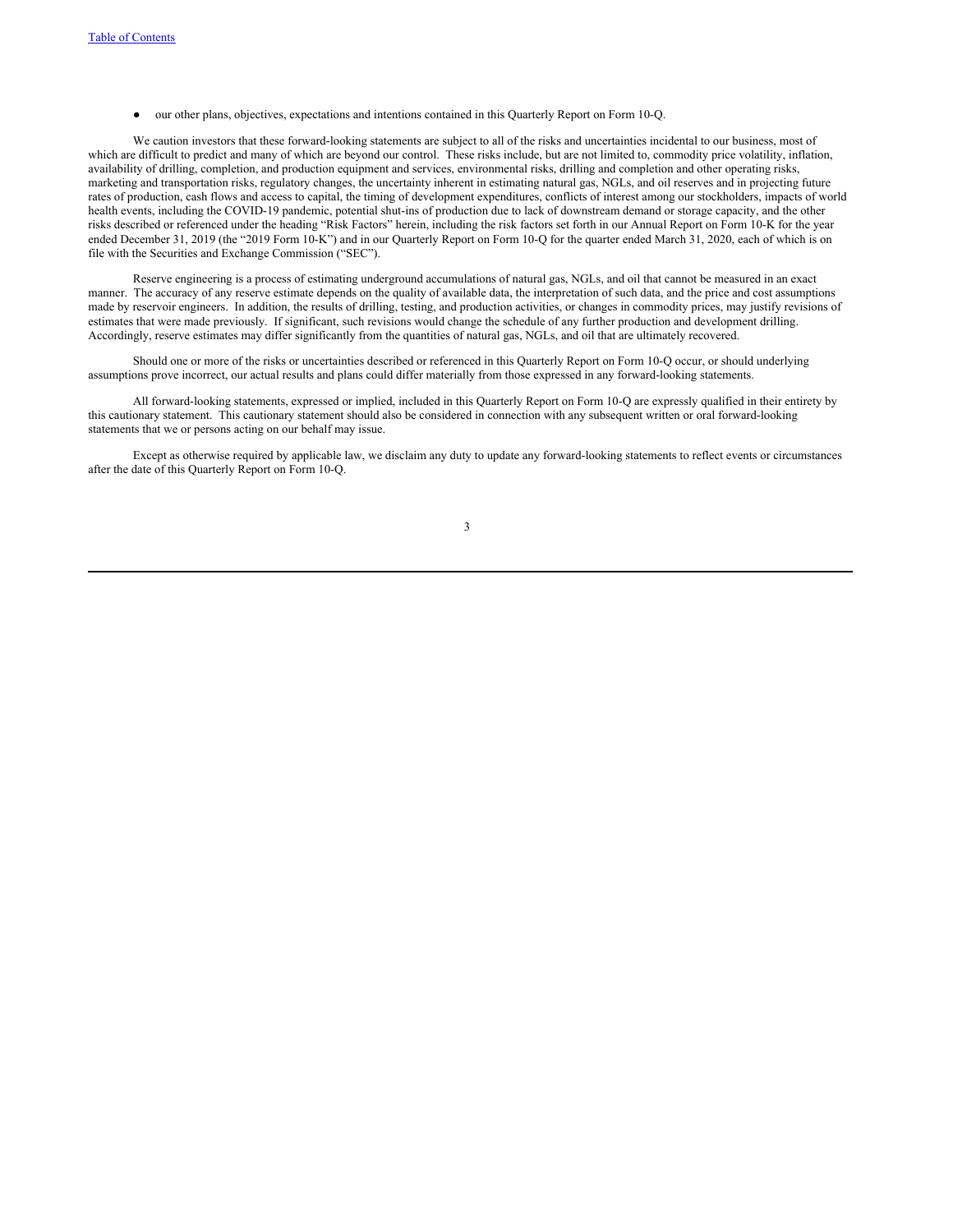## **PART I—FINANCIAL INFORMATION ANTERO RESOURCES CORPORATION**

# Condensed Consolidated Balance Sheets

December 31, 2019 and September 30, 2020 (In thousands)

|                                                                                                                         |                         | December 31,<br>2019 | (Unaudited)<br>September 30,<br>2020 |
|-------------------------------------------------------------------------------------------------------------------------|-------------------------|----------------------|--------------------------------------|
| <b>Assets</b>                                                                                                           |                         |                      |                                      |
| Current assets:                                                                                                         |                         |                      |                                      |
| Accounts receivable                                                                                                     | $\mathbf S$             | 46,419               | 88,062                               |
| Accounts receivable, related parties                                                                                    |                         | 125,000              |                                      |
| Accrued revenue                                                                                                         |                         | 317,886              | 338,729                              |
| Derivative instruments                                                                                                  |                         | 422,849              | 83,057                               |
| Other current assets                                                                                                    |                         | 10,731               | 11,934                               |
| Total current assets                                                                                                    |                         | 922,885              | 521,782                              |
| Property and equipment:                                                                                                 |                         |                      |                                      |
| Oil and gas properties, at cost (successful efforts method):                                                            |                         |                      |                                      |
| Unproved properties                                                                                                     |                         | 1,368,854            | 1,265,255                            |
| Proved properties                                                                                                       |                         | 11,859,817           | 12,149,941                           |
| Gathering systems and facilities                                                                                        |                         | 5,802                | 5,802                                |
| Other property and equipment                                                                                            |                         | 71,895               | 72,936                               |
|                                                                                                                         |                         | 13,306,368           | 13,493,934                           |
| Less accumulated depletion, depreciation, and amortization                                                              |                         | (3,327,629)          | (3,659,376)                          |
| Property and equipment, net                                                                                             |                         | 9,978,739            | 9,834,558                            |
| Operating leases right-of-use assets                                                                                    |                         | 2,886,500            | 2,660,188                            |
| Derivative instruments                                                                                                  |                         | 333,174              | 44,070                               |
| Investment in unconsolidated affiliate                                                                                  |                         | 1,055,177            | 272,926                              |
| Other assets                                                                                                            |                         |                      | 16,215                               |
|                                                                                                                         |                         | 21,094               |                                      |
| Total assets                                                                                                            | S                       | 15,197,569           | 13,349,739                           |
| <b>Liabilities and Equity</b>                                                                                           |                         |                      |                                      |
| Current liabilities:                                                                                                    |                         |                      |                                      |
| Accounts payable                                                                                                        | S                       | 14,498               | 55,173                               |
| Accounts payable, related parties                                                                                       |                         | 97,883               | 81,519                               |
| <b>Accrued liabilities</b>                                                                                              |                         | 400,850              | 344,606                              |
| Revenue distributions payable                                                                                           |                         | 207,988              | 148,917                              |
| Derivative instruments                                                                                                  |                         | 6,721                | 107,933                              |
| Short-term lease liabilities                                                                                            |                         | 305,320              | 251,568                              |
| Deferred revenue, VPP                                                                                                   |                         |                      | 43,192                               |
| Other current liabilities                                                                                               |                         | 6,879                | 2,467                                |
| Total current liabilities                                                                                               |                         | 1,040,139            | 1,035,375                            |
| Long-term liabilities:                                                                                                  |                         |                      |                                      |
| Long-term debt                                                                                                          |                         | 3,758,868            | 3,158,225                            |
| Deferred income tax liability                                                                                           |                         | 781,987              | 381,233                              |
| Derivative instruments                                                                                                  |                         | 3,519                | 149,222                              |
| Long-term lease liabilities                                                                                             |                         | 2,583,678            | 2,410,114                            |
| Deferred revenue, VPP                                                                                                   |                         |                      | 167,466                              |
| Other liabilities                                                                                                       |                         | 58,635               | 64,223                               |
| <b>Total liabilities</b>                                                                                                |                         |                      |                                      |
| Commitments and contingencies (Notes 14 and 15)                                                                         |                         | 8,226,826            | 7,365,858                            |
| Equity:                                                                                                                 |                         |                      |                                      |
| Stockholders' equity:                                                                                                   |                         |                      |                                      |
| Preferred stock, \$0.01 par value; authorized - 50,000 shares; none issued                                              |                         |                      |                                      |
| Common stock, \$0.01 par value; authorized - 1,000,000 shares; 295,941 shares and 268,549 shares issued and outstanding |                         |                      |                                      |
| at December 31, 2019 and September 30, 2020, respectively                                                               |                         | 2,959                | 2,685                                |
| Additional paid-in capital                                                                                              |                         | 6,130,365            | 6,165,750                            |
| Accumulated earnings (deficit)                                                                                          |                         | 837,419              | (500, 308)                           |
| Total stockholders' equity                                                                                              |                         | 6,970,743            | 5,668,127                            |
| Noncontrolling interests                                                                                                |                         |                      | 315,754                              |
| Total equity                                                                                                            |                         |                      |                                      |
|                                                                                                                         |                         | 6,970,743            | 5,983,881                            |
| Total liabilities and equity                                                                                            | $\overline{\mathbb{S}}$ | 15,197,569           | 13,349,739                           |

See accompanying notes to unaudited condensed consolidated financial statements.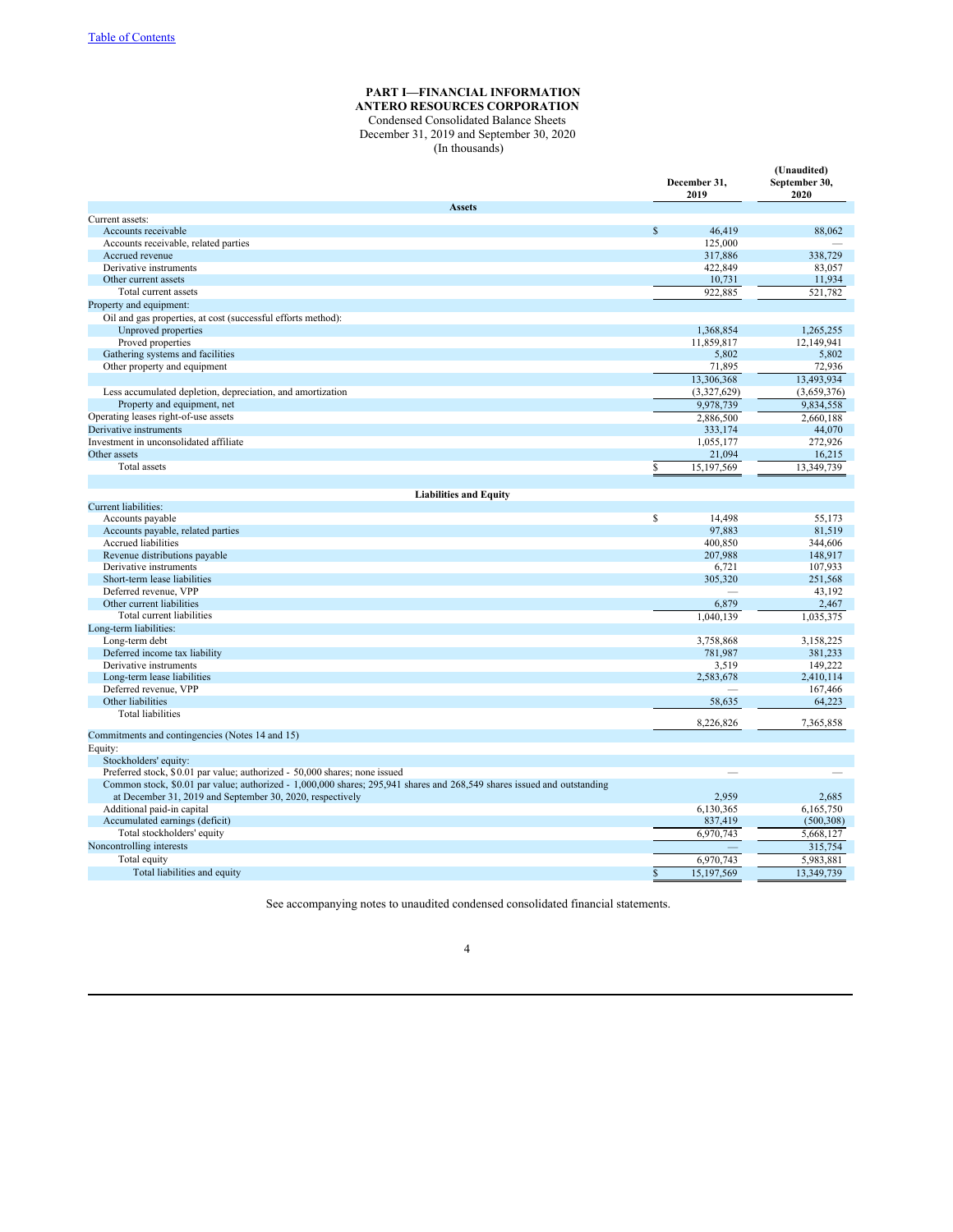# Condensed Consolidated Statements of Operations and Comprehensive Loss

Three Months Ended September 30, 2019 and 2020

(Unaudited)

(In thousands, except per share amounts)

|                                                                                                            |              | Three Months Ended September 30, |            |  |
|------------------------------------------------------------------------------------------------------------|--------------|----------------------------------|------------|--|
|                                                                                                            |              | 2019                             | 2020       |  |
| Revenue and other:                                                                                         |              |                                  |            |  |
| Natural gas sales                                                                                          | \$           | 524,448                          | 436,304    |  |
| Natural gas liquids sales                                                                                  |              | 284,958                          | 327,426    |  |
| Oil sales                                                                                                  |              | 40,561                           | 34,265     |  |
| Commodity derivative fair value gains (losses)                                                             |              | 220,788                          | (514, 751) |  |
| Marketing                                                                                                  |              | 46,645                           | 91,497     |  |
| Amortization of deferred revenue, VPP                                                                      |              |                                  | 5,175      |  |
| Other income                                                                                               |              | 1.481                            | 675        |  |
| Total revenue                                                                                              |              | 1,118,881                        | 380,591    |  |
| Operating expenses:                                                                                        |              |                                  |            |  |
| Lease operating                                                                                            |              | 35,928                           | 21.450     |  |
| Gathering, compression, processing, and transportation                                                     |              | 603,860                          | 656,615    |  |
| Production and ad valorem taxes                                                                            |              | 28,863                           | 25,790     |  |
| Marketing                                                                                                  |              | 108,216                          | 128,580    |  |
| Exploration                                                                                                |              | 208                              | 454        |  |
| Impairment of oil and gas properties                                                                       |              | 1,041,469                        | 29,392     |  |
| Impairment of midstream assets                                                                             |              | 7,800                            |            |  |
| Depletion, depreciation, and amortization                                                                  |              | 241,503                          | 238,418    |  |
| Accretion of asset retirement obligations                                                                  |              | 927                              | 1.115      |  |
| General and administrative (including equity-based compensation expense of \$3,875 and \$5,699 in 2019 and |              |                                  |            |  |
| 2020, respectively)                                                                                        |              | 35,923                           | 31.640     |  |
| Contract termination and rig stacking                                                                      |              | 62                               | 1,246      |  |
| Total operating expenses                                                                                   |              | 2,104,759                        | 1.134.700  |  |
| Operating loss                                                                                             |              | (985, 878)                       | (754, 109) |  |
| Other income (expense):                                                                                    |              |                                  |            |  |
| Equity in earnings (loss) of unconsolidated affiliates                                                     |              | (117, 859)                       | 24,419     |  |
| Transaction expense                                                                                        |              |                                  | (524)      |  |
| Interest expense, net                                                                                      |              | (47, 754)                        | (48, 043)  |  |
| Gain on early extinguishment of debt                                                                       |              |                                  | 55,633     |  |
| Total other income (expense)                                                                               |              | (165, 613)                       | 31,485     |  |
| Loss before income taxes                                                                                   |              | (1, 151, 491)                    | (722, 624) |  |
| Provision for income tax benefit                                                                           |              | 272,627                          | 168,778    |  |
| Net loss and comprehensive income loss including noncontrolling interests                                  |              | (878, 864)                       | (553, 846) |  |
| Less: net loss and comprehensive loss attributable to noncontrolling interests                             |              |                                  | (18, 233)  |  |
| Net loss and comprehensive loss attributable to Antero Resources Corporation                               |              |                                  |            |  |
|                                                                                                            | \$           | (878, 864)                       | (535, 613) |  |
| Loss per share-basic                                                                                       | \$           | (2.86)                           | (1.99)     |  |
| Loss per share-diluted                                                                                     | $\mathbf{s}$ | (2.86)                           | (1.99)     |  |
| Weighted average number of shares outstanding:                                                             |              |                                  |            |  |
| <b>Basic</b>                                                                                               |              | 307,781                          | 268,511    |  |
| <b>Diluted</b>                                                                                             |              | 307,781                          | 268,511    |  |

See accompanying notes to unaudited condensed consolidated financial statements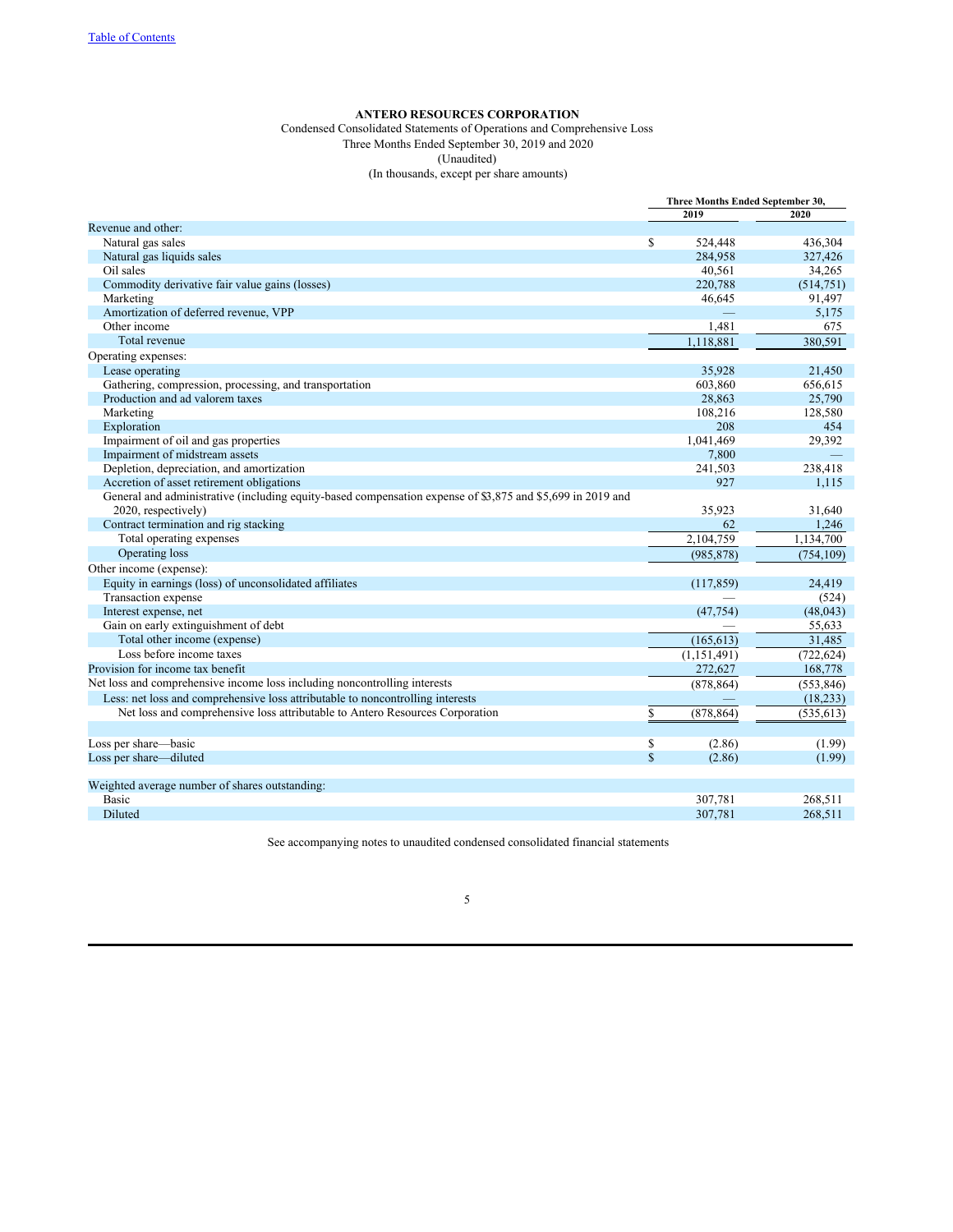Condensed Consolidated Statements of Operations and Comprehensive Income (Loss)

# Nine Months Ended September 30, 2019 and 2020

(Unaudited)

(In thousands, except per share amounts)

|                                                                                                                    | Nine Months Ended September 30, |            |               |
|--------------------------------------------------------------------------------------------------------------------|---------------------------------|------------|---------------|
|                                                                                                                    |                                 | 2019       | 2020          |
| Revenue and other:                                                                                                 |                                 |            |               |
| Natural gas sales                                                                                                  | \$                              | 1,735,086  | 1.214.801     |
| Natural gas liquids sales                                                                                          |                                 | 902,606    | 797,296       |
| Oil sales                                                                                                          |                                 | 137,675    | 78,233        |
| Commodity derivative fair value gains (losses)                                                                     |                                 | 471,847    | (116,933)     |
| Gathering, compression, water handling and treatment                                                               |                                 | 4,479      |               |
| Marketing                                                                                                          |                                 | 200,911    | 201.855       |
| Amortization of deferred revenue, VPP                                                                              |                                 |            | 5,175         |
| Other income                                                                                                       |                                 | 3,348      | 2,180         |
| Total revenue                                                                                                      |                                 | 3,455,952  | 2,182,607     |
| Operating expenses:                                                                                                |                                 |            |               |
| Lease operating                                                                                                    |                                 | 118,517    | 71.836        |
| Gathering, compression, processing, and transportation                                                             |                                 | 1,595,223  | 1,877,084     |
| Production and ad valorem taxes                                                                                    |                                 | 95,509     | 71,481        |
| Marketing                                                                                                          |                                 | 408,839    | 334,906       |
| Exploration                                                                                                        |                                 | 648        | 895           |
| Impairment of oil and gas properties                                                                               |                                 | 1,253,712  | 155,962       |
| Impairment of midstream assets                                                                                     |                                 | 14,782     |               |
| Depletion, depreciation, and amortization                                                                          |                                 | 724,006    | 652,130       |
| Loss on sale of assets                                                                                             |                                 | 951        |               |
| Accretion of asset retirement obligations                                                                          |                                 | 2.821      | 3.330         |
| General and administrative (including equity-based compensation expense of \$19,327 and \$17,001 in 2019 and 2020, |                                 |            |               |
| respectively)                                                                                                      |                                 | 146,507    | 101,264       |
| Contract termination and rig stacking                                                                              |                                 | 14,026     | 12,317        |
| Total operating expenses                                                                                           |                                 | 4,375,541  | 3,281,205     |
| Operating loss                                                                                                     |                                 | (919, 589) | (1,098,598)   |
| Other income (expense):                                                                                            |                                 |            |               |
| Equity in loss of unconsolidated affiliates                                                                        |                                 | (90, 193)  | (83, 408)     |
| Impairment of equity investment                                                                                    |                                 |            | (610, 632)    |
| Gain on deconsolidation of Antero Midstream Partners LP                                                            |                                 | 1,406,042  |               |
| Transaction expense                                                                                                |                                 |            | (6,662)       |
| Interest expense, net                                                                                              |                                 | (173, 868) | (152,956)     |
| Gain on early extinguishment of debt                                                                               |                                 |            | 175,365       |
| Total other income (expenses)                                                                                      |                                 | 1,141,981  | (678, 293)    |
| Income (loss) before income taxes                                                                                  |                                 | 222.392    | (1,776,891)   |
| Provision for income tax (expense) benefit                                                                         |                                 | (33, 332)  | 421,167       |
| Net income (loss) and comprehensive income (loss) including noncontrolling interests                               |                                 | 189,060    | (1,355,724)   |
| Less: net income (loss) and comprehensive income (loss) attributable to noncontrolling interests                   |                                 |            |               |
| Net income (loss) and comprehensive income (loss) attributable to Antero Resources Corporation                     |                                 | 46,993     | (17,997)      |
|                                                                                                                    | \$                              | 142,067    | (1, 337, 727) |
|                                                                                                                    |                                 |            |               |
| Income (loss) per share—basic                                                                                      | \$                              | 0.46       | (4.89)        |
| Income (loss) per share—diluted                                                                                    | $\mathbf{\hat{s}}$              | 0.46       | (4.89)        |
|                                                                                                                    |                                 |            |               |
| Weighted average number of shares outstanding:                                                                     |                                 |            |               |
| <b>Basic</b>                                                                                                       |                                 | 308,509    | 273,689       |
| Diluted                                                                                                            |                                 | 308,646    | 273,689       |

See accompanying notes to unaudited condensed consolidated financial statements.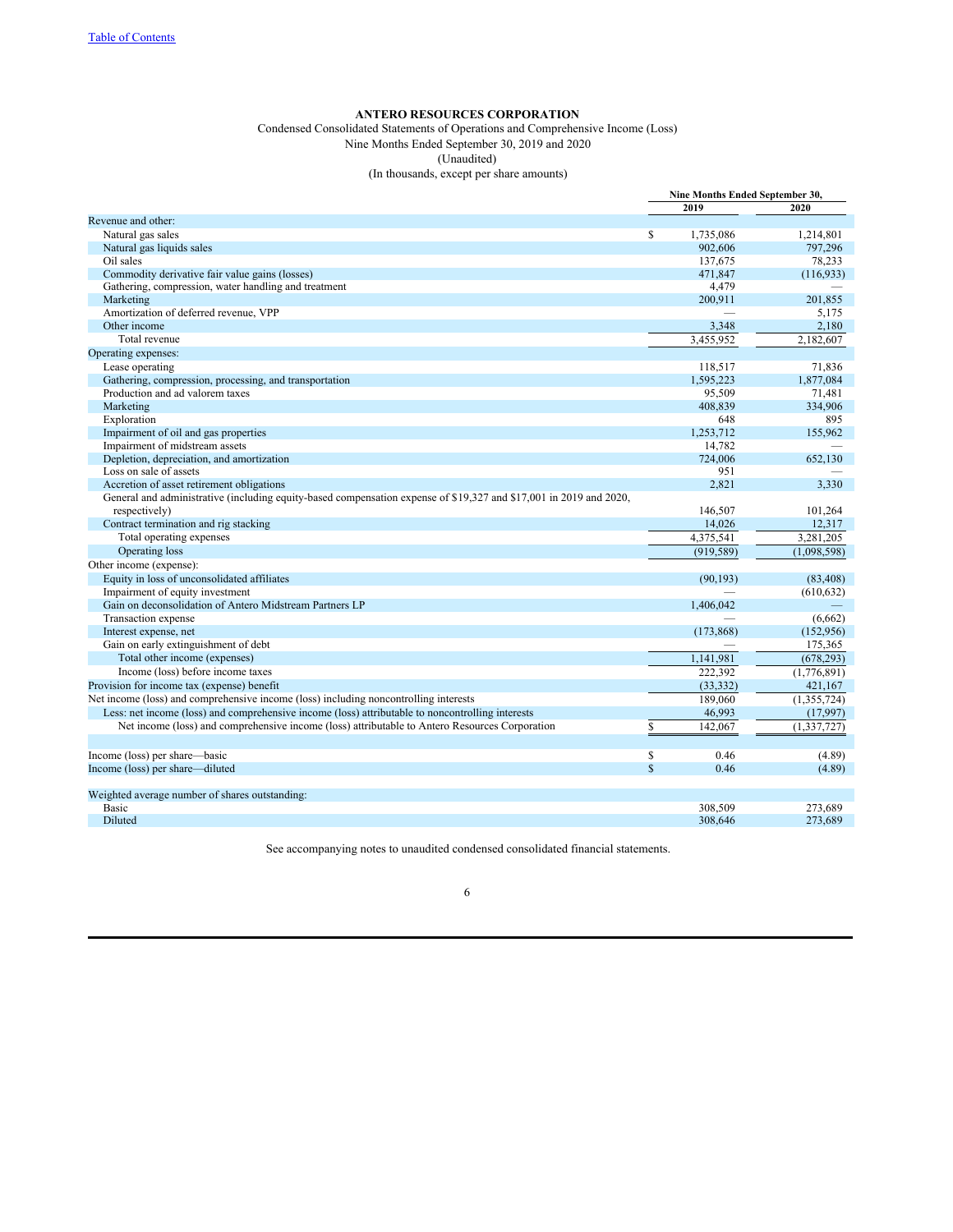Condensed Consolidated Statement of Stockholders' Equity Nine Months Ended September 30, 2019 (Unaudited)

(In thousands)

|                                                               | <b>Common Stock</b> |    |                | <b>Additional</b><br>paid-in | <b>Accumulated</b><br>earnings | Noncontrolling | <b>Total</b>  |
|---------------------------------------------------------------|---------------------|----|----------------|------------------------------|--------------------------------|----------------|---------------|
|                                                               | <b>Shares</b>       |    | Amount         | capital                      | (deficit)                      | interests      | equity        |
| Balances, December 31, 2018                                   | 308,594             | -S | 3,086          | 6,485,174                    | 1,177,548                      | 821,669        | 8,487,477     |
| Issuance of common stock upon vesting of equity-based         |                     |    |                |                              |                                |                |               |
| compensation awards, net of shares withheld for income taxes  | 147                 |    |                | (451)                        |                                |                | (450)         |
| Issuance of common units in Antero Midstream Partners LP upon |                     |    |                |                              |                                |                |               |
| vesting of equity-based compensation awards, net of units     |                     |    |                |                              |                                |                |               |
| withheld for income taxes                                     |                     |    |                | (85)                         |                                | 56             | (29)          |
| Equity-based compensation                                     |                     |    |                | 7,801                        |                                | 1,102          | 8,903         |
| Net income and comprehensive income                           |                     |    |                |                              | 978,763                        | 46,993         | 1,025,756     |
| Distributions to noncontrolling interests                     |                     |    |                |                              |                                | (85,076)       | (85,076)      |
| Effect of deconsolidation of Antero Midstream Partners LP     |                     |    |                | (359, 039)                   |                                | (784, 744)     | (1, 143, 783) |
| Balances, March 31, 2019                                      | 308,741             | S  | 3,087          | 6,133,400                    | 2,156,311                      |                | 8,292,798     |
| Issuance of common stock upon vesting of equity-based         |                     |    |                |                              |                                |                |               |
| compensation awards, net of shares withheld for income taxes  | 382                 |    | $\overline{4}$ | (1, 819)                     |                                |                | (1, 815)      |
| Equity-based compensation                                     |                     |    |                | 6,549                        |                                |                | 6,549         |
| Net income and comprehensive income                           |                     |    |                |                              | 42,168                         |                | 42,168        |
| Balances, June 30, 2019                                       | 309,123             | S  | 3,091          | 6,138,130                    | 2,198,479                      | -              | 8,339,700     |
| Issuance of common stock upon vesting of equity-based         |                     |    |                |                              |                                |                |               |
| compensation awards, net of shares withheld for income taxes  | 99                  |    |                | (86)                         |                                |                | (85)          |
| Repurchases and retirements of common stock                   | (5,061)             |    | (51)           | (17, 877)                    |                                |                | (17, 928)     |
| Equity-based compensation                                     |                     |    |                | 3,875                        |                                |                | 3,875         |
| Net loss and comprehensive loss                               |                     |    |                |                              | (878, 864)                     |                | (878, 864)    |
| Balances, September 30, 2019                                  | 304,161             |    | 3,041          | 6,124,042                    | 1,319,615                      |                | 7,446,698     |

See accompanying notes to unaudited condensed consolidated financial statements.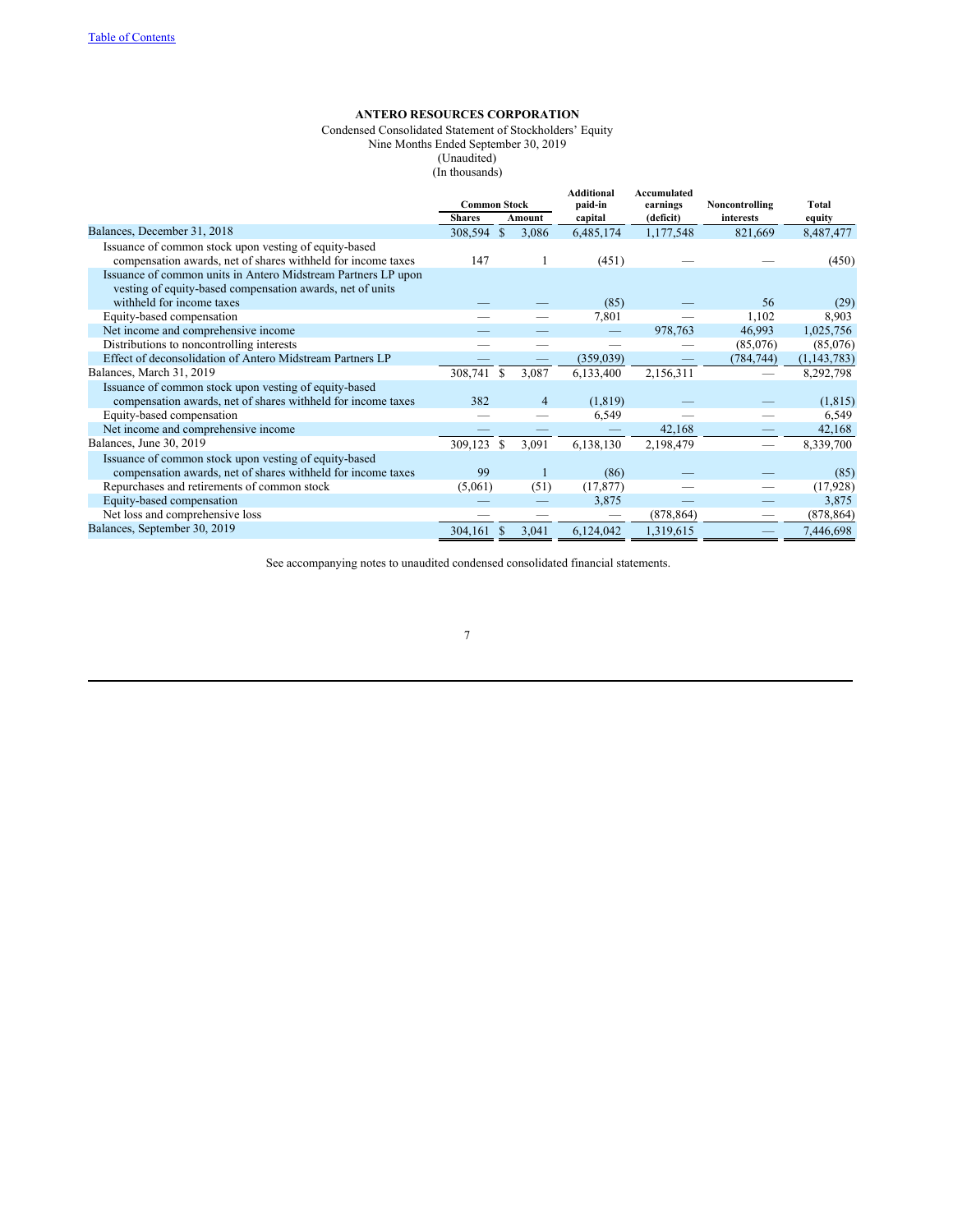Condensed Consolidated Statement of Stockholders' Equity Nine Months Ended September 30, 2020 (Unaudited) (In thousands)

|                                                              |                     |    |        | <b>Additional</b> | Accumulated |                |            |
|--------------------------------------------------------------|---------------------|----|--------|-------------------|-------------|----------------|------------|
|                                                              | <b>Common Stock</b> |    |        | paid-in           | earnings    | Noncontrolling | Total      |
|                                                              | <b>Shares</b>       |    | Amount | capital           | (deficit)   | interests      | equity     |
| Balances, December 31, 2019                                  | 295,941             | -S | 2,959  | 6,130,365         | 837,419     |                | 6,970,743  |
| Issuance of common stock upon vesting of equity-based        |                     |    |        |                   |             |                |            |
| compensation awards, net of shares withheld for income taxes | 178                 |    | 2      | (34)              |             |                | (32)       |
| Repurchases and retirements of common stock                  | (27, 193)           |    | (272)  | (42, 418)         |             |                | (42,690)   |
| Equity-based compensation                                    |                     |    |        | 3,329             |             |                | 3,329      |
| Net loss and comprehensive loss                              |                     |    |        |                   | (338, 810)  |                | (338, 810) |
| Balances, March 31, 2020                                     | 268,926             |    | 2,689  | 6,091,242         | 498,609     |                | 6,592,540  |
| Issuance of common units in Martica Holdings, LLC            |                     |    |        |                   |             | 300,000        | 300,000    |
| Issuance of common stock upon vesting of equity-based        |                     |    |        |                   |             |                |            |
| compensation awards, net of shares withheld for income taxes | 464                 |    | 5      | (305)             |             |                | (300)      |
| Distributions to noncontrolling interest                     |                     |    |        |                   |             | (3, 413)       | (3, 413)   |
| Repurchases and retirements of common stock                  | (1,000)             |    | (10)   | (743)             |             |                | (753)      |
| Equity-based compensation                                    |                     |    |        | 7,973             |             |                | 7,973      |
| Net loss and comprehensive loss                              |                     |    | -      |                   | (463, 304)  | 236            | (463,068)  |
| Balances, June 30, 2020                                      | 268,390 \$          |    | 2,684  | 6,098,167         | 35,305      | 296,823        | 6,432,979  |
| Issuance of common units in Martica Holdings, LLC            |                     |    |        |                   |             | 51,000         | 51,000     |
| Equity component of 2026 Convertible Notes, net              |                     |    |        | 61,926            |             |                | 61,926     |
| Issuance of common stock upon vesting of equity-based        |                     |    |        |                   |             |                |            |
| compensation awards, net of shares withheld for income taxes | 159                 |    |        | (42)              |             |                | (41)       |
| Distributions to noncontrolling interest                     |                     |    |        |                   |             | (13, 836)      | (13, 836)  |
| Equity-based compensation                                    |                     |    |        | 5,699             |             |                | 5,699      |
| Net loss and comprehensive loss                              |                     |    |        |                   | (535, 613)  | (18, 233)      | (553, 846) |
| Balances, September 30, 2020                                 | 268,549             |    | 2,685  | 6,165,750         | (500, 308)  | 315,754        | 5,983,881  |

See accompanying notes to unaudited condensed consolidated financial statements.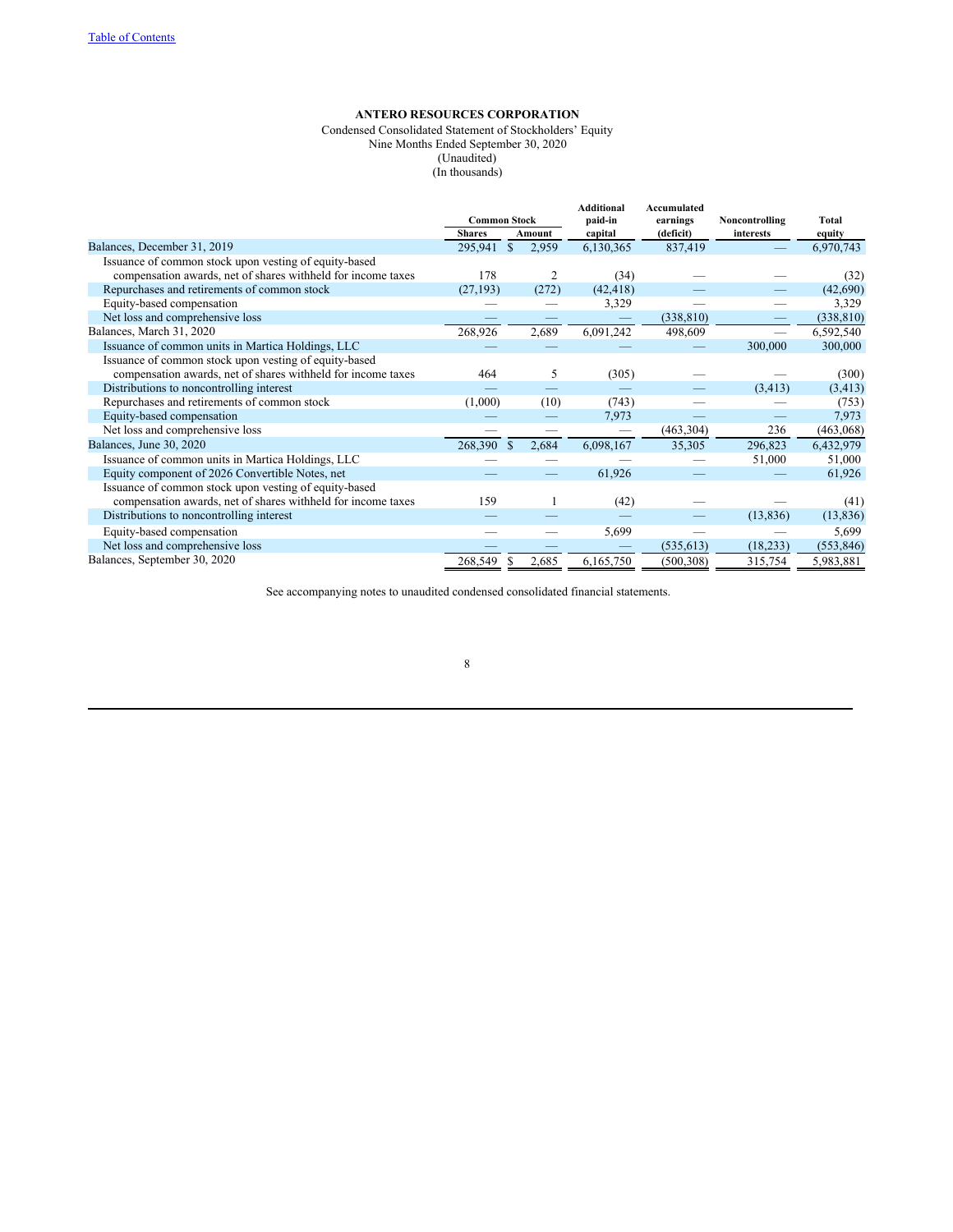Condensed Consolidated Statements of Cash Flows Nine Months Ended September 30, 2019 and 2020 (Unaudited)

| (In thousands) |
|----------------|
|                |

| un unvusunus j                                                                               |   | Nine Months Ended September 30, |             |  |
|----------------------------------------------------------------------------------------------|---|---------------------------------|-------------|--|
|                                                                                              |   | 2019                            | 2020        |  |
| Cash flows provided by (used in) operating activities:                                       |   |                                 |             |  |
| Net income (loss) including noncontrolling interests                                         | S | 189,060                         | (1,355,724) |  |
| Adjustments to reconcile net income (loss) to net cash provided by operating activities:     |   |                                 |             |  |
| Depletion, depreciation, amortization, and accretion                                         |   | 726,827                         | 655,460     |  |
| Impairment of oil and gas properties                                                         |   | 1,253,712                       | 155,962     |  |
| Impairment of midstream assets                                                               |   | 14,782                          |             |  |
| Commodity derivative fair value (gains) losses                                               |   | (471, 847)                      | 116,933     |  |
| Gains on settled commodity derivatives                                                       |   | 261,794                         | 740,805     |  |
| Proceeds from derivative monetizations                                                       |   |                                 | 18,073      |  |
| Loss on sale of assets                                                                       |   | 951                             |             |  |
| Equity-based compensation expense                                                            |   | 19.327                          | 17,001      |  |
| Deferred income tax expense (benefit)                                                        |   | 32,019                          | (426, 267)  |  |
| Gain on early extinguishment of debt                                                         |   |                                 | (175, 365)  |  |
| Equity in loss of unconsolidated affiliates                                                  |   | 90,193                          | 83,408      |  |
| Impairment of equity investment                                                              |   |                                 | 610,632     |  |
| Gain on deconsolidation of Antero Midstream Partners LP                                      |   | (1,406,042)                     |             |  |
| Distributions/dividends of earnings from unconsolidated affiliates                           |   | 109,241                         | 128,267     |  |
| Amortization of deferred revenue                                                             |   |                                 | (5, 175)    |  |
| Amortization of debt issuance costs, debt discount debt premium and other                    |   | 8,179                           | 7,391       |  |
| Changes in current assets and liabilities:                                                   |   |                                 |             |  |
| Accounts receivable                                                                          |   | 14,236                          | (15, 454)   |  |
| Accrued revenue                                                                              |   | 193,650                         | (20, 843)   |  |
| Other current assets                                                                         |   | 2,365                           | (1, 455)    |  |
| Accounts payable including related parties                                                   |   | (971)                           | (2,198)     |  |
| Accrued liabilities                                                                          |   | (11, 169)                       | 15,522      |  |
| Revenue distributions payable                                                                |   | (72, 176)                       | (54, 403)   |  |
| Other current liabilities                                                                    |   | 1,387                           | (60)        |  |
| Net cash provided by operating activities                                                    |   | 955,518                         | 492,510     |  |
| Cash flows provided by (used in) investing activities:                                       |   |                                 |             |  |
| Additions to unproved properties                                                             |   | (69, 796)                       | (31, 136)   |  |
| Drilling and completion costs                                                                |   | (957, 931)                      | (693, 920)  |  |
| Additions to water handling and treatment systems                                            |   | (24, 416)                       |             |  |
| Additions to gathering systems and facilities                                                |   | (48, 239)                       |             |  |
| Additions to other property and equipment                                                    |   | (5,980)                         | (1,346)     |  |
| Settlement of water earnout                                                                  |   |                                 | 125,000     |  |
| Investments in unconsolidated affiliates                                                     |   | (25,020)                        |             |  |
| Proceeds from the Antero Midstream Partners LP Transactions                                  |   | 296,611                         |             |  |
| Proceeds from asset sales                                                                    |   | 7,461                           |             |  |
| Proceeds from VPP sale, net                                                                  |   |                                 | 215,833     |  |
| Change in other assets                                                                       |   | 1,983                           | 1,506       |  |
| Net cash used in investing activities                                                        |   | (825, 327)                      | (384, 063)  |  |
| Cash flows provided by (used in) financing activities:                                       |   |                                 |             |  |
| Repurchases of common stock                                                                  |   | (17, 924)                       | (43, 443)   |  |
| Issuance of senior notes                                                                     |   | 650,000                         |             |  |
| Issuance of convertible notes                                                                |   |                                 | 287,500     |  |
| Repayment of senior notes                                                                    |   |                                 | (899, 971)  |  |
| Borrowings (repayments) on bank credit facilities, net                                       |   | (45,000)                        | 275,000     |  |
| Payments of deferred financing costs                                                         |   | (8,259)                         | (8,907)     |  |
| Sale of noncontrolling interest                                                              |   |                                 | 300,000     |  |
| Distributions to noncontrolling interests in Antero Midstream Partners LP                    |   | (85,076)                        |             |  |
| Distributions to noncontrolling interests in Martica Holdings LLC                            |   |                                 | (17, 249)   |  |
| Employee tax withholding for settlement of equity compensation awards                        |   | (2,379)                         | (373)       |  |
| Other                                                                                        |   | (2,021)                         | (1,004)     |  |
| Net cash provided by (used in) financing activities                                          |   | 489,341                         | (108, 447)  |  |
| Effect of deconsolidation of Antero Midstream Partners LP                                    |   | (619, 532)                      |             |  |
| Net decrease in cash and cash equivalents                                                    |   | $\overline{\phantom{0}}$        |             |  |
| Cash and cash equivalents, beginning of period                                               |   |                                 |             |  |
| Cash and cash equivalents, end of period                                                     | S |                                 |             |  |
|                                                                                              |   |                                 |             |  |
| Supplemental disclosure of cash flow information:                                            |   |                                 |             |  |
| Cash paid during the period for interest                                                     | S | 142.288                         | 135,494     |  |
| Decrease in accounts payable and accrued liabilities for additions to property and equipment | S | 22.103                          | 44,302      |  |

See accompanying notes to unaudited condensed consolidated financial statements.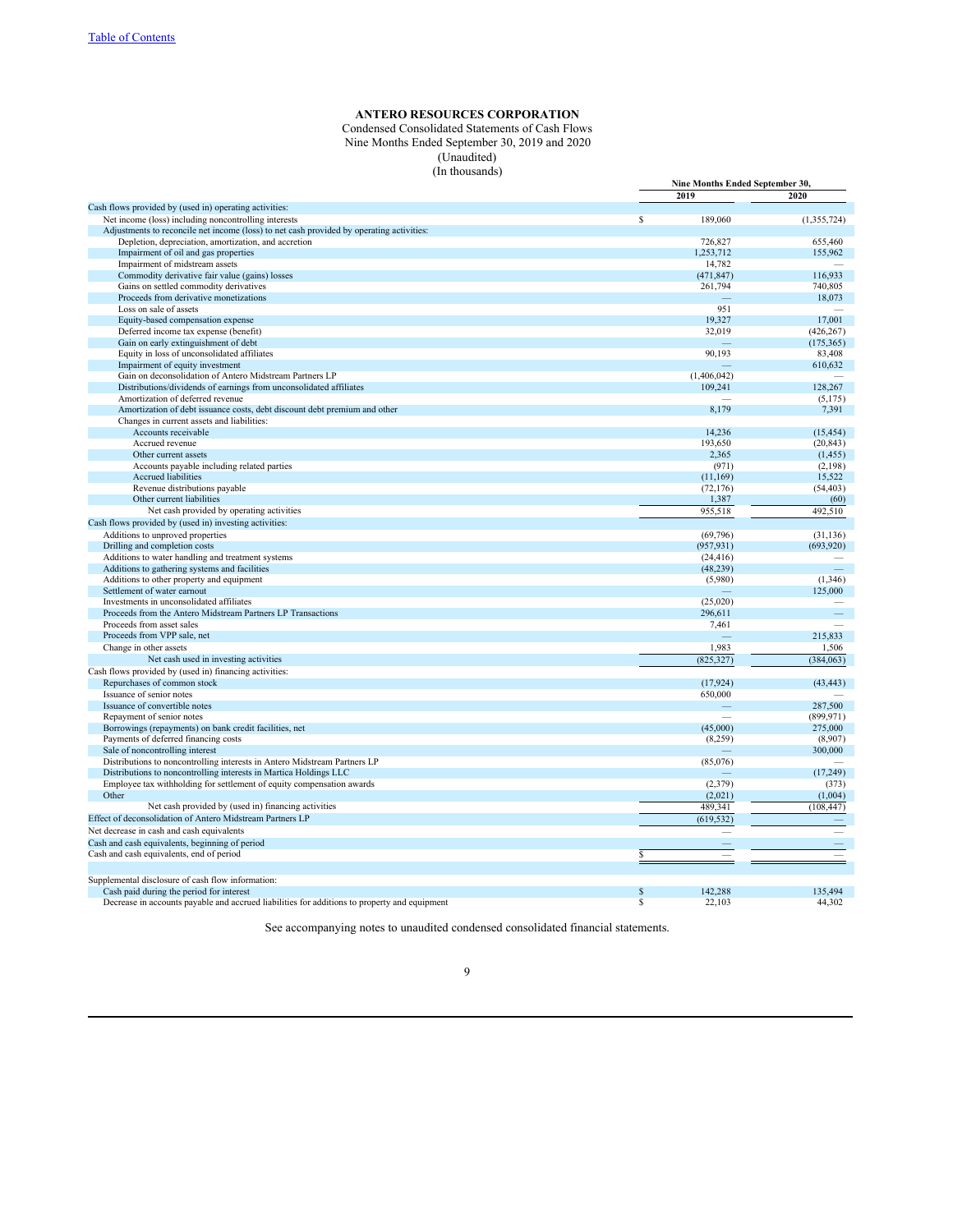Notes to Unaudited Condensed Consolidated Financial Statements December 31, 2019 and September 30, 2020

#### **(1) Organization**

Antero Resources Corporation (individually referred to as "Antero") and its consolidated subsidiaries (collectively referred to as "Antero Resources," the "Company," "we," "us" or "our") are engaged in the exploration, development, and acquisition of natural gas, NGLs, and oil properties in the Appalachian Basin in West Virginia and Ohio. The Company targets large, repeatable resource plays where horizontal drilling and advanced fracture stimulation technologies provide the means to economically develop and produce natural gas, NGLs, and oil from unconventional formations. The Company's corporate headquarters are located in Denver, Colorado.

#### **(2) Summary of Significant Accounting Policies**

#### *(a) Basis of Presentation*

These unaudited condensed consolidated financial statements have been prepared pursuant to the rules and regulations of the Securities and Exchange Commission (the "SEC") applicable to interim financial information and should be read in the context of the Company's December 31, 2019 consolidated financial statements and notes thereto for a more complete understanding of the Company's operations, financial position, and accounting policies. The Company's December 31, 2019 consolidated financial statements were included in Antero Resources' 2019 Annual Report on Form 10-K, which was filed with the SEC.

These unaudited condensed consolidated financial statements of the Company have been prepared in accordance with accounting principles generally accepted in the United States ("GAAP") for interim financial information, and, accordingly, do not include all of the information and footnotes required by GAAP for complete consolidated financial statements. In the opinion of management, these unaudited condensed consolidated financial statements include all adjustments (consisting of normal and recurring accruals) considered necessary to present fairly the Company's financial position as of December 31, 2019 and September 30, 2020, its results of operations for the three and nine months ended September 30, 2019 and 2020 and its cash flows for the nine months ended September 30, 2019 and 2020. The Company has no items of other comprehensive income or loss; therefore, its net income or loss is equal to its comprehensive income or loss. Operating results for the period ended September 30, 2020 are not necessarily indicative of the results that may be expected for the full year because of the impact of fluctuations in prices received for natural gas, NGLs, and oil, natural production declines, the uncertainty of exploration and development drilling results, fluctuations in the fair value of derivative instruments, the impacts of COVID-19 and other factors.

#### *(b) Principles of Consolidation*

The accompanying unaudited condensed consolidated financial statements include the accounts of Antero Resources Corporation, its wholly owned subsidiaries, any entities in which the Company owns a controlling interest, and variable interest entities ("VIEs") for which the Company is the primary beneficiary.

Through March 12, 2019, Antero Midstream Partners LP ("Antero Midstream Partners"), a publicly traded limited partnership, was included in the consolidated financial statements of Antero. Prior to the Closing (defined in Note 3—Deconsolidation of Antero Midstream Partners LP to the unaudited condensed consolidated financial statements), the Company's ownership of Antero Midstream Partners common units represented approximately a 53% limited partner interest in Antero Midstream Partners, and Antero Resources consolidated Antero Midstream Partners' financial position and results of operations into its consolidated financial statements. The Transactions (defined in Note 3—Deconsolidation of Antero Midstream Partners LP to the unaudited condensed consolidated financial statements) resulted in the exchange of the limited partner interest Antero Resources owned in Antero Midstream Partners for common stock of Antero Midstream Corporation, par value \$0.01 per share (the "Antero Midstream Corporation common stock"), representing an approximate 31% interest in Antero Midstream Corporation. As a result, Antero Resources' controlling interest in Antero Midstream Partners was converted to an interest in Antero Midstream Corporation that provides significant influence, but not control, over Antero Midstream Corporation. Thus, effective March 13, 2019, Antero no longer consolidates Antero Midstream Partners in its consolidated financial statements and accounts for its interest in Antero Midstream Corporation using the equity method of accounting. See Note 3—Deconsolidation of Antero Midstream Partners LP to the unaudited condensed consolidated financial statements for further discussion on the Transactions.

For the three months and nine months ended September 30, 2020, the Company determined that Martica Holdings LLC ("Martica") is a VIE for which Antero is the primary beneficiary. Therefore, Martica's accounts are consolidated in the Company's consolidated financial statements. Antero is the primary beneficiary of Martica based on its power to direct the activities that most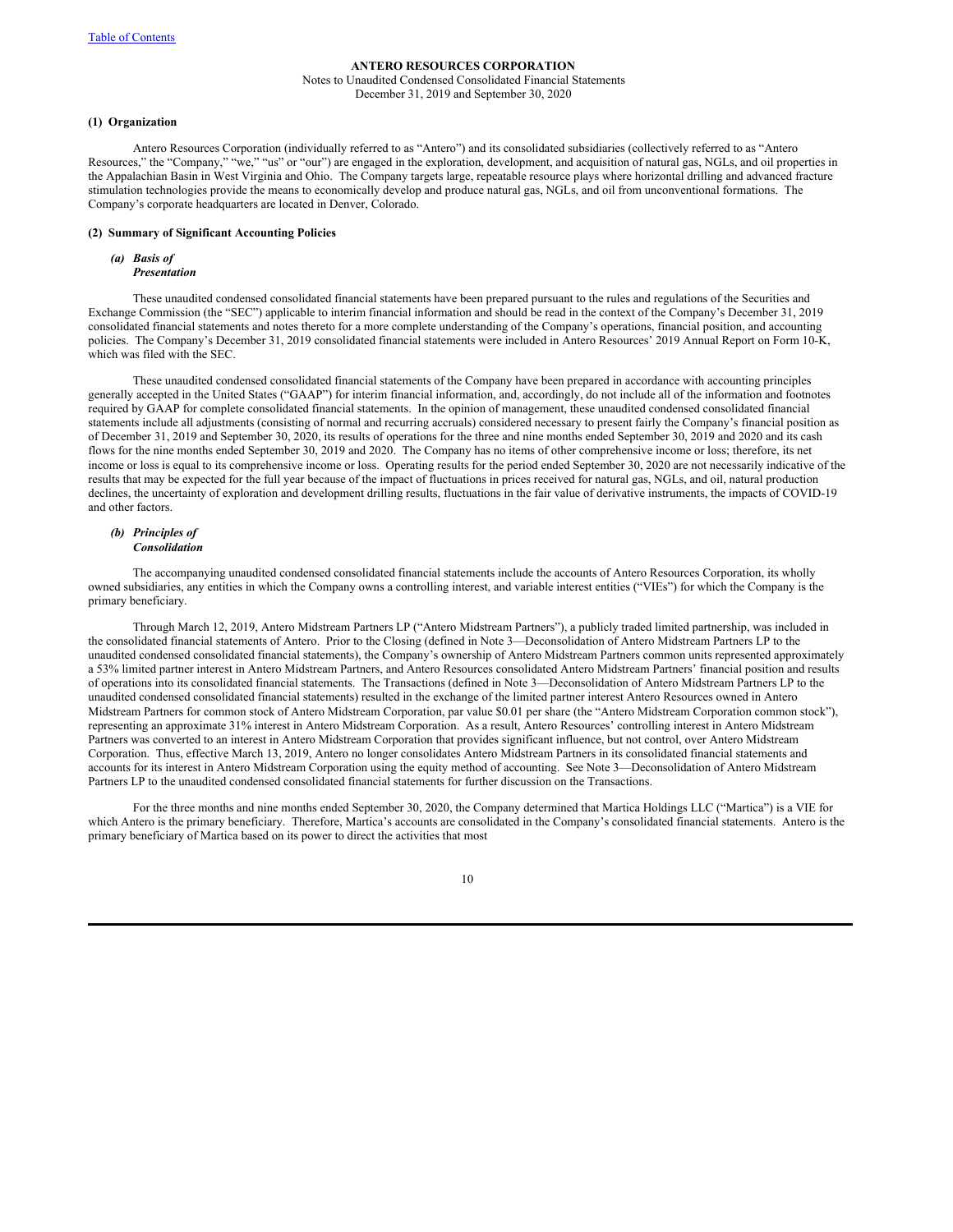Notes to Unaudited Condensed Consolidated Financial Statements December 31, 2019 and September 30, 2020

significantly impact Martica's economic performance, and its obligation to absorb losses of, or right to receive benefits from, Martica that could be significant to Martica. In reaching such determination that Antero is the primary beneficiary of Martica, the Company considered the following:

- Martica was formed to hold certain overriding royalty interests across the Company's existing asset base;
- substantially all of Martica's revenues are derived from production from the Company's natural gas, NGLs, and oil properties in the Appalachian Basin in West Virginia and Ohio;
- Antero owns the Class B Units in Martica, which entitle Antero to receive distributions in respect of the Incremental Override (as defined in Note 4—Transactions); and
- Antero provides accounting, administrative and other services to Martica under a Management Services Agreement.

All significant intercompany accounts and transactions have been eliminated in the Company's unaudited condensed consolidated financial statements. The noncontrolling interest in the Company's unaudited condensed consolidated financial statements for the nine months ended September 30, 2019 represents the interests in Antero Midstream Partners that were owned by the public prior to the Transactions, and the incentive distribution rights in Antero Midstream Partners. The noncontrolling interest in the Company's unaudited condensed consolidated financial statements for the three and nine months ended September 30, 2020 represents the interest in Martica owned by third parties. See Note 4—Transactions for more information on the sale of this noncontrolling interest. Martica is a discrete entity and the assets and credits of Martica are not available to satisfy the debts and obligations of the Company or its other subsidiaries.

Investments in entities for which the Company exercises significant influence, but not control, are accounted for under the equity method. The Company's judgment regarding the level of influence over its equity investments includes considering key factors such as Antero's ownership interest, representation on the board of directors and participation in the policy-making decisions of equity method investees. Such investments are included in Investment in unconsolidated affiliate on the Company's unaudited condensed consolidated balance sheets. Income (loss) from investees that are accounted for under the equity method is included in Equity in earnings (loss) of unconsolidated affiliates on the Company's unaudited condensed consolidated statements of operations and cash flows. When Antero records its proportionate share of net income or net loss, it is recorded in equity in earnings (loss) of unconsolidated affiliates in the statements of operations and the carrying value of that investment on the Company's balance sheet. When a distribution is received, it is recorded as a reduction to the carrying value of that investment on the Company's balance sheet. The Company's equity in earnings of unconsolidated affiliates is adjusted for intercompany transactions and the basis differences recognized due to the difference between the cost of the equity investment in Antero Midstream Corporation and the amount of underlying equity in the net assets of Antero Midstream Partners as of the date of deconsolidation.

The Company accounts for distributions received from equity method investees under the "nature of the distribution" approach. Under this approach, distributions received from equity method investees are classified on the basis of the nature of the activity or activities of the investee that generated the distribution as either a return on investment, which is classified as cash inflows from operating activities, or a return of investment, which is classified as cash inflows from investing activities.

#### *(c) Use of Estimates*

The preparation of the unaudited condensed consolidated financial statements in conformity with GAAP requires management to make estimates and assumptions that affect revenues, expenses, assets, liabilities and the disclosure of contingent assets and liabilities. Changes in facts and circumstances or discovery of new information may result in revised estimates, and actual results could differ from those estimates.

The Company's unaudited condensed consolidated financial statements are based on a number of significant estimates, including estimates of natural gas, NGLs, and oil reserve quantities, which are the basis for the calculation of depletion and impairment of oil and gas properties. Reserve estimates, by their nature, are inherently imprecise. Other items in the Company's unaudited condensed consolidated financial statements that involve the use of significant estimates include derivative assets and liabilities, accrued revenue, deferred and current income taxes, equity-based compensation, asset retirement obligations, depreciation, amortization, and commitments and contingencies.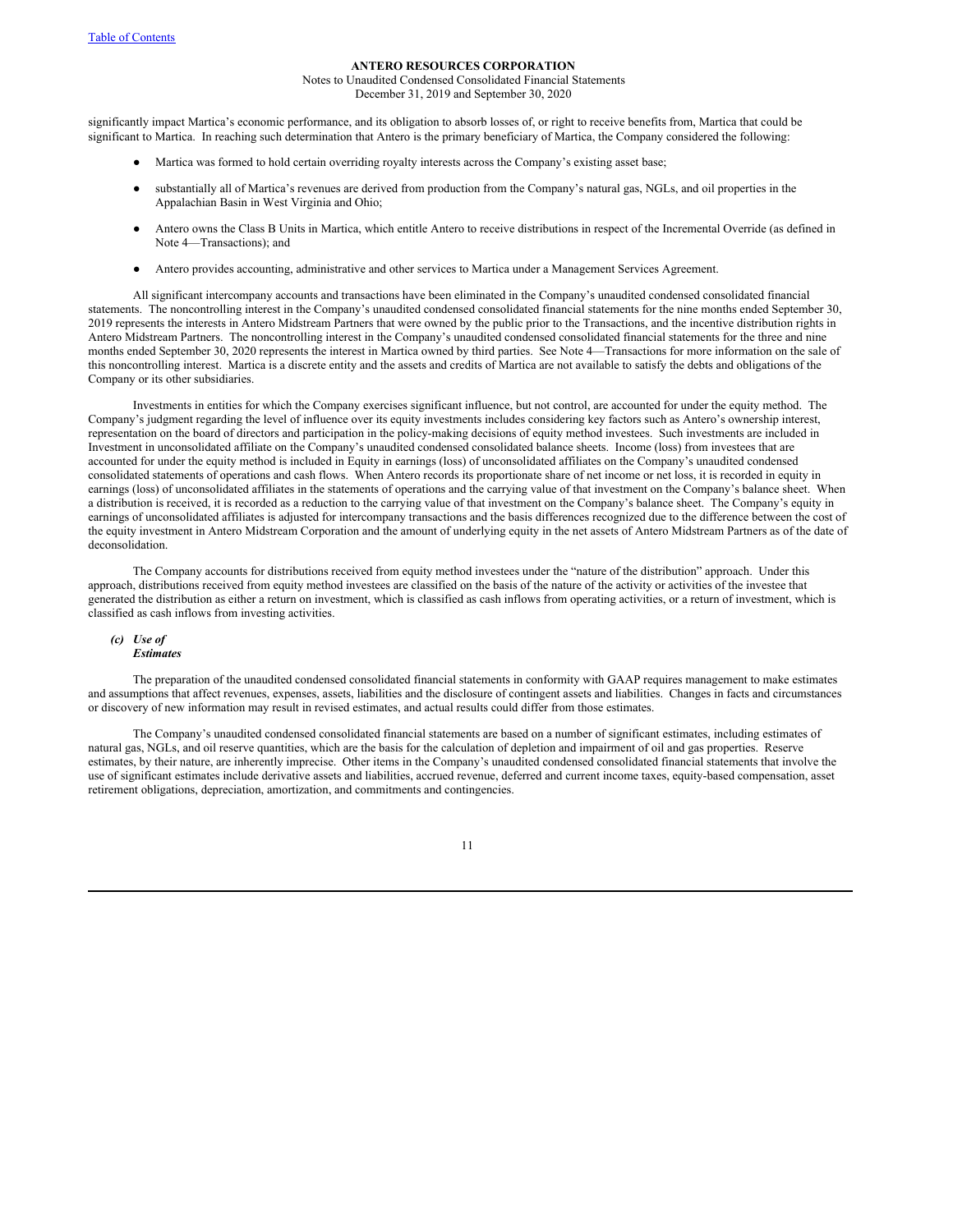Notes to Unaudited Condensed Consolidated Financial Statements December 31, 2019 and September 30, 2020

#### *(d) Risks and Uncertainties*

The markets for natural gas, NGLs, and oil have, and continue to, experience significant price fluctuations. Price fluctuations can result from variations in weather, levels of production, availability of storage capacity and transportation to other regions of the country, the level of imports to and exports from the United States and various other factors. Increases or decreases in the prices the Company receives for its production could have a significant impact on the Company's future results of operations and reserve quantities.

### *(e) Cash and Cash Equivalents*

The Company considers all liquid investments purchased with an initial maturity of three months or less to be cash equivalents. The carrying value of cash and cash equivalents approximates fair value due to the short-term nature of these instruments. From time to time, the Company may be in the position of a "book overdraft" in which outstanding checks exceed cash and cash equivalents. The Company classifies book overdrafts in accounts payable and revenue distributions payable within its unaudited condensed consolidated balance sheets, and classifies the change in accounts payable and revenue distributions payable associated with book overdrafts as an operating activity within its unaudited condensed consolidated statements of cash flows. As of December 31, 2019, the book overdraft included within accounts payable and revenue distributions payable was \$7 million and \$18 million, respectively. As of September 30, 2020, the book overdraft included within accounts payable and revenue distributions payable was \$8 million and \$13 million, respectively.

# *(f) Oil and Gas*

### *Properties*

The Company accounts for its natural gas, NGLs, and oil exploration and development activities under the successful efforts method of accounting. Under the successful efforts method, the costs incurred to acquire, drill, and complete productive wells, development wells, and undeveloped leases are capitalized. Oil and gas lease acquisition costs are also capitalized. Exploration costs, including personnel and other internal costs, geological and geophysical expenses, delay rentals for gas and oil leases, and costs associated with unsuccessful lease acquisitions are charged to expense as incurred. Exploratory drilling costs are initially capitalized, but charged to expense if the Company determines that the well does not contain reserves in commercially viable quantities. The Company reviews exploration costs related to wells-in-progress at the end of each quarter and makes a determination, based on known results of drilling at that time, whether the costs should continue to be capitalized pending further well testing and results, or charged to expense. The Company incurred no such charges to expense during the three and nine months ended September 30, 2020. During the nine months ended September 30, 2019, the Company recorded an impairment charge of \$26 million for design and initial costs related to pads that are no longer planned to be placed into service. The sale of a partial interest in a proved property is accounted for as a cost recovery, and no gain or loss is recognized as long as this treatment does not significantly affect the units-of-production amortization rate. A gain or loss is recognized for all other sales of producing properties.

Unproved properties are assessed for impairment on a property-by-property basis, and any impairment in value is charged to expense. Impairment is assessed based on remaining lease terms, commodity price outlooks, future plans to develop acreage, drilling results and reservoir performance of wells in the area. Unproved properties and the related costs are transferred to proved properties when reserves are discovered on, or otherwise attributed to, the property. Proceeds from sales of partial interests in unproved properties are accounted for as a recovery of cost without recognition of any gain or loss until the cost has been recovered. For the three months ended September 30, 2019 and 2020, impairment of unproved properties was \$160 million and \$29 million, respectively. For the nine months ended September 30, 2019 and 2020, impairment of unproved properties was \$347 million and \$156 million, respectively.

The Company evaluates the carrying amount of its proved natural gas, NGLs, and oil properties for impairment on a geological reservoir basis whenever events or changes in circumstances indicate that a property's carrying amount may not be recoverable. If the carrying amount exceeds the estimated undiscounted future cash flows, the Company would estimate the fair value of its properties and record an impairment expense for any excess of the carrying amount of the properties over the estimated fair value of the properties. Factors used to estimate fair value may include estimates of proved reserves, estimated future commodity prices, future production estimates, and anticipated capital expenditures, using a commensurate discount rate.

Because estimated undiscounted future net cash flows based on future commodity prices as of September 30, 2019 exceeded the carrying amount of our proved properties in the Marcellus Shale as of September 30, 2019, management did not further evaluate our Marcellus proved properties for impairment. However, the carrying amount of the Company's proved properties in the Utica

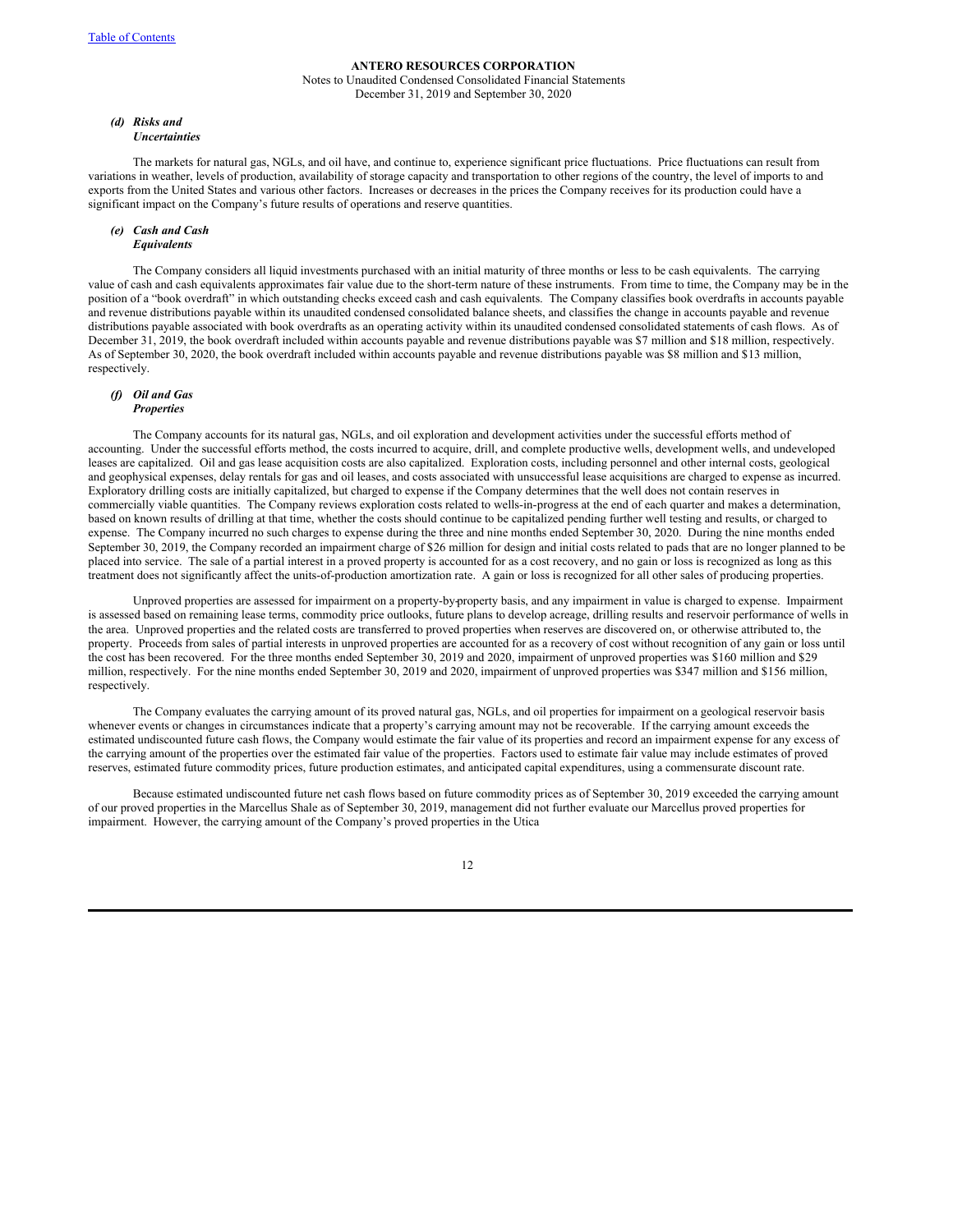Notes to Unaudited Condensed Consolidated Financial Statements December 31, 2019 and September 30, 2020

Shale exceeded the estimated undiscounted future cash flows based on future commodity prices as of September 30, 2019. The Company estimated the fair value of the Utica Shale assets based on sales of other properties, estimates of proved reserves, estimated future commodity prices and future production estimates. As a result, the Company recorded an impairment expense of \$881 million related to proved properties in the Utica Shale during the three months ended September 30, 2019. The Company did not incur any impairment expenses related to proved properties in the Utica Shale for the nine months ended September 30, 2020. The Company did not record any impairment expenses associated with its proved properties in the Marcellus Shale during the nine months ended September 30, 2019 and 2020.

#### *(g) Derivative Financial Instruments*

In order to manage its exposure to natural gas, NGLs, and oil price volatility, the Company enters into derivative transactions from time to time, which may include commodity swap agreements, basis swap agreements, collar agreements, and other similar agreements related to the price risk associated with the Company's production. To the extent legal right of offset exists with a counterparty, the Company reports derivative assets and liabilities on a net basis. The Company has exposure to credit risk to the extent that the counterparty is unable to satisfy its settlement obligations. The Company actively monitors the creditworthiness of counterparties and assesses the impact, if any, on its derivative positions.

The Company records derivative instruments on the unaudited condensed consolidated balance sheets as either assets or liabilities measured at fair value and records changes in the fair value of derivatives in current earnings as they occur. Changes in the fair value of commodity derivatives, including gains or losses on settled derivatives, are classified as revenues on the Company's unaudited condensed consolidated statements of operations. The Company's derivatives have not been designated as hedges for accounting purposes.

#### *(h) Asset Retirement Obligations*

The Company is obligated to dispose of certain long-lived assets upon their abandonment. The Company's asset retirement obligations ("AROs") relate primarily to its obligation to plug and abandon oil and gas wells at the end of their lives. AROs are recorded at estimated fair value, measured by reference to the expected future cash outflows required to satisfy the retirement obligations, which is then discounted at the Company's credit-adjusted, risk-free interest rate. Revisions to estimated AROs often result from changes in retirement cost estimates or changes in the estimated timing of abandonment. The fair value of the liability is added to the carrying amount of the associated asset, and this additional carrying amount is depreciated over the life of the asset. The liability is accreted at the end of each period through charges to operating expense.

#### *(i) Deferred Revenue*

Under the terms of the VPP (as defined below in Note 4—Transactions), the Company is obligated to deliver certain natural gas volumes from specified wells to an overriding royalty interest owner over the term of the arrangement. The Company has accounted for the VPP as a conveyance under Accounting Standard Codifications ("ASC") Topic 932, *Extractive Industries—Oil and Gas* ("ASC 932"), which requires the net proceeds to be recognized as deferred revenue due to the Company's future performance obligations. Deferred revenue is recognized as volumes are delivered using the units-ofproduction method over the term of the VPP in Amortization of deferred revenue on the Company's unaudited condensed consolidated statements of operations. See Note 4—Transactions for further discussion of the VPP transaction.

## *(j) Natural Gas, NGLs, and Oil Revenues*

The Company's revenues are primarily derived from the sale of natural gas and oil production, as well as the sale of NGLs that are extracted from our natural gas. Sales of natural gas, NGLs, and oil are recognized when we satisfy a performance obligation by transferring control of a product to a customer. Payment is generally received in the month following the sale.

Under the Company's natural gas sales contracts, it delivers natural gas to the purchaser at an agreed upon delivery point. Natural gas is transported from the wellheads to delivery points specified under sales contracts. To deliver natural gas to these points, Antero Midstream Corporation or other third parties gather, compress, process and transport the Company's natural gas. The Company maintains control of the natural gas during gathering, compression, processing, and transportation. The Company's sales contracts provide that it receives a specific index price adjusted for pricing differentials. The Company transfers control of the product at the delivery point and recognizes revenue based on the contract price. The costs incurred to gather, compress, process and transport natural gas are recorded as Gathering, compression, processing and transportation expense.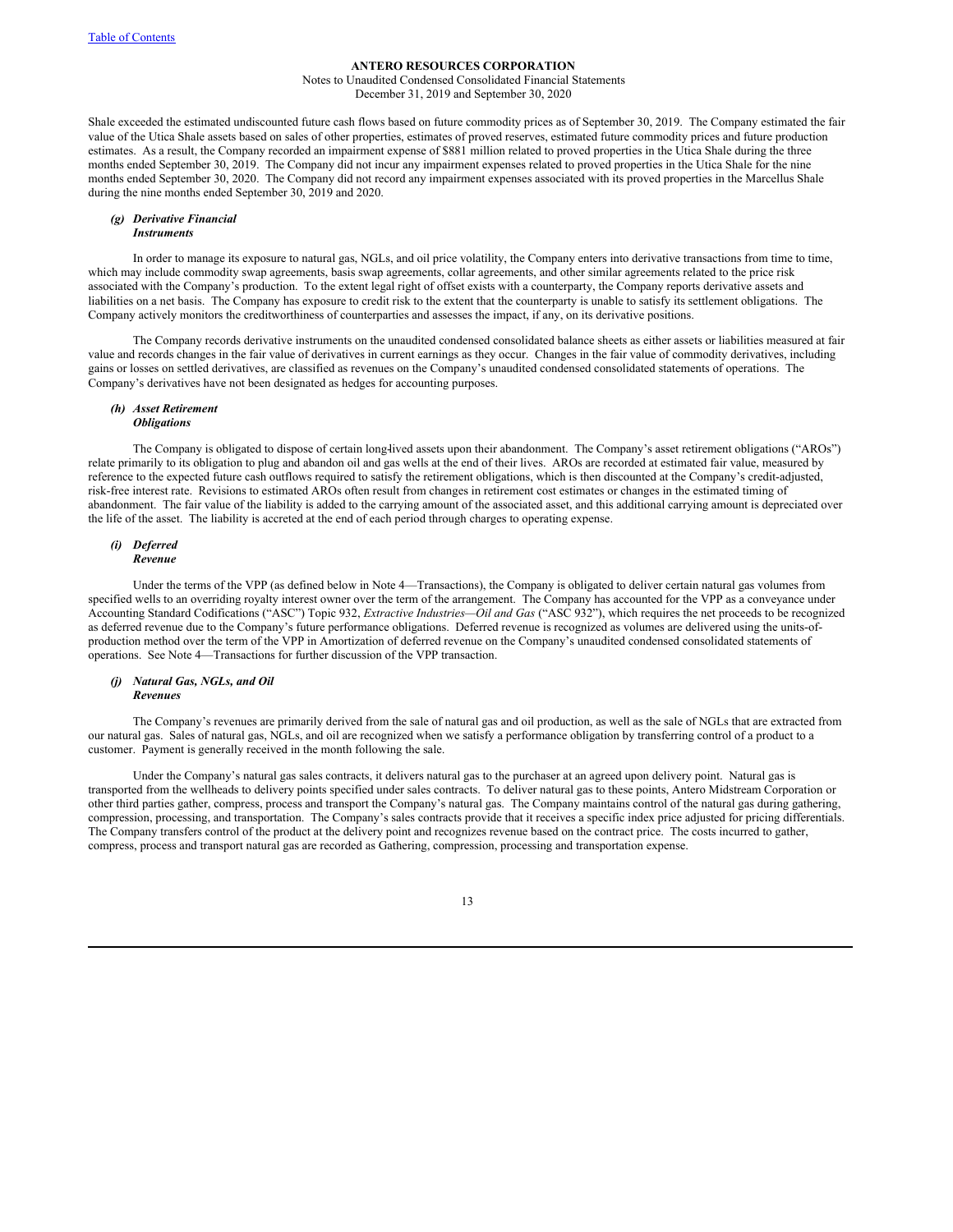Notes to Unaudited Condensed Consolidated Financial Statements December 31, 2019 and September 30, 2020

NGLs, which are extracted from natural gas through processing, are either sold by the Company directly or by the processor under processing contracts. For NGLs sold by the Company directly, the sales contracts primarily provide that the Company delivers the product to the purchaser at an agreed upon delivery point and that it receives a specific index price adjusted for pricing differentials. The Company transfers control of the product to the purchaser at the delivery point and recognizes revenue based on the contract price. The costs incurred to process and transport NGLs are recorded as Gathering, compression, processing, and transportation expense. For NGLs sold by the processor, the Company's processing contracts provide that the Company transfers control to the processor at the tailgate of the processing plant and it recognizes revenue based on the price received from the processor.

Under the Company's oil sales contracts, Antero Resources' generally sells oil to purchasers and collects a contractually agreed upon index price, net of pricing differentials. The Company recognizes revenue based on the contract price when it transfers control of the product to a purchaser. When applicable, the costs incurred to transport oil to a purchaser are recorded as Gathering, compression, processing and transportation expense.

#### *(k) Marketing Revenues and Expenses*

Marketing revenues are derived from activities to purchase and sell third-party natural gas and NGLs and to market excess firm transportation capacity to third parties. The Company retains control of the purchased natural gas and NGLs prior to delivery to the purchaser. The Company has concluded that it is the principal in these arrangements and therefore, the Company recognizes revenue on a gross basis, with costs to purchase and transport natural gas and NGLs presented as marketing expenses. Contracts to sell third party gas and NGLs are generally subject to similar terms as contracts to sell the Company's produced natural gas and NGLs. The Company satisfies performance obligations to the purchaser by transferring control of the product at the delivery point and recognizes revenue based on the contract price received from the purchaser. Fees generated from the sale of excess firm transportation marketed to third parties are included in Marketing revenue.

Marketing expenses include the cost of purchased third-party natural gas and NGLs. The Company classifies firm transportation costs related to capacity contracted for in advance of having sufficient production and infrastructure to fully utilize the capacity (excess capacity) as marketing expenses since it is marketing this excess capacity to third parties. Firm transportation for which the Company has sufficient production capacity (even though it may not use the transportation capacity because of alternative delivery points with more favorable pricing) is considered unutilized capacity and is charged to transportation expense.

### *(l) Gathering, compression*, *water handling and treatment revenue*

Substantially all revenues from the gathering, compression, water handling and treatment operations were derived from transactions for services Antero Midstream Partners provided to our exploration and production operations through March 12, 2019 and were eliminated in consolidation. Effective March 13, 2019, Antero Midstream Partners is no longer consolidated in Antero's results. See Note 3—Deconsolidation of Antero Midstream Partners LP to the consolidated financial statements for further discussion on the Transactions and Note 18—Segment information to the consolidated financial statements for disclosures on the Company's reportable segments. The portion of such fees shown in our consolidated financial statements prior to March 13, 2019 represent amounts charged to interest owners in Antero-operated wells, as well as fees charged to other third parties for water handling and treatment services provided by Antero Midstream Partners or usage of Antero Midstream Partners' gathering and compression systems. For gathering and compression revenue, Antero Midstream Partners satisfied its performance obligations and recognized revenue when low pressure volumes were delivered to a compressor station, high pressure volumes were delivered to a processing plant or transmission pipeline, and compression volumes were delivered to a high pressure line. Revenue was recognized based on the per Mcf gathering or compression fee charged by Antero Midstream Partners in accordance with the gathering and compression agreement. For water handling and treatment revenue, Antero Midstream Partners satisfied its performance obligations and recognized revenue when the fresh water volumes were delivered to the hydration unit of a specified well pad and the wastewater volumes were delivered to its wastewater treatment facility. For services contracted through third-party providers, Antero Midstream Partners' performance obligation was satisfied when the services performed by the third-party providers were completed. Revenue was recognized based on the per barrel fresh water delivery or wastewater treatment fee charged by Antero Midstream Partners in accordance with the water services agreement.

#### *(m) Industry Segments and Geographic Information*

Management has evaluated how the Company is organized and managed and has identified the following segments: (1) the exploration, development, and production of natural gas, NGLs, and oil; (2) marketing and utilization of excess firm transportation

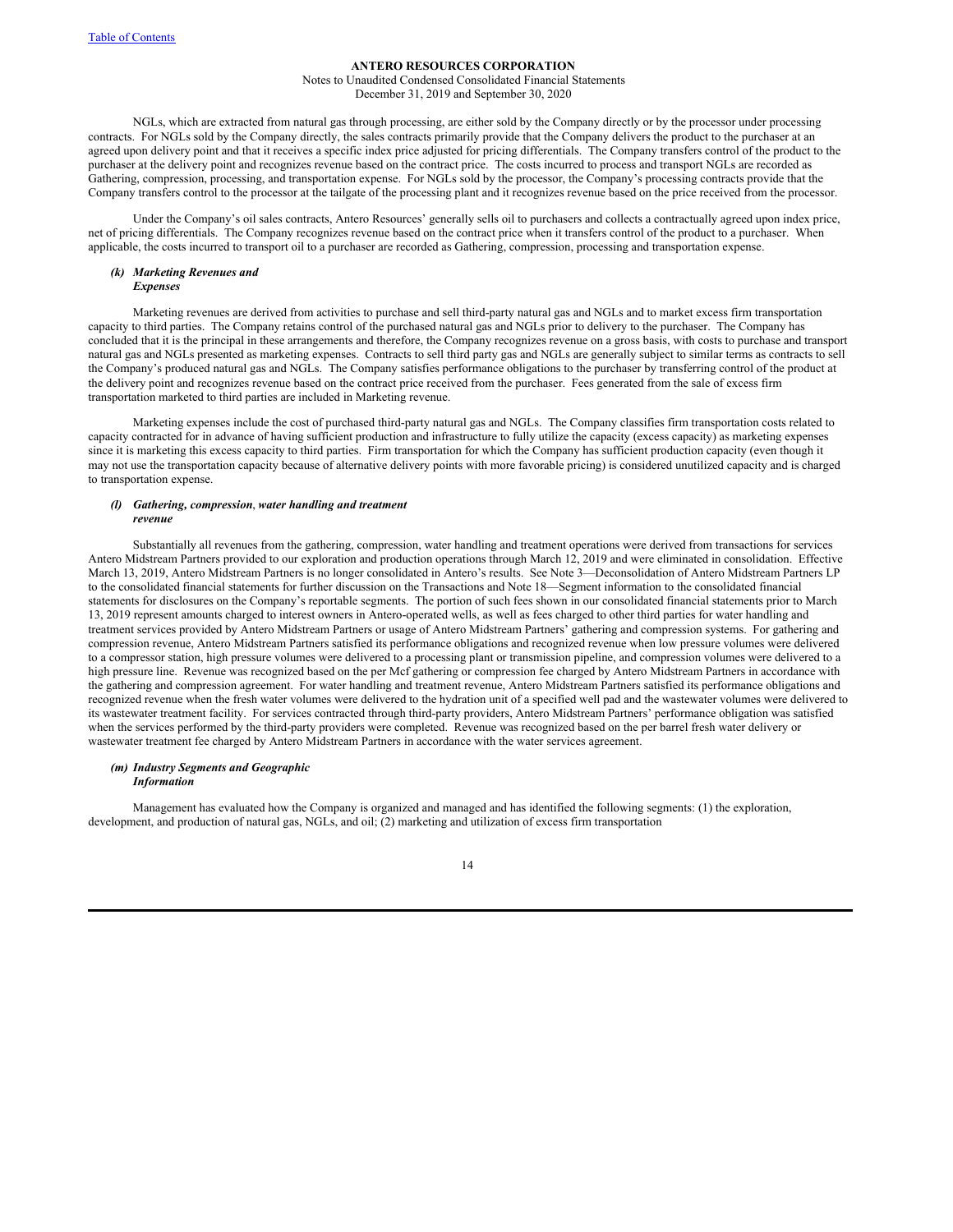Notes to Unaudited Condensed Consolidated Financial Statements December 31, 2019 and September 30, 2020

capacity; and (3) our equity method investment in Antero Midstream Corporation. Through March 12, 2019, the results of Antero Midstream Partners were included in the unaudited consolidated financial statements of Antero. Effective March 13, 2019, the results of Antero Midstream Partners are no longer consolidated in Antero's results; however, the Company's segment disclosures include our equity method investment in Antero Midstream Corporation due to its significance to the Company's operations. See Note 3—Deconsolidation of Antero Midstream Partners LP to the unaudited condensed consolidated financial statements for further discussion on the Transactions and Note 18—Segment Information to the unaudited condensed consolidated financial statements for disclosures on the Company's reportable segments.

All of the Company's assets are located in the United States and substantially all of its production revenues are attributable to customers located in the United States; however, some of the Company's production revenues are attributable to customers who then transport the Company's production to foreign countries for resale or consumption.

#### *(n) Earnings (Loss) Per Common Share*

Earnings (loss) per common share—basic for each period is computed by dividing net income (loss) attributable to Antero by the basic weighted average number of shares outstanding during the period. Earnings (loss) per common share—assuming dilution for each period is computed after giving consideration to the potential dilution from outstanding equity awards and shares of common stock issuable upon conversion of the 2026 Convertible Notes (as defined below in Note 8—Long-Term Debt), calculated using the treasury stock method. The Company includes restricted stock unit ("RSUs") awards, performance share unit ("PSUs") awards and stock options in the calculation of diluted weighted average shares outstanding based on the number of common shares that would be issuable if the end of the period was also the end of the performance period required for the vesting of the awards. During periods in which the Company incurs a net loss, diluted weighted average shares outstanding are equal to basic weighted average shares outstanding because the effect of all equity awards is anti-dilutive.

The following is a reconciliation of the Company's basic weighted average shares outstanding to diluted weighted average shares outstanding during the periods presented (in thousands):

|                                                                 | Three months ended<br>September 30, |         | Nine months ended<br>September 30, |         |  |
|-----------------------------------------------------------------|-------------------------------------|---------|------------------------------------|---------|--|
|                                                                 | 2019                                | 2020    | 2019                               | 2020    |  |
| Basic weighted average number of shares outstanding             | 307,781                             | 268.511 | 308,509                            | 273,689 |  |
| Add: Dilutive effect of RSUs                                    |                                     |         | 27                                 |         |  |
| Add: Dilutive effect of outstanding stock options               |                                     |         |                                    |         |  |
| Add: Dilutive effect of PSUs                                    |                                     |         | 110                                |         |  |
| Diluted weighted average number of shares outstanding           | 307.781                             | 268.511 | 308,646                            | 273,689 |  |
|                                                                 |                                     |         |                                    |         |  |
| Weighted average number of outstanding securities excluded from |                                     |         |                                    |         |  |
| calculation of diluted earnings per common share $(1)$ .        |                                     |         |                                    |         |  |
| <b>RSUs</b>                                                     | 2,356                               | 10.129  | 2.008                              | 7,397   |  |
| Outstanding stock options                                       | 514                                 | 432     | 541                                | 432     |  |
| <b>PSUs</b>                                                     | 2,676                               | 1,988   | 2,141                              | 1,808   |  |
| 2026 Convertible Notes $(2)$                                    |                                     |         |                                    |         |  |

(1) The potential dilutive effects of these awards were excluded from the computation of earnings (loss) per common share—assuming dilution because the inclusion of these awards would have been anti-dilutive.

(2) In August 2020 and September 2020, the Company issued \$287.5 million in aggregate principal amount of 4.25% convertible senior notes due September 1, 20206 (the "2026 Convertible Notes"). The Company intends to settle the principal amount of the 2026 Convertible Notes in cash upon conversion. As a result, only the amount by which the conversion value exceeds the aggregate principal amount of the 2026 Convertible Notes is considered in the diluted earnings per share computation under the treasury stock method. As of September 30, 2020, the conversion value did not exceed the principal amount of the notes, and accordingly, there was no impact to diluted earnings per share for the periods presented. See Note 8— Long-Term Debt.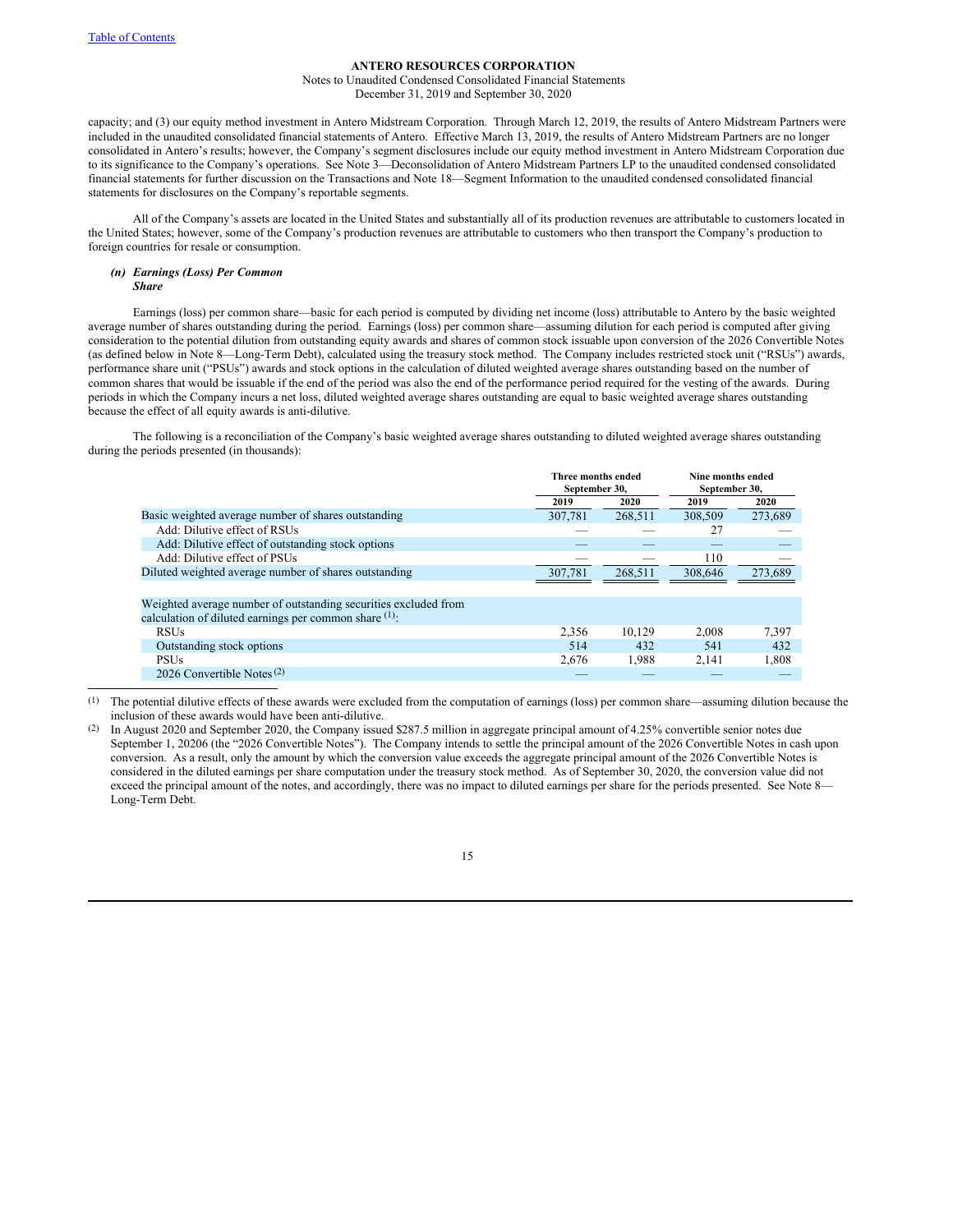Notes to Unaudited Condensed Consolidated Financial Statements December 31, 2019 and September 30, 2020

#### *(o) Treasury Share Retirement*

The Company retires treasury shares acquired through share repurchases and returns those shares to the status of authorized but unissued. When treasury shares are retired, the Company's policy is to allocate the excess of the repurchase price over the par value of shares acquired first, to additional paid-in capital, and then to accumulated earnings. The portion allocable to additional paid-in capital is determined by applying a percentage, determined by dividing the number of shares to be retired by the number of shares outstanding, to the balance of additional paid-in capital as of retirement.

### *(p) Recently Issued Accounting*

#### *Standard*

On August 5, 2020, the Financial Accounting Standards Board issued Accounting Standards Update No. 2020-06,*Accounting for Convertible* Instruments and Contracts in an Entity's Own Equity, which eliminates the cash conversion model in ASC 470-20, Debt with Conversion and Other *Options*, that require separate accounting for conversion features that is currently being applied to the 2026 Convertible Notes, and instead, allows the debt instrument and conversion features to be accounted for as a single debt instrument. The new standard becomes effective for the Company on January 1, 2022, and early adoption is permitted. The Company is evaluating its plans for adoption, including the adoption date and transition method.

Upon adoption of this new standard, the Company expects to reclassify \$62 million, net of deferred income taxes and equity issuance costs, to long-term debt and deferred income tax liability, as applicable, from stockholders' equity. Additionally, annual interest expense for the 2026 Convertible Notes will be based on an effective interest rate of 4.8% as compared to 11.7% for the three and nine months ended September 30, 2020 in the statement of operations and the weighted average diluted shares outstanding will increase from zero as of September 30, 2020 under the treasury-stock method to66 million under the if-converted method. The Company does not believe that adoption of the standard will impact its operational strategies or growth prospects.

#### **(3) Deconsolidation of Antero Midstream Partners LP**

On March 12, 2019, Antero Midstream GP LP and Antero Midstream Partners completed (the "Closing") the transactions contemplated by the Simplification Agreement (the "Simplification Agreement"), dated as of October 9, 2018, by and among Antero Midstream GP LP, Antero Midstream Partners and certain of their affiliates, pursuant to which (i) Antero Midstream GP LP was converted from a limited partnership to a corporation under the laws of the State of Delaware and changed its name to Antero Midstream Corporation, and (ii) an indirect, wholly owned subsidiary of Antero Midstream Corporation was merged with and into Antero Midstream Partners, with Antero Midstream Partners surviving the merger as an indirect, wholly owned subsidiary of Antero Midstream Corporation (together, along with the other transactions contemplated by the Simplification Agreement, the "Transactions"). In connection with the Closing, Antero received \$297 million in cash and 158.4 million shares of Antero Midstream Corporation common stock in consideration for 98,870,335 common units representing limited partnership interests in Antero Midstream Partners.

The Company recorded a gain on deconsolidation of \$1.4 billion calculated as the sum of (i) the cash proceeds received, (ii) the fair value of the Antero Midstream Corporation common stock received at the Closing, and (iii) the elimination of the noncontrolling interest less the carrying amount of the investment in Antero Midstream Partners. The fair value of Antero's retained equity method investment on March 13, 2019 in Antero Midstream Corporation was \$2.0 billion based on the market price of the shares received on March 12, 2019. See Note 6—Equity Method Investments to the unaudited condensed consolidated financial statements for further discussion on equity method investments.

Antero Midstream Partners' results of operations are no longer consolidated in the Company's unaudited consolidated statement of operations and comprehensive income (loss) beginning March 13, 2019. Because Antero Midstream Partners does not meet the requirements of a discontinued operation, Antero Midstream Partners' results of operations continue to be included in the Company's consolidated unaudited statement of operations and comprehensive income (loss) through March 12, 2019.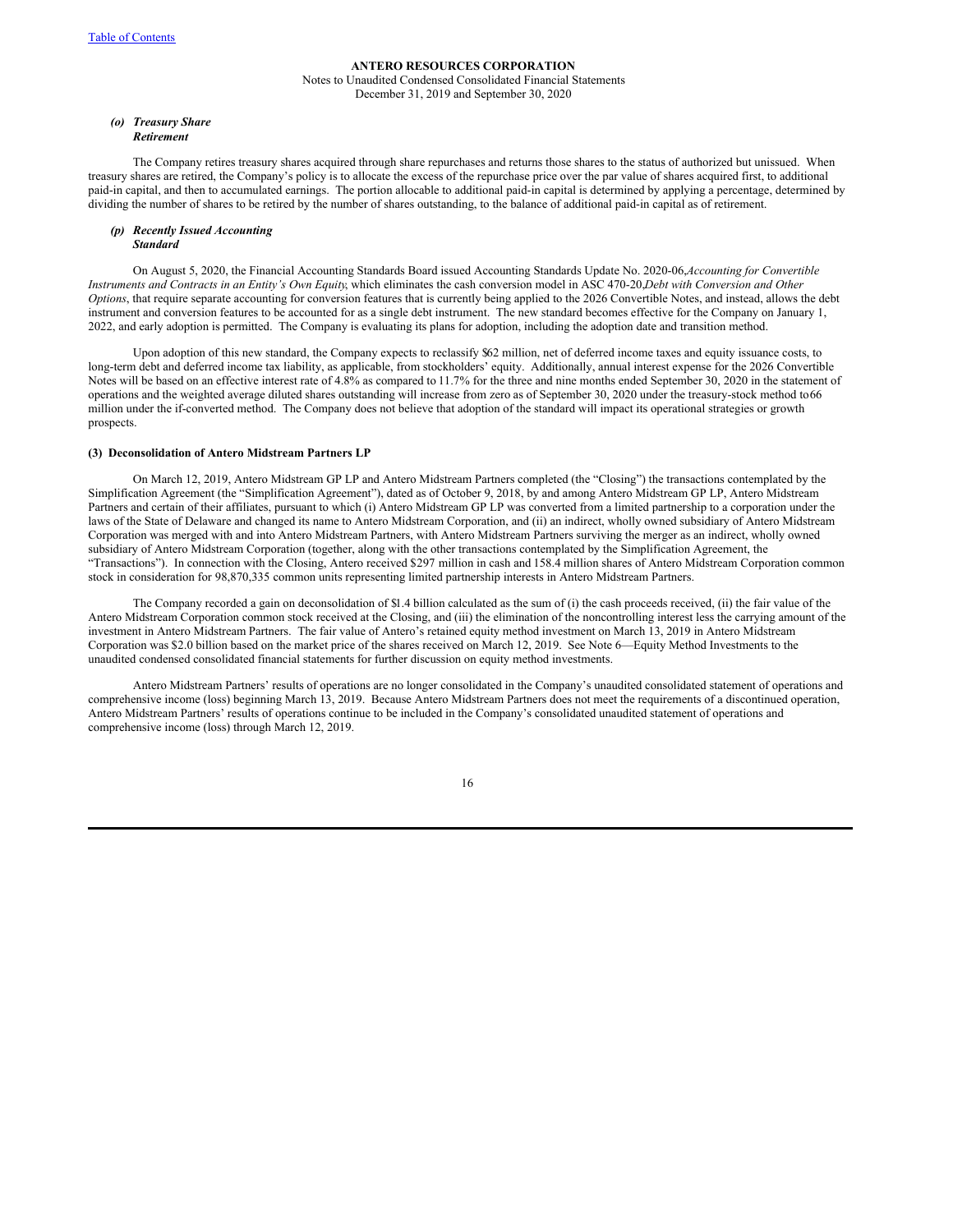## **ANTERO RESOURCES CORPORATION** Notes to Unaudited Condensed Consolidated Financial Statements December 31, 2019 and September 30, 2020

### **(4) Transactions**

#### *Conveyance of Overriding Royalty Interest*

On June 15, 2020, the Company announced the consummation of a transaction with an affiliate of Sixth Street Partners, LLC ("Sixth Street") relating to certain overriding royalty interests across the Company's existing asset base (the "ORRIs"). In connection with the transaction, the Company contributed the ORRIs to Martica and Sixth Street contributed \$300 million in cash (subject to customary adjustments) and agreed to contribute up to an additional \$102 million in cash if certain production thresholds attributable to the ORRIs are achieved in the third quarter of 2020 and first quarter of 2021. All cash contributed by Sixth Street at the initial closing was distributed to the Company. As of September 30, 2020, the Company determined it met the production threshold related to the third quarter of 2020 whereby it became entitled to receive a \$51 million cash distribution that will be paid in the fourth quarter of 2020.

The ORRIs include an overriding royalty interest of1.25% of the Company's working interest in all of its proved operated developedproperties in West Virginia and Ohio, subject to certain excluded wells (the "Initial PDP Override"), and an overriding royalty interest of 3.75% of the Company's working interest in all of its undeveloped properties in West Virginia and Ohio (the "Development Override"). Wells turned to sales after April 1, 2020 and prior to the later of (a) the date on which the Company turns to sales 2.2 million lateral feet (net to the Company's interest) of horizontal wells burdened by the Development Override and (b) the earlier of (i) April 1, 2023 and (ii) the date on which the Company turns to sales 3.82 million lateral feet (net to the Company's interest) of horizontal wells are subject to the Development Override.

The ORRIs also include an additional overriding royalty interest of2.00% of the Company's working interest in the properties underlying the Initial PDP Override (the "Incremental Override"). The Incremental Override (or a portion thereof, as applicable) may be re-conveyed to the Company (at the Company's election) if certain production targets attributable to the ORRIs are achieved through March 31, 2023. Any portion of the Incremental Override that may not be re-conveyed to the Company based on the Company failing to achieve such production volumes through March 31, 2023 will remain with Martica.

Prior to Sixth Street achieving an internal rate of return of13% and 1.5x cash-on-cash return (the "Hurdle"), Sixth Street will receive all distributions in respect of the Initial PDP Override and the Development Override, and the Company will receive all distributions in respect of the Incremental Override, unless certain production targets are not achieved, in which case Sixth Street will receive some or all of the distributions in respect of the Incremental Override. Following Sixth Street achieving the Hurdle, the Company will receive 85% of the distributions in respect of the ORRIs to which Sixth Street was entitled immediately prior to the Hurdle being achieved.

The conveyance of the ORRIs from the Company to Martica was accounted for as a transaction between entities under common control. As a result, the contributed ORRIs have been recorded by Martica at their historical cost.

#### *Volumetric Production Payment Transaction*

On August 10, 2020, the Company completed a volumetric production payment transaction and received net proceeds of approximately\$215 million (the "VPP"). In connection with the VPP, the Company entered into a purchase and sale agreement, together with a conveyance agreement and production and marketing agreement, with J.P. Morgan Ventures Energy Corporation ("JPM-VEC") to convey, effective July 1, 2020, an overriding royalty interest in dry gas producing properties in West Virginia (the "VPP Properties") equal to 136,589,000 MMBtu over the expected seven-year term of the VPP.

The Company has accounted for the VPP as a conveyance under ASC 932, and the net proceeds were recognized as deferred revenue as of September 30, 2020. Deferred revenue is recognized as volumes are delivered using the units-of-production method over the term of the VPP. Under the production and marketing agreement, Antero and its affiliates provide certain marketing services as JPM-VEC's agent, and any income or expenses related to these services will be recorded as marketing revenue or marketing expenses (as the case may be).

Contemporaneously with the VPP transaction, the Company executed a call option related to the production volumes associated with its retained interest in the VPP properties, which is collateralized by a mortgage on the VPP properties. Additionally, the production and marketing agreement contains an embedded put option related to the production volumes for the Company's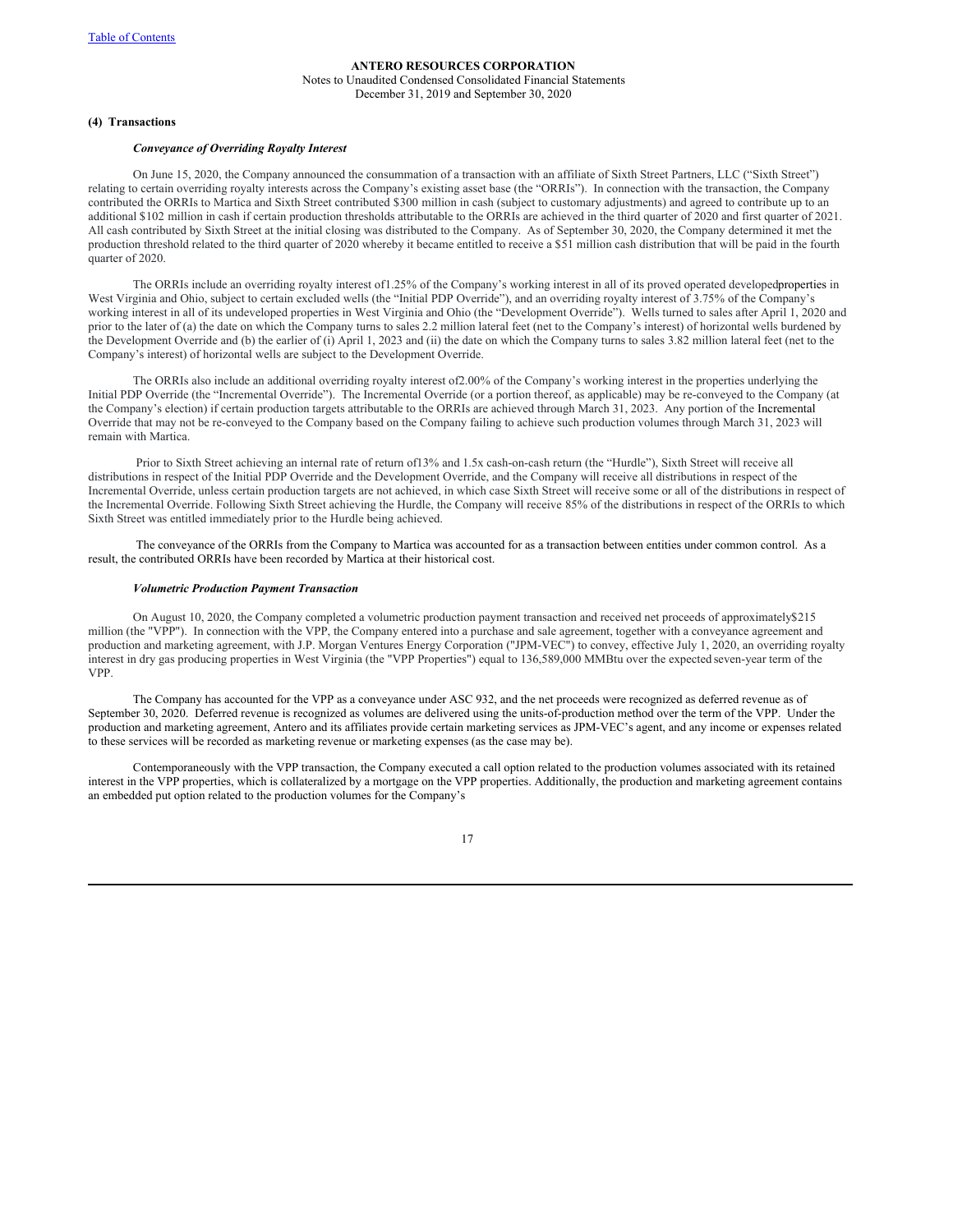Notes to Unaudited Condensed Consolidated Financial Statements December 31, 2019 and September 30, 2020

retained interest in the VPP properties, which has been bifurcated from the production and marketing arrangement and accounted for as a derivative

# **(5) Revenue**

### *(a) Disaggregation of Revenue*

Revenue is disaggregated by type in the following table. The table also identifies which reportable segment that the disaggregated revenues relate. For more information on reportable segments, see Note 18—Segment Information.

|                                                  |   | Three months ended<br>September 30, |            |    | Nine months ended<br>September 30, |  |                          |                                                             |  |  |  |  |  |  |  |  |  |  |      |                    |
|--------------------------------------------------|---|-------------------------------------|------------|----|------------------------------------|--|--------------------------|-------------------------------------------------------------|--|--|--|--|--|--|--|--|--|--|------|--------------------|
| (in thousands)                                   |   | 2019                                | 2020       |    | 2019                               |  |                          |                                                             |  |  |  |  |  |  |  |  |  |  | 2020 | Reportable segment |
| Revenues from contracts with customers:          |   |                                     |            |    |                                    |  |                          |                                                             |  |  |  |  |  |  |  |  |  |  |      |                    |
| Natural gas sales                                | S | 524,448                             | 436,304    | S. | 1,735,086                          |  | 1.214.801                | Exploration and production                                  |  |  |  |  |  |  |  |  |  |  |      |                    |
| Natural gas liquids sales (ethane)               |   | 26,488                              | 32,444     |    | 92,378                             |  | 85,884                   | Exploration and production                                  |  |  |  |  |  |  |  |  |  |  |      |                    |
| Natural gas liquids sales (C3+ NGLs)             |   | 258,470                             | 294,982    |    | 810,228                            |  | 711,412                  | Exploration and production                                  |  |  |  |  |  |  |  |  |  |  |      |                    |
| Oil sales                                        |   | 40,561                              | 34,265     |    | 137,675                            |  | 78,233                   | Exploration and production                                  |  |  |  |  |  |  |  |  |  |  |      |                    |
| Gathering and compression (1)                    |   |                                     |            |    | 3,972                              |  |                          | Equity method investment in Antero<br>Midstream Corporation |  |  |  |  |  |  |  |  |  |  |      |                    |
| Water handling and treatment (1)                 |   |                                     |            |    | 507                                |  | $\overline{\phantom{0}}$ | Equity method investment in Antero<br>Midstream Corporation |  |  |  |  |  |  |  |  |  |  |      |                    |
| Marketing                                        |   | 46,645                              | 91,497     |    | 200,911                            |  | 201,855                  | Marketing                                                   |  |  |  |  |  |  |  |  |  |  |      |                    |
| Total revenue from contracts with                |   |                                     |            |    |                                    |  |                          |                                                             |  |  |  |  |  |  |  |  |  |  |      |                    |
| customers                                        |   | 896,612                             | 889,492    |    | 2.980,757                          |  | 2.292.185                |                                                             |  |  |  |  |  |  |  |  |  |  |      |                    |
| Income (loss) from derivatives and other sources |   | 222,269                             | (508, 901) |    | 475,195                            |  | (109, 578)               |                                                             |  |  |  |  |  |  |  |  |  |  |      |                    |
| Total revenue and other                          |   | 1,118,881                           | 380,591    |    | 3,455,952                          |  | 2,182,607                |                                                             |  |  |  |  |  |  |  |  |  |  |      |                    |

(1) Gathering and compression and water handling and treatment revenues were included through March 12, 2019. See Note 3—Deconsolidation of Antero Midstream Partners to the unaudited condensed consolidated financial statements for further discussion on the Transactions.

## *(b) Transaction Price Allocated to Remaining Performance Obligations*

instrument recorded at fair value as of September 30, 2020. See Note 12—Derivative Instruments.

For the Company's product sales that have a contract term greater than one year, the Company utilized the practical expedient, which does not require the disclosure of the transaction price allocated to remaining performance obligations if the variable consideration is allocated entirely to a wholly unsatisfied performance obligation. Under the Company's product sales contracts, each unit of product delivered to the customer represents a separate performance obligation; therefore, future volumes are wholly unsatisfied and disclosure of the transaction price allocated to remaining performance obligations is not required. For the Company's product sales that have a contract term of one year or less, the Company utilized the practical expedient, which does not require the disclosure of the transaction price allocated to remaining performance obligations if the performance obligation is part of a contract that has an original expected duration of one year or less.

#### *(c) Contract Balances*

Under the Company's sales contracts, the Company invoices customers after the Company's performance obligations have been satisfied, at which point payment is unconditional. Accordingly, the Company's contracts do not give rise to contract assets or liabilities. At December 31, 2019 and September 30, 2020, the Company's receivables from contracts with customers were \$318 million and \$339 million, respectively.

#### **(6) Equity Method Investments**

As of September 30, 2020, the Company owned approximately 29.2% of Antero Midstream Corporation's common stock, which is reflected in Antero's consolidated financial statements using the equity method of accounting. See Note 3—Deconsolidation of Antero Midstream Partners to the unaudited condensed consolidated financial statements for further discussion on the Transactions.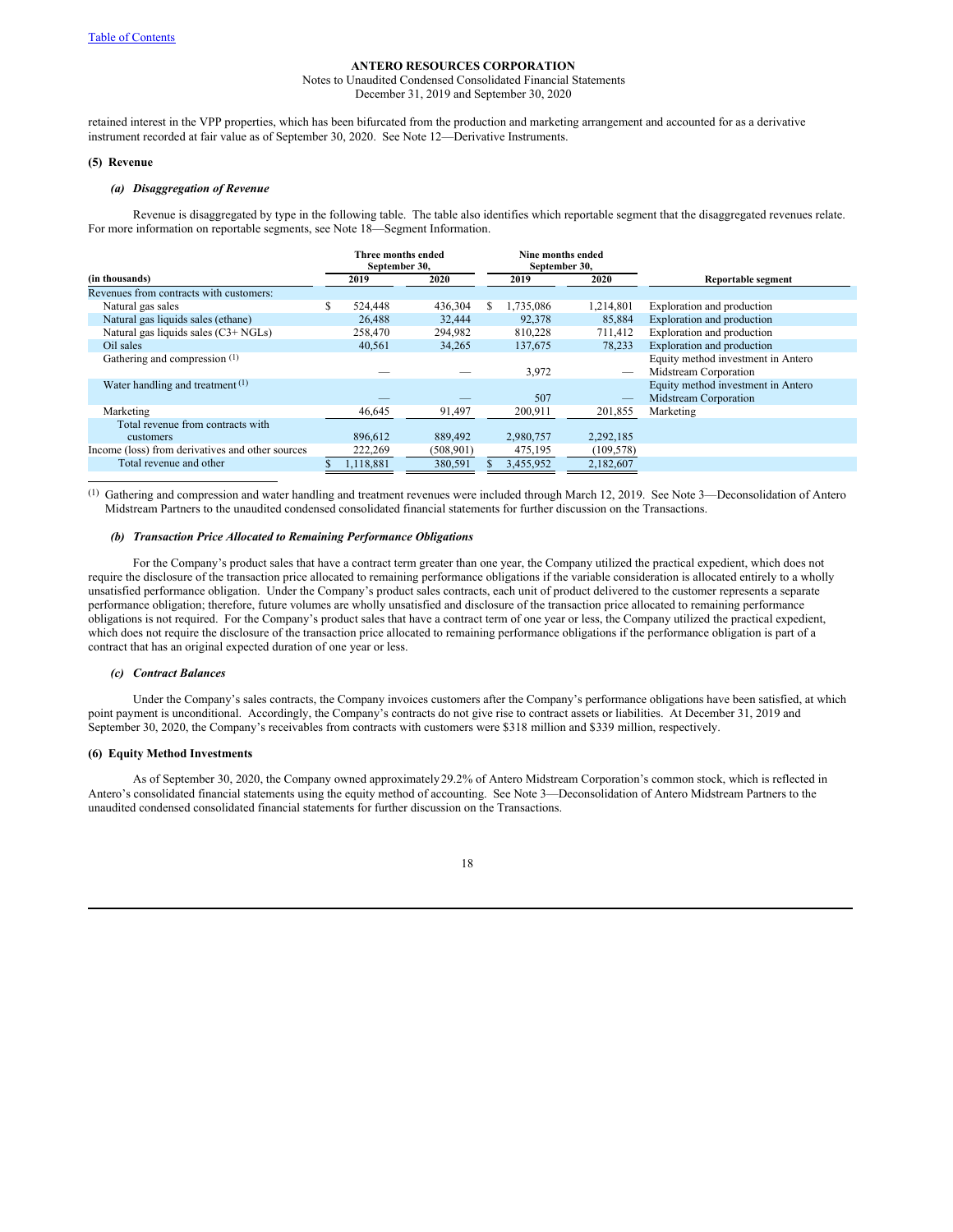Notes to Unaudited Condensed Consolidated Financial Statements

December 31, 2019 and September 30, 2020

The following table is a reconciliation of investments in unconsolidated affiliates for the nine months ended September 30, 2020 (in thousands):

|                                                        | <b>Antero Midstream</b> |             |
|--------------------------------------------------------|-------------------------|-------------|
|                                                        |                         | Corporation |
| Balance as of December 31, 2019                        | S                       | 1,055,177   |
| Equity in loss of unconsolidated affiliates            |                         | (83, 408)   |
| Distributions/dividends from unconsolidated affiliates |                         | (128, 267)  |
| Impairment $(1)$                                       |                         | (610, 632)  |
| Elimination of intercompany profit                     |                         | 40,056      |
| Balance as of September 30, 2020                       |                         | 272,926     |

(1) Other-than-temporary impairment of investment in Antero Midstream Corporation.

## *Summarized Financial Information of Antero Midstream Corporation*

The following tables present summarized financial information of Antero Midstream Corporation.

## *Balance Sheet*

|  |           | September 30,<br>2020 |
|--|-----------|-----------------------|
|  | 108.558   | 108,008               |
|  | 6,174,320 | 5,565,496             |
|  | 6.282.878 | 5,673,504             |
|  |           |                       |
|  | 242,084   | 61.259                |
|  | 2,897,380 | 3,126,754             |
|  | 3,143,414 | 2,485,491             |
|  | 6,282,878 | 5,673,504             |
|  |           | December 31.<br>2019  |

*Statement of Operations*

|                                                   |   | For the period     |                    |
|---------------------------------------------------|---|--------------------|--------------------|
|                                                   |   | March 13, 2019     |                    |
|                                                   |   | through            | Nine months ended  |
| (in thousands)                                    |   | September 30, 2019 | September 30, 2020 |
| Revenues                                          | Y | 553.521            | 696,859            |
| Operating expenses                                |   | 745.940            | 929.480            |
| Loss from operations                              |   | (192.419)          | (232,621)          |
| Loss attributable to the equity method investment |   | (197,006)          | (198, 985)         |

## **(7) Accrued Liabilities**

Accrued liabilities as of December 31, 2019 and September 30, 2020 consisted of the following items (in thousands):

|                                                                 | December 31.<br>2019 |         | September 30,<br>2020 |
|-----------------------------------------------------------------|----------------------|---------|-----------------------|
| Capital expenditures                                            |                      | 105,706 | 46.122                |
| Gathering, compression, processing, and transportation expenses |                      | 134.153 | 158,043               |
| Marketing expenses                                              |                      | 52.612  | 55,777                |
| Interest expense, net                                           |                      | 30,834  | 40.355                |
| Accrued taxes                                                   |                      | 39.332  | 20,403                |
| Other                                                           |                      | 38.213  | 23,906                |
| Total accrued liabilities                                       |                      | 400,850 | 344,606               |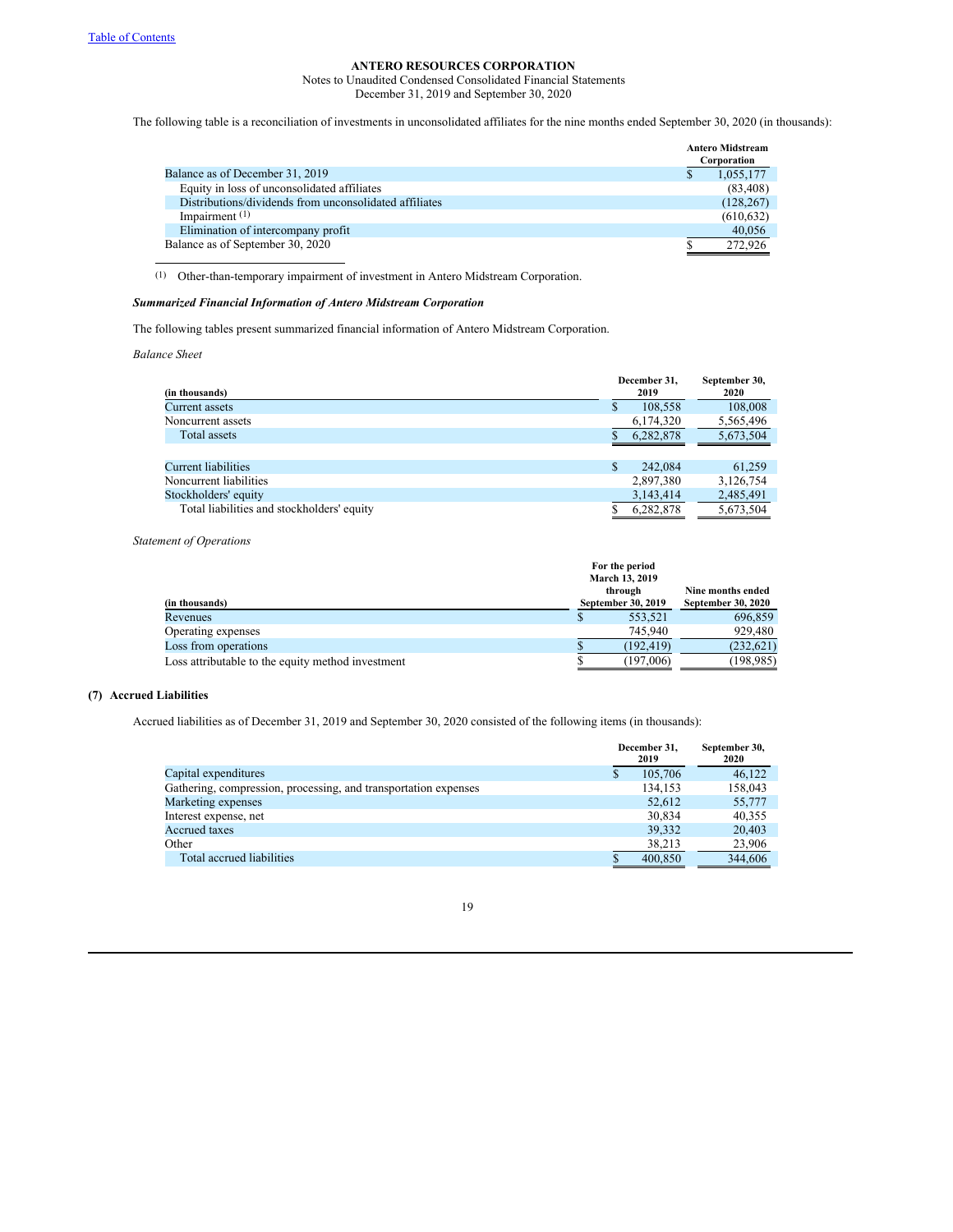Notes to Unaudited Condensed Consolidated Financial Statements December 31, 2019 and September 30, 2020

#### **(8) Long-Term Debt**

Long-term debt as of December 31, 2019 and September 30, 2020 consisted of the following items (in thousands):

|                                              |   | December 31,<br>2019 | September 30,<br>2020 |
|----------------------------------------------|---|----------------------|-----------------------|
| Credit Facility <sup>(a)</sup>               | S | 552,000              | 827,000               |
| 5.375% senior notes due 2021 $(b)$           |   | 952,500              | 315,279               |
| 5.125% senior notes due 2022 <sup>(c)</sup>  |   | 923,041              | 660,516               |
| 5.625% senior notes due 2023 (d)             |   | 750,000              | 579,232               |
| 5.00% senior notes due 2025 <sup>(e)</sup>   |   | 600,000              | 590,000               |
| 4.25% convertible senior notes due $2026(f)$ |   |                      | 287,500               |
| Total principal                              |   | 3,777,541            | 3,259,527             |
| Unamortized premium (discount), net          |   | 791                  | (83, 658)             |
| Unamortized debt issuance costs              |   | (19, 464)            | (17, 644)             |
| Long-term debt                               |   | 3,758,868            | 3,158,225             |

#### *(a) Senior Secured Revolving Credit Facility*

Antero Resources has a senior secured revolving credit facility (the "Credit Facility") with a consortium of bank lenders. Borrowings under the Credit Facility are subject to borrowing base limitations based on the collateral value of Antero Resources' assets and are subject to regular semi-annual redeterminations. The borrowing base was re-affirmed in October 2020 at \$2.85 billion and lender commitments are \$2.64 billion. The next redetermination of the borrowing base is scheduled to occur in April 2021. The maturity date of the Credit Facility is the earlier of (i) October 26, 2022 and (ii) the date that is 91 days prior to the earliest stated redemption date of any series of Antero Resources' senior notes then outstanding. The Company intends to extinguish the 2021 Notes on or prior to August 2, 2021 with proceeds from its asset sales program, cash flow from operations and available borrowings under the Credit Facility. Consequently, the Company has classified the Credit Facility as long-term debt. The classification of the Credit Facility does not impact any of the Company's financial covenants.

As of September 30, 2020, Antero Resources had an outstanding balance under the Credit Facility of \$827 million, with a weighted average interest rate of 3.28%, and outstanding letters of credit of \$730 million. As of December 31, 2019, Antero Resources had an outstanding balance under the Credit Facility of \$552 million, with a weighted average interest rate of3.28%, and outstanding letters of credit of \$623 million. Commitment fees on the unused portion of the Credit Facility are due quarterly at rates ranging from 0.300% to 0.375% (subject to certain exceptions) of the unused portion based on utilization.

#### *(b) 5.375% Senior Notes Due 2021*

On November 5, 2013, Antero Resources issued \$1.0 billion of 5.375% senior notes due November 1, 2021 (the "2021 Notes") atpar. The 2021 Notes are unsecured and effectively subordinated to the Credit Facility to the extent of the value of the collateral securing the Credit Facility. The 2021 Notes rank pari passu to Antero Resources' other outstanding senior notes. The 2021 Notes are guaranteed on a full and unconditional and joint and several senior unsecured basis by Antero Resources' wholly owned subsidiaries and certain of its future restricted subsidiaries. Interest on the 2021 Notes is payable on May 1 and November 1 of each year. Antero may redeem all or part of the 2021 Notes at any time at a redemption price of 100.00%. If Antero Resources undergoes a change of control followed by a rating decline, the holders of the 2021 Notes will have the right to require Antero Resources to repurchase all or a portion of the notes at a price equal to 101% of the principal amount of the 2021 Notes, plus accrued and unpaid interest.

#### *(c) 5.125% Senior Notes Due 2022*

On May 6, 2014, Antero Resources issued \$600 million of 5.125% senior notes due December 1, 2022 (the "2022 Notes") atpar. On September 18, 2014, Antero Resources issued an additional \$500 million of the 2022 Notes at 100.5% of par. The 2022 Notes are unsecured and effectively subordinated to the Credit Facility to the extent of the value of the collateral securing the Credit Facility. The 2022 Notes rank pari passu to Antero Resources' other outstanding senior notes. The 2022 Notes are guaranteed on a full and unconditional and joint and several senior unsecured basis by Antero Resources' wholly owned subsidiaries and certain of its

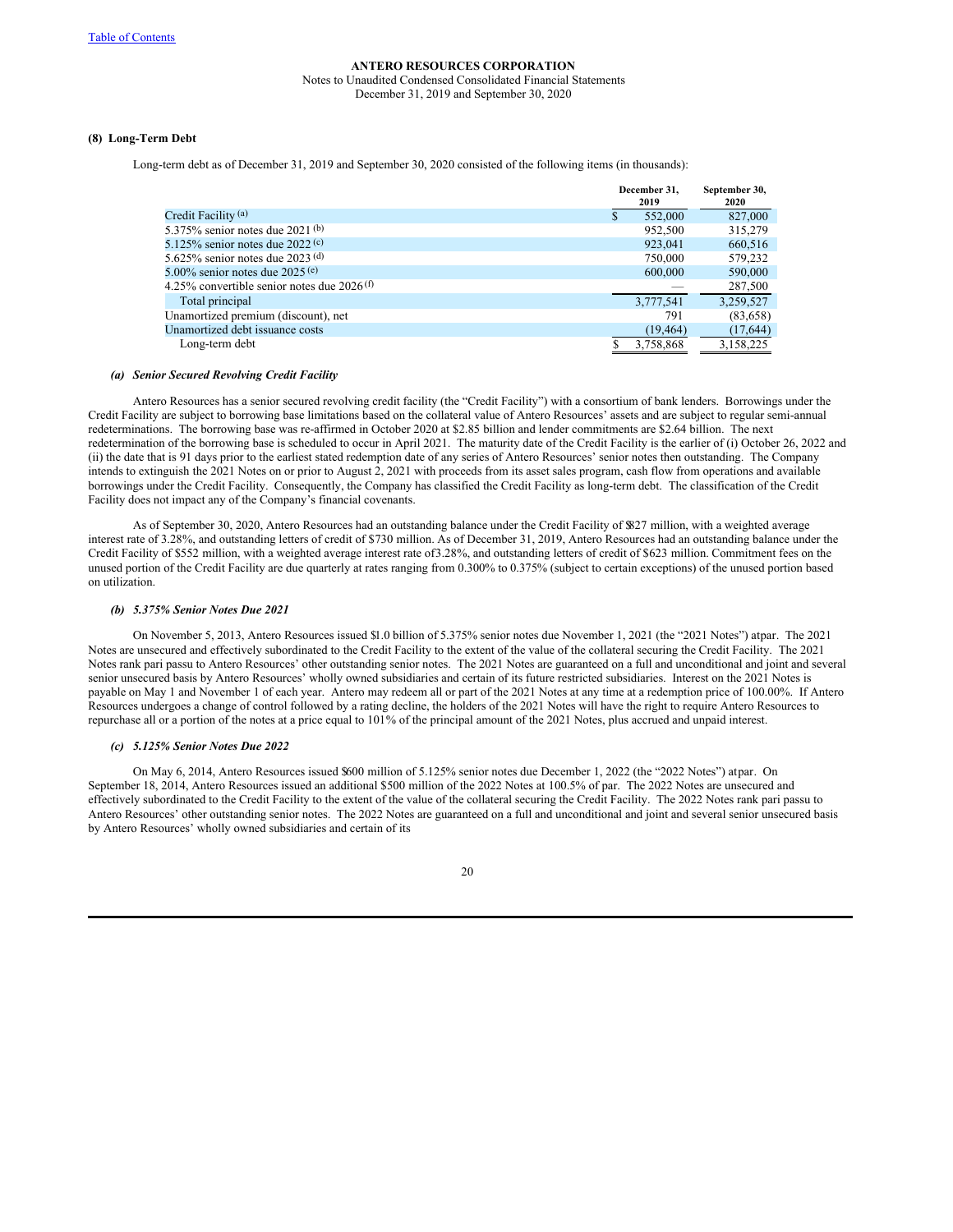Notes to Unaudited Condensed Consolidated Financial Statements December 31, 2019 and September 30, 2020

future restricted subsidiaries. Interest on the 2022 Notes is payable on June 1 and December 1 of each year. Antero Resources may redeem all or part of the 2022 Notes at any time at a redemption price of 100.00%. If Antero Resources undergoes a change of control followed by a rating decline, the holders of the 2022 Notes will have the right to require Antero Resources to repurchase all or a portion of the notes at a price equal to 101% of the principal amount of the 2022 Notes, plus accrued and unpaid interest.

#### *(d) 5.625% Senior Notes Due 2023*

On March 17, 2015, Antero Resources issued \$750 million of 5.625% senior notes due June 1, 2023 (the "2023 Notes") atpar. The 2023 Notes are unsecured and effectively subordinated to the Credit Facility to the extent of the value of the collateral securing the Credit Facility. The 2023 Notes rank pari passu to Antero Resources' other outstanding senior notes. The 2023 Notes are guaranteed on a full and unconditional and joint and several senior unsecured basis by Antero Resources' wholly owned subsidiaries and certain of its future restricted subsidiaries. Interest on the 2023 Notes is payable on June 1 and December 1 of each year. Antero Resources may redeem all or part of the 2023 Notes at any time at redemption prices ranging from 101.406% currently to 100.00% on or after June 1, 2021. If Antero Resources undergoes a change of control followed by a rating decline, the holders of the 2023 Notes will have the right to require Antero Resources to repurchase all or a portion of the notes at a price equal to 101% of the principal amount of the 2023 Notes, plus accrued and unpaid interest.

#### *(e) 5.00% Senior Notes Due 2025*

On December 21, 2016, Antero Resources issued \$600 million of 5.00% senior notes due March 1, 2025 (the "2025 Notes") atpar. The 2025 Notes are unsecured and effectively subordinated to the Credit Facility to the extent of the value of the collateral securing the Credit Facility. The 2025 Notes rank pari passu to Antero Resources' other outstanding senior notes. The 2025 Notes are guaranteed on a full and unconditional and joint and several senior unsecured basis by Antero Resources' wholly owned subsidiaries and certain of its future restricted subsidiaries. Interest on the 2025 Notes is payable on March 1 and September 1 of each year. Antero Resources may redeem all or part of the 2025 Notes at any time at redemption prices ranging from 103.75% currently to 100.00% on or after March 1, 2023. If Antero Resources undergoes a change of control followed by a rating decline, the holders of the 2025 Notes will have the right to require Antero Resources to repurchase all or a portion of the notes at a price equal to 101% of the principal amount of the 2025 Notes, plus accrued and unpaid interest.

#### *(f) 4.25% Convertible Senior Notes Due 2026*

On August 21, 2020, Antero Resources issued \$250 million in aggregate principal amount of 2026 Convertible Notes. On September 2, 2020, Antero Resources issued an additional \$37.5 million of the 2026 Convertible Notes. The 2026 Convertible Notes were issued pursuant to an indenture and are senior, unsecured obligations of Antero Resources. The 2026 Convertible Notes bear interest at a fixed rate of 4.25% per annum, payable semiannually in arrears on March 1 and September 1 of each year, commencing on March 1, 2021. Proceeds from the issuance of the 2026 Convertible Notes totaled \$278.6 million, net of initial purchasers' fees and issuance cost of \$8.9 million. Each capitalized term used in this subsection but not otherwise defined in this Quarterly Report on Form 10-Q has the meaning as set forth in the indenture governing the 2026 Convertible Notes.

The initial conversion rate is230.2026 shares of Antero Resources' common stock per \$1,000 principal amount of 2026 Convertible Notes, subject to adjustment upon the occurrence of specified events. The 2026 Convertible Notes will mature on September 1, 2026, unless earlier repurchased, redeemed or converted. Before May 1, 2026, note holders will have the right to convert their 2026 Convertible Notes only upon the occurrence of the following events:

- during any calendar quarter (and only during such calendar quarter) commencing after the calendar quarter ending on September 30, 2020, if the Last Reported Sale Price per share of Antero Resources' common stock exceeds 130% of the Conversion Price for each of at least20 Trading Days (whether or not consecutive) during the 30 consecutive Trading Days ending on, and including, the last Trading Day of the immediately preceding calendar quarter;
- during the five consecutive Business Days immediately after any 10 consecutive trading day period (such 10 consecutive Trading Day period, the "Measurement Period") if the trading Price per \$1,000 principal amount of 2026 Convertible Notes, as determined following a request by a noteholder in accordance with the procedures set forth below, for each trading day of the Measurement Period was less than 98% of the product of the last reported sale price per share of common stock on such trading day and the conversion rate on such trading day;

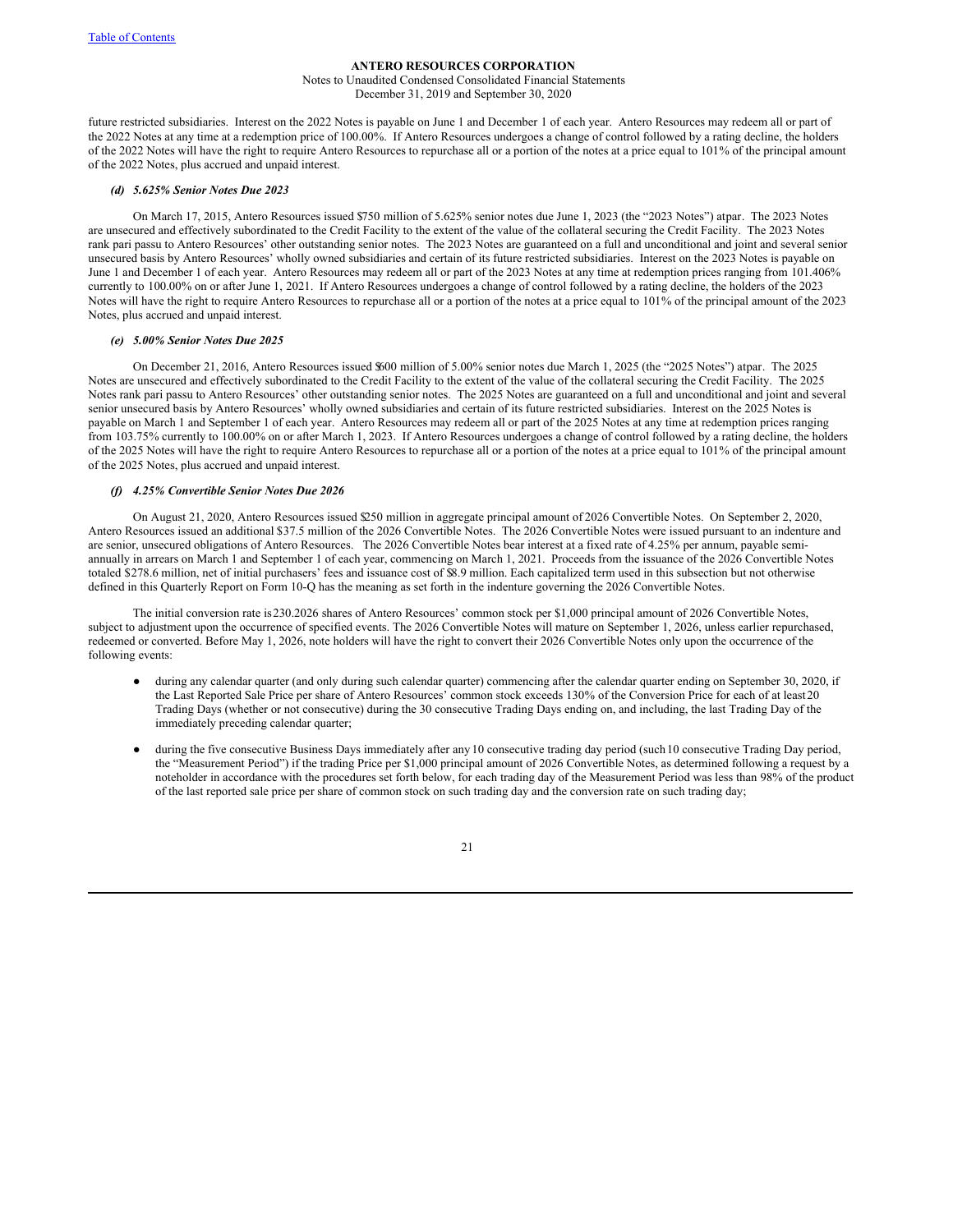Notes to Unaudited Condensed Consolidated Financial Statements December 31, 2019 and September 30, 2020

- if Antero Resources calls any or all of the 2026 Convertible Notes for redemption, at any time prior to the close of business on the scheduled trading day immediately preceding the redemption date; or
- upon the occurrence of certain specified corporate events as set forth in the indenture governing the 2026 Convertible Notes.

From and after May 1, 2026, noteholders may convert their 2026 Convertible Notes at any time at their election until the close of business on the second scheduled trading day immediately before the maturity date.

Upon conversion, Antero Resources may satisfy its conversion obligation by paying and/or delivering, as the case may be, cash, shares of Antero Resources' common stock or a combination of cash and shares of Antero Resources' common stock, at Antero Resources' election, in the manner and subject to the terms and conditions provided in the indenture governing the 2026 Convertible Notes. Antero Resources' current intent is to settle the principle amount of the 2026 Convertible Notes in cash upon conversion. Antero Resources' current intent is to settle the principle amount of the 2026 Convertible Notes in cash upon conversion. At no point since issuance of the 2026 Convertible Notes has the conditions allowing holders of the 2026 Convertible Notes to exercise their conversion right been met.

The conversion rate is subject to adjustment under certain circumstances in accordance with the terms of the indenture governing the 2026 Convertible Notes. In addition, following certain corporate events, as described in the indenture governing the 2026 Convertible Notes, that occur prior to the maturity date, Antero Resources will increase the conversion rate for a holder who elects to convert its 2026 Convertible Notes in connection with such a corporate event.

If certain corporate events that constitute a Fundamental Change occur, then noteholders may require Antero Resources to repurchase their 2026 Convertible Notes at a cash repurchase price equal to the principal amount of the 2026 Convertible Notes to be repurchased, plus accrued and unpaid interest, if any, to, but excluding, the fundamental change repurchase date. The definition of Fundamental Change includes certain business combination transactions involving Antero Resources and certain de-listing events with respect to Antero Resources' common stock.

Upon issuance, the Company separately accounted for the liability and equity components of the 2026 Convertible Notes. The liability component was recorded at the estimated fair value of a similar debt instrument without the conversion feature. The difference between the principal amount of the 2026 Convertible Notes and the estimated fair value of the liability component was recorded as a debt discount and will be amortized to interest expense over the term of the 2026 Convertible Notes using the effective interest method, with an effective interest rate of 10.8% per annum. As of the issuance date, the fair value of the 2026 Convertible Notes was estimated at \$203 million, resulting in a debt discount at inception of \$85 million. The equity component, representing the value of the conversion option, was computed by deducting the fair value of the liability component from the initial proceeds of the 2026 Convertible Notes issuance. This equity component was recorded, net of deferred taxes and issuance costs, in additional paid-in capital within the unaudited consolidated statement of stockholders' equity and will not be remeasured as long as it continues to meet the conditions for equity classification.

Transaction costs related to the 2026 Convertible Notes issuance were allocated to the liability and equity components based on their relative fair values. Issuance costs attributable to the liability component were recorded within debt issuance costs on the unaudited consolidated balance sheet and are amortized over the term of the 2026 Convertible Notes using the effective interest method. Issuance costs attributable to the equity component were recorded as a charge to additional paid-in capital within the unaudited consolidated statement of stockholders' equity.

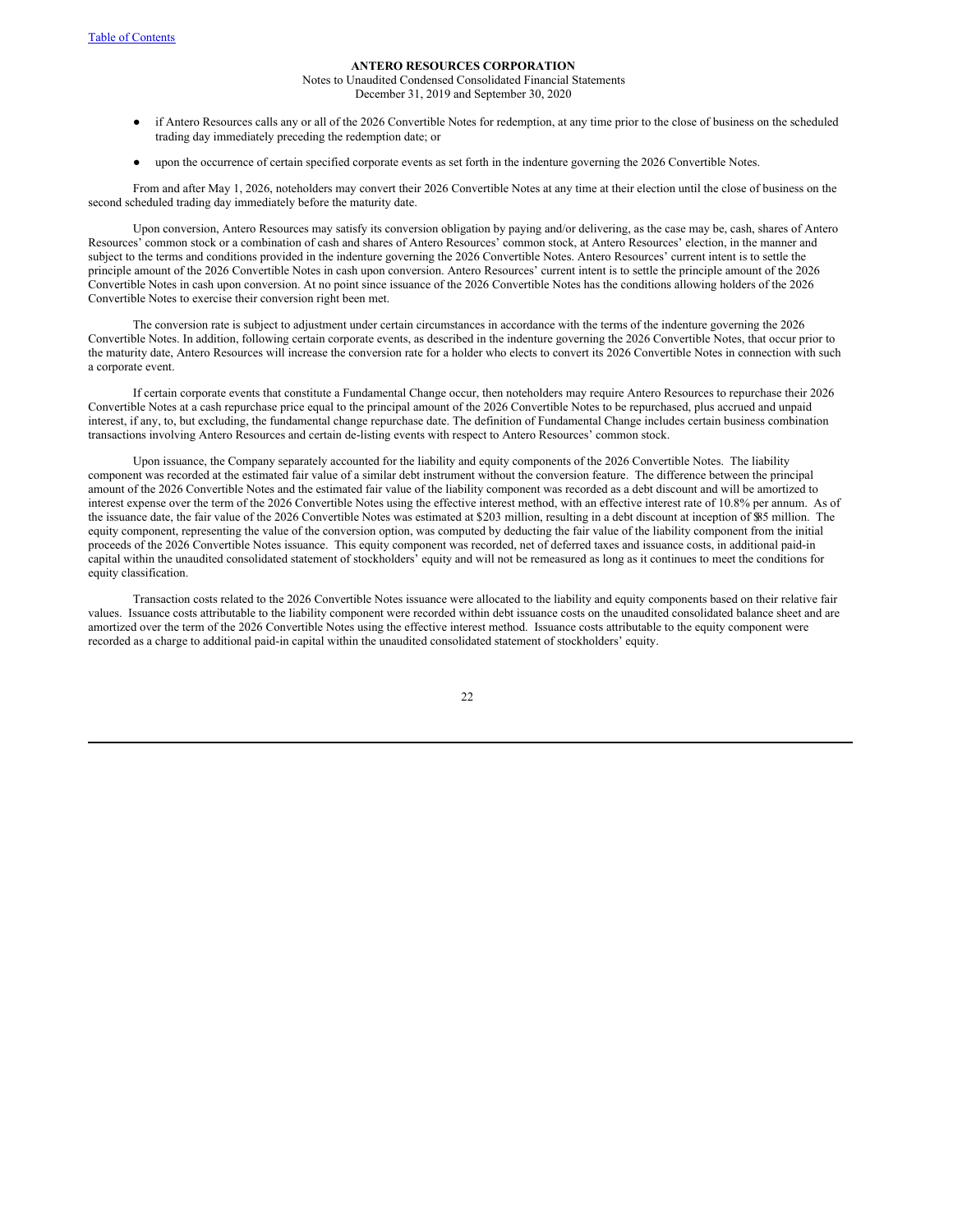Notes to Unaudited Condensed Consolidated Financial Statements December 31, 2019 and September 30, 2020

The 2026 Convertible Notes consist of the following as of September 30, 2020 (in thousands):

| Liability component:                  |          |
|---------------------------------------|----------|
| Principal                             | 287,500  |
| Less: unamortized note discount       | (84,084) |
| Less: unamortized debt issuance costs | (6,209)  |
| Net carrying value                    | 197,207  |
| Equity component $(1)$                | 84.972   |

(1) Recorded in additional paid-in capital, net of \$3 million of issuance costs and \$20 million of deferred taxes.

Interest expense recognized on the 2026 Convertible Notes related to the stated interest rate and amortization of the debt discount totaled \$2.3 million for the three months ended September 30, 2020.

#### *(g) Debt Repurchase Program*

During the three and nine months ended September 30, 2020, Antero Resources repurchased \$461 million and \$1.1 billion, respectively, principal amount of debt at a weighted average discount of 13% and 17%, respectively, which purchases included a portion of the 2021 Notes, 2022 Notes, 2023 Notes and 2025 Notes. The Company recognized a gain of \$56 million and \$175 million for the three and nine months ended September30, 2020, respectively, on the early extinguishment of the debt repurchased. Repurchases of the principal amount of debt during the three and nine months ended September 30, 2020 include repurchases of \$367 million on the 2021 Notes, 2022 Notes and 2023 Notes through previously disclosed tender offers at a weighted average discount of 10%.

## **(9) Asset Retirement Obligations**

The following is a reconciliation of the Company's asset retirement obligations for the nine months ended September 30, 2020 (in thousands):

| Asset retirement obligations—December 31, 2019  | 54.845 |
|-------------------------------------------------|--------|
| Obligations incurred                            | 1.529  |
| Accretion expense                               | 3.330  |
| Settlement of obligations                       | (229)  |
| Asset retirement obligations—September 30, 2020 | 59.475 |

Asset retirement obligations are included in other liabilities on the Company's unaudited condensed consolidated balance sheets.

## **(10) Equity-Based Compensation**

On June 17, 2020, Antero Resources' stockholders approved the Antero Resources Corporation 2020 Long-Term Incentive Plan (the "2020 Plan"), which replaced the Antero Resources Corporation Long-Term Incentive Plan (the "2013 Plan"), and the 2020 Plan became effective as of such date. The 2020 Plan provides for grants of stock options (including incentive stock options), stock appreciation rights, restricted stock awards, RSU awards, vested stock awards, dividend equivalent awards, and other stock-based and cash awards. The terms and conditions of the awards granted are established by the Compensation Committee of Antero Resources' Board of Directors. Employees, officers, non-employee directors and other service providers of the Company and its affiliates are eligible to receive awards under the 2020 Plan. No further awards will be granted under the 2013 Plan on or after June 17, 2020.

The 2020 Plan provides for the reservation of 10,050,000 shares of the Company's common stock, plus the number of certain shares that become available again for delivery from the 2013 Plan in accordance with the share recycling provisions described below. The share recycling provisions allow for all or any portion of an award (including an award granted under the 2013 Plan that was outstanding as of June 17, 2020) that expires or is cancelled, forfeited, exchanged, settled for cash, or otherwise terminated without actual delivery of the shares to be considered not delivered and thus available for new awards under the 2020 Plan. Further, any shares withheld or surrendered in payment of any taxes relating to awards that were outstanding under either the 2013 Plan as of June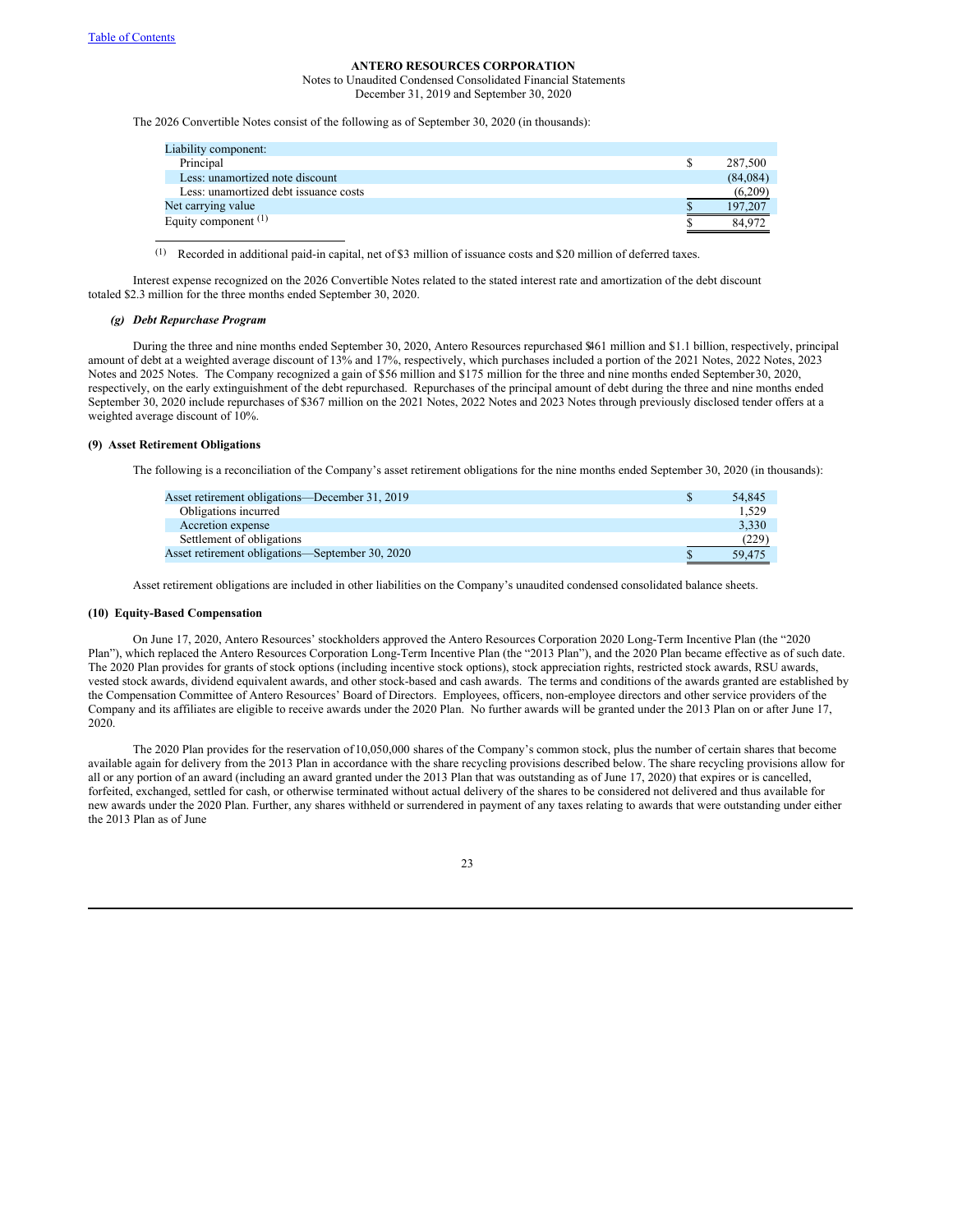Notes to Unaudited Condensed Consolidated Financial Statements

December 31, 2019 and September 30, 2020

17, 2020 or are granted under the 2020 Plan (other than stock options and stock appreciation rights) will again be available for new awards under the 2020 Plan.

A total of 7,149,371 shares were available for future grant under the 2020 Plan as of September 30, 2020.

Antero Midstream Partners' general partner was authorized to grant up to10,000,000 common units representing limited partner interests in Antero Midstream Partners under the Antero Midstream Partners LP Long-Term Incentive Plan (the "AMP Plan") to non-employee directors of its general partner and certain officers, employees, and consultants of Antero Midstream Partners and its affiliates (which includes Antero Resources). As part of the Transactions, each outstanding phantom unit award under the AMP Plan, was assumed by Antero Midstream Corporation and converted into 1.8926 RSUs under the Antero Midstream Corporation Long Term Incentive Plan (the "AMC Plan"). Each RSU award under the AMC Plan represents a right to receive one share of Antero Midstream Corporation common stock.

The Company's equity-based compensation expense, by type of award, was as follows for the three and nine months ended September 30, 2019 and 2020 (in thousands):

|                                                              | Three months ended<br>September 30, |       |       | Nine months ended<br>September 30, |        |        |
|--------------------------------------------------------------|-------------------------------------|-------|-------|------------------------------------|--------|--------|
|                                                              | 2019                                |       | 2020  |                                    | 2019   | 2020   |
| RSU awards                                                   |                                     | 2.229 | 3,063 |                                    | 8.829  | 9,021  |
| Stock options                                                |                                     |       |       |                                    | 389    |        |
| <b>PSU</b> awards                                            |                                     | 399   | 1.827 |                                    | 6.027  | 5,380  |
| Antero Midstream Partners phantom unit awards <sup>(1)</sup> |                                     | 867   | 459   |                                    | 2.942  | 1,881  |
| Equity awards issued to directors                            |                                     | 380   | 350   |                                    | 1.140  | 719    |
| Total expense                                                |                                     | 3.875 | 5.699 |                                    | 19.327 | 17,001 |

(1) Antero Resources recognized compensation expense for equity awards granted under both the 2013 Plan and the AMP Plan because the awards under the AMP Plan are accounted for as if they are distributed by Antero Midstream Partners to Antero Resources. Antero Resources allocates a portion of equity-based compensation expense related to grants prior to the Transactions to Antero Midstream Partners based on its proportionate share of Antero Resources' labor costs. Through March 12, 2019, the total amount of equity-based compensation is included in the consolidated financial statements of Antero Resources; and effective March 13, 2019 (date of deconsolidation), the amount allocated to Antero Midstream Partners is no longer reflected in Antero Resources consolidated financial statements. See Note 3—Deconsolidation of Antero Midstream Partners LP to the unaudited condensed consolidated financial statements for further discussion on the Transactions.

#### *Restricted Stock Unit Awards*

A summary of RSU award activity for the nine months ended September 30, 2020 is as follows:

|                                               | Number of<br>shares | Weighted<br>average<br>grant date<br>fair value | Aggregate<br>intrinsic value<br>(in thousands) |
|-----------------------------------------------|---------------------|-------------------------------------------------|------------------------------------------------|
| Total awarded and unvested—December 31, 2019  | 2,370,575           | 12.81                                           | 6,756                                          |
| Granted                                       | 7.108.061           | 2.39                                            |                                                |
| Vested                                        | (1,045,771)         | 12.50                                           |                                                |
| Forfeited                                     | (119,679)           | 12.46                                           |                                                |
| Total awarded and unvested—September 30, 2020 | 8.313.186           | 4.08                                            | 22,862                                         |

Intrinsic values are based on the closing price of Antero Resources' common stock on the referenced dates. As of September 30, 2020, there was approximately \$26 million of unamortized equity-based compensation expense related to unvested RSUs. That expense is expected to be recognized over a weighted average period of approximately 2.3 years.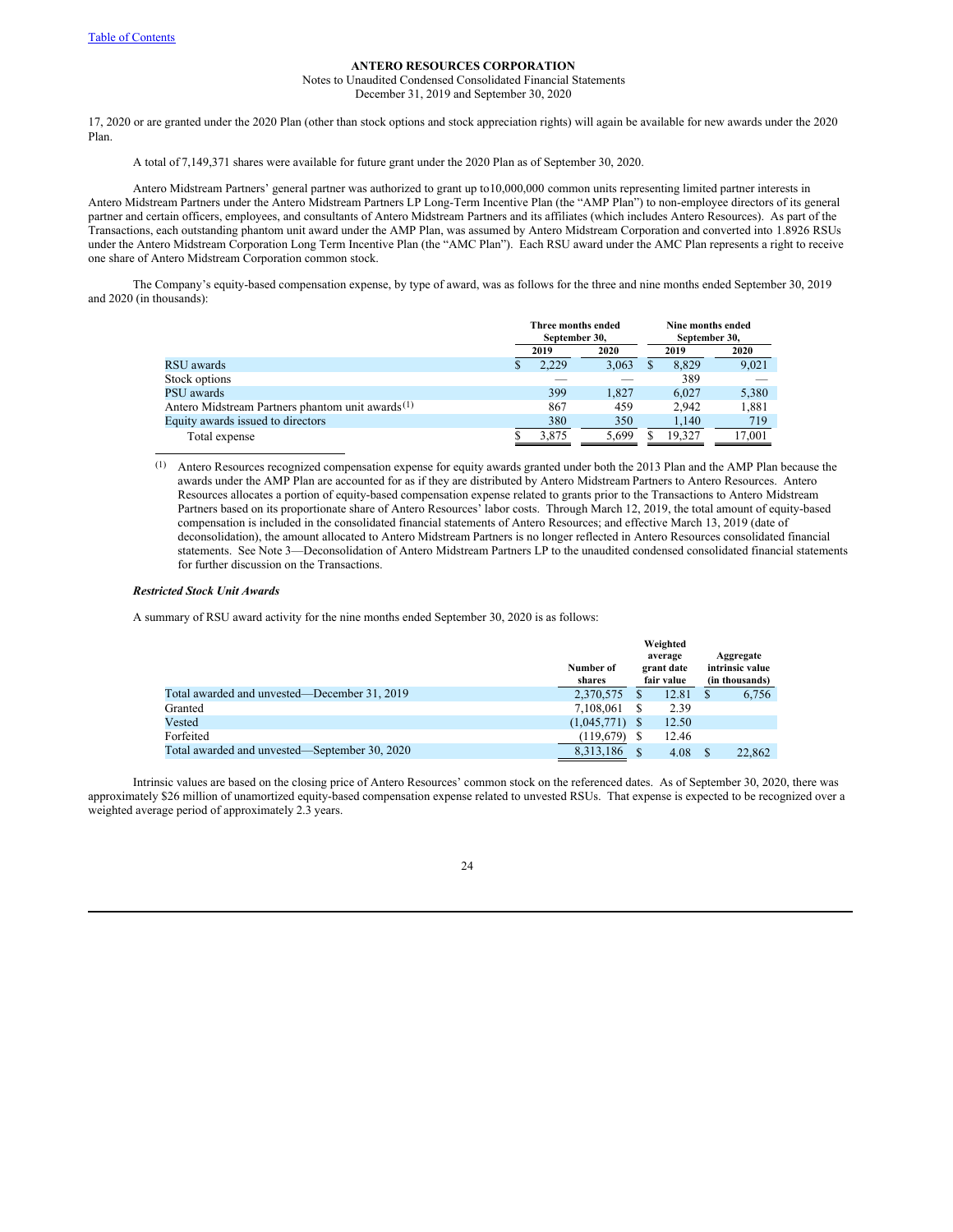Notes to Unaudited Condensed Consolidated Financial Statements December 31, 2019 and September 30, 2020

#### *Stock Options*

A summary of stock option activity for the nine months ended September 30, 2020 is as follows:

|                                                     | <b>Stock</b><br>options |   | Weighted<br>average<br>exercise<br>price | Weighted<br>average<br>remaining<br>contractual<br>life |              | Intrinsic<br>value<br>(in thousands) |
|-----------------------------------------------------|-------------------------|---|------------------------------------------|---------------------------------------------------------|--------------|--------------------------------------|
| Outstanding as of December 31, 2019                 | 467,633                 | S | 50.64                                    | 5.05                                                    | <sup>S</sup> |                                      |
| Granted                                             |                         | S |                                          |                                                         |              |                                      |
| Exercised                                           |                         | S |                                          |                                                         |              |                                      |
| Forfeited                                           | _                       | S |                                          |                                                         |              |                                      |
| Expired                                             | (35, 172)               | S | 50.56                                    |                                                         |              |                                      |
| Outstanding at September 30, 2020                   | 432,461                 |   | 50.64                                    | 4.31                                                    |              |                                      |
| Vested or expected to vest as of September 30, 2020 | 432.461                 | S | 50.64                                    | 4.31                                                    | - \$         |                                      |
| Exercisable as of September 30, 2020                | 432.461                 |   | 50.64                                    | 4.31                                                    |              |                                      |

Intrinsic values are based on the exercise price of the options and the closing price of Antero Resources' common stock on the referenced dates.

As of September 30, 2020, all stock options were fully vested resulting inno unamortized equity-based compensation expense.

#### *Performance Share Unit Awards*

*Performance Share Unit Awards Based on Total Shareholder Return ("TSR")*

In July 2020, the Company granted PSU awards to certain of its executive officers that vest based on Antero Resources' absolute total shareholder return ("TSR") determined as of the last day of each of three one-year performance periods ending on April 15, 2021, April 15, 2022, and April 15, 2023, and one cumulative three-year performance period ending on April 15, 2023, in each case, subject to the executive officer's continued employment through April 15, 2023. The number of shares of common stock that may ultimately be earned following the end of the cumulative three-year performance period ranges from zero to 150% of the target number of PSUs granted. Expense related to these PSUs is recognized on a graded-vested basis over approximately three years. Forfeitures are accounted for as they occur by reversing the expense previously recognized for awards that were forfeited during the period.

Additionally, in July 2020, the Company granted PSUs to certain of its executive officers that vest based on Antero Resources' TSR relative to the TSR of certain peer companies determined as of the last day of each of three one-year performance periods ending on April 15, 2021, April 15, 2022, and April 15, 2023, and one cumulative three-year performance period ending on April 15, 2023, in each case, subject to the executive officer's continued employment through April 15, 2023. The number of shares of common stock that may ultimately be earned following the end of the cumulative three-year performance period ranges from zero to 150% of the target number of PSUs granted. Expense related to these PSUs is recognized on a graded-vested basis over approximately three years. Forfeitures are accounted for as they occur by reversing the expense previously recognized for awards that were forfeited during the period.

A summary of PSUs activity for the nine months ended September 30, 2020 is as follows:

|                                               | Number of<br>units | Weighted<br>average grant<br>date fair value |
|-----------------------------------------------|--------------------|----------------------------------------------|
| Total awarded and unvested—December 31, 2019  | 2,537,283          | \$<br>16.74                                  |
| Granted                                       | 469,000            | 2.97                                         |
| Forfeited                                     | (29.316)           | 12.21                                        |
| Cancelled (unearned)                          | (458, 485)         | 25.32                                        |
| Total awarded and unvested—September 30, 2020 | 2,518,482          | 11.94                                        |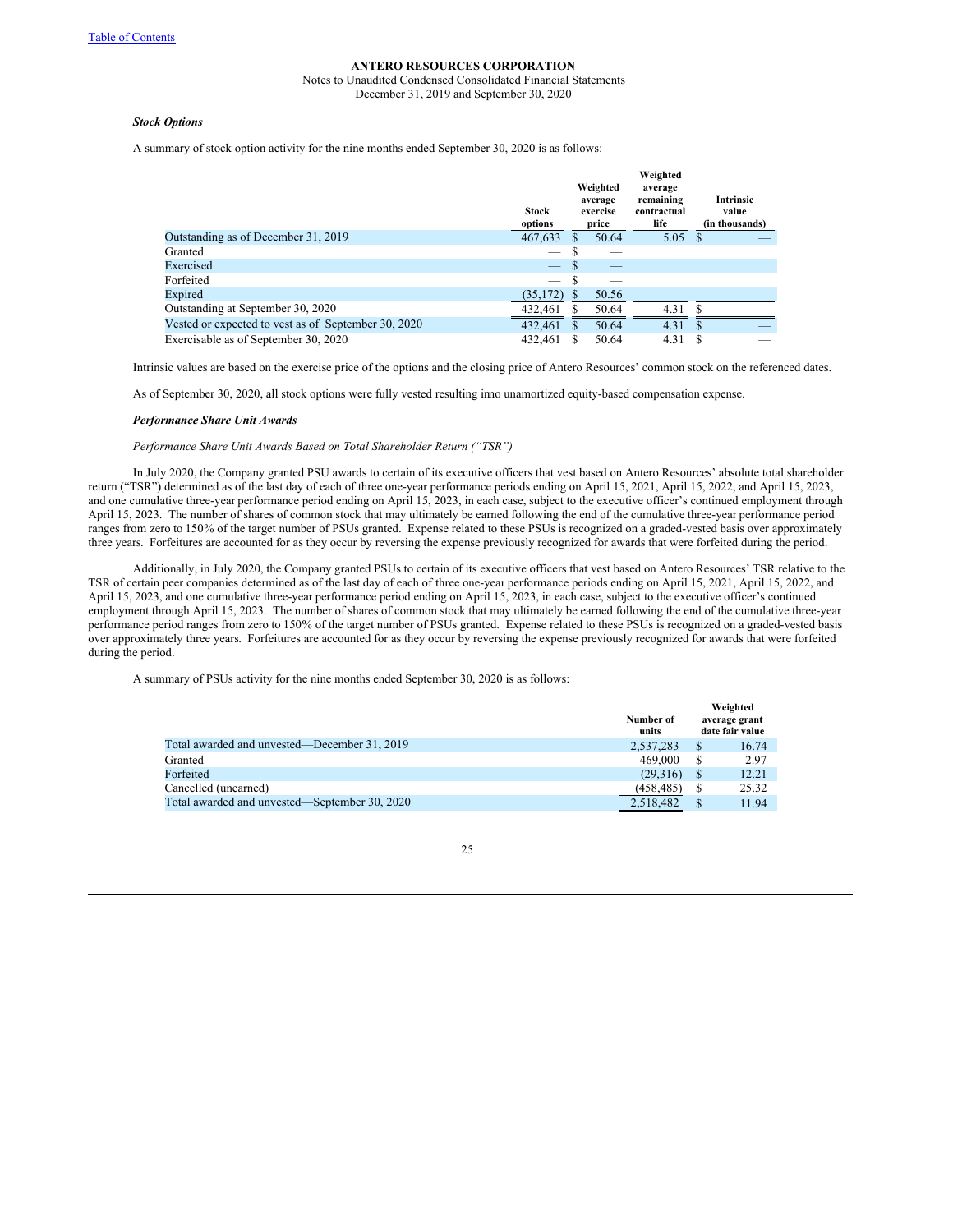Notes to Unaudited Condensed Consolidated Financial Statements

December 31, 2019 and September 30, 2020

The following table presents information regarding the weighted average fair values for market-based PSUs granted during the nine months ended September 30, 2019 and 2020, and the assumptions used to determine the fair values:

|                                                                          | Nine months ended<br>September 30, |          |    |          |  |
|--------------------------------------------------------------------------|------------------------------------|----------|----|----------|--|
|                                                                          | 2019                               | 2020     |    |          |  |
| Dividend yield                                                           |                                    | $-$ %    |    | $-$ %    |  |
| Volatility                                                               |                                    | $36\%$   |    | $80\%$   |  |
| Risk-free interest rate                                                  |                                    | $2.35\%$ |    | $0.17\%$ |  |
| Weighted average fair value of awards granted—Return on Capital Employed |                                    | 9.26     |    |          |  |
| Weighted average fair value of awards granted—Absolute TSR               |                                    | _        | S. | 2.63     |  |
| Weighted average fair value of awards granted—Relative TSR               |                                    | _        |    | 3.30     |  |

As of September 30, 2020, there was approximately \$10 million of unamortized equity-based compensation expense related to unvested PSUs. That expense is expected to be recognized over a weighted average period of approximately 1.4 years.

#### *Cash Awards*

In January 2020, the Company granted cash awards of approximately \$3.3 million to certain executives under the 2013 Plan, and compensation expense for these awards is recognized ratably over the vesting period for each of three tranches through January 20, 2023. In July 2020, the Company granted additional cash awards on the aggregate of \$2.6 million to certain non-executive employees under the 2020 Plan that vest ratably overfour years. As of September 30, 2020, the Company has accrued approximately \$2.2 million in Other liabilities in the unaudited condensed consolidated balance sheet related to cash awards.

### *Antero Midstream Partners Phantom Unit Awards and Antero Midstream Corporation Restricted Stock Unit Awards*

A summary of Antero Midstream Corporation RSU awards for the nine months ended September 30, 2020 is as follows:

|                                               | Number of<br>units                    | Weighted<br>average<br>grant date<br>fair value |               | Aggregate<br>intrinsic value<br>(in thousands) |
|-----------------------------------------------|---------------------------------------|-------------------------------------------------|---------------|------------------------------------------------|
| Total awarded and unvested—December 31, 2019  | 657,757                               | 14.71                                           | <sup>\$</sup> | 4.992                                          |
| Granted                                       | $\hspace{1.0cm} \rule{1.5cm}{0.15cm}$ |                                                 |               |                                                |
| Vested                                        | (335.051)                             | 11.67                                           |               |                                                |
| Forfeited                                     | (22, 577)                             | 14.09                                           |               |                                                |
| Total awarded and unvested—September 30, 2020 | 300,129                               | 5.19                                            |               | 1.558                                          |

Intrinsic values are based on the closing price of shares of Antero Midstream Corporation common stock. As of September 30, 2020, there was approximately \$3 million of unamortized equity-based compensation expense related to unvested phantom unit awards. That expense is expected to be recognized over a weighted average period of approximately 1.2 years.

### **(11) Financial Instruments**

The carrying values of accounts receivable and accounts payable at December31, 2019 and September 30, 2020 approximated market values because of their short-term nature. The carrying values of the amounts outstanding under the Credit Facility at December 31, 2019 and September 30, 2020 approximated fair value because the variable interest rates are reflective of current market conditions.

Based on Level 2 market data inputs, the fair value of senior notes was approximately \$2.8 billion and \$1.6 billion at December 31, 2019 and September 30, 2020, respectively. The fair value of the 2026 Convertible Notes was approximately \$235 million as of September 30, 2020 based on Level 2 market data inputs.

See Note 12—Derivative Instruments to the unaudited condensed consolidated financial statements for information regarding the fair value of derivative financial instruments.

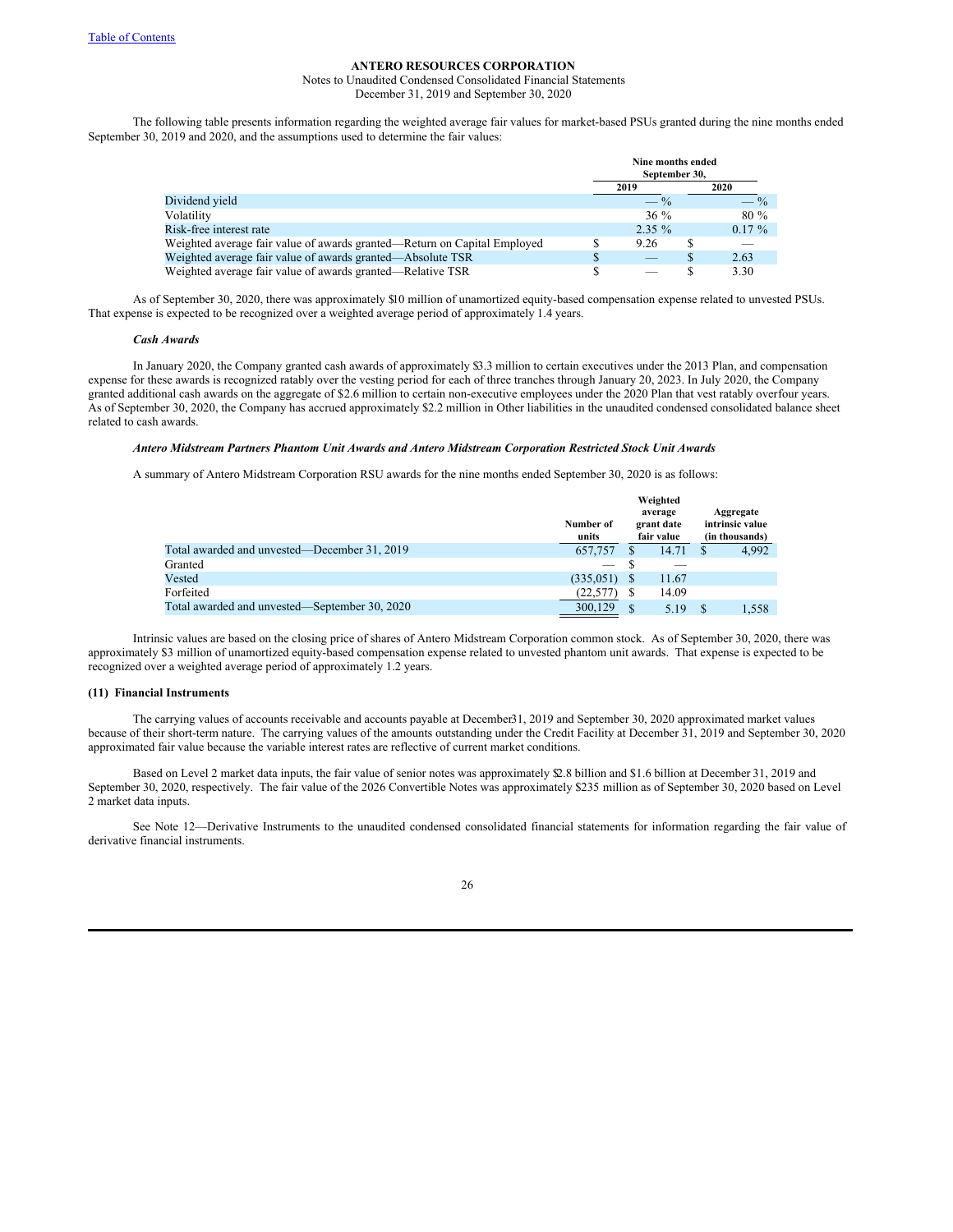Notes to Unaudited Condensed Consolidated Financial Statements December 31, 2019 and September 30, 2020

#### **(12) Derivative Instruments**

The Company is exposed to certain risks relating to its ongoing business operations, and it uses derivative instruments to manage its commodity price risk. In addition, the Company periodically enters into contracts that contain embedded features that are required to be bifurcated and accounted for separately as derivatives.

#### *(a) Commodity Derivative Positions*

The Company periodically enters into natural gas, NGLs, and oil derivative contracts with counterparties to hedge the price risk associated with its production. These derivatives are not entered into for trading purposes. To the extent that changes occur in the market prices of natural gas, NGLs, and oil, the Company is exposed to market risk on these open contracts. This market risk exposure is generally offset by the change in market prices of natural gas, NGLs, and oil recognized upon the ultimate sale of the Company's production.

The Company was party to various fixed price commodity swap contracts that settled during the nine months ended September30, 2019 and 2020. The Company enters into these swap contracts when management believes that favorable future sales prices for the Company's production can be secured. Under these swap agreements, when actual commodity prices upon settlement exceed the fixed price provided by the swap contracts, the Company pays the difference to the counterparty. When actual commodity prices upon settlement are less than the contractually provided fixed price, the Company receives the difference from the counterparty. In addition, the Company has entered into basis swap contracts in order to hedge the difference between the New York Mercantile Exchange ("NYMEX") index price and a local index price.

The Company also entered into NGL derivative contracts, which establish a contractual price for the settlement month as a fixed percentage of the West Texas Intermediate Crude Oil index ("WTI") price for the settlement month. When the percentage of the contractual price is above the contracted percentage, the Company pays the difference to the counterparty. When it is below the contracted percentage, the Company receives the difference from the counterparty.

In addition, the Company has also entered into a call option agreement that gives the counterparty the right, but not the obligation, to enter into a fixed price swap agreement on a specified future date for a specific amount of production for a specified future period.

The Company's derivative contracts have not been designated as hedges for accounting purposes; therefore, all gains and losses are recognized in the Company's statements of operations.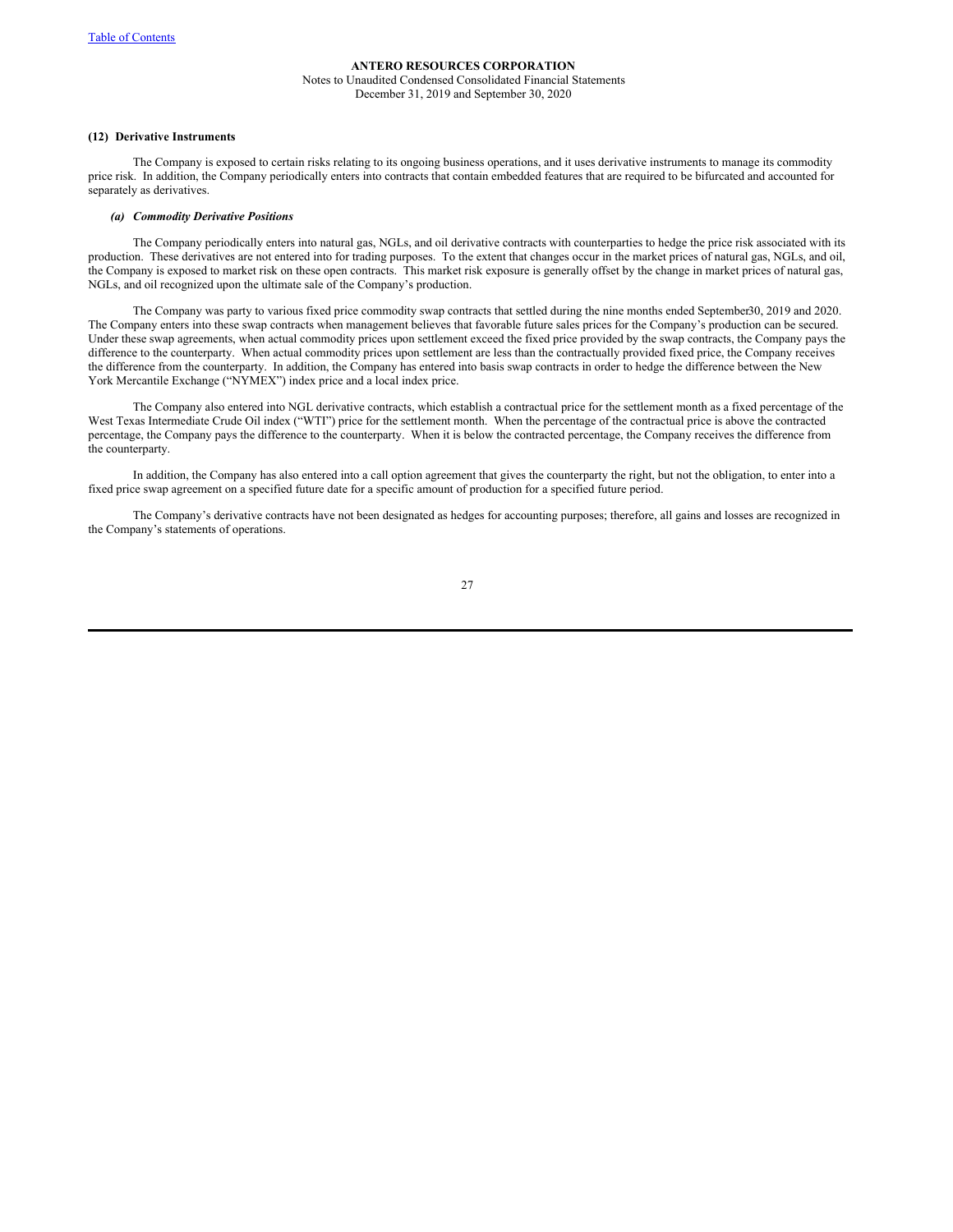Notes to Unaudited Condensed Consolidated Financial Statements December 31, 2019 and September 30, 2020

As of September 30, 2020, the Company's fixed price natural gas, oil and NGL swap positions from October 1, 2020 through December 31, 2023 were as follows (abbreviations in the table refer to the index to which the swap position is tied, as follows: NYMEX=Henry Hub; NYMEX-WTI=West Texas Intermediate; ARA Propane =European Propane CIF ARA; OPIS Ethane Mt Belv=Mont Belvieu Purity Ethane-OPIS):

|                                        | Natural gas<br>MMBtu/day | <b>Natural Gas</b><br>Liquids<br><b>Bbls/day</b> | Oil<br><b>Bbls/day</b> |             | Weighted<br>average index<br>price |
|----------------------------------------|--------------------------|--------------------------------------------------|------------------------|-------------|------------------------------------|
| Three months ending December 31, 2020: |                          |                                                  |                        |             |                                    |
| NYMEX (\$/MMBtu)                       | 2,067,500                |                                                  |                        | S           | 2.84                               |
| ARA Propane (\$/Gal)                   |                          | 10,315                                           |                        |             | 0.65                               |
| OPIS Ethane Mt Belv (\$/Gal)           |                          | 24,500                                           |                        |             | 0.20                               |
| NYMEX-WTI (\$/Bbl)                     |                          |                                                  | 26,000                 |             | 55.63                              |
| Total                                  | 2,067,500                | 34,815                                           | 26,000                 |             |                                    |
| Three months ending March 31, 2021     |                          |                                                  |                        |             |                                    |
| OPIS Ethane Mt Belv (\$/Gal)           |                          | 19,000                                           |                        | \$          | 0.20                               |
| Year ending December 31, 2021:         |                          |                                                  |                        |             |                                    |
| NYMEX (\$/MMBtu)                       | 2,160,000                |                                                  |                        | \$          | 2.77                               |
| NYMEX-WTI (\$/Bbl)                     |                          |                                                  | 3,000                  |             | 55.16                              |
| Total                                  | 2,160,000                |                                                  | 3,000                  |             |                                    |
| Year ending December 31, 2022:         |                          |                                                  |                        |             |                                    |
| NYMEX (\$/MMBtu)                       | 905,897                  |                                                  |                        | S           | 2.43                               |
| Year ending December 31, 2023:         |                          |                                                  |                        |             |                                    |
| NYMEX (\$/MMBtu)                       | 43,000                   |                                                  |                        | $\mathbf S$ | 2.37                               |

A portion of the NYMEX-WTI (\$/Bbl) in 2020 combined with the Mont Belvieu Natural Gasoline to NYMEX-WTI are intended to fix the price of Natural Gasoline.

In addition, the Company has a call option agreement, which entitles the holder the right, but not the obligation, to enter into a fixed price swap agreement on December 21, 2023 to purchase 427,500 MMBtu per day at a price of \$2.77 per MMBtu for the year ending December 31, 2024.

As of September 30, 2020, the Company's natural gas basis swap positions, which settle on the pricing index to basis differential of the Columbia Gas Transmission pipeline ("TCO") to the NYMEX Henry Hub natural gas price were as follows:

|                                        | Natural gas<br>MMBtu/dav | Weighted<br>average hedged<br>differential |
|----------------------------------------|--------------------------|--------------------------------------------|
| Three months ending December 31, 2020: |                          |                                            |
| NYMEX to TCO (\$/MMBtu)                | 15.123                   | \$<br>0.353                                |
| Year ending December 31, 2021:         |                          |                                            |
| NYMEX to TCO (\$/MMBtu)                | 40.000                   | \$<br>0.414                                |
| Year ending December 31, 2022:         |                          |                                            |
| NYMEX to TCO (\$/MMBtu)                | 60.000                   | \$<br>0.515                                |
| Year ending December 31, 2023:         |                          |                                            |
| NYMEX to TCO (\$/MMBtu)                | 50.000                   | \$<br>0.525                                |
| Year ending December 31, 2024:         |                          |                                            |
| NYMEX to TCO (\$/MMBtu)                | 50.000                   | \$<br>0.530                                |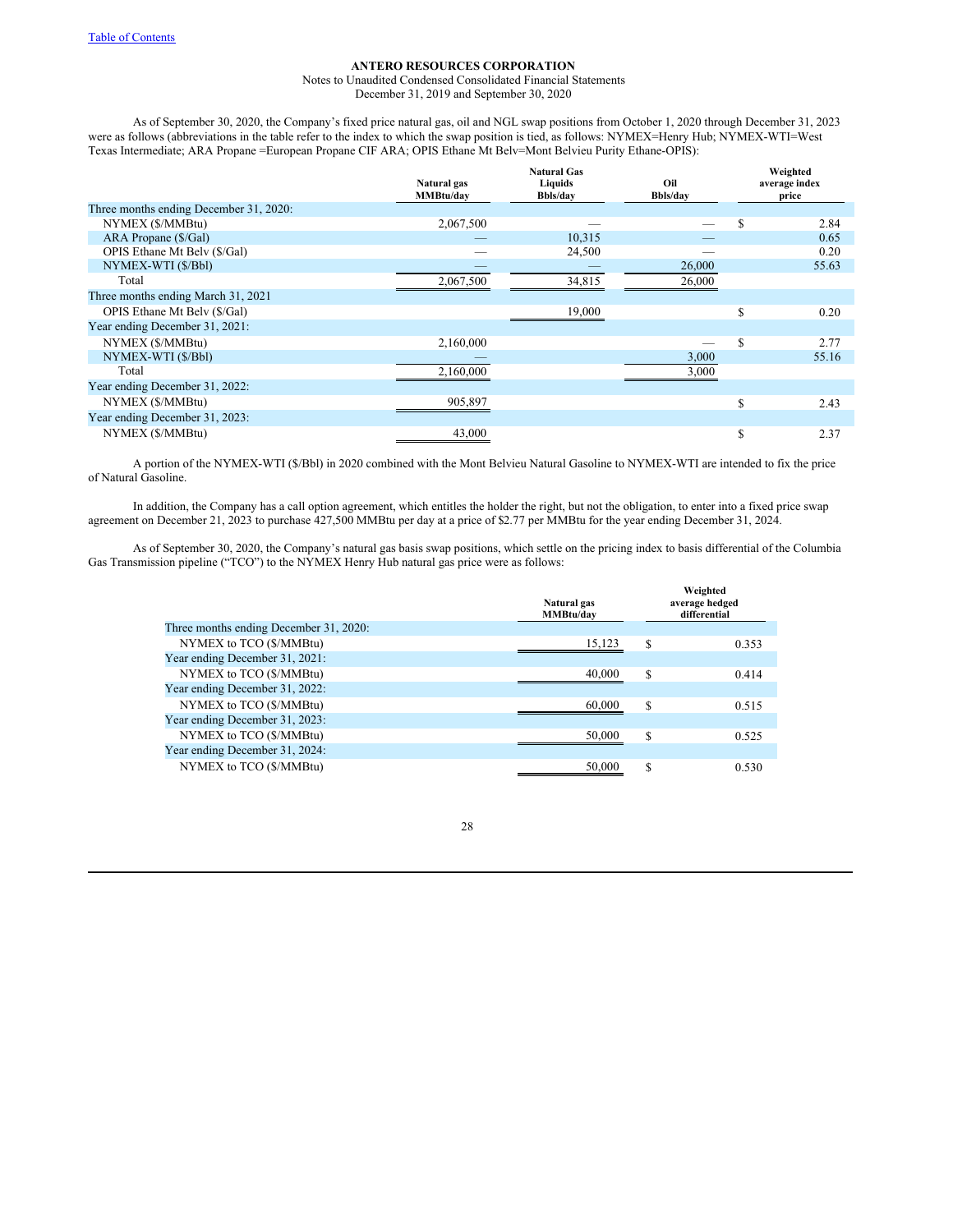Notes to Unaudited Condensed Consolidated Financial Statements December 31, 2019 and September 30, 2020

As of September 30, 2020, the Company had NGL contracts for January 1, 2021 through December 31, 2021 that fix the Mont Belvieu index price for natural gasoline to percentages of WTI as follows:

|                                            |                                   | Weighted                   |
|--------------------------------------------|-----------------------------------|----------------------------|
|                                            | Gas<br>Liquids<br><b>Bbls/dav</b> | average<br>Payout<br>Ratio |
| Year ending December 31, 2021:             |                                   |                            |
| Mont Belvieu Natural Gasoline to NYMEX-WTI | 14.150                            | 78 %                       |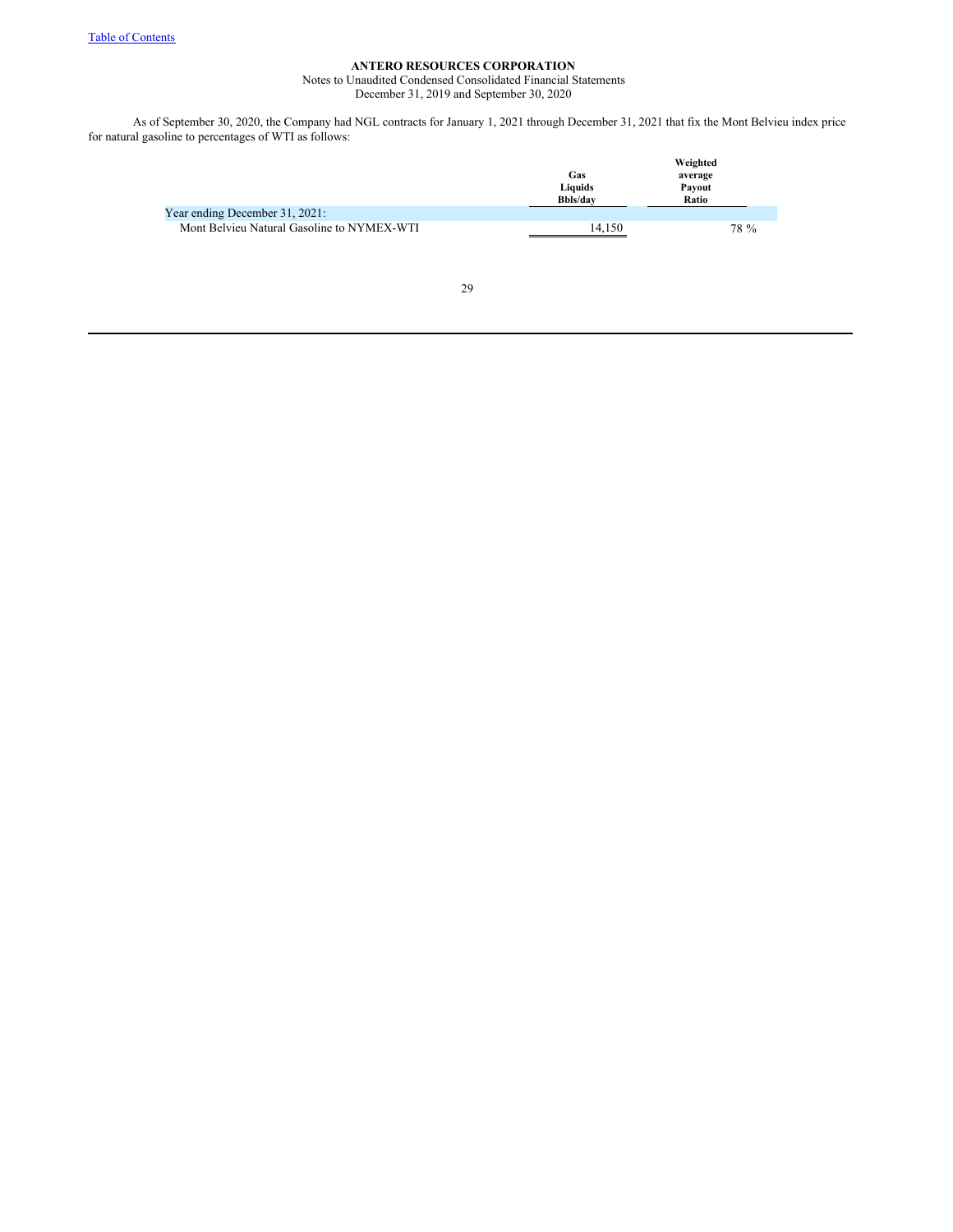Notes to Unaudited Condensed Consolidated Financial Statements December 31, 2019 and September 30, 2020

As of September 30, 2020, the Company's fixed price natural gas, oil and NGL swap positions from October 1, 2020 through March 31, 2025 for Martica, the Company's consolidated subsidiary, were as follows (abbreviations in the table refer to the index to which the swap position is tied, as follows: NYMEX=Henry Hub; NYMEX-WTI=West Texas Intermediate; OPIS Propane Mt Belv Non-TET = Mont Belvieu Propane-OPIS; OPIS Ethane Mt Belv=Mont Belvieu Purity Ethane-OPIS; OPIS Natural Gasoline Mt Belv Non-TET = Mont Belvieu Natural Gasoline-OPIS):

|                                              |             | <b>Natural Gas</b>       | Weighted                 |               |               |
|----------------------------------------------|-------------|--------------------------|--------------------------|---------------|---------------|
|                                              | Natural gas | Liquids                  | Oil                      |               | average index |
|                                              | MMBtu/day   | Bbls/day                 | Bbls/day                 |               | price         |
| Three months ending December 31, 2020:       |             |                          |                          |               |               |
| NYMEX (\$/MMBtu)                             | 46,495      | $\overline{\phantom{m}}$ |                          | \$            | 2.06          |
| OPIS Propane Mt Belv Non-TET                 |             | 982                      |                          |               | 0.49          |
| OPIS Natural Gasoline Mt Belv Non-TET        |             | 298                      |                          |               | 0.67          |
| OPIS Ethane Mt Belv (\$/Gal)                 |             | 633                      |                          |               | 0.20          |
| NYMEX-WTI (\$/Bbl)                           |             |                          | 128                      |               | 37.78         |
| Total                                        | 46,495      | 1,913                    | 128                      |               |               |
| Year ending December 31, 2021:               |             |                          |                          |               |               |
| NYMEX (\$/MMBtu)                             | 46,536      | $\overline{\phantom{0}}$ |                          | $\mathbf S$   | 2.62          |
| <b>OPIS Propane Mt Belv Non-TET</b>          |             | 932                      |                          |               | 0.43          |
| <b>OPIS Natural Gasoline Mt Belv Non-TET</b> |             | 282                      |                          |               | 0.71          |
| OPIS Ethane Mt Belv (\$/Gal)                 | -           | 987                      | $\overline{\phantom{0}}$ |               | 0.17          |
| NYMEX-WTI (\$/Bbl)                           |             |                          | 117                      |               | 39.94         |
| Total                                        | 46,536      | 2,201                    | 117                      |               |               |
| Three months ending March 31, 2022           |             |                          |                          |               |               |
| <b>OPIS Propane Mt Belv Non-TET</b>          |             | 379                      |                          | \$            | 0.43          |
| <b>OPIS Natural Gasoline Mt Belv Non-TET</b> |             | 115                      |                          |               | 0.72          |
| OPIS Ethane Mt Belv (\$/Gal)                 |             | 521                      |                          |               | 0.16          |
| NYMEX-WTI (\$/Bbl)                           |             |                          | 17                       |               | 43.85         |
| Total                                        |             | 1,015                    | 17                       |               |               |
| Year ending December 31, 2022:               |             |                          |                          |               |               |
| NYMEX (\$/MMBtu)                             | 38,356      | $\overline{\phantom{0}}$ | $\overline{\phantom{0}}$ | \$            | 2.39          |
| OPIS Natural Gasoline Mt Belv Non-TET        |             | 254                      | $\equiv$                 |               | 0.83          |
| NYMEX-WTI (\$/Bbl)                           |             |                          | 66                       |               | 40.92         |
| Total                                        | 38,356      | 254                      | 66                       |               |               |
| Year ending December 31, 2023:               |             |                          |                          |               |               |
| NYMEX (\$/MMBtu)                             | 35,616      |                          | $\qquad \qquad$          | $\mathsf{\$}$ | 2.35          |
| NYMEX-WTI (\$/Bbl)                           |             |                          | 52                       |               | 42.45         |
| Total                                        | 35,616      |                          | 52                       |               |               |
| Year ending December 31, 2024:               |             |                          |                          |               |               |
| NYMEX (\$/MMBtu)                             | 23,885      |                          | ═                        | $\mathcal{S}$ | 2.33          |
| NYMEX-WTI (\$/Bbl)                           |             |                          | 43                       |               | 44.02         |
| Total                                        | 23,885      |                          | 43                       |               |               |
| Three months ending March 31, 2025:          |             |                          |                          |               |               |
| NYMEX (\$/MMBtu)                             | 18,021      |                          | $\equiv$                 | $\mathbf S$   | 2.53          |
| NYMEX-WTI (\$/Bbl)                           |             |                          | 39                       |               | 45.06         |
| Total                                        | 18,021      |                          | 39                       |               |               |
|                                              |             |                          |                          |               |               |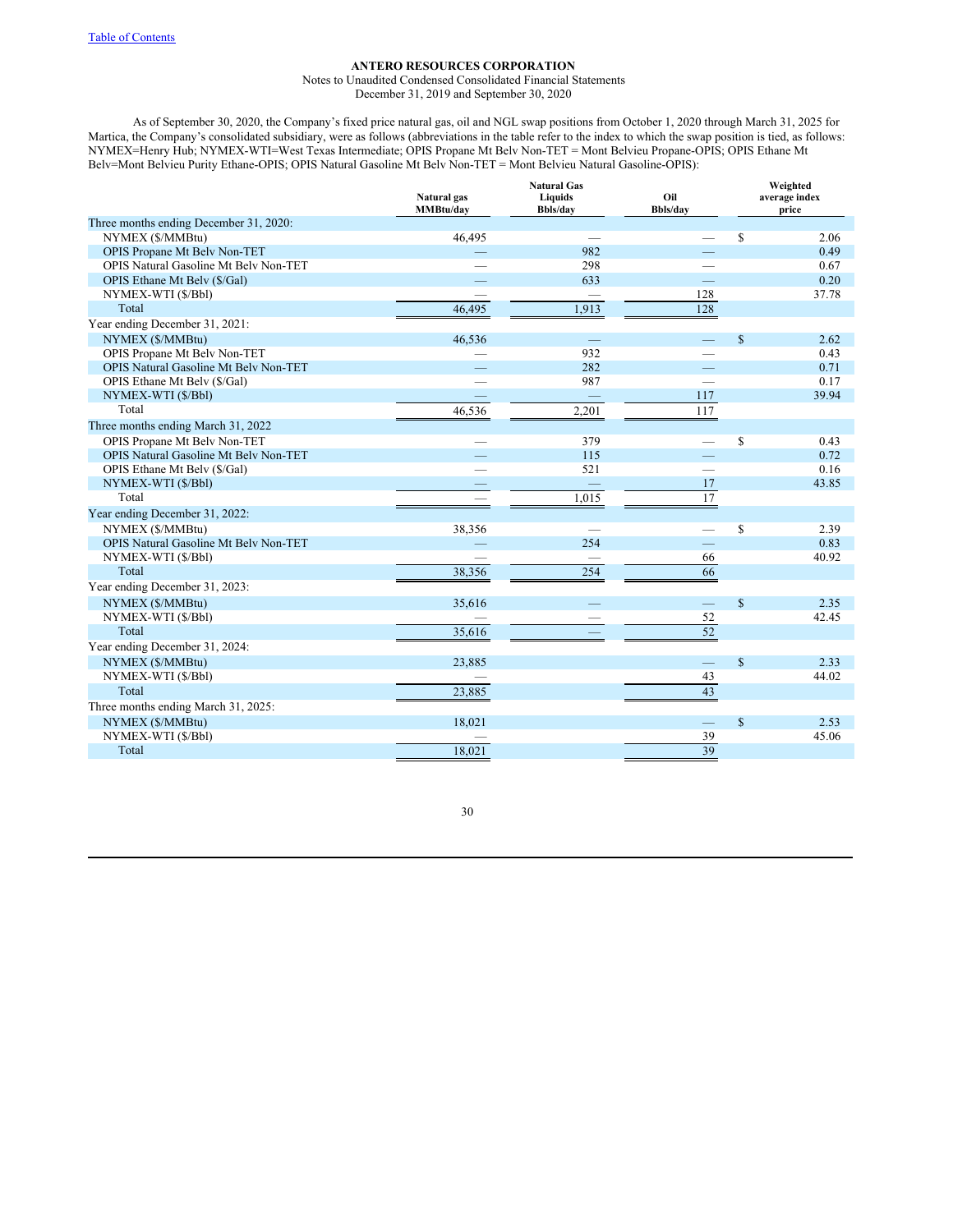Notes to Unaudited Condensed Consolidated Financial Statements December 31, 2019 and September 30, 2020

#### *(b) Embedded Derivatives*

The VPP includes an embedded put option tied to NYMEX pricing for the production volumes associated with the Company's retained interest in the VPP properties of 120,667,000 MMBtu remaining through December 31, 2026 at a weighted average strike price of \$2.60 per MMBtu that is not clearly and closely related to the host contract. Therefore, the Company bifurcated this embedded put option and reflected it at fair value in the unaudited condensed consolidated financial statements.

## *(c) Summary*

The following table presents a summary of the fair values of the Company's derivative instruments and where such values are recorded in the consolidated balance sheets as of December 31, 2019 and September 30, 2020. None of the Company's derivative instruments are designated as hedges for accounting purposes and the fair value of derivative instruments was determined using Level 2 inputs.

|                                                    | December 31, 2019                |                              |         | September 30, 2020               |   |                              |  |  |
|----------------------------------------------------|----------------------------------|------------------------------|---------|----------------------------------|---|------------------------------|--|--|
|                                                    | <b>Balance sheet</b><br>location | Fair value<br>(In thousands) |         | <b>Balance sheet</b><br>location |   | Fair value<br>(In thousands) |  |  |
| Asset derivatives not designated as hedges for     |                                  |                              |         |                                  |   |                              |  |  |
| accounting purposes:                               |                                  |                              |         |                                  |   |                              |  |  |
| Commodity derivatives—current <sup>(1)</sup>       | Derivative instruments           | S                            | 422,849 | Derivative instruments           | S | 75,776                       |  |  |
| Embedded derivatives—current                       | Derivative instruments           |                              |         | Derivative instruments           |   | 7,281                        |  |  |
| Commodity derivatives—noncurrent <sup>(1)</sup>    | Derivative instruments           |                              | 333,174 | Derivative instruments           |   | 6,998                        |  |  |
| Embedded derivatives—noncurrent                    | Derivative instruments           |                              |         | Derivative instruments           |   | 37,072                       |  |  |
|                                                    |                                  |                              |         |                                  |   |                              |  |  |
| Total asset derivatives                            |                                  |                              | 756,023 |                                  |   | 127,127                      |  |  |
|                                                    |                                  |                              |         |                                  |   |                              |  |  |
| Liability derivatives not designated as hedges for |                                  |                              |         |                                  |   |                              |  |  |
| accounting purposes:                               |                                  |                              |         |                                  |   |                              |  |  |
| Commodity derivatives-current                      | Derivative instruments           |                              | 6,721   | Derivative instruments           |   | 107,933                      |  |  |
| Commodity derivatives—noncurrent                   | Derivative instruments           |                              | 3,519   | Derivative instruments           |   | 149,222                      |  |  |
|                                                    |                                  |                              |         |                                  |   |                              |  |  |
| Total liability derivatives                        |                                  |                              | 10,240  |                                  |   | 257,155                      |  |  |
|                                                    |                                  |                              |         |                                  |   |                              |  |  |
| Net derivatives assets (liabilities)               |                                  |                              | 745,783 |                                  |   | (130, 028)                   |  |  |
|                                                    |                                  |                              |         |                                  |   |                              |  |  |

(1) Approximately \$16 million of commodity derivative liabilities, including \$8 million of current commodity derivatives and \$8 million of noncurrent commodity derivatives, are attributable to our consolidated VIE, Martica.

The following table presents the gross values of recognized derivative assets and liabilities, the amounts offset under master netting arrangements with counterparties, and the resulting net amounts presented in the consolidated balance sheets as of the dates presented, all at fair value (in thousands):

|                                  |                                             |                          | <b>December 31, 2019</b>                                            |                             | September 30, 2020                   |           |                                             |                                                            |  |  |  |
|----------------------------------|---------------------------------------------|--------------------------|---------------------------------------------------------------------|-----------------------------|--------------------------------------|-----------|---------------------------------------------|------------------------------------------------------------|--|--|--|
|                                  | <b>Gross</b><br>amounts on<br>balance sheet |                          | Gross amounts<br>assets (liabilities)<br>offset on<br>balance sheet |                             | Gross<br>amounts on<br>balance sheet |           | Gross amounts<br>offset on<br>balance sheet | Net amounts of<br>assets (liabilities)<br>on balance sheet |  |  |  |
| Commodity derivative assets      |                                             | 882.817                  | (126.794)                                                           | on balance sheet<br>756,023 | 212.335                              |           | (129.561)                                   | 82,774                                                     |  |  |  |
| Embedded derivative assets       |                                             | $\overline{\phantom{a}}$ | $\overline{\phantom{a}}$                                            | $\qquad \qquad$             |                                      | 44.353    |                                             | 44.353                                                     |  |  |  |
| Commodity derivative liabilities |                                             | (137.034)                | 126.794                                                             | (10.240)                    |                                      | (386.716) | 129.561                                     | (257, 155)                                                 |  |  |  |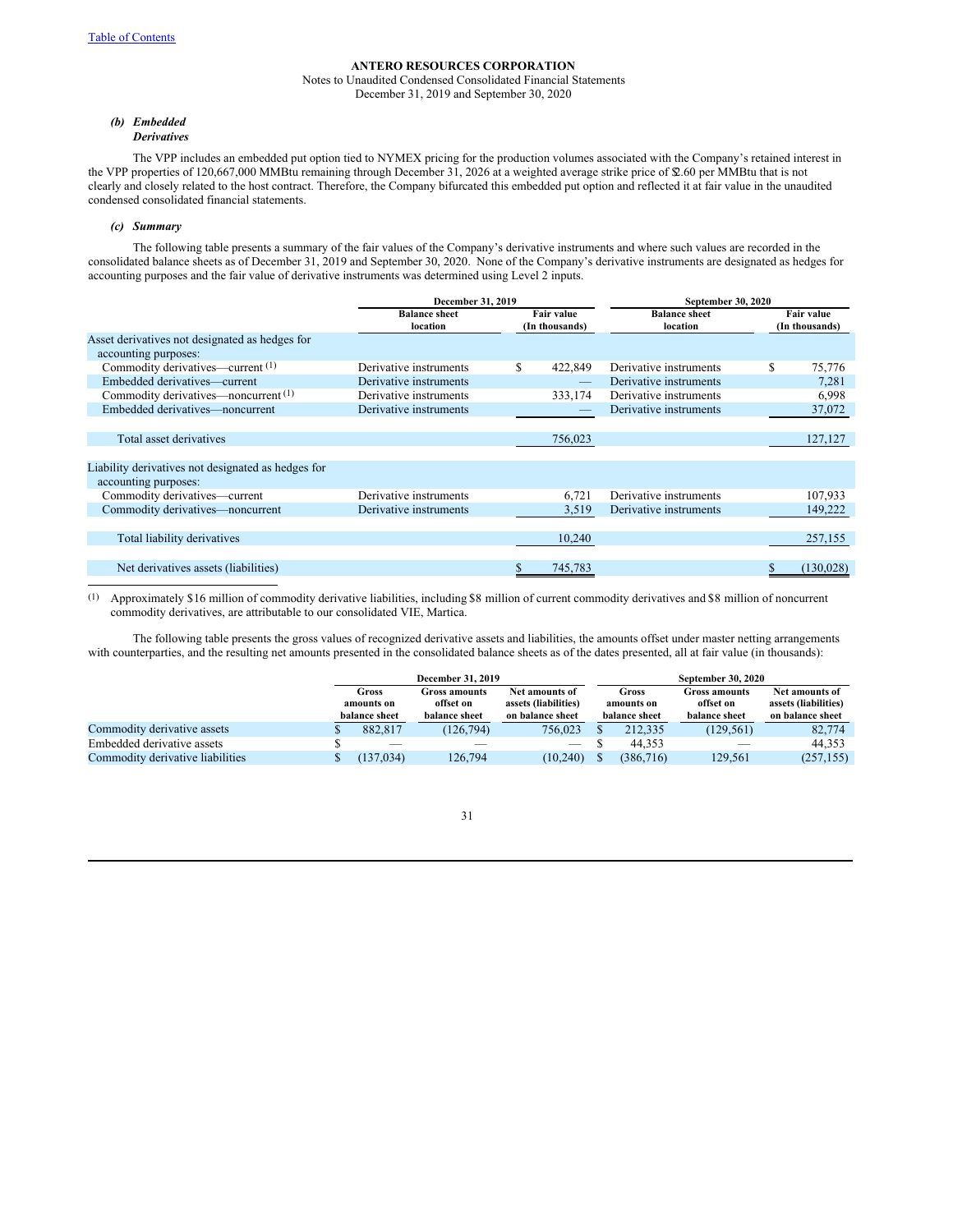Notes to Unaudited Condensed Consolidated Financial Statements

December 31, 2019 and September 30, 2020

The following is a summary of derivative fair value gains and losses and where such values are recorded in the unaudited condensed consolidated statements of operations for the three and nine months ended September 30, 2019 and 2020 (in thousands):

|                                                | <b>Statement of</b><br>operations | Three months ended<br>September 30.   |           |  | Nine months ended<br>September 30. |           |
|------------------------------------------------|-----------------------------------|---------------------------------------|-----------|--|------------------------------------|-----------|
|                                                | location                          | 2019                                  | 2020      |  | 2019                               | 2020      |
| Commodity derivative fair value gains (losses) | Revenue                           | 220,788                               | (558.979) |  | 471.847                            | (161.161) |
| Embedded derivative fair value gains (losses)  | Revenue                           | $\hspace{1.0cm} \rule{1.5cm}{0.15cm}$ | 44.228    |  | -                                  | 44.228    |

## **(13) Leases**

The Company leases certain office space, processing plants, drilling rigs and completion services, gas gathering lines, compressor stations, and other office and field equipment. Leases with an initial term of 12 months or less are considered short-term and are not recorded on the balance sheet. Instead, the short-term leases are recognized in expense on a straight-line basis over the lease term.

Most leases include one or more options to renew, with renewal terms that canextend the lease from one to 20 years or more. The exercise of the lease renewal options are at the Company's sole discretion. The depreciable lives of the leased assets are limited by the expected lease term, unless there is a transfer of title or purchase option reasonably certain of exercise.

Certain of the Company's lease agreements include minimum payments based on a percentage of produced volumes over contractual levels and others include rental payments adjusted periodically for inflation.

The Company considers all contracts that have assets specified in the contract, either explicitly or implicitly, that the Company has substantially all of the capacity of the asset, and has the right to obtain substantially all of the economic benefits of that asset, without the lessor's ability to have a substantive right to substitute that asset, as leased assets. For any contract deemed to include a leased asset, that asset is capitalized on the balance sheet as a right-of-use asset and a corresponding lease liability is recorded at the present value of the known future minimum payments of the contract using a discount rate on the date of commencement. The leased asset classification is determined at the date of recording as either operating or financing, depending upon certain criteria of the contract.

The discount rate used for present value calculations is the discount rate implicit in the contract. If an implicit rate is not determinable, a collateralized incremental borrowing rate is used at the date of commencement. As new leases commence or previous leases are modified the discount rate used in the present value calculation is the current period applicable discount rate.

The Company has made an accounting policy election to adopt the practical expedient for combining lease and non-lease components on an asset class basis. This expedient allows the Company to combine non-lease components such as real estate taxes, insurance, maintenance, and other operating expenses associated with the leased premises with the lease component of a lease agreement on an asset class basis when the non-lease components of the agreement cannot be easily bifurcated from the lease payment. Currently, the Company is only applying this expedient to certain office space agreements.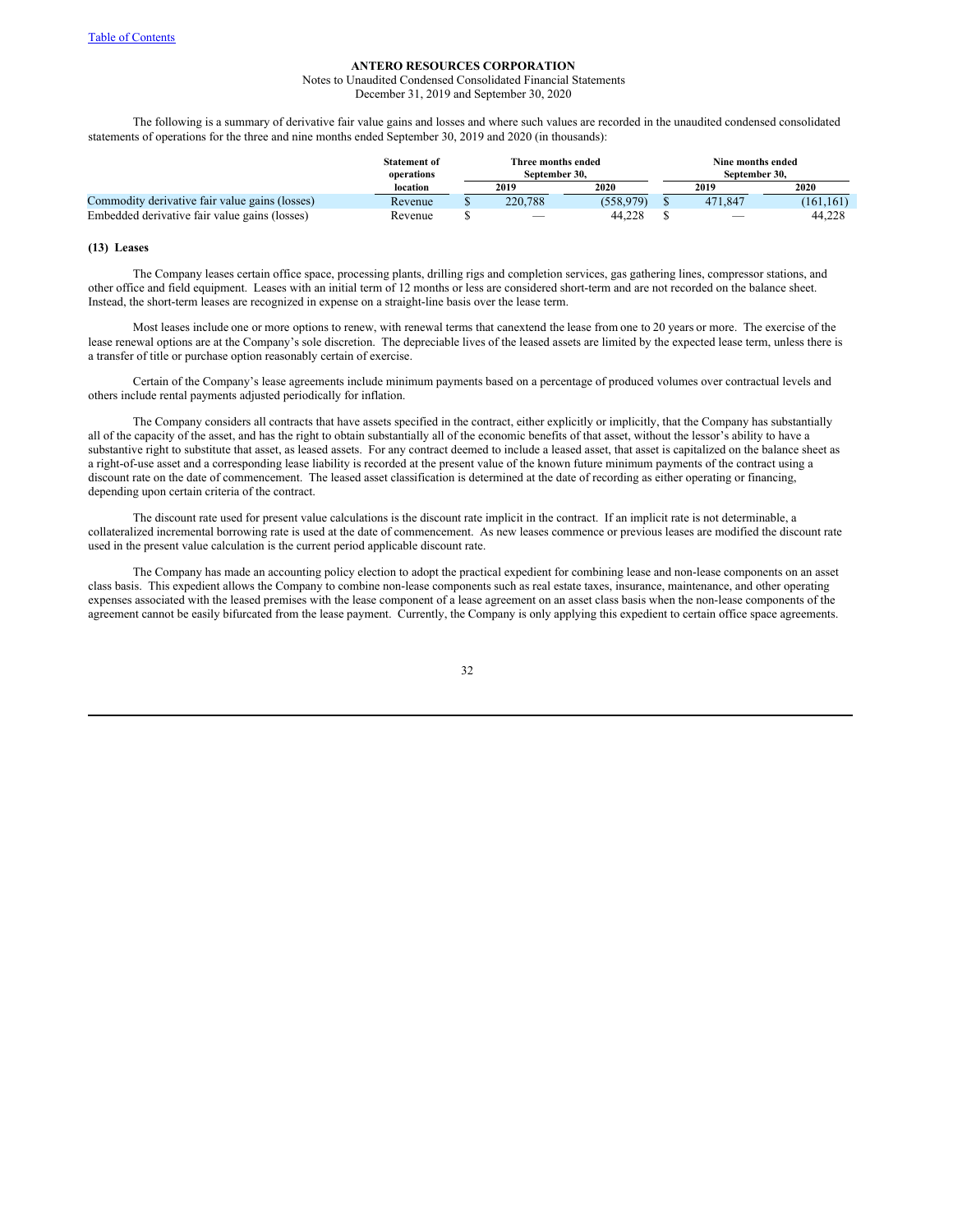Notes to Unaudited Condensed Consolidated Financial Statements December 31, 2019 and September 30, 2020

#### *Supplemental Balance Sheet Information Related to Leases*

The Company's lease assets as of December 31, 2019 and September 30, 2020 consisted of the following items (in thousands):

|                                                   | December 31, 2019 |                         |                               |                         | September 30, 2020            |
|---------------------------------------------------|-------------------|-------------------------|-------------------------------|-------------------------|-------------------------------|
|                                                   |                   | <b>Operating Leases</b> | Finance Leases <sup>(2)</sup> | <b>Operating Leases</b> | Finance Leases <sup>(2)</sup> |
| <b>Right-of-use Assets:</b>                       |                   |                         |                               |                         |                               |
| Processing plants                                 |                   | 1.460.770               |                               | 1,324,022               |                               |
| Drilling rigs and completion services             |                   | 71.662                  | _                             | 19.480                  |                               |
| Gas gathering lines and compressor stations $(1)$ |                   | 1,308,428               | -                             | 1.274.755               |                               |
| Office space                                      |                   | 40.491                  | $\overline{\phantom{a}}$      | 37,784                  |                               |
| Vehicles                                          |                   | 4.983                   | 2.328                         | 3,367                   | 1.494                         |
| Other office and field equipment                  |                   | 166                     | 170                           | 780                     |                               |
| Total right-of-use assets                         |                   | 2,886,500               | 2,498                         | 2,660,188               | l.494                         |

(1) Gas gathering lines and compressor stations leasesincludes \$1.1 billion related to Antero Midstream Corporation as of December 31, 2019 and September 30, 2020. See "—Related party lease disclosure" for additional discussion.

(2) Financing lease assets are recorded net of accumulated amortization of\$9 million and \$3 million as of December 31, 2019 and September 30, 2020, respectively.

The Company's lease liabilities as of September 30, 2020 consisted of the following items (in thousands):

|                                       | <b>December 31, 2019</b> |           |                       |  | <b>September 30, 2020</b> |                       |  |
|---------------------------------------|--------------------------|-----------|-----------------------|--|---------------------------|-----------------------|--|
|                                       | <b>Operating Leases</b>  |           | <b>Finance Leases</b> |  | <b>Operating Leases</b>   | <b>Finance Leases</b> |  |
| <b>Location on the balance sheet:</b> |                          |           |                       |  |                           |                       |  |
| Short-term lease liabilities          |                          | 304.397   | 923                   |  | 250.594                   | 974                   |  |
| Long-term lease liabilities           |                          | 2.582,103 | . 575                 |  | 2.409.594                 | 520                   |  |
| Total lease liabilities               |                          | 2.886.500 | 2.498                 |  | 2.660.188                 | .494                  |  |

The processing plants, gathering lines and compressor stations that are classified as lease liabilities are classified as such under ASC Topic 842, *Leases*, because Antero is the sole customer of the assets and because Antero makes the decisions that most impact the economic performance of the assets.

### *Supplemental Information Related to Leases*

Costs associated with operating leases were included in the statement of operations and comprehensive income (loss) for the three and nine months ended September 30, 2020 (in thousands):

|                                                        | Three months ended<br>September 30. |         |         |  |         | Nine months ended<br>September 30. |
|--------------------------------------------------------|-------------------------------------|---------|---------|--|---------|------------------------------------|
| <b>Statement of Operations Location</b>                |                                     | 2019    | 2020    |  | 2019    | 2020                               |
| Gathering, compression, processing, and transportation |                                     | 237,618 | 409,006 |  | 644,007 | 1,112,502                          |
| General and administrative                             |                                     | 2,859   | 2,969   |  | 8,395   | 8.639                              |
| Contract termination and rig stacking                  |                                     |         | 546     |  | 10.692  | 6.387                              |
| Total lease expense                                    |                                     | 240,477 | 412.521 |  | 663,094 | 1.127.528                          |

Costs associated with finance leases of less than \$1 million for each of the three months and nine months ended September30, 2019 and 2020 were included in interest expense.

For the three months ended September 30, 2019 and 2020, the Company capitalized \$53 million and \$32 million, respectively, of costs related to operating leases and less than \$1 million of costs related to finance leases. For the nine months ended September 30, 2019, and 2020, the Company capitalized \$161 million and \$91 million, respectively, of costs related to operating leases and less than \$1 million of costs related to finance leases.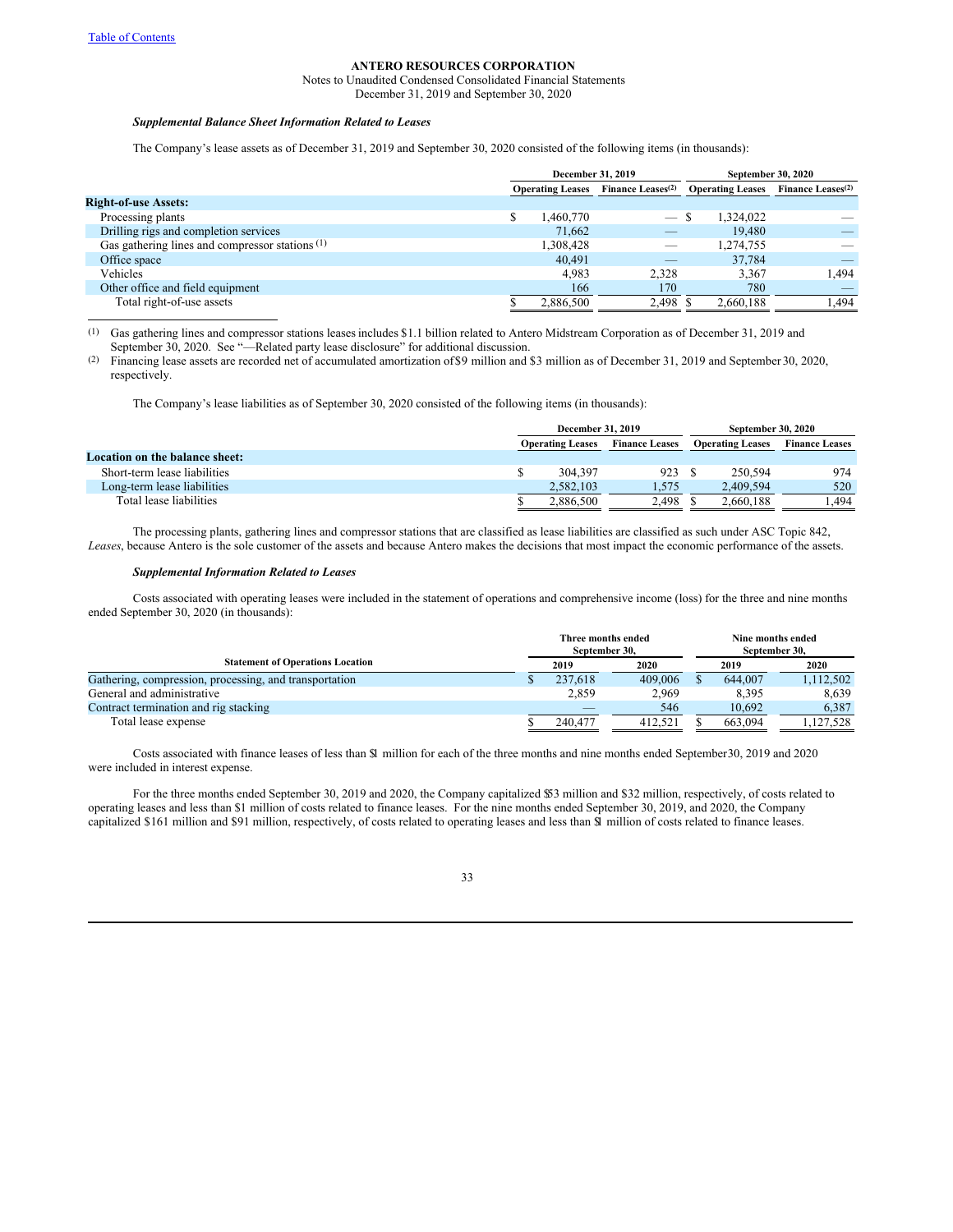Notes to Unaudited Condensed Consolidated Financial Statements

December 31, 2019 and September 30, 2020

Short-term lease costs that are more than one month but less than 12 months are excluded from the above amounts and total \$41 million and \$16 million, respectively, for the three months ended September 30, 2019 and 2020 and \$115 million and \$108 million, respectively, for the nine months ended September 30, 2019 and 2020.

### *Supplemental Cash Flow Information Related to Leases*

The following is the Company's supplemental cash flow information related to leases for the three and nine months ended September 30, 2019 (in thousands):

|                                                                          | Three months ended<br>September 30, 2019 |                         |                       |                         | Nine months ended<br><b>September 30, 2019</b> |                       |
|--------------------------------------------------------------------------|------------------------------------------|-------------------------|-----------------------|-------------------------|------------------------------------------------|-----------------------|
|                                                                          |                                          | <b>Operating Leases</b> | <b>Finance Leases</b> | <b>Operating Leases</b> |                                                | <b>Finance Leases</b> |
| Cash paid for amounts included in the measurement of lease liabilities:  |                                          |                         |                       |                         |                                                |                       |
| Operating cash out flows related to operating leases                     |                                          | 234,399                 |                       |                         | 591,963                                        |                       |
| Investing cash out flows related to operating leases                     |                                          | 47,417                  |                       |                         | 146,315                                        |                       |
| Financing cash out flows related to financing leases                     |                                          |                         | 303                   |                         |                                                | 1,967                 |
|                                                                          |                                          | 281,816                 | 303                   |                         | 738,278                                        | 1.967                 |
|                                                                          |                                          |                         |                       |                         |                                                |                       |
| Noncash activities:                                                      |                                          |                         |                       |                         |                                                |                       |
| Right of use assets obtained in exchange for operating lease liabilities |                                          |                         |                       |                         | 3.345.549                                      |                       |
| Right of use assets obtained in exchange for financing lease liabilities |                                          |                         | _                     |                         |                                                |                       |

The following is the Company's supplemental cash flow information related to leases for the three and nine months ended September 30, 2020 (in thousands):

|                                                                          | Three months ended<br>September 30, 2020 |                         |                          | Nine months ended<br>September 30, 2020 |                         |                       |
|--------------------------------------------------------------------------|------------------------------------------|-------------------------|--------------------------|-----------------------------------------|-------------------------|-----------------------|
|                                                                          |                                          | <b>Operating Leases</b> | <b>Finance Leases</b>    |                                         | <b>Operating Leases</b> | <b>Finance Leases</b> |
| Cash paid for amounts included in the measurement of lease liabilities:  |                                          |                         |                          |                                         |                         |                       |
| Operating cash out flows related to operating leases                     |                                          | 485,692                 | $\overline{\phantom{m}}$ | <b>S</b>                                | 1,147,489               |                       |
| Investing cash out flows related to operating leases                     |                                          | 24,950                  |                          |                                         | 88.229                  |                       |
| Financing cash out flows related to financing leases                     |                                          |                         | 287                      |                                         |                         | 1,004                 |
|                                                                          |                                          | 510.642                 | 287                      |                                         | 1.235.718               | 1.004                 |
|                                                                          |                                          |                         |                          |                                         |                         |                       |
| Noncash activities:                                                      |                                          |                         |                          |                                         |                         |                       |
| Right of use assets obtained in exchange for operating lease liabilities |                                          | 64.586                  | $\overline{\phantom{a}}$ |                                         | 178.348                 |                       |
| Right of use assets obtained in exchange for financing lease liabilities |                                          |                         | $-$                      |                                         |                         |                       |

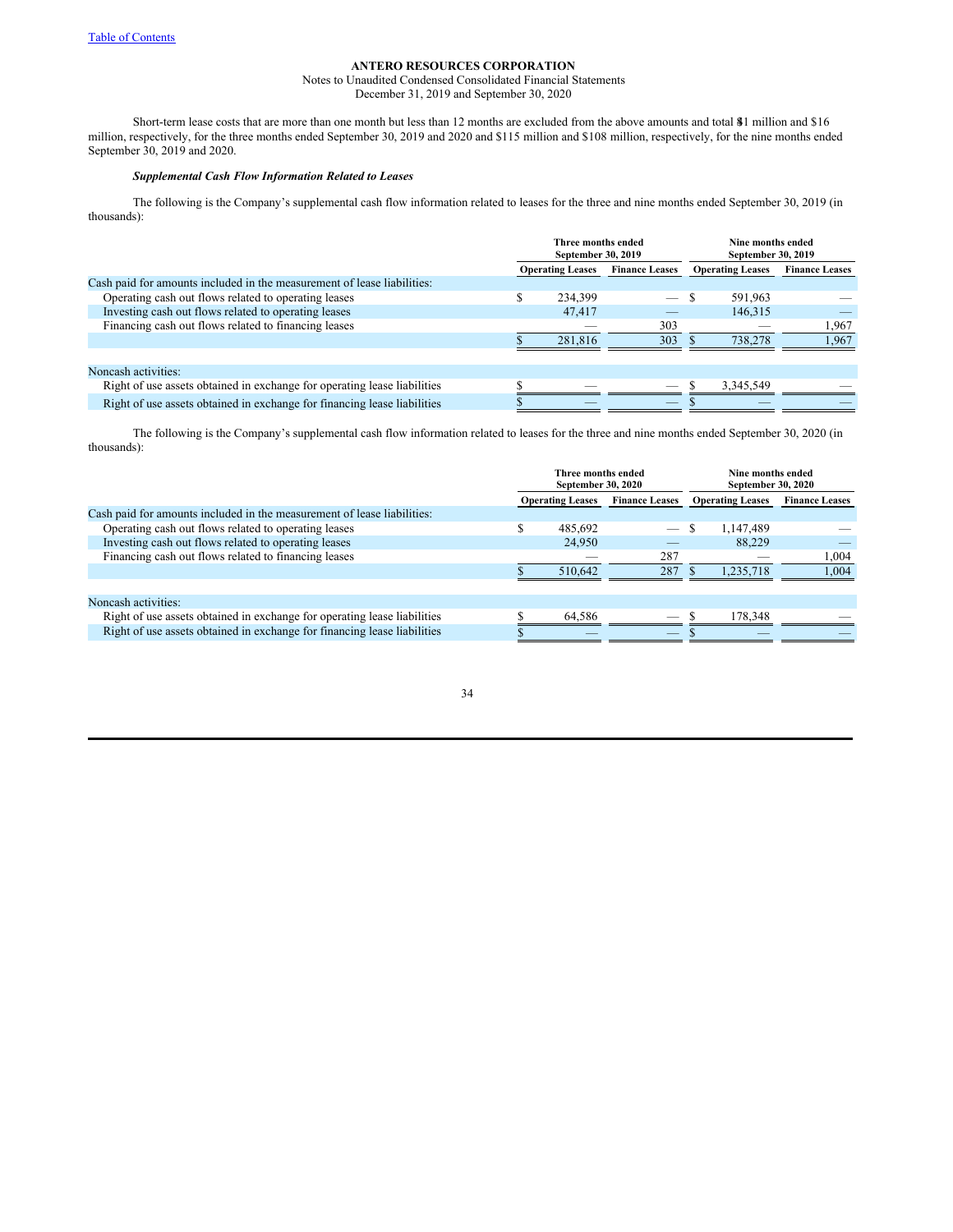Notes to Unaudited Condensed Consolidated Financial Statements December 31, 2019 and September 30, 2020

#### *Maturities of Lease Liabilities*

The table below is a schedule of future minimum payments for operating and financing lease liabilities as of September 30, 2020 (in thousands):

| (in thousands)         | <b>Operating Leases</b> | <b>Financing Leases</b> | Total       |  |
|------------------------|-------------------------|-------------------------|-------------|--|
| Remainder of 2020      | 156,878<br>ъ            | 317                     | 157,195     |  |
| 2021                   | 590,519                 | 844                     | 591,363     |  |
| 2022                   | 578,305                 | 321                     | 578,626     |  |
| 2023                   | 575,228                 | 26                      | 575,254     |  |
| 2024                   | 566,460                 |                         | 566,460     |  |
| 2025                   | 493,783                 |                         | 493,783     |  |
| Thereafter             | 1,558,470               |                         | 1,558,470   |  |
| Total lease payments   | 4,519,643               | 1,508                   | 4,521,151   |  |
| Less: imputed interest | (1,859,455)             | (14)                    | (1,859,469) |  |
| Total                  | 2,660,188               | 1,494                   | 2,661,682   |  |

#### *Lease Term and Discount Rate*

The table below is the Company's weighted-average remaining lease term and discount rate as of September 30, 2020:

|                                        | <b>September 30, 2020</b> |                       |  |  |
|----------------------------------------|---------------------------|-----------------------|--|--|
|                                        | <b>Operating Leases</b>   | <b>Finance Leases</b> |  |  |
| Weighted-average remaining lease term: | 8.2 years                 | 1.6 vears             |  |  |
| Weighted-average discount rate:        | 13.8 %                    | 6.2 $\%$              |  |  |

#### *Related party lease disclosure*

The Company has a gathering and compression agreement with Antero Midstream Corporation, whereby Antero Midstream Corporation receives a low-pressure gathering fee per Mcf, a high-pressure gathering fee per Mcf and a compression fee per Mcf, in each case subject to adjustments based on the consumer price index. If and to the extent the Company requests that Antero Midstream Corporation construct new high pressure lines and compressor stations, the gathering and compression agreement contains minimum volume commitments that require Antero Resources to utilize or pay for 75% and 70%, respectively, of the requested capacity of such new construction for10 years. In December 2019, the Company and Antero Midstream Corporation agreed to extend the initial term of the gathering and compression agreement to 2038 and established a growth incentive fee program whereby low pressure gathering fees will be reduced from 2020 through 2023 to the extent the Company achieves certain volumetric targets at certain points during such time. Upon completion of the initial contract term, the gathering and compression agreement will continue in effect from year to year until such time as the agreement is terminated, effective upon an anniversary of the effective date of the agreement, by either the Company or Antero Midstream Corporation on or before the 180<sup>th</sup> day prior to the anniversary of such effective date. The Company achieved the volumetric targets during each quarter in the three and nine months ended September 30, 2020, and Antero Midstream Corporation provided a rebate of \$12 million in each such quarter. Antero Midstream Corporation has provided rebates of \$36 million for the nine months ended September 30, 2020.

For the three and nine months ended September 30, 2019, gathering and compression fees paid by Antero related to this agreement were \$71 million and \$486 million, respectively. For the three and nine months ended September 30, 2020, gathering and compression fees paid by Antero related to this agreement were \$181 million and \$503 million, respectively. As of December 31, 2019 and September 30, 2020, \$57 million and \$56 million was included within Accounts payable, related parties, respectively, on the condensed consolidated balance sheet as due to Antero Midstream Corporation related to this agreement.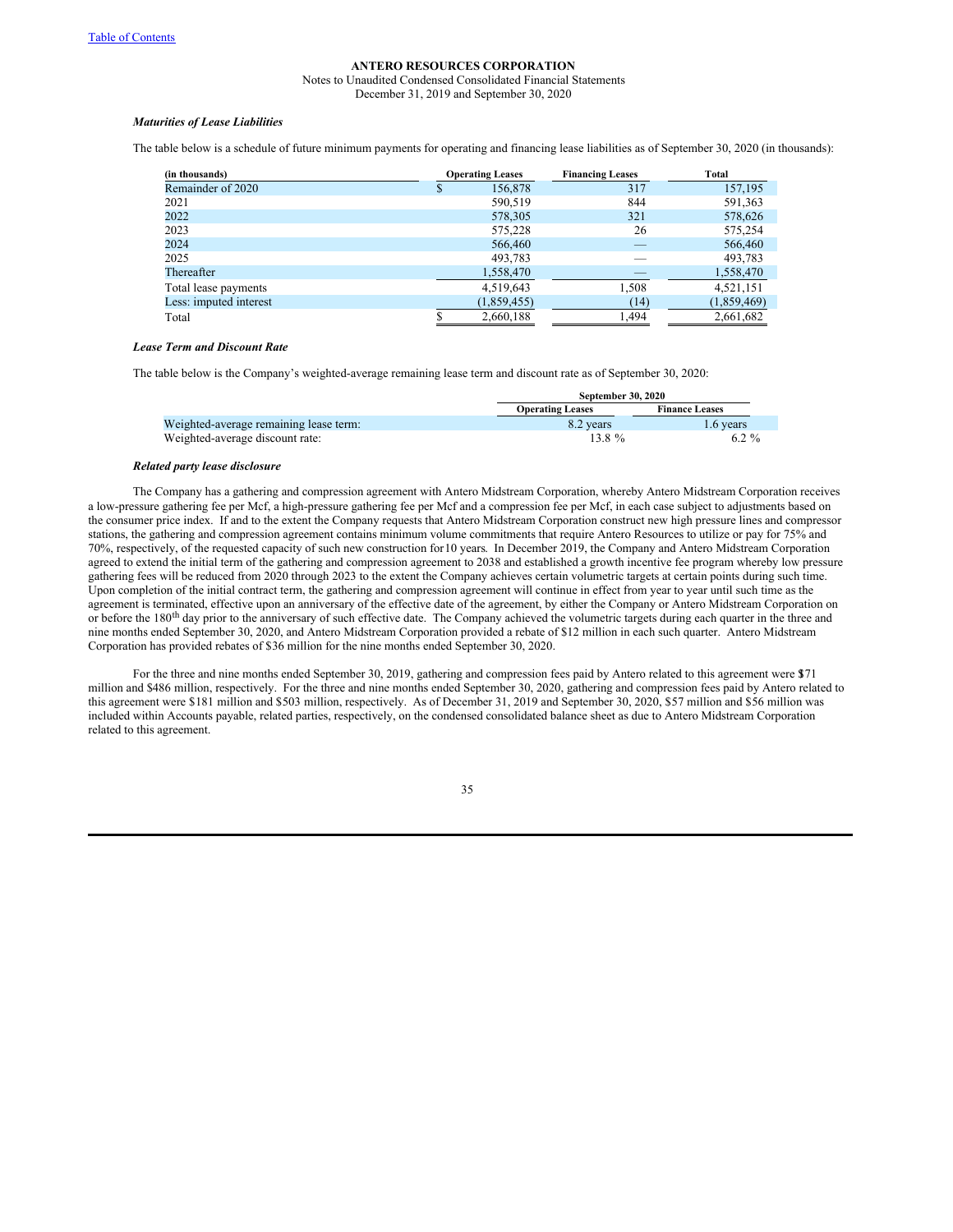Notes to Unaudited Condensed Consolidated Financial Statements December 31, 2019 and September 30, 2020

### **(14) Commitments**

The table below is a schedule of future minimum payments for firm transportation, drilling rig and completion services, processing, gathering and compression, and office and equipment agreements, which include leases that have remaining lease terms in excess of one year as of September 30, 2020 (in thousands).

|                   | Firm<br>transportation<br>(a) | Processing,<br>gathering and<br>compression<br>(b) | Land payment<br>obligations<br>(c) | Operating and<br><b>Financing Leases</b><br>(d) | <b>Imputed Interest</b><br>for Leases<br>(d) | Total      |
|-------------------|-------------------------------|----------------------------------------------------|------------------------------------|-------------------------------------------------|----------------------------------------------|------------|
| Remainder of 2020 | 278,430                       | 14.089                                             | 1,527                              | 66,340                                          | 90,855                                       | 451.241    |
| 2021              | 1,076,424                     | 55,780                                             | 2,859                              | 247.159                                         | 344.204                                      | 1,726,426  |
| 2022              | 1,033,787                     | 52,712                                             |                                    | 267,094                                         | 311,532                                      | 1,665,125  |
| 2023              | 1.061.265                     | 58,565                                             |                                    | 300.989                                         | 274,265                                      | 1,695,084  |
| 2024              | 1.021.107                     | 58,687                                             |                                    | 334.693                                         | 231.767                                      | 1.646.254  |
| 2025              | 981.271                       | 47,385                                             |                                    | 306.918                                         | 186.865                                      | 1,522,439  |
| Thereafter        | 6,941,177                     | 105,977                                            |                                    | 1,138,489                                       | 419,981                                      | 8,605,624  |
| Total             | 12,393,461                    | 393,195                                            | 4,386                              | 2,661,682                                       | 1,859,469                                    | 17,312,193 |

### *(a) Firm Transportation*

The Company has entered into firm transportation agreements with various pipelines in order to facilitate the delivery of its production to market. These contracts commit the Company to transport minimum daily natural gas or NGLs volumes at negotiated rates or pay for any deficiencies at specified reservation fee rates. The amounts in this table are based on the Company's minimum daily volumes at the reservation fee rate. The values in the table represent the gross amounts that the Company is committed to pay; however, the Company will record in the consolidated financial statements its proportionate share of costs based on its working interest.

#### *(b) Processing, Gathering, and Compression Service Commitments*

The Company has entered into various long-term gas processing, gathering and compression service agreements. Certain of these agreements were determined to be leases. The minimum payment obligations under the agreements that are not leases are presented in this column.

The values in the table represent the gross amounts that the Company is committed to pay; however, the Company will record in the consolidated financial statements its proportionate share of costs based on its working interest.

### *(c) Land Payment Obligations*

The Company has entered into various land acquisition agreements. Certain of these agreements contain minimum payment obligations over various terms. The values in the table represent the minimum payments due under these arrangements. None of these agreements were determined to be leases.

### *(d) Leases, including imputed interest*

The Company has obligations under contracts for services provided by drilling rigs and completion fleets, processing, gathering, and compression services agreements, and office and equipment leases. The values in the table represent the gross amounts that Antero Resources is committed to pay; however, the Company will record in its financial statements its proportionate share of costs based on its working interests. Refer to Note 13—Leases to the unaudited condensed consolidated financial statements for more information on the Company's operating and finance leases.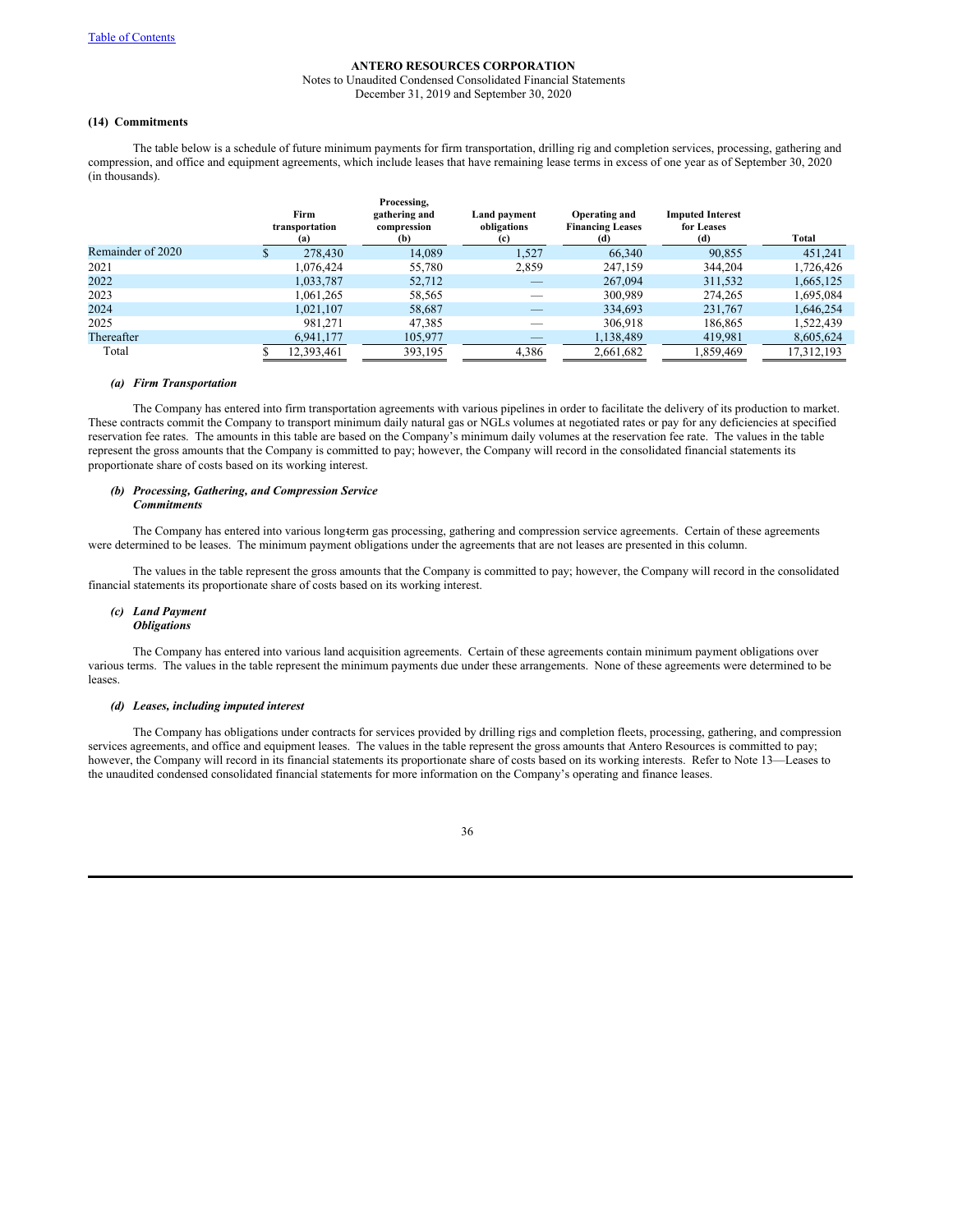# **ANTERO RESOURCES CORPORATION** Notes to Unaudited Condensed Consolidated Financial Statements December 31, 2019 and September 30, 2020

## **(15) Contingencies**

## *Environmental*

In June 2018, following site inspections conducted in September 2017 at certain of our facilities located in Doddridge County, Tyler County, and Ritchie County, West Virginia, we received a Notice of Violation ("NOV") from the U.S. Environmental Protection Agency ("EPA") Region III for alleged violations of the federal Clean Air Act and the West Virginia State Implementation Plan relating to permitting and control requirements for emissions of regulated pollutants at several of our natural gas production facilities. The NOV alleges that combustion devices at these facilities did not meet applicable air permitting requirements. Separately, in June 2018, we received an information request from EPA Region III pursuant to Section 114(a) of the Clean Air Act relating to the facilities that were inspected in September 2017 as well as additional Antero Resources facilities for the purpose of determining if the additional facilities have the same alleged compliance issues that were identified during the September 2017 inspections. Subsequently, West Virginia Department of Environmental Protection ("WVDEP") conducted its own inspections, and we have received NOVs from WVDEP alleging violations relating to similar issues being investigated by the EPA. We continue to negotiate with EPA and WVDEP to resolve the issues alleged in the NOVs and the information request; however, we believe that there is a reasonable possibility that these actions may result in monetary sanctions exceeding \$100,000. Our operations at these facilities are not suspended, and management does not expect these matters to have a material adverse effect on our financial condition, results of operations, or cash flows.

## *WGL*

The Company and Washington Gas Light Company and WGL Midstream, Inc. (collectively, "WGL") were involved in a pricing dispute involving firm gas sales contracts executed June 20, 2014 (the "Contracts") that the Company began delivering gas under in January 2016. From January 2016 through July 2017 and from December 2017 through January 2018, the aggregate daily gas volumes contracted for under the Contracts was 500,000 MMBtu/day, with the aggregate daily contracted volumes having increased to 600,000 MMBtu/day from August through November 2017. The Company invoiced WGL based on the natural gas index price specified in the Contracts and WGL paid the Company based on that invoice price. However, WGL asserted that the index price was no longer appropriate under the Contracts and claimed that an undefined alternative index was more appropriate for the delivery point of the gas. In July 2016, the matter was referred to arbitration by the Colorado district court. In January 2017, the arbitration panel ruled in the Company's favor. As a result, the index price has remained as specified in the Contracts and there will be no adjustments to the invoices that have been paid by WGL, nor will future invoices to WGL be adjusted based on the same claim rejected by the arbitration panel. The arbitration panel's award was confirmed by the Colorado district court on April 14, 2017.

In March of 2017, WGL filed a second legal proceeding against the Company in Colorado district court alleging breach of contract and seeking damages of more than \$30 million. In this lawsuit, WGL claimed that the Company breached its contractual obligations under the Contracts by failing to deliver "TCO pool" gas. In subsequent filings, WGL explained that its claims were based on an alleged obligation that the Company must deliver gas to the Columbia IPP Pool ("IPP Pool"). WGL asserted this exact same issue in the arbitration and it was rejected by the arbitration panel. The arbitration panel specifically found that the Delivery Point under the Contracts was at a specific geographic point in Braxton County, West Virginia, not the IPP Pool. On August 24, 2017, the Colorado district court dismissed with prejudice WGL's claims against the Company in its new lawsuit and found that the Company had not breached its Contracts with WGL by allegedly failing to deliver to the IPP Pool. The Court dismissed WGL's lawsuit because WGL had not adequately pled a claim against Antero Resources for the alleged failure to deliver "TCO pool" gas under the Contracts. WGL has appealed this decision to the Colorado Court of Appeals, and on October 11, 2018, the Colorado Court of Appeals reversed the Colorado district court's decision finding that WGL had adequately pled a claim for relief and remanded the case back to the district court for further proceedings.

The Company is also actively engaged in pursuing cover damages against WGL based on WGL's failure to take receipt of all of the agreed quantities of gas required under the Contracts. WGL's failure to take the gas volumes specified in the Contracts is directly related to WGL's lack of primary firm transportation rights at the Delivery Point. The failures by WGL to take the full contracted volumes of gas began in April 2017 and continued each month through December 2017 in varying quantities. In defense of its conduct, WGL asserted to the Company that their failure to receive gas is excused by (1) the Company's failure to deliver gas to the IPP Pool or (2) alleged instances of Force Majeure under the Contracts. However, as stated above, the alleged obligation that the Company must deliver gas to the IPP Pool was already rejected by the arbitration panel. Further, the Contracts expressly prohibit a Force Majeure claim in circumstances in which the gas purchaser does not have primary firm transportation agreements in place to transport the purchased gas. In each instance that WGL failed to receive the quantity of gas required under the Contracts, the

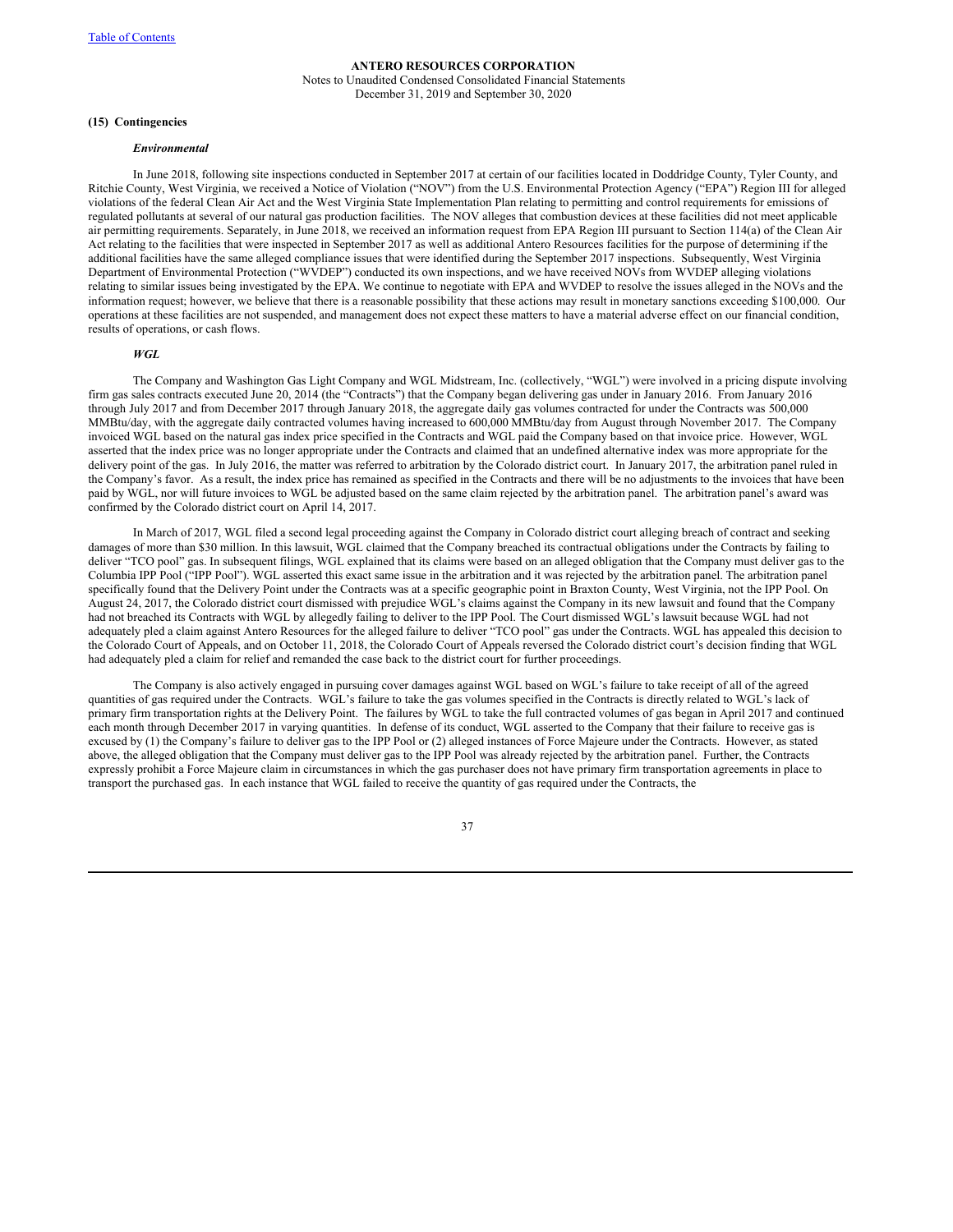Notes to Unaudited Condensed Consolidated Financial Statements December 31, 2019 and September 30, 2020

Company resold the quantities not taken and invoiced WGL for cover damages pursuant to the terms of the Contracts. WGL refused to pay for the invoiced cover damages as required by the Contracts and also short paid the Company for, among other things, certain amounts of gas received by WGL. The Company filed a lawsuit against WGL in Colorado district court on October 24, 2017 to recover its cover damages, other unpaid amounts, and interest. WGL's claims have been consolidated with Antero Resources' claims in the same district court and trial began on June 10, 2019. WGL quantified its damages claim for the alleged failure to deliver TCO Pool gas and sought approximately \$40 million from Antero Resources.

On June 20, 2019, the Company was awarded a jury verdict of approximately \$96 million in damages after the jury found that WGL breached the Contracts with the Company. In addition, the jury rejected WGL's claim against the Company, finding that the Company did not breach the Contracts by allegedly failing to deliver TCO Pool gas and awarding no damages in favor of WGL. On August 16, 2019, WGL appealed the judgment and the appeal is currently pending before the Colorado Court of Appeals. In the appeal, briefing has been completed and oral argument is scheduled for November 4, 2020.

Effective February 1, 2018, as a result of an amendment to its firm gas sales contract with WGL Midstream, Inc. that was executed on December 28, 2017, the total aggregate volumes to be delivered to WGL at the Braxton delivery point were reduced from 500,000 MMBtu/day to 200,000 MMBtu/day and in November 2018, the total aggregate contract volumes to be delivered to WGL at a delivery point in Loudoun County, Virginia increased by 330,000 MMBtu/day. This increase of 330,000 MMBtu/day is in effect for the remaining term of our gas sale contract with WGL Midstream, which expires in 2038, and these increased volumes are subject to NYMEX-based pricing. Following this increase, the aggregate contract volumes delivered to WGL total 530,000 MMBtu/day.

## *Other*

The Company is party to various other legal proceedings and claims in the ordinary course of its business. The Company believes that certain of these matters will be covered by insurance and that the outcome of other matters will not have a material adverse effect on the Company's consolidated financial position, results of operations, or cash flows.

## **(16) Contract Termination and Rig Stacking**

The Company incurs costs associated with the delay or cancellation of drilling and completion contracts with third-party contractors. These costs are recorded in Contract termination and rig stacking and included in the statement of operations and comprehensive income (loss) for the three and nine months ended September 30, 2019 and 2020 (in thousands):

|                                       |      | Three months ended September 30. |      | Nine months ended September 30. |  |
|---------------------------------------|------|----------------------------------|------|---------------------------------|--|
|                                       | 2019 | 2020                             | 2019 | 2020                            |  |
| Contract termination and rig stacking |      |                                  |      |                                 |  |

#### **(17) Related Parties**

Antero Midstream Partners' operations comprised substantially all of the operations reflected in the gathering and processing, and water handling and treatment, results through March 12, 2019. Effective March 13, 2019, Antero Resources accounts for Antero Midstream Corporation as an equity method investment. See Note 3—Deconsolidation of Antero Midstream Partners LP to the unaudited condensed consolidated financial statements for more discussion on the Transactions.

Substantially all of the revenues for gathering and processing and water handling and treatment were derived from transactions with Antero Resources. See Note 18—Segment Information to the unaudited condensed consolidated financial statements for the operating results of the Company's reportable segments.

### **(18) Segment Information**

See Note 2(l)—Summary of Significant Accounting Policies, Industry Segments and Geographic Information, to the unaudited condensed consolidated financial statements for a description of the Company's determination of its reportable segments. Revenues from gathering and processing and water handling and treatment operations were primarily derived from intersegment transactions for services provided to the Company's exploration and production operations prior to the closing of the Transactions. Through March 12, 2019, the results of Antero Midstream Partners were included in the consolidated financial statements of Antero Resources. Effective March 13, 2019, the results of Antero Midstream Partners are no longer consolidated in Antero Resources'

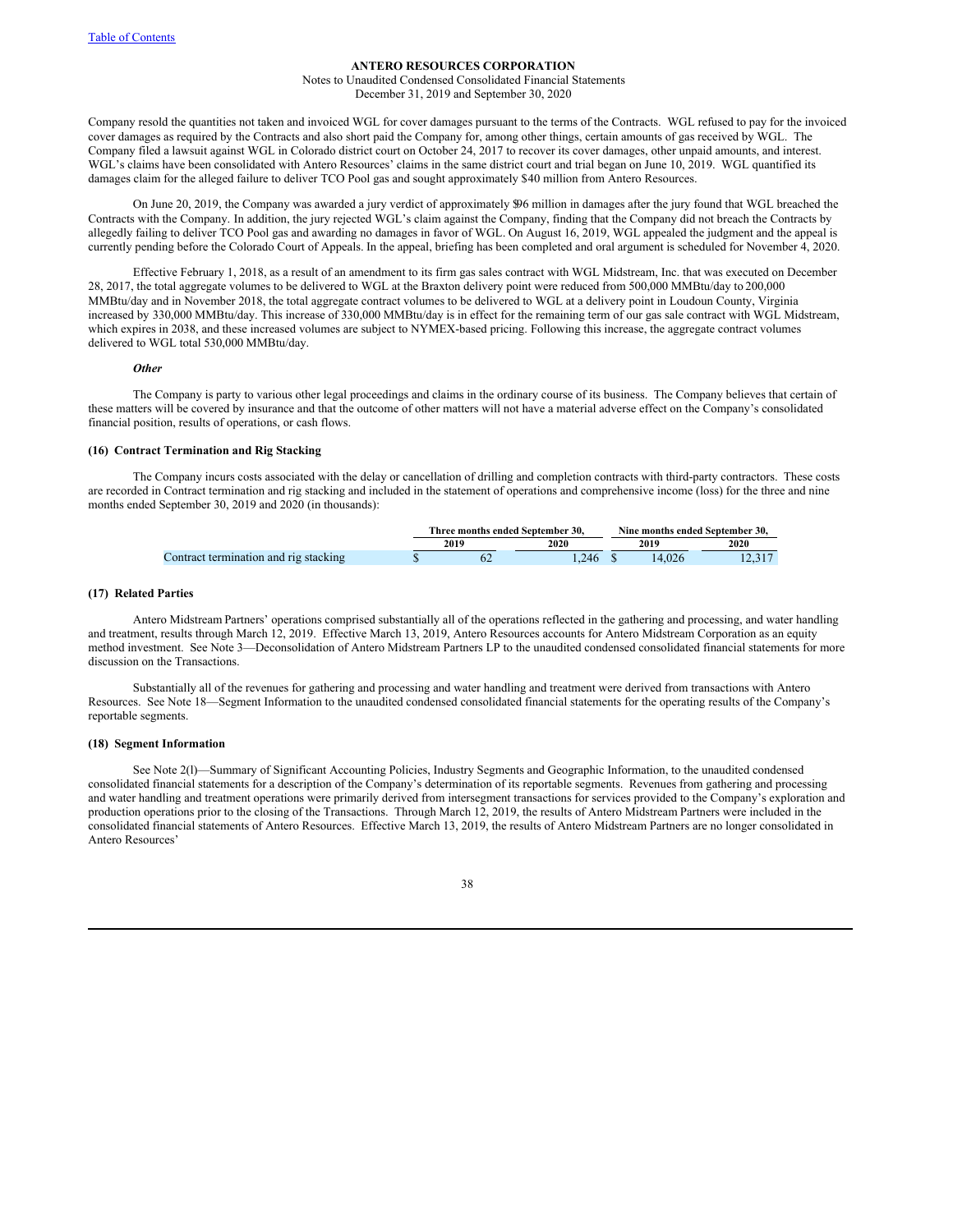Notes to Unaudited Condensed Consolidated Financial Statements December 31, 2019 and September 30, 2020

results; however, the Company's segment disclosures include the results of the Company's unconsolidated affiliates due to their significance to the Company's operations. See Note 3—Deconsolidation of Antero Midstream Partners LP to the unaudited condensed consolidated financial statements for further discussion on the Transactions. Marketing revenues are primarily derived from activities to purchase and sell third-party natural gas and NGLs and to market excess firm transportation capacity to third parties.

Operating segments are evaluated based on their contribution to consolidated results, which is primarily determined by the respective operating income (loss) of each segment. General and administrative expenses were allocated to the midstream segment based on the nature of the expenses and on a combination of the segments' proportionate share of the Company's consolidated property and equipment, capital expenditures, and labor costs, as applicable. General and administrative expenses related to the marketing segment are not allocated because they are immaterial. Other income, income taxes, and interest expense are primarily managed and evaluated on a consolidated basis. Intersegment sales were transacted at prices which approximate market. Accounting policies for each segment are the same as the Company's accounting policies described in Note 2—Summary of Significant Accounting Policies to the unaudited condensed consolidated financial statements.

|        | I<br>I |
|--------|--------|
| I      | I      |
| ۹      | I      |
| $\sim$ | ۰.     |
|        |        |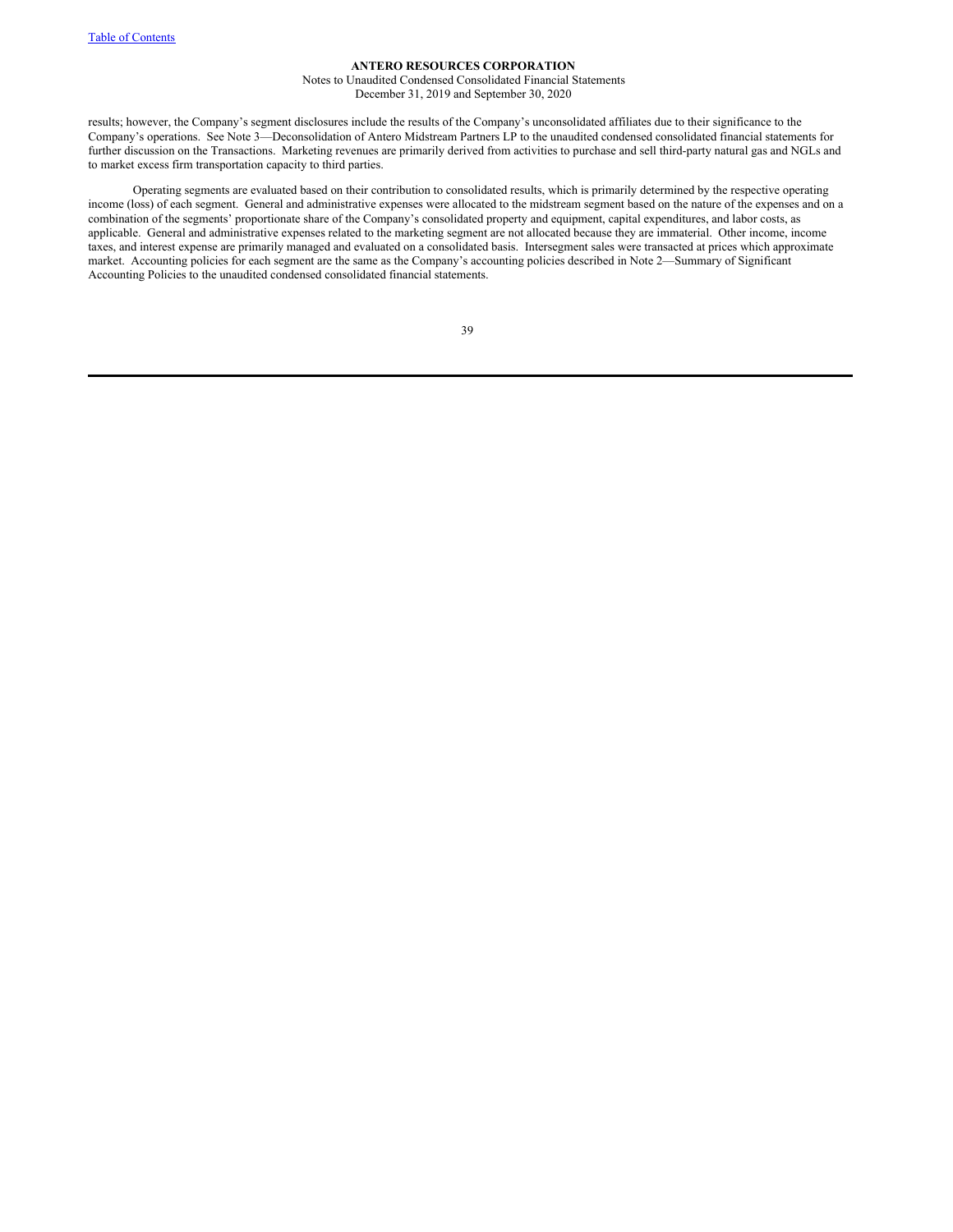Notes to Unaudited Condensed Consolidated Financial Statements December 31, 2019 and September 30, 2020

The operating results and assets of the Company's reportable segments were as follows for the three months ended September 30, 2019 and 2020 (in thousands):

|                                                        |    | <b>Exploration</b><br>and<br>production | Marketing | <b>Equity Method</b><br><b>Investment</b> in<br>Antero<br><b>Midstream</b><br>Corporation | <b>Elimination of</b><br>intersegment<br>transactions and<br>unconsolidated<br>affiliates | Consolidated<br>total |
|--------------------------------------------------------|----|-----------------------------------------|-----------|-------------------------------------------------------------------------------------------|-------------------------------------------------------------------------------------------|-----------------------|
| Three months ended September 30, 2019:                 |    |                                         |           |                                                                                           |                                                                                           |                       |
| Sales and revenues:                                    |    |                                         |           |                                                                                           |                                                                                           |                       |
| Third-party                                            | \$ | 1,070,755                               | 46,645    |                                                                                           |                                                                                           | 1,117,400             |
| Intersegment                                           |    | 1,481                                   |           | 243,795                                                                                   | (243, 795)                                                                                | 1,481                 |
| Total                                                  |    | 1,072,236                               | 46,645    | 243,795                                                                                   | (243, 795)                                                                                | 1,118,881             |
|                                                        |    |                                         |           |                                                                                           |                                                                                           |                       |
| Operating expenses:                                    |    |                                         |           |                                                                                           |                                                                                           |                       |
| Lease operating                                        | S  | 35,928                                  |           | 49,050                                                                                    | (49,050)                                                                                  | 35,928                |
| Gathering, compression, processing, and transportation |    | 603,860                                 |           | 13,091                                                                                    | (13,091)                                                                                  | 603,860               |
| Impairment of oil and gas properties                   |    | 1,041,469                               |           |                                                                                           |                                                                                           | 1,041,469             |
| Impairment of midstream assets                         |    |                                         |           | 465,278                                                                                   | (457, 478)                                                                                | 7,800                 |
| Depletion, depreciation, and amortization              |    | 241,503                                 |           | 24,460                                                                                    | (24, 460)                                                                                 | 241,503               |
| General and administrative                             |    | 35,923                                  |           | 30,595                                                                                    | (30, 595)                                                                                 | 35,923                |
| Other                                                  |    | 30,060                                  | 108,216   | 3,210                                                                                     | (3,210)                                                                                   | 138,276               |
| Total                                                  |    | 1,988,743                               | 108,216   | 585,684                                                                                   | (577, 884)                                                                                | 2,104,759             |
| Operating income (loss)                                |    | (916, 507)                              | (61, 571) | (341, 889)                                                                                | 334,089                                                                                   | (985, 878)            |
| Equity in earnings (loss) of unconsolidated affiliates | \$ | (117, 859)                              |           | 18,478                                                                                    | (18, 478)                                                                                 | (117, 859)            |
| Investments in unconsolidated affiliates               | S  | 1,819,323                               |           | 672,310                                                                                   | (672,310)                                                                                 | 1,819,323             |
| Segment assets                                         | \$ | 16,094,927                              | 25,361    | 6,445,504                                                                                 | (6,445,504)                                                                               | 16,120,288            |
| Capital expenditures for segment assets                | \$ | 292,176                                 |           | 120,875                                                                                   | (120, 875)                                                                                | 292,176               |

|                                                        | <b>Exploration</b><br>and<br>production | Marketing | <b>Equity Method</b><br>Investment in<br>Antero<br>Midstream<br>Corporation | <b>Elimination of</b><br>intersegment<br>transactions and<br>unconsolidated<br>affiliates | Consolidated<br>total |
|--------------------------------------------------------|-----------------------------------------|-----------|-----------------------------------------------------------------------------|-------------------------------------------------------------------------------------------|-----------------------|
| Three months ended September 30, 2020:                 |                                         |           |                                                                             |                                                                                           |                       |
| Sales and revenues:                                    |                                         |           |                                                                             |                                                                                           |                       |
| Third-party                                            | \$<br>288,419                           | 91,497    |                                                                             |                                                                                           | 379,916               |
| Intersegment                                           | 675                                     |           | 233,415                                                                     | (233, 415)                                                                                | 675                   |
| Total                                                  | 289,094                                 | 91,497    | 233,415                                                                     | (233, 415)                                                                                | 380,591               |
|                                                        |                                         |           |                                                                             |                                                                                           |                       |
| Operating expenses:                                    |                                         |           |                                                                             |                                                                                           |                       |
| Lease operating                                        | \$<br>21,450                            |           |                                                                             |                                                                                           | 21,450                |
| Gathering, compression, processing, and transportation | 656,615                                 |           | 38,052                                                                      | (38,052)                                                                                  | 656,615               |
| Impairment of oil and gas properties                   | 29,392                                  |           |                                                                             |                                                                                           | 29,392                |
| Depletion, depreciation, and amortization              | 238,418                                 |           | 26,801                                                                      | (26, 801)                                                                                 | 238,418               |
| General and administrative                             | 31,640                                  |           | 13,232                                                                      | (13,232)                                                                                  | 31,640                |
| Other                                                  | 28,605                                  | 128,580   | 3,513                                                                       | (3,513)                                                                                   | 157,185               |
| Total                                                  | ,006,120                                | 128,580   | 81,598                                                                      | (81, 598)                                                                                 | 1,134,700             |
| Operating income (loss)                                | (717, 026)                              | (37,083)  | 151,817                                                                     | (151, 817)                                                                                | (754, 109)            |
| Equity in earnings of unconsolidated affiliates        | 24,419                                  |           | 23,173                                                                      | (23, 173)                                                                                 | 24,419                |
| Investments in unconsolidated affiliates               | 272,926                                 |           |                                                                             |                                                                                           | 272,926               |
| Segment assets                                         | 13,349,739                              |           | 5,673,504                                                                   | (5,673,504)                                                                               | 13,349,739            |
| Capital expenditures for segment assets                | \$<br>151,269                           |           | 41,851                                                                      | (41, 851)                                                                                 | 151,269               |
|                                                        |                                         |           |                                                                             |                                                                                           |                       |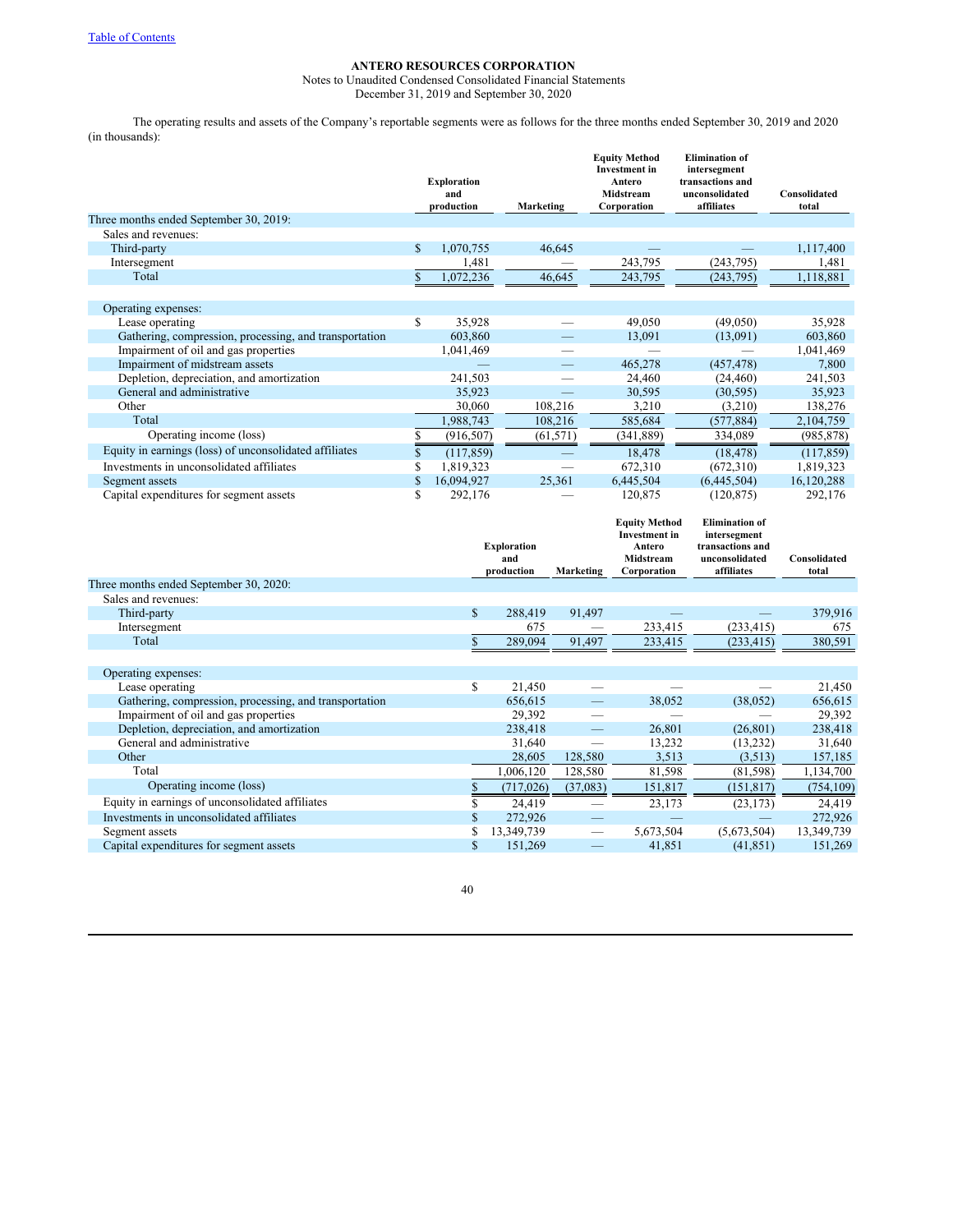Notes to Unaudited Condensed Consolidated Financial Statements December 31, 2019 and September 30, 2020

The operating results and assets of the Company's reportable segments were as follows for the nine months ended September 30, 2019 and 2020 (in thousands):

|                                                        |              | <b>Exploration</b><br>and<br>production | Marketing  | <b>Equity Method</b><br><b>Investment</b> in<br>Antero<br><b>Midstream</b><br>Corporation | <b>Elimination of</b><br>intersegment<br>transactions and<br>unconsolidated<br>affiliates | Consolidated<br>total |
|--------------------------------------------------------|--------------|-----------------------------------------|------------|-------------------------------------------------------------------------------------------|-------------------------------------------------------------------------------------------|-----------------------|
| Nine months ended September 30, 2019:                  |              |                                         |            |                                                                                           |                                                                                           |                       |
| Sales and revenues:                                    |              |                                         |            |                                                                                           |                                                                                           |                       |
| Third-party                                            | $\mathbf{s}$ | 3,247,214                               | 200,911    | 50                                                                                        |                                                                                           | 3,448,175             |
| Intersegment                                           |              | 4,999                                   |            | 553,471                                                                                   | (550, 693)                                                                                | 7,777                 |
| Total                                                  |              | 3,252,213                               | 200,911    | 553,521                                                                                   | (550, 693)                                                                                | 3,455,952             |
|                                                        |              |                                         |            |                                                                                           |                                                                                           |                       |
| Operating expenses:                                    |              |                                         |            |                                                                                           |                                                                                           |                       |
| Lease operating                                        | \$           | 119,754                                 |            | 111,427                                                                                   | (112, 664)                                                                                | 118,517               |
| Gathering, compression, processing, and transportation |              | 1,705,709                               |            | 28,324                                                                                    | (138, 810)                                                                                | 1,595,223             |
| Impairment of oil and gas properties                   |              | 1,253,712                               |            |                                                                                           |                                                                                           | 1,253,712             |
| Impairment of midstream assets                         |              |                                         |            | 472,854                                                                                   | (458, 072)                                                                                | 14,782                |
| Depletion, depreciation, and amortization              |              | 702,299                                 |            | 68,557                                                                                    | (46, 850)                                                                                 | 724,006               |
| General and administrative                             |              | 128,213                                 |            | 85,026                                                                                    | (66, 732)                                                                                 | 146,507               |
| Other                                                  |              | 112,952                                 | 408,839    | 8,005                                                                                     | (7,002)                                                                                   | 522,794               |
| Total                                                  |              | 4,022,639                               | 408,839    | 774,193                                                                                   | (830, 130)                                                                                | 4,375,541             |
| Operating income (loss)                                | S            | (770, 426)                              | (207, 928) | (220,672)                                                                                 | 279,437                                                                                   | (919, 589)            |
| Equity in earnings (loss) of unconsolidated affiliates | \$           | (102, 457)                              |            | 34,981                                                                                    | (22, 717)                                                                                 | (90, 193)             |
| Investments in unconsolidated affiliates               | \$           | 1,819,323                               |            | 672,310                                                                                   | (672,310)                                                                                 | 1,819,323             |
| Segment assets                                         | \$           | 16,094,927                              | 25,361     | 6,445,504                                                                                 | (6,445,504)                                                                               | 16,120,288            |
| Capital expenditures for segment assets                | \$           | 1,053,210                               |            | 262,065                                                                                   | (208, 913)                                                                                | 1,106,362             |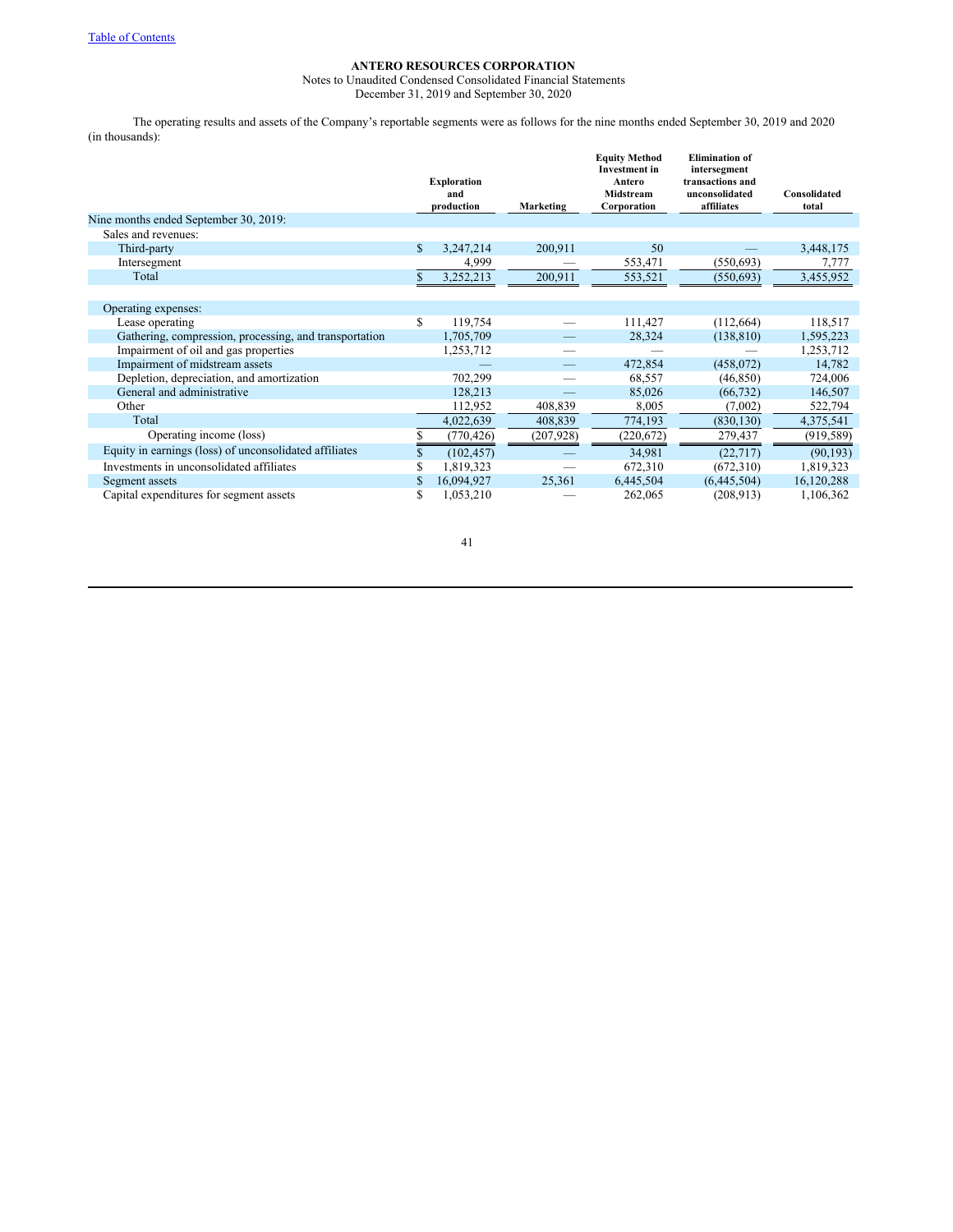Notes to Unaudited Condensed Consolidated Financial Statements December 31, 2019 and September 30, 2020

|                                                        |    | <b>Exploration</b><br>and<br>production | <b>Marketing</b> | <b>Equity Method</b><br><b>Investment</b> in<br>Antero<br><b>Midstream</b><br>Corporation | <b>Elimination of</b><br>intersegment<br>transactions and<br>unconsolidated<br>affiliates | Consolidated<br>total |
|--------------------------------------------------------|----|-----------------------------------------|------------------|-------------------------------------------------------------------------------------------|-------------------------------------------------------------------------------------------|-----------------------|
| Nine months ended September 30, 2020:                  |    |                                         |                  |                                                                                           |                                                                                           |                       |
| Sales and revenues:                                    |    |                                         |                  |                                                                                           |                                                                                           |                       |
| Third-party                                            | \$ | 1,978,572                               | 201,855          |                                                                                           |                                                                                           | 2,180,427             |
| Intersegment                                           |    | 2,180                                   |                  | 696,859                                                                                   | (696, 859)                                                                                | 2,180                 |
| Total                                                  |    | 1,980,752                               | 201,855          | 696,859                                                                                   | (696, 859)                                                                                | 2,182,607             |
|                                                        |    |                                         |                  |                                                                                           |                                                                                           |                       |
| Operating expenses:                                    |    |                                         |                  |                                                                                           |                                                                                           |                       |
| Lease operating                                        | \$ | 71,836                                  |                  |                                                                                           |                                                                                           | 71,836                |
| Gathering, compression, processing, and transportation |    | 1,877,084                               |                  | 128,847                                                                                   | (128, 847)                                                                                | 1,877,084             |
| Impairment of oil and gas properties                   |    | 155,962                                 |                  |                                                                                           |                                                                                           | 155,962               |
| Impairment of midstream assets                         |    |                                         |                  | 665,491                                                                                   | (665, 491)                                                                                |                       |
| Depletion, depreciation, and amortization              |    | 652,130                                 |                  | 81,889                                                                                    | (81,889)                                                                                  | 652,130               |
| General and administrative                             |    | 101,264                                 |                  | 39,191                                                                                    | (39,191)                                                                                  | 101,264               |
| Other                                                  |    | 88,023                                  | 334,906          | 14,062                                                                                    | (14,062)                                                                                  | 422,929               |
| Total                                                  |    | 2,946,299                               | 334,906          | 929,480                                                                                   | (929, 480)                                                                                | 3,281,205             |
| Operating income (loss)                                |    | (965, 547)                              | (133, 051)       | (232, 621)                                                                                | 232,621                                                                                   | (1,098,598)           |
| Equity in earnings (loss) of unconsolidated affiliates |    | (83, 408)                               |                  | 63,197                                                                                    | (63, 197)                                                                                 | (83, 408)             |
| Investments in unconsolidated affiliates               |    | 272,926                                 |                  |                                                                                           |                                                                                           | 272,926               |
| Segment assets                                         |    | 13,349,739                              |                  | 5,673,504                                                                                 | (5,673,504)                                                                               | 13,349,739            |
| Capital expenditures for segment assets                | S  | 726,402                                 |                  | 165,265                                                                                   | (165, 265)                                                                                | 726,402               |

### **(19) Subsidiary Guarantors**

Each of the Company's wholly owned subsidiaries has fully and unconditionally guaranteed Antero Resources' senior notes. In the event a subsidiary guarantor is sold or disposed of (whether by merger, consolidation, the sale of a sufficient amount of its capital stock so that it no longer qualifies as a "Subsidiary" of Antero (as defined in the indentures governing the notes) or the sale of all or substantially all of its assets (other than by lease)) and whether or not the subsidiary guarantor is the surviving entity in such transaction to a person that is not Antero or a restricted subsidiary of Antero, such subsidiary guarantor will be released from its obligations under its subsidiary guarantee if the sale or other disposition does not violate the covenants set forth in the indentures governing the notes.

In addition, a subsidiary guarantor will be released from its obligations under the indentures and its guarantee, upon the release or discharge of the guarantee of other Indebtedness (as defined in the indentures governing the notes) that resulted in the creation of such guarantee, except a release or discharge by or as a result of payment under such guarantee; if Antero designates such subsidiary as an unrestricted subsidiary and such designation complies with the other applicable provisions of the indentures governing the notes or in connection with any covenant defeasance, legal defeasance or satisfaction and discharge of the notes.

The following tables present summarized financial information of Antero and its guarantor subsidiaries. The Company's wholly owned subsidiaries are not restricted from making distributions to the Company.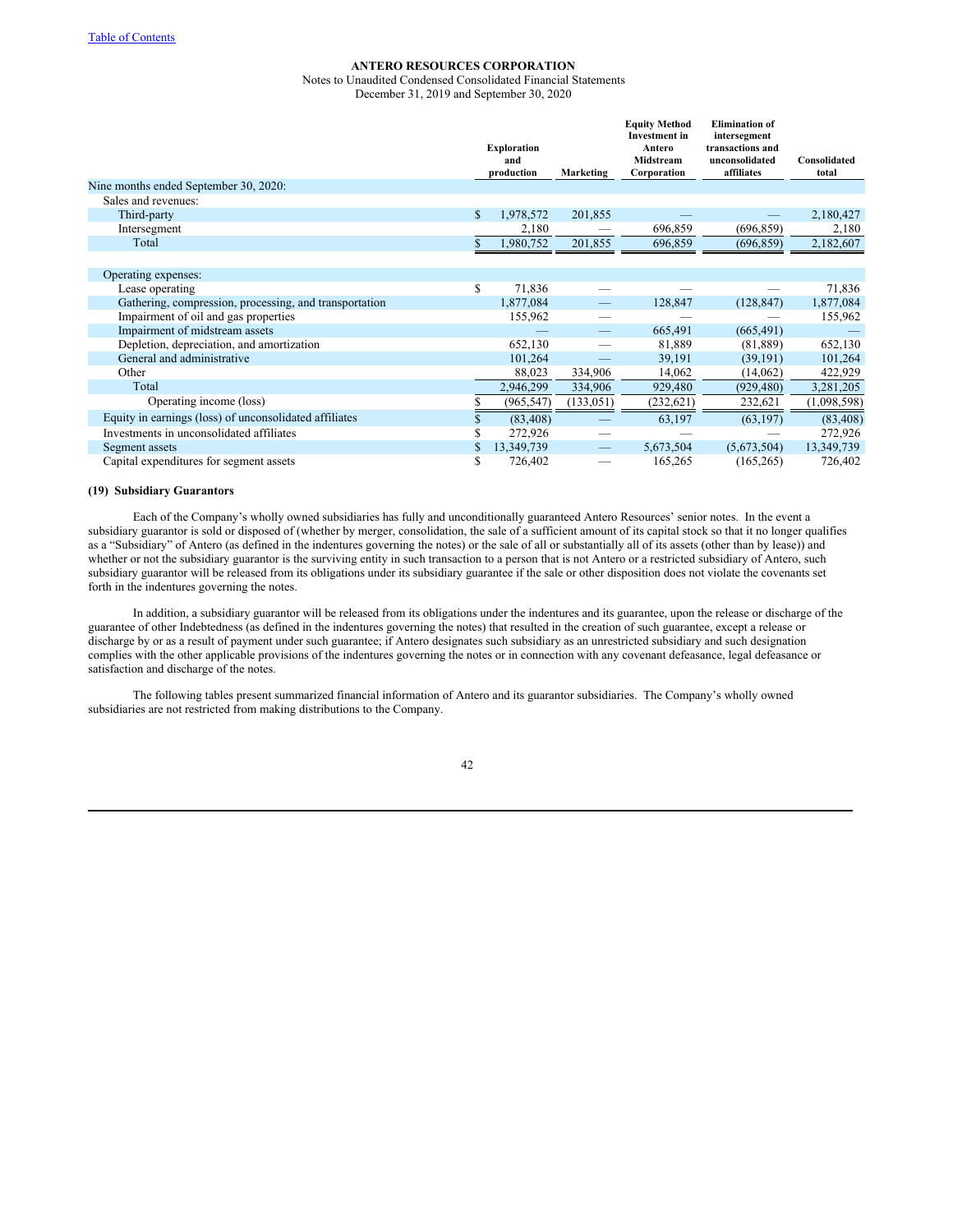Notes to Unaudited Condensed Consolidated Financial Statements December 31, 2019 and September 30, 2020

*Balance Sheet*

|                                                 | Parent<br>(Antero) |                      |                       |              |                      | Guarantor<br><b>Subsidiaries</b> |  |  |  |
|-------------------------------------------------|--------------------|----------------------|-----------------------|--------------|----------------------|----------------------------------|--|--|--|
| (in thousands)                                  |                    | December 31,<br>2019 | September 30,<br>2020 |              | December 31,<br>2019 | September 30,<br>2020            |  |  |  |
| Accounts receivable, non-guarantor subsidiaries | \$.                |                      | 51,000                | <sup>S</sup> |                      |                                  |  |  |  |
| Accounts receivable, related parties            |                    | 125,000              |                       |              | 299,450              | 398,158                          |  |  |  |
| Other current assets                            |                    | 797,885              | 446,889               |              |                      | 35,028                           |  |  |  |
| Total current assets                            |                    | 922,885              | 497,889               |              | 299,450              | 433,186                          |  |  |  |
| Noncurrent assets                               |                    | 14,274,684           | 11,813,110            |              | 812,129              | 202,452                          |  |  |  |
| Total assets                                    |                    | 15,197,569           | 12,310,999            |              | 1,111,579            | 635,638                          |  |  |  |
|                                                 |                    |                      |                       |              |                      |                                  |  |  |  |
| Accounts payable, non-guarantor subsidiaries    | \$                 |                      |                       | S            |                      |                                  |  |  |  |
| Accounts payable, related parties               |                    | 397,333              | 514,705               |              |                      | 35,028                           |  |  |  |
| Other current liabilities                       |                    | 942,256              | 945,647               |              |                      |                                  |  |  |  |
| Total current liabilities                       |                    | 1,339,589            | 1,460,352             |              |                      | 35,028                           |  |  |  |
| Noncurrent liabilities                          |                    | 7,186,687            | 6,322,233             |              |                      |                                  |  |  |  |
| <b>Total liabilities</b>                        |                    | 8,526,276            | 7,782,585             |              |                      | 35,028                           |  |  |  |
|                                                 |                    |                      |                       |              |                      |                                  |  |  |  |
| Noncontrolling interests                        | \$                 |                      | 315,754               |              |                      |                                  |  |  |  |

*Statement of Operations*

|                                                                                  | Parent<br>(Antero)                 |            | Guarantor<br><b>Subsidiaries</b>   |            |  |
|----------------------------------------------------------------------------------|------------------------------------|------------|------------------------------------|------------|--|
|                                                                                  | Nine months ended<br>September 30, |            | Nine months ended<br>September 30, |            |  |
| (in thousands)                                                                   | 2019                               | 2020       | 2019                               | 2020       |  |
| Revenues                                                                         | 3,453,124                          | 2,158,743  |                                    | 93,318     |  |
| Operating expenses                                                               | 4,439,278                          | 2,789,119  |                                    | 560,102    |  |
| Income (loss) from operations                                                    | (986, 154)                         | (630, 376) |                                    | (466, 784) |  |
| Net income and comprehensive income including noncontrolling interests           | 10,932                             | (844, 755) | 131,135                            | (510, 969) |  |
| Net income and comprehensive income attributable to Antero Resources Corporation | 10,932                             | (826, 758) | 131,135                            | (510, 969) |  |

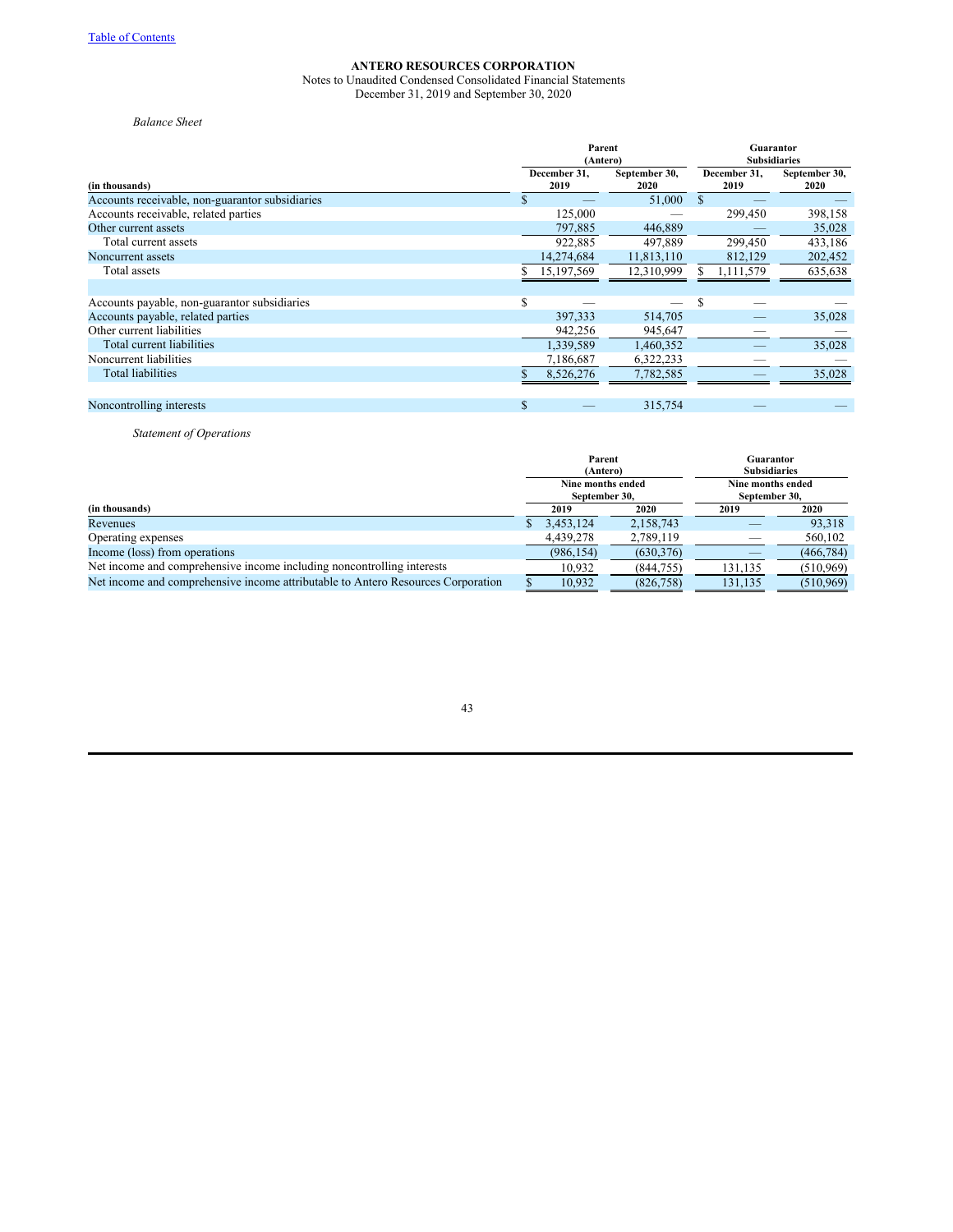## **Item 2. Management's Discussion and Analysis of Financial Condition and Results of Operations.**

The following discussion and analysis of our financial condition and results of operations should be read in conjunction with our unaudited condensed consolidated financial statements and related notes included elsewhere in this Quarterly Report on Form 10-Q. The following discussion contains "forward-looking statements" that reflect our future plans, estimates, beliefs and expected performance. We caution that assumptions, expectations, projections, intentions, or beliefs about future events may, and often do, vary from actual results, and the differences can be material. Some of the key factors that could cause actual results to vary from our expectations include changes in natural gas, NGLs, and oil prices, the timing of planned capital expenditures, our ability to fund our development programs, uncertainties in estimating proved reserves and forecasting production results, operational factors affecting the commencement or maintenance of producing wells, the condition of the capital markets generally, as well as our ability to  $\alpha$  ccess them, impacts of world health events, including the COVID-19 pandemic, potential shut-ins of production due to lack of downstream demand or storage capacity, and uncertainties regarding environmental regulations or litigation and other legal or regulatory developments affecting our business, as well as those factors discussed below, all of which are difficult to predict. In light of these risks, uncertainties and assumptions, the forward-looking events discussed may not occur. See "Cautionary Statement Regarding Forward-Looking Statements." Also, see the risk factors and other cautionary statements described under the heading "Item 1A. Risk Factors." We do not undertake any obligation to publicly update any forward-looking statements except as *otherwise required by applicable law.*

In this section, references to "Antero," the "Company," "we," "us," and "our" refer to Antero Resources Corporation and its subsidiaries, *unless otherwise indicated or the context otherwise requires.*

## **Our Company**

We are an independent oil and natural gas company engaged in the exploration, development and production of natural gas, NGLs, and oil properties located in the Appalachian Basin. We focus on unconventional reservoirs, which can generally be characterized as fractured shale formations. Our management team has worked together for many years and has a successful track record of reserve and production growth as well as significant expertise in unconventional resource plays. Our strategy is to leverage our team's experience delineating and developing natural gas resource plays to profitably grow our reserves and production, primarily on our existing multi-year inventory of drilling locations.

We have assembled a portfolio of long-lived properties that are characterized by what we believe to be low geologic risk and repeatability. Our drilling opportunities are focused in the Marcellus Shale and Utica Shale of the Appalachian Basin. As of September 30, 2020, we held approximately 522,000 net acres of rich gas and dry gas properties located in the Appalachian Basin in West Virginia and Ohio. Our corporate headquarters are in Denver, Colorado.

We operate in the following industry segments: (i) the exploration, development, and production of natural gas, NGLs, and oil; (ii) marketing of excess firm transportation capacity; and (iii) our equity method investment in Antero Midstream Corporation. All of our operations are conducted in the United States. As described below and elsewhere in this Quarterly Report on Form 10-Q, effective March 13, 2019, the results of Antero Midstream Partners are no longer consolidated in Antero's results.

## **2020 Developments and Highlights**

### *COVID-19 Pandemic*

In March 2020, the World Health Organization declared the COVID-19 outbreak a pandemic. Governments have tried to slow the spread of the virus by imposing social distancing guidelines, travel restrictions and stay-at-home orders, which have caused a significant decrease in activity in the global economy and the demand for oil and, to a lesser extent, natural gas and NGLs. Also in March 2020, Saudi Arabia and Russia failed to agree to cut production of oil along with the Organization of the Petroleum Exporting Countries ("OPEC"), and Saudi Arabia significantly reduced the price at which it sells oil and announced plans to increase production, which contributed to a sharp drop in the price of oil. While OPEC, Russia and other allied producers reached an agreement in April 2020 to reduce production, oil prices have remained low. The imbalance between the supply of and demand for oil, as well as the uncertainty around the extent and timing of an economic recovery, have caused extreme market volatility and a substantial adverse effect on commodity prices.

As a producer of natural gas, NGLs and oil, we are recognized as an essential business under various federal, state and local regulations related to the COVID-19 pandemic. We have continued to operate as permitted under these regulations while taking steps to protect the health and safety of our employees and workers. We have implemented protocols to reduce the risk of an outbreak within our field operations, and these protocols have not reduced production or efficiency in a significant manner. A substantial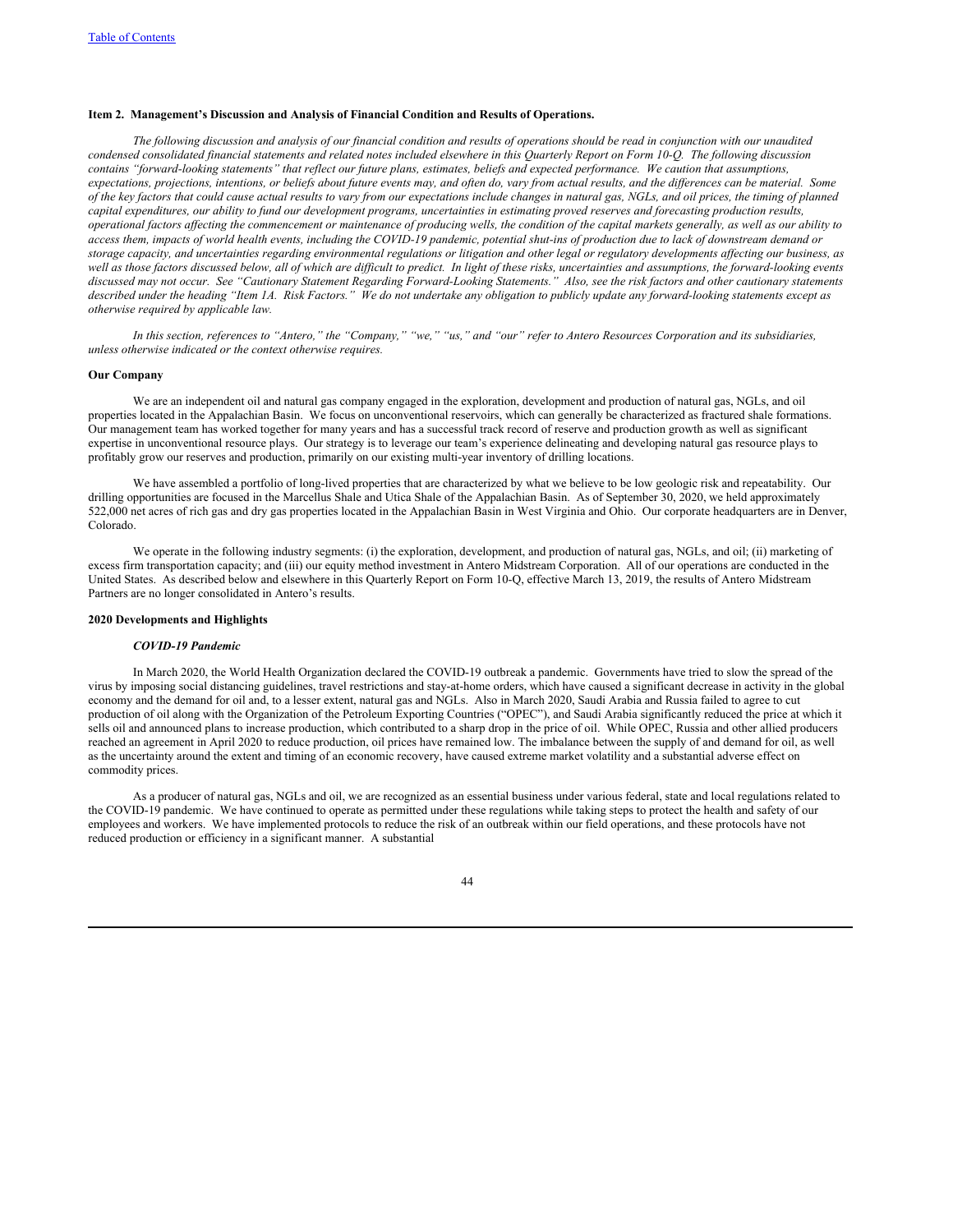portion of our non-field level employees continue to operate in remote work from home arrangements, and we have been able to maintain a consistent level of effectiveness through these arrangements, including maintaining our day-to-day operations, our financial reporting systems and our internal control over financial reporting.

Our natural gas, NGLs and oil producing properties are located in the liquids-rich Appalachian Basin. Although the decline in oil prices has negatively impacted our oil revenue, oil sales represented approximately 4% of our total revenue for each of the nine months ended September 30, 2020 and the year ended December 31, 2019. While natural gas prices also declined during the first half of 2020, benchmark Henry Hub prices recovered during the third quarter and averaged \$2.58/Mcf in September. Similarly, C3+ NGL prices also improved during the third quarter as gasoline demand increased, supporting prices for normal butane (nC4), isobutane (iC4), and pentane (C5), all of which are used for gasoline. The COVID-19 induced demand destruction on gasoline, which forced C5 prices below propane prices for much of April to under \$0.40 per gallon, has since rebounded with benchmark C5 price in October in the range of \$0.85 to \$0.95 per gallon.

In addition, we have hedged through fixed price contracts the sale of 1.3 Bcf per day of natural gas at a weighted average price of \$2.84 per MMBtu for the remainder of 2020. Our hedges cover a substantial majority of our expected natural gas production in 2020. We also have fixed priced contracts for the sale of 10,315 barrels per day of propane at a weighted average price of \$0.65 per gallon, 24,500 barrels per day of ethane at a weighted average price of \$0.20 per gallon and 26,000 barrels per day of oil at a weighted average price of \$55.63 per barrel for the remainder of 2020. All of our hedges are financial hedges and do not have physical delivery requirements. As such, any decreases in anticipated production, whether as a result of decreased development activity, shut-ins, or through transactions under our asset sale plan, will not impact our ability to realize the benefits of the hedges.

Our natural gas and NGLs are primarily used in manufacturing, power generation and heating rather than transportation. While we have seen a decrease in the overall demand for these products, demand for natural gas and NGLs has not declined as much as demand for oil, and there has not been as substantial an oversupply of natural gas and NGLs as there has been of oil. Furthermore, the decrease in demand for oil has significantly reduced the number of rigs drilling for oil in the continental U.S. and, as a result, estimates of future gas supply associated with oil production have declined. Additionally, the restart of economic activity in Asia and Europe, coupled with lower LPG production from refineries in the U.S., Europe, and Asia during the second quarter, provided support for international LPG prices relative to oil. Further, reductions in OPEC+ and North American oil production and the associated NGL volumes are expected to have a supportive effect on propane and butane prices through the remainder of 2020 and into 2021.

During the third quarter of 2020, we shipped 54% of our total C3+ NGL net production on Mariner East 2 for export and realized a \$0.04 per gallon premium to Mont Belvieu pricing on these volumes at Marcus Hook, PA. We sold the remaining 46% of C3+ NGL net production at a \$0.12 per gallon discount to Mont Belvieu pricing at Hopedale, OH. We expect to sell at least 50% of our C3+ NGL full-year production in 2020 at Marcus Hook for export at a premium to Mont Belvieu.

Condensate differentials to WTI were approximately \$15/Bbl during the third quarter. Pre-hedge oil realizations were negatively impacted during the second quarter and beginning of the third quarter as Antero sold volumes at a material discount to WTI in order to keep from shutting in production volumes. This period of weak condensate demand driven by the pandemic coincided with an active well completion period for Antero that brought on large condensate volumes. The negative impact from wider oil differentials was more than offset by the benefit of maintaining full natural gas and NGL volumes through this period. Antero expects its full year 2020 realized oil price differential to be at the high end of the \$10.00/Bbl to \$12.00/Bbl range, as the differential normalizes during the fourth quarter of 2020.

Our supply chain also has not experienced any significant interruptions. The industry continues to experience storage capacity constraints for oil and certain NGL products, and we may become subject to those constraints if we are not able to sell our production or certain components thereof, or enter into additional storage arrangements. The lack of a market or available storage for any one NGL product or oil could result in our having to delay or discontinue well completions and commercial production or shut in production for other products because we cannot curtail the production of individual products in a meaningful way without reducing production of other products. Potential impacts of these constraints may include partial shut-in of production, although we are not able to determine the extent of shut-ins or for how long they may last. However, because some of our wells produce rich gas, which is processed, and some produce dry gas, which does not require processing, we can change the mix of products that we produce and wells that we complete to adjust our production to address takeaway capacity constraints for certain products. For example, we can shut-in rich gas wells and still produce from our dry gas wells if processing or storage capacity of NGL products becomes further limited or constrained. Also, prior to the COVID-19 pandemic, we had developed a diverse set of buyers and destinations, as well as in-field and off-site storage capacity for our condensate volumes, and such capacity is still largely available to us.

During the third quarter of 2020, condensate differentials to WTI were notably wider as a result of COVID-19 demand destruction at both the Appalachia regional level and national level. To protect against production curtailments and shut-ins due to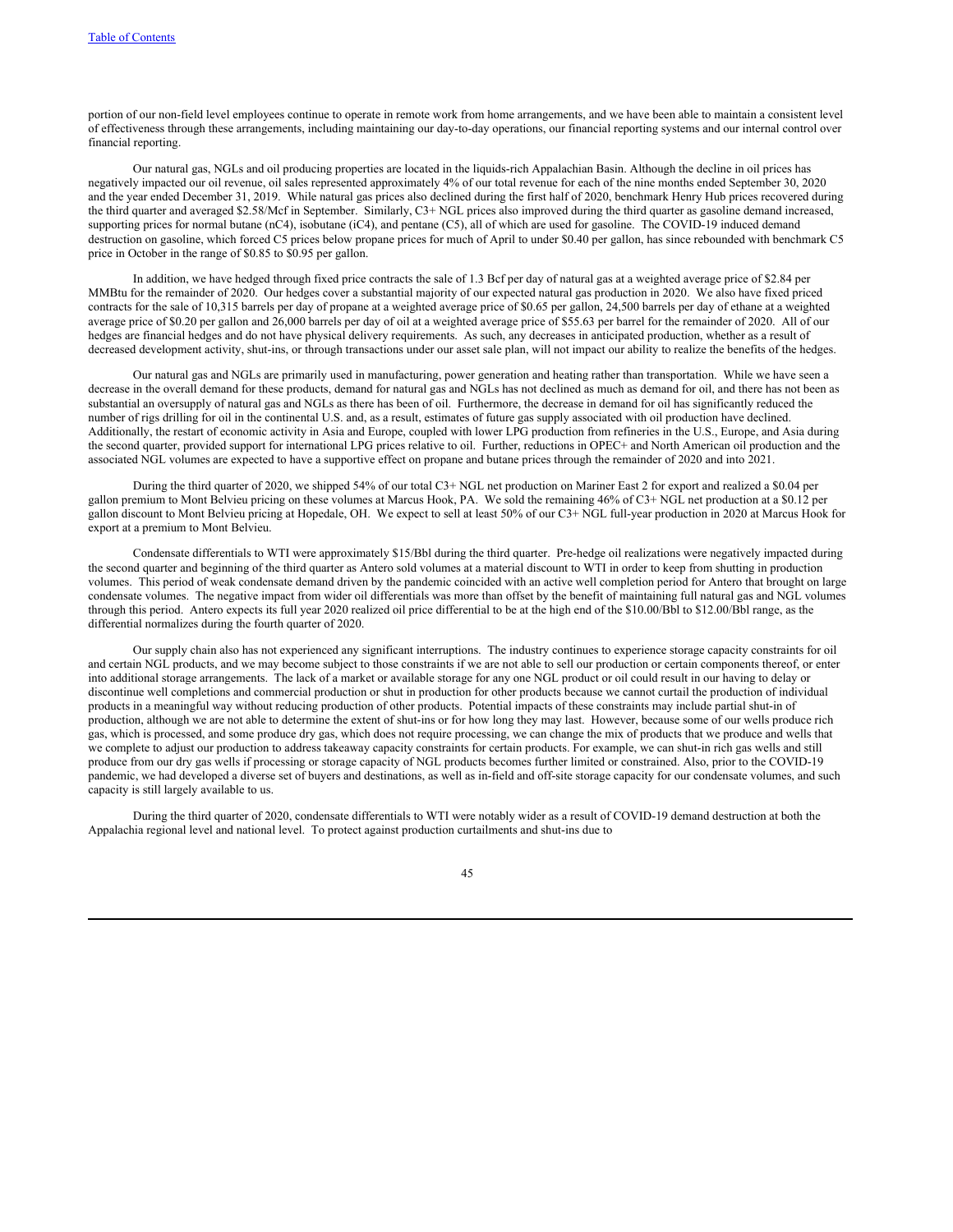insufficient storage capacity, Antero expanded its customer base and its condensate storage capacity within the basin. In addition, Antero entered into transactions that required buyers to transport product to more distant markets and storage, which coincided with substantially weakened crack spreads for refined products. To date, Antero has not shut in or curtailed any production from its assets as a result of COVID-19 demand issues and does not expect to shut in any volumes during 2020.

In addition, as discussed below in "—2020 Capital Budget and Capital Spending," in April 2020, we announced a 34% reduction in our drilling and completion capital budget for 2020. During the third quarter, our ongoing emphasis on completion efficiencies and drilling longer laterals resulted in material improvements in well costs. Well costs average \$640 per lateral foot during the third quarter, benefiting from these efficiency improvements and lateral lengths that averaged over 15,000 feet. Well costs were \$675 per foot when normalized for a 12,000 foot lateral length. We expect well costs to average \$675 per foot during the fourth quarter of 2020, based on a 12,000 foot lateral. We continue to monitor our five-year drilling plan and will make further revisions as appropriate. Reducing the 2020 capital budget may impact production levels in 2021 and forward to the extent fewer wells are brought online.

During the first quarter of 2020 and the two preceding quarters, we recognized various impairment charges related to the decline in commodity prices and the value of our investment in Antero Midstream Corporation. At this time, we do not anticipate any further impairment charges in our equity method investment in Antero Midstream Corporation, as the value of our equity method investment has increased since the end of the first quarter of 2020. Additional impairment charges related to our assets may occur if we experience disruptions in production, additional or sustained declines in the forward commodity price strip from September 30, 2020, unresolved storage capacity restraints or other consequences caused by the COVID-19 pandemic.

In October 2020, the borrowing base supporting our Credit Facility was subject to its semi-annual redetermination and was re-affirmed our borrowing base at \$2.85 billion. Lender commitments also remained unchanged at \$2.64 billion, providing us with a consistent amount of available borrowings. Our next semi-annual borrowing base redetermination is in April 2021, which could impact our available borrowings and liquidity.

In addition, our borrowing capacity is directly impacted by the amount of financial assurance we are required to provide in the form of letters of credit to third parties, primarily pipeline capacity providers. The amount of financial assurance we must provide has not increased during the COVID-19 pandemic and, thus far, we have not experienced any losses due to counterparty risk. However, our ability to limit any additional financial assurance we are required to provide, as well as to protect ourselves from the counterparty risk of our financial hedges, may be limited in the future. Since the onset of the COVID-19 pandemic, we have timely serviced our debt and other obligations, and we have not implemented or requested any concessions or materially modified the terms of any agreements.

The COVID-19 pandemic, commodity market volatility and resulting financial market instability are variables beyond our control and may adversely impact our generation of funds from operating cash flows, distributions from unconsolidated affiliates, available borrowings under our Credit Facility and our ability to access the capital markets. We have announced \$751 million in asset sales since December 2019, inclusive of up to \$51 million of contingent consideration, with proceeds used for absolute debt reduction. Any additional asset sales or excess cash flows is expected to be used for further debt reduction. Instability in the financial markets and uncertainty in the general business environment resulting from the COVID-19 pandemic may impact our ability to further execute our asset sale program on the terms and the timeframe previously anticipated.

#### *Volumetric Production Payment Transaction*

On August 10, 2020, we completed a volumetric production payment transaction and received net proceeds of approximately \$215 million (the "VPP"). In connection with the VPP, we entered into a purchase and sale agreement, together with a conveyance agreement and production and marketing agreement, with J.P. Morgan Ventures Energy Corporation ("JPM-VEC") to convey, effective July 1, 2020, an overriding royalty interest in dry gas producing properties in West Virginia (the "VPP Properties") equal to 136,589,000 MMBtu over the expected seven-year term of the VPP.

We accounted for the VPP as a conveyance under Accounting Standard Codifications ("ASC") Topic 932,*Extractive Industries—Oil and Gas*, and the net proceeds were recognized as deferred revenue as of September 30, 2020. Deferred revenue is recognized as volumes are delivered using the units-of-production method over the term of the VPP. Under the production and marketing agreement, we and our affiliates provide certain marketing services as JPM-VEC's agent, and any income or expenses related to these services will be recorded as marketing revenue or marketing expenses (as the case may be).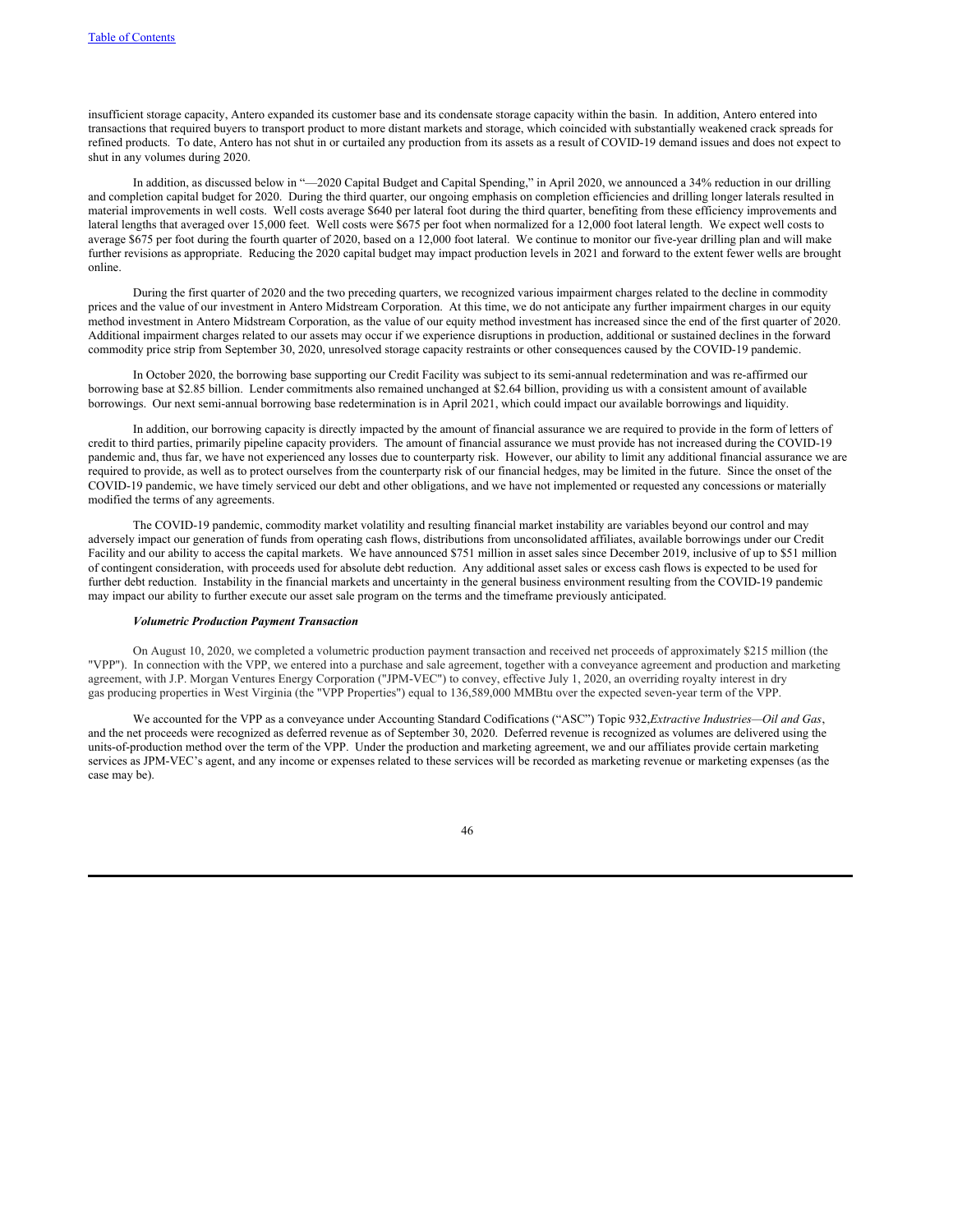Contemporaneously with the VPP transaction, we executed a call option related to the production volumes associated with our retained interest in the VPP properties, which is collateralized by a mortgage on the VPP properties. Additionally, the production and marketing agreement contains an embedded put option related to the production volumes for our retained interest in the VPP properties, which has been bifurcated from the production and marketing arrangement and accounted for as a derivative instrument recorded at fair value as of September 30, 2020. See Note 12—Derivative Instruments to the unaudited condensed consolidated financial statements for further discussion of such derivative instruments.

## *Conveyance of Overriding Royalty Interest*

On June 15, 2020, we announced the consummation of a transaction with an affiliate of Sixth Street Partners, LLC ("Sixth Street") relating to certain overriding royalty interests across our existing asset base (the "ORRIs"). In connection with the transaction, we contributed the ORRIs to a newly formed subsidiary, Martica Holdings LLC ("Martica"), and Sixth Street at the initial closing contributed \$300 million in cash (subject to customary adjustments) and agreed to contribute up to an additional \$102 million in cash if certain production targets attributable to the ORRIs are achieved in the third quarter of 2020 and first quarter of 2021. All cash contributed by Sixth Street was distributed to us. As of September 30, 2020, we determined we met the production threshold related to the third quarter of 2020 whereby we became entitled to receive a \$51 million cash distribution that will be paid in the fourth quarter of 2020.

The ORRIs include an overriding royalty interest of 1.25% of our working interest in all of its proved developed operated properties in West Virginia and Ohio, subject to certain excluded wells (the "Initial PDP Override"), and an overriding royalty interest of 3.75% of our working interest in all of its undeveloped properties in West Virginia and Ohio (the "Development Override"). Wells turned to sales after April 1, 2020 and prior to the later of (a) the date on which we turn to sales 2.2 million lateral feet (net to our interest) of horizontal wells burdened by the Development Override and (b) the earlier of (i) April 1, 2023 and (ii) the date on which we turn to sales 3.82 million lateral feet (net to our interest) of horizontal wells are subject to the Development Override.

The ORRIs also include an additional overriding royalty interest of 2.00% of our working interest in the properties underlying the Initial PDP Override (the "Incremental Override"). The Incremental Override (or a portion thereof, as applicable) may be re-conveyed to us (at our election) if certain production targets attributable to the ORRIs are achieved through March 31, 2023. Any portion of the Incremental Override that may not be re-conveyed to us based on us achieving such production volumes through March 31, 2023 will remain with Martica.

Prior to Sixth Street achieving an internal rate of return of 13% and 1.5x cash-on-cash return (the "Hurdle"), Sixth Street will receive all distributions in respect of the Initial PDP Override and the Development Override, and we will receive all distributions in respect of the Incremental Override, unless certain production targets are not achieved, in which case Sixth Street will receive some or all of the distributions in respect of the Incremental Override. Following Sixth Street achieving the Hurdle, we will receive 85% of the distributions in respect of the ORRIs to which Sixth Street was entitled immediately prior to the Hurdle being achieved.

## *Production and Financial Results*

*Three months ended September 30, 2020*. For the three months ended September 30, 2020 our net production totaled 347 Bcfe, or 3,772 MMcfe per day, a 12% increase in daily gas equivalent production compared to 310 Bcfe, or 3,367 MMcfe per day, for the three months ended September 30, 2019. Production increases resulted from an increase in the number of producing wells as a result of our drilling and completion activity. Our average price received for production for the three months ended September 30, 2020 was \$2.30 per Mcfe compared to \$2.74 per Mcfe for the three months ended September 30, 2019. These prices are before the effects of gains on settled commodity derivatives in both periods and included the proceeds related to a certain lawsuit in the three months ended September 30, 2019. Our average realized price after the effects of gains on settled commodity derivatives was \$2.92 per Mcfe for the three months ended September 30, 2020 compared to \$3.13 per Mcfe for the three months ended September 30, 2019, a decrease of 7%.

We generated consolidated cash flows from operations of \$176 million, net loss attributable to Antero Resources of \$536 million, and Adjusted EBITDAX of \$272 million for the three months ended September 30, 2020. This compares to consolidated cash flows from operations of \$198 million, consolidated net loss attributable to Antero Resources of \$879 million, and Adjusted EBITDAX of \$258 million for the three months ended September 30, 2019. See "—Non-GAAP Financial Measures" for a definition of Adjusted EBITDAX and a reconciliation of Adjusted EBITDAX to net cash provided by operating activities and net income (loss).

Cash flows from operations decreased by \$22 million for the three months ended September 30, 2020 compared to the prior year period primarily due to decreases in commodity prices both before and after the effects of settled commodity derivatives, increases in processing and transportation costs, and changes in current assets and liabilities. Consolidated net loss attributable to

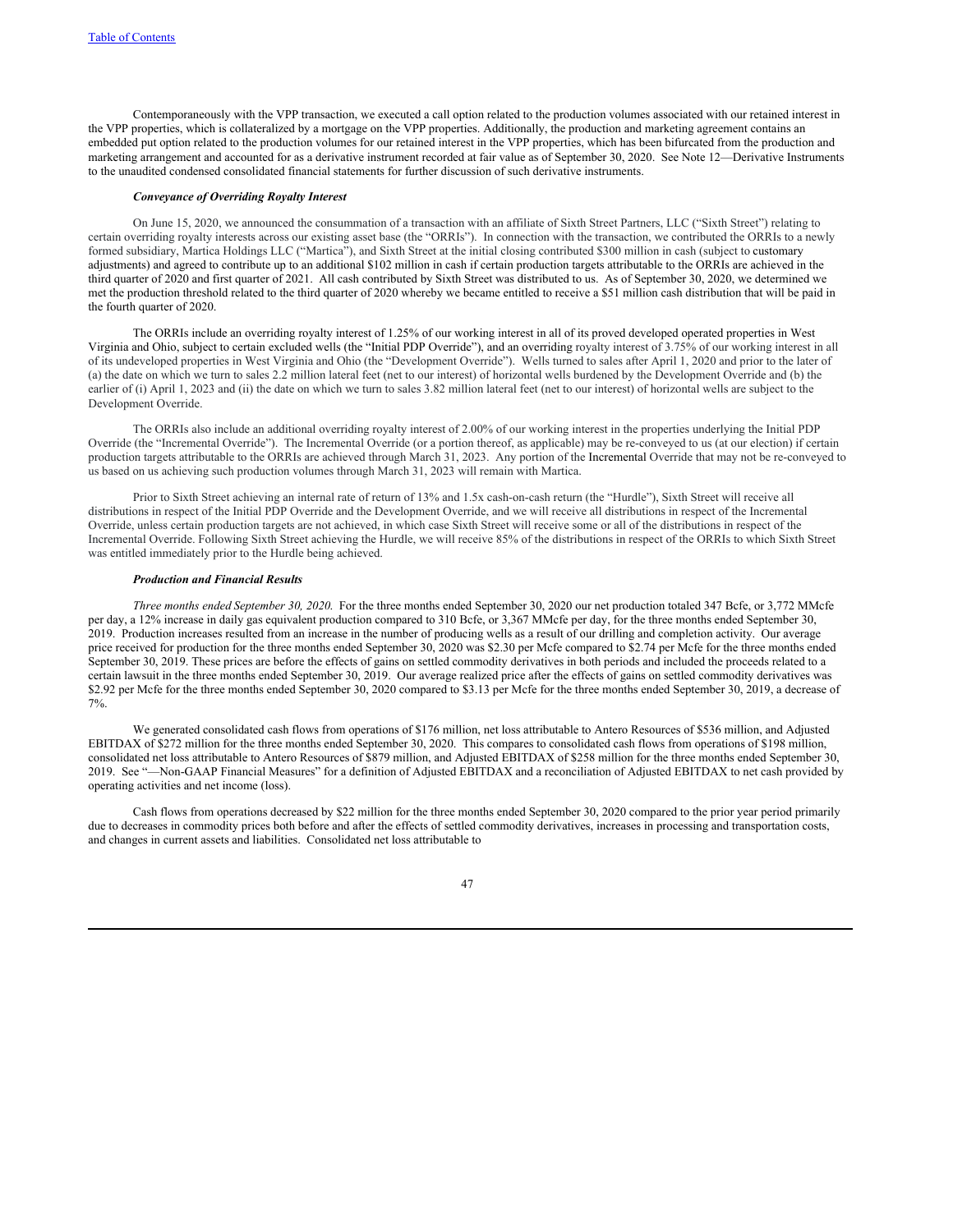Antero Resources of \$536 million for the three months ended September 30, 2020 decreased from consolidated net loss attributable to Antero Resources of \$879 million for the three months ended September 30, 2019 primarily due to impairments of oil and gas properties in 2019, partially offset by decreases in commodity derivative fair value gains (losses) and commodity prices and expense increases in processing and transportation costs.

Adjusted EBITDAX increased from \$258 million for the three months ended September 30, 2019 to \$272 million for the three months ended September 30, 2020, an increase of 6%, primarily due to higher commodity derivative settlement gains and decreased operating expenses per Mcfe, partially offset by lower commodity prices between periods.

*Nine months ended September 30, 2020.* For the nine months ended September 30, 2020 our net production totaled 974 Bcfe, or 3,554 MMcfe per day, a 10% increase in daily combined production compared to 882 Bcfe, or 3,232 MMcfe per day, for the nine months ended September 30, 2019. Production increases resulted from an increase in the number of producing wells as a result of our drilling and completion activity. Our average price received for production, before the effects of gains on settled commodity derivatives for the nine months ended September 30, 2020 was \$2.15 per Mcfe compared to \$3.15 per Mcfe for the nine months ended September 30, 2019. Our average realized price, after the effects of gains on settled commodity derivatives in both periods and including the proceeds related to a certain lawsuit in the three months ended September 30, 2019, was \$2.91 per Mcfe for the nine months ended September 30, 2020 compared to \$3.44 per Mcfe for the nine months ended September 30, 2019, a decrease of 15%.

We generated consolidated cash flows from operations of \$493 million, net loss attributable to Antero of \$1.3 billion, and Adjusted EBITDAX of \$703 million for the nine months ended September 30, 2020. This compares to consolidated cash flows from operations of \$956 million, consolidated net income attributable to Antero Resources of \$142 million, and Adjusted EBITDAX of \$952 million for the nine months ended September 30, 2019.

Cash flows from operations decreased by \$463 million for the nine months ended September 30, 2020 compared to the prior year period primarily due to decreases in commodity prices both before and after the effects of settled commodity derivatives, increases in processing and transportation costs and changes in current assets and liabilities. Consolidated net loss attributable to Antero Resources of \$1.3 billion for the nine months ended September 30, 2020 decreased from consolidated net income attributable to Antero Resources of \$142 million for the nine months ended September 30, 2019 primarily due to lower commodity prices between periods as well as the gain on deconsolidation of Antero Midstream Partners in 2019 partially offset by impairment of oil and gas properties in 2019. The nine months ended September 30, 2020 was also impacted by an impairment of equity investment due to the decline in Antero Midstream Corporation's fair value, Antero Midstream Corporation's reporting a loss for such period, and the decreases in commodity prices both before and after the effects of settled commodity derivatives and increases in gathering, compression, processing and transportation costs.

Adjusted EBITDAX decreased from \$982 million for the nine months ended September 30, 2019 to \$703 million for the nine months ended September 30, 2020, a decrease of 26%, primarily due to the decrease in commodity prices of 32% per Mcfe before and 15% per Mcfe after the effects of settled commodity derivatives, and increased processing and transportation costs per Mcfe. A portion of the cost increases are the result of the deconsolidation of Antero Midstream Partners as costs that were previously eliminated in consolidation are now expensed.

## *2020 Capital Budget and Capital Spending*

On April 20, 2020, we announced our revised 2020 drilling and completion capital budget of \$750 million. We do not include acquisitions in our capital budget. We periodically review our capital expenditures and adjust our budget and its allocation based on commodity prices, takeaway constraints, operating cash flow and liquidity.

*Three months ended September 30, 2020.* For the three months ended September 30, 2020, our capital expenditures were approximately \$151 million, including drilling and completion costs of \$141 million, leasehold acquisitions of \$9 million, and other capital expenditures of \$1 million. Our capital expenditures for the three months ended September 30, 2019 of approximately \$292 million included drilling and completion costs of \$278 million, leasehold acquisitions of \$13 million, and other capital expenditures of \$1 million. This 48% reduction in capital costs was a result of our decreased activity levels during the third quarter of 2020 as well as well cost savings initiatives, which include savings resulting from service cost deflation, sand and water logistics optimization, and operational efficiency gains.

*Nine months ended September 30, 2020.* For the nine months ended September 30, 2020, our capital expenditures were approximately \$726 million, including drilling and completion costs of \$694 million, leasehold acquisitions of \$31 million, and other capital expenditures of \$1 million. Our exploration and production capital expenditures for the nine months ended September 30, 2019 of approximately \$1.1 billion included drilling and completion costs of \$958 million, leasehold acquisitions of \$70 million, and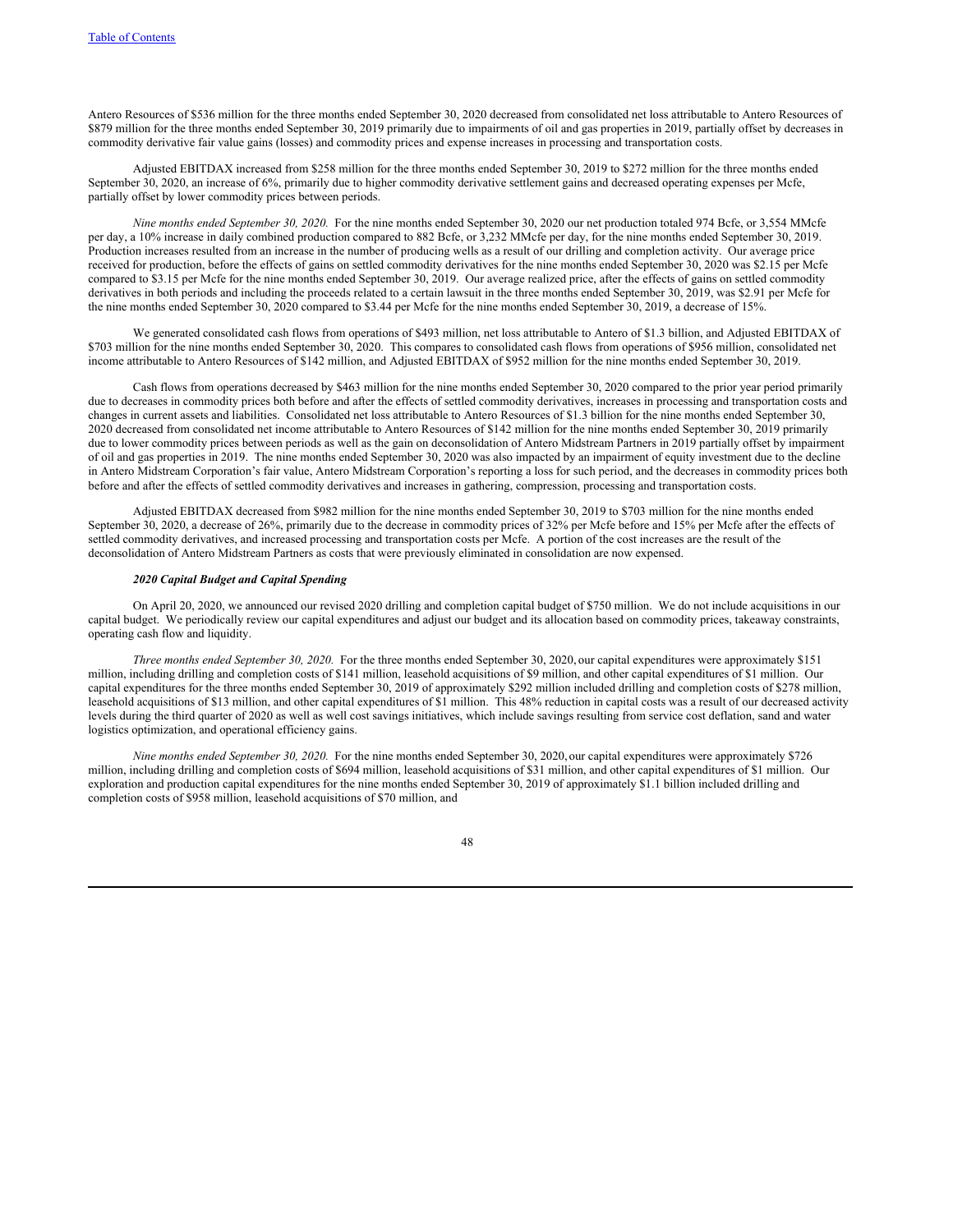other capital expenditures of \$6 million. This 30% reduction in capital costs was a result of our decreased activity levels during 2020 as well as our well cost savings initiatives, which include savings resulting from service cost deflation, sand and water logistics optimization, and operational efficiency gains.

In addition, consolidated capital expenditures for the nine months ended September 30, 2019 included gathering and compression expenditures of \$48 million and water handling and treatment expenditures of \$24 million. Antero Midstream Partners also invested \$25 million in a joint venture. These expenditures relate to the period prior to deconsolidation of Antero Midstream Partners on March 12, 2019.

## *Hedge Position (Excluding Martica)*

As of September 30, 2020, we had fixed price natural gas swap contracts on NYMEX Henry Hub for the period from October 2020 through December 2023 covering 1.3 Tcf of our projected natural gas production at a weighted average index price of \$2.69 per MMBtu, including contracts for the remainder of 2020 of approximately 190 Bcf of natural gas at a weighted average index price of \$2.84 per MMBtu. As of September 30, 2020, we also had basis swaps for the period from October 2020 through December 2024 for approximately 78.6 Bcf of our projected natural gas production with pricing differentials ranging from \$0.35 to \$0.53 per MMBtu that hedge the difference between TCO and the NYMEX Henry Hub. In addition, we have a call option agreement, which entitles the holder, if exercised, to enter into a fixed price swap agreement for approximately 428 MMBtu per day at a price of \$2.77 per MMBtu in 2024.

As of September 30, 2020, we had fixed price oil swap contracts on NYMEX-WTI for the period from October 2020 through December 2021 covering approximately 3.5 million barrels of our projected oil production at a weighted average index price of \$55.48 per barrel. Additionally, we had fixed price propane swap contracts on ARA Propane for the period from October 2020 through December 2020 covering approximately 0.9 million barrels of our projected propane production at a weighted average index price of \$0.65 per gallon. We also had fixed price ethane swap contracts on OPIS Ethane Mt Belv for the period from October 2020 through March 2021 covering approximately 4.0 million barrels of our projected ethane production at a weighted average index price of \$0.20 per gallon.

As of September 30, 2020, we also had an embedded put option tied to NYMEX pricing for the production volumes associated with our retained interest in the VPP properties of 120,667,000 MMBtu remaining through December 31, 2026 at a weighted average strike price of \$2.60 per MMBtu.

We believe our hedge position provides some certainty to cash flows supporting our future operations and capital spending plans. As of September 30, 2020, the estimated fair value of our commodity derivative contracts was a net liability of approximately \$130 million.

## **Results of Operations**

We have three operating segments: (1) the exploration, development and production of natural gas, NGLs, and oil; (2)marketing and utilization of excess firm transportation capacity gathering and processing; and (3) equity method investment in Antero Midstream Corporation. Revenues from Antero Midstream Corporation's operations were primarily derived from intersegment transactions for services provided to our exploration and production operations by Antero Midstream Partners. All intersegment transactions were eliminated upon consolidation, including revenues from water handling and treatment services provided by Antero Midstream Partners, which we capitalized as proved property development costs. Through March 12, 2019, the results of Antero Midstream Partners were included in our consolidated financial statements. Effective March 13, 2019, the results of Antero Midstream Partners are no longer included in our results; however, our disclosures include the segments of our unconsolidated affiliates due to their significance to our operations. See Note 3—Deconsolidation of Antero Midstream Partners LP and Note 18—Segment Information to the unaudited condensed consolidated financial statements. Marketing revenues are primarily derived from activities to purchase and sell third-party natural gas and NGLs and to market and utilize excess firm transportation capacity.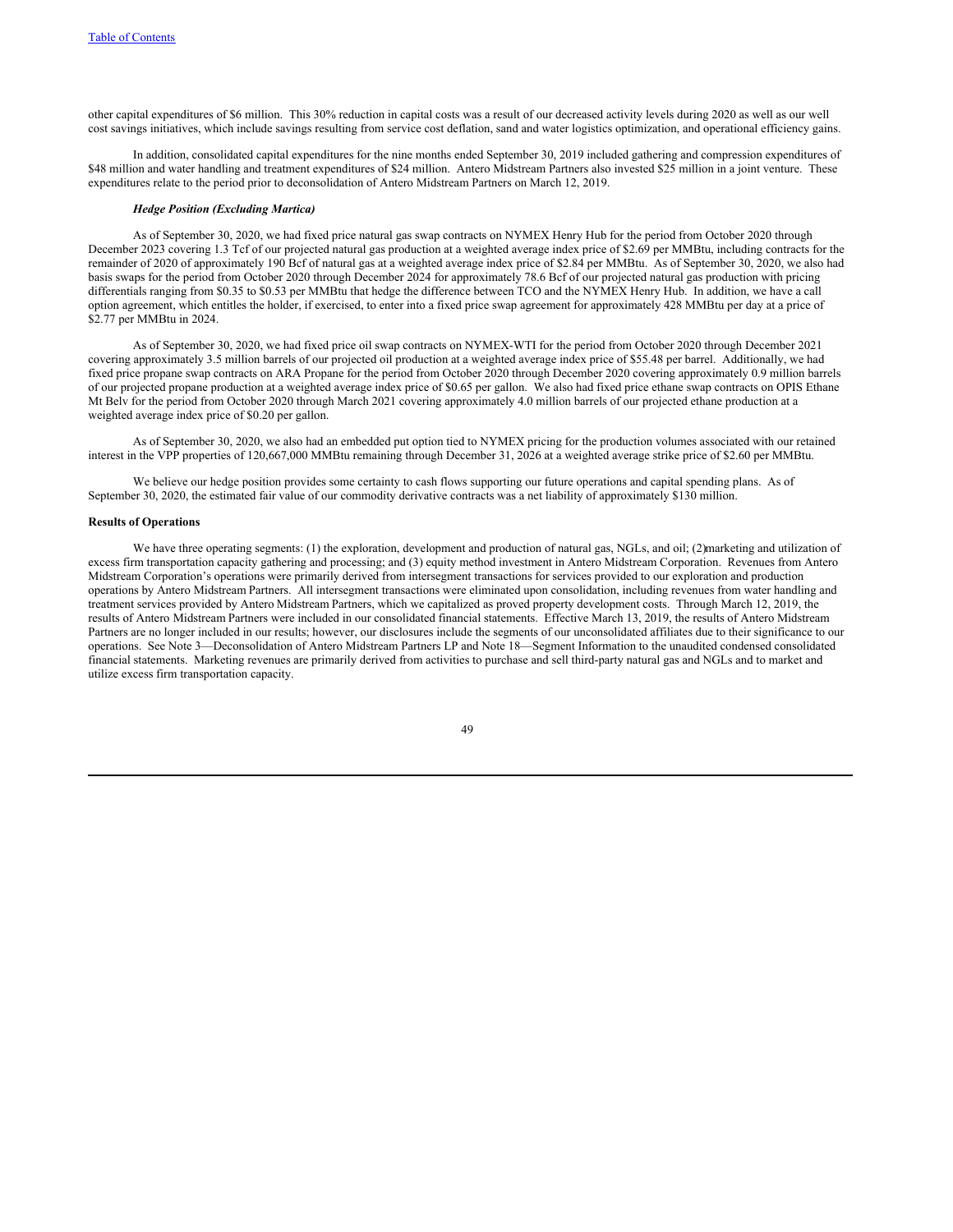# *Three Months Ended September 30, 2019 Compared to Three Months Ended September 30, 2020*

The operating results of our reportable segments were as follows for the three months ended September 30, 2019 and 2020 (in thousands):

|                                                      |              | <b>Exploration</b><br>and<br>production | Marketing                | <b>Equity Method</b><br><b>Investment</b> in<br>Antero<br>Midstream<br>Corporation | <b>Elimination</b> of<br>intersegment<br>transactions and<br>unconsolidated<br>affiliates | Consolidated<br>total |
|------------------------------------------------------|--------------|-----------------------------------------|--------------------------|------------------------------------------------------------------------------------|-------------------------------------------------------------------------------------------|-----------------------|
| Three months ended September 30, 2019:               |              |                                         |                          |                                                                                    |                                                                                           |                       |
| Revenue and other:                                   |              |                                         |                          |                                                                                    |                                                                                           |                       |
| Natural gas sales                                    | $\mathbb{S}$ | 524,448                                 |                          |                                                                                    |                                                                                           | 524,448               |
| Natural gas liquids sales                            |              | 284,958                                 |                          |                                                                                    |                                                                                           | 284,958               |
| Oil sales                                            |              | 40,561                                  |                          |                                                                                    | $\qquad \qquad -$                                                                         | 40,561                |
| Commodity derivative fair value gains                |              | 220,788                                 |                          |                                                                                    |                                                                                           | 220,788               |
| Gathering, compression, water handling and treatment |              |                                         | $\overline{\phantom{a}}$ | 272,658                                                                            | (272, 658)                                                                                |                       |
| Marketing                                            |              |                                         | 46,645                   |                                                                                    |                                                                                           | 46,645                |
| Other income (loss)                                  |              | 1,481                                   |                          | (28, 863)                                                                          | 28,863                                                                                    | 1,481                 |
| Total                                                | \$.          | 1,072,236                               | 46,645                   | 243,795                                                                            | (243, 795)                                                                                | 1,118,881             |
|                                                      |              |                                         |                          |                                                                                    |                                                                                           |                       |
| Operating expenses:                                  |              |                                         |                          |                                                                                    |                                                                                           |                       |
| Lease operating                                      | \$           | 35,928                                  |                          | 49,050                                                                             | (49,050)                                                                                  | 35,928                |
| Gathering and compression                            |              | 209,752                                 |                          | 13,091                                                                             | (13,091)                                                                                  | 209,752               |
| Processing                                           |              | 230,377                                 |                          |                                                                                    |                                                                                           | 230,377               |
| Transportation                                       |              | 163,731                                 |                          |                                                                                    |                                                                                           | 163,731               |
| Production and ad valorem taxes                      |              | 28,863                                  | $\overline{\phantom{a}}$ | 1.179                                                                              | (1, 179)                                                                                  | 28,863                |
| Marketing                                            |              |                                         | 108,216                  |                                                                                    |                                                                                           | 108,216               |
| Exploration                                          |              | 208                                     | $\overline{\phantom{0}}$ | $\overline{\phantom{0}}$                                                           | $\qquad \qquad -$                                                                         | 208                   |
| Impairment of oil and gas properties                 |              | 1,041,469                               |                          |                                                                                    |                                                                                           | 1,041,469             |
| Impairment of midstream assets                       |              |                                         |                          | 465,278                                                                            | (457, 478)                                                                                | 7,800                 |
| Depletion, depreciation, and amortization            |              | 241,503                                 |                          | 24,460                                                                             | (24, 460)                                                                                 | 241,503               |
| Accretion of asset retirement obligations            |              | 927                                     | $\equiv$                 | 54                                                                                 | (54)                                                                                      | 927                   |
| General and administrative (excluding equity-based   |              |                                         |                          |                                                                                    |                                                                                           |                       |
| compensation)                                        |              | 32,048                                  |                          | 10,466                                                                             | (10, 466)                                                                                 | 32,048                |
| Equity-based compensation                            |              | 3,875                                   |                          | 20,129                                                                             | (20, 129)                                                                                 | 3,875                 |
| Change in fair value of contingent acquisition       |              |                                         |                          |                                                                                    |                                                                                           |                       |
| consideration                                        |              |                                         |                          | 1,977                                                                              | (1,977)                                                                                   |                       |
| Contract termination and rig stacking                |              | 62                                      |                          |                                                                                    |                                                                                           | 62                    |
| Total                                                |              | 1,988,743                               | 108,216                  | 585,684                                                                            | (577, 884)                                                                                | 2,104,759             |
| Operating income (loss)                              | $\mathbb{S}$ | (916, 507)                              | (61, 571)                | (341, 889)                                                                         | 334,089                                                                                   | (985, 878)            |
|                                                      |              |                                         |                          |                                                                                    |                                                                                           |                       |
| Equity in earnings of unconsolidated affiliates      | \$           | (117, 859)                              |                          | 18,478                                                                             | (18, 478)                                                                                 | (117, 859)            |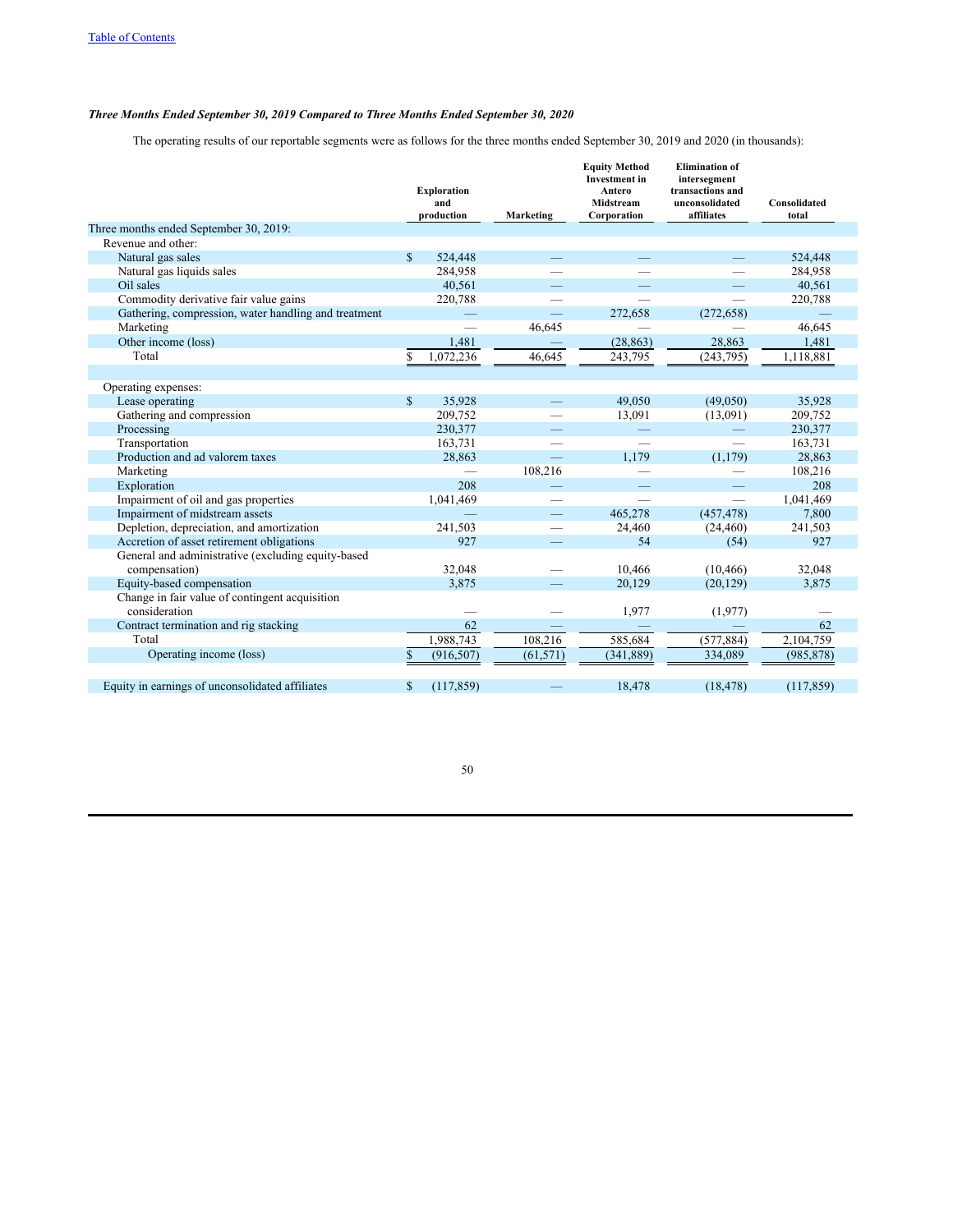|                                                                                                     | <b>Exploration</b><br>and<br>production       | Marketing | <b>Equity Method</b><br><b>Investment</b> in<br>Antero<br><b>Midstream</b><br>Corporation | <b>Elimination</b> of<br>intersegment<br>transactions and<br>unconsolidated<br>affiliates | Consolidated<br>total                   |
|-----------------------------------------------------------------------------------------------------|-----------------------------------------------|-----------|-------------------------------------------------------------------------------------------|-------------------------------------------------------------------------------------------|-----------------------------------------|
| Three months ended September 30, 2020:                                                              |                                               |           |                                                                                           |                                                                                           |                                         |
| Revenue and other:                                                                                  |                                               |           |                                                                                           |                                                                                           |                                         |
| Natural gas sales                                                                                   | \$<br>436,304                                 |           |                                                                                           |                                                                                           | 436,304                                 |
| Natural gas liquids sales                                                                           | 327,426                                       |           |                                                                                           |                                                                                           | 327,426                                 |
| Oil sales                                                                                           | 34,265                                        |           |                                                                                           |                                                                                           | 34,265                                  |
| Commodity derivative fair value losses                                                              | (514, 751)                                    |           |                                                                                           |                                                                                           | (514, 751)                              |
| Gathering, compression, water handling and treatment                                                |                                               | $\equiv$  | 251,215                                                                                   | (251, 215)                                                                                |                                         |
| Marketing                                                                                           | $\overline{\phantom{0}}$                      | 91,497    |                                                                                           |                                                                                           | 91,497                                  |
| Amortization of deferred revenue, VPP                                                               | 5,175                                         |           |                                                                                           |                                                                                           | 5,175                                   |
| Other income                                                                                        | 675                                           |           | (17, 800)                                                                                 | 17,800                                                                                    | 675                                     |
| Total                                                                                               | \$<br>289,094                                 | 91,497    | 233,415                                                                                   | (233, 415)                                                                                | 380,591                                 |
| Operating expenses:<br>Lease operating<br>Gathering and compression<br>Processing<br>Transportation | \$<br>21,450<br>221,004<br>244,888<br>190,723 | -         | 38.052                                                                                    | (38, 052)                                                                                 | 21,450<br>221,004<br>244,888<br>190,723 |
| Production and ad valorem taxes                                                                     | 25,790                                        |           |                                                                                           | $\overline{\phantom{a}}$                                                                  | 25,790                                  |
| Marketing                                                                                           | $\qquad \qquad -$                             | 128,580   |                                                                                           |                                                                                           | 128,580                                 |
| Exploration                                                                                         | 454                                           |           | -                                                                                         | -                                                                                         | 454                                     |
| Impairment of oil and gas properties                                                                | 29,392                                        | $\equiv$  |                                                                                           | $\equiv$                                                                                  | 29,392                                  |
| Impairment of midstream assets                                                                      |                                               |           | 947                                                                                       | (947)                                                                                     |                                         |
| Depletion, depreciation, and amortization                                                           | 238,418                                       | $\equiv$  | 26,801                                                                                    | (26, 801)                                                                                 | 238,418                                 |
| Accretion of asset retirement obligations                                                           | 1,115                                         |           | 39                                                                                        | (39)                                                                                      | 1,115                                   |
| General and administrative (excluding equity-based compensation)                                    | 25,941                                        | $\equiv$  | 9,554                                                                                     | (9, 554)                                                                                  | 25,941                                  |
| Equity-based compensation                                                                           | 5,699                                         |           | 3,678                                                                                     | (3,678)                                                                                   | 5,699                                   |
| Contract termination and rig stacking and other expenses                                            | 1.246                                         |           | 2,527                                                                                     | (2,527)                                                                                   | 1.246                                   |
| Total                                                                                               | 1,006,120                                     | 128,580   | 81,598                                                                                    | (81, 598)                                                                                 | 1,134,700                               |
| Operating income (loss)                                                                             | \$<br>(717, 026)                              | (37,083)  | 151,817                                                                                   | (151, 817)                                                                                | (754, 109)                              |
|                                                                                                     |                                               |           |                                                                                           |                                                                                           |                                         |
| Equity in earnings of unconsolidated affiliates                                                     | \$<br>24.419                                  |           | 23,173                                                                                    | (23, 173)                                                                                 | 24,419                                  |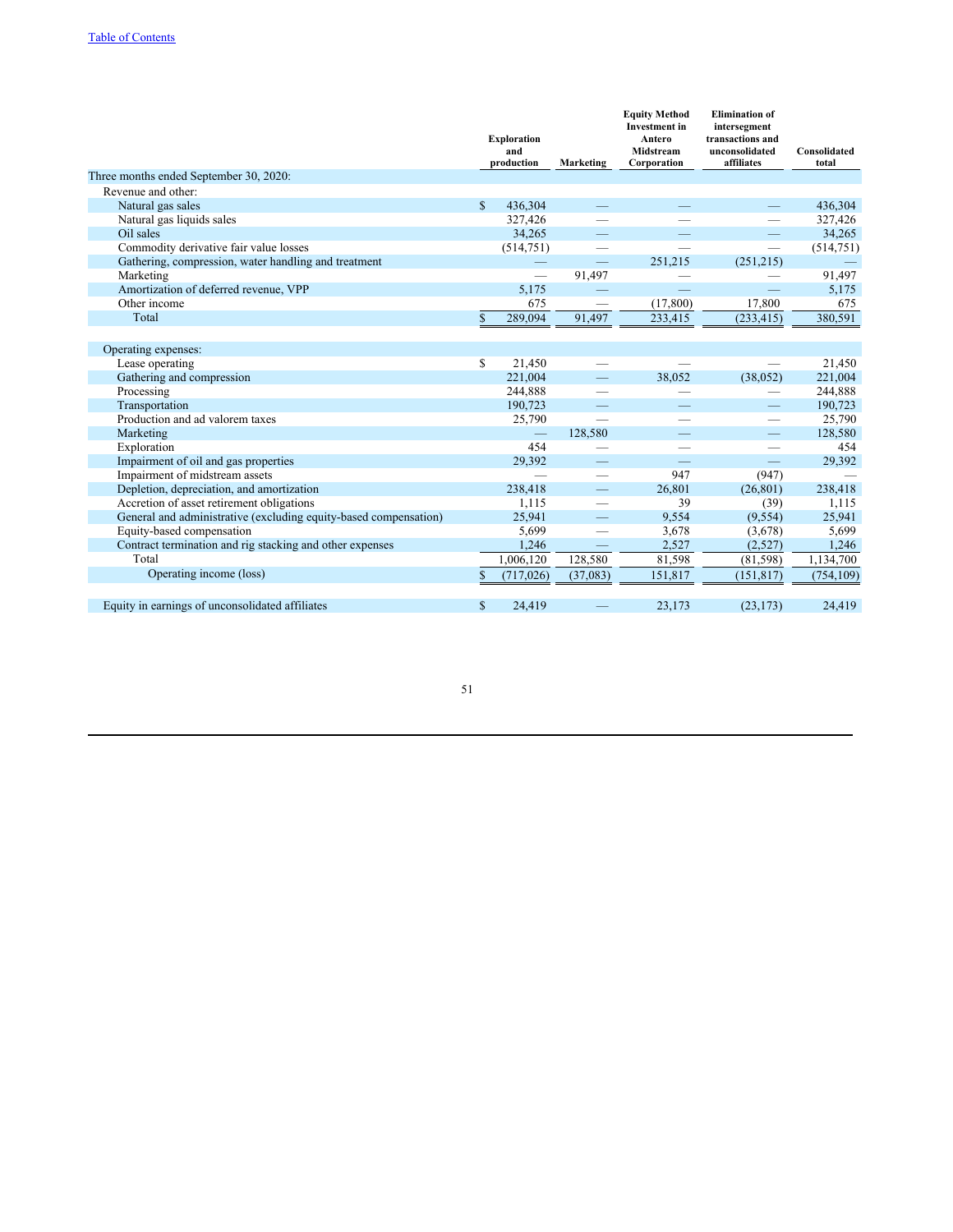# Exploration and Production Segment Results for the Three Months Ended September 30, 2019 Compared to the Three Months Ended **September 30, 2020**

The following table sets forth selected operating data of the exploration and production segment for the three months ended September 30, 2019 compared to the three months ended September 30, 2020:

|                                                                                  |              | Three months ended<br>September 30, |               |        | <b>Amount</b> of<br><b>Increase</b> | Percent    |          |
|----------------------------------------------------------------------------------|--------------|-------------------------------------|---------------|--------|-------------------------------------|------------|----------|
|                                                                                  |              | 2019                                |               | 2020   |                                     | (Decrease) | Change   |
| Production data $(1)$ :                                                          |              |                                     |               |        |                                     |            |          |
| Natural gas (Bcf)                                                                |              | 210                                 |               | 226    |                                     | 16         | $8\%$    |
| C <sub>2</sub> Ethane (MBbl)                                                     |              | 4,307                               |               | 5,459  |                                     | 1,152      | 27 %     |
| $C3+NGLs$ (MBbl)                                                                 |              | 11,472                              |               | 13,400 |                                     | 1,928      | $17\%$   |
| Oil (MBbl)                                                                       |              | 865                                 |               | 1.367  |                                     | 502        | 58 %     |
| Combined (Bcfe)                                                                  |              | 310                                 |               | 347    |                                     | 37         | $12\%$   |
| Daily combined production (MMcfe/d)                                              |              | 3,367                               |               | 3,772  |                                     | 405        | $12\%$   |
| Average prices before effects of derivative settlements <sup>(2)</sup> :         |              |                                     |               |        |                                     |            |          |
| Natural gas (per Mcf)                                                            | \$           | 2.50                                | $\mathbf S$   | 1.93   | \$                                  | (0.57)     | $(23)\%$ |
| C <sub>2</sub> Ethane (per Bbl)                                                  | S            | 6.15                                | S             | 5.94   | S                                   | (0.21)     | $(3)\%$  |
| $C3+NGLs$ (per Bbl)                                                              | S            | 22.53                               | S             | 22.01  | S                                   | (0.52)     | $(2)\%$  |
| Oil (per Bbl)                                                                    | S            | 46.86                               | S             | 25.07  | S                                   | (21.79)    | (47)%    |
| Weighted Average Combined (per Mcfe)                                             | $\mathbb{S}$ | 2.74                                | $\mathbf S$   | 2.30   | $\mathbf S$                         | (0.44)     | $(16)\%$ |
| Average realized prices after effects of derivative settlements <sup>(2)</sup> : |              |                                     |               |        |                                     |            |          |
| Natural gas (per Mcf)                                                            | \$           | 3.05                                | \$            | 2.73   | \$                                  | (0.32)     | $(10)\%$ |
| C <sub>2</sub> Ethane (per Bbl)                                                  | \$           | 6.15                                | S             | 5.67   | S                                   | (0.48)     | $(8)\%$  |
| $C3+NGLs$ (per Bbl)                                                              | S            | 22.67                               | $\mathbf{s}$  | 23.81  | $\mathbf{s}$                        | 1.14       | $5\%$    |
| Oil (per Bbl)                                                                    | \$           | 50.00                               | S             | 34.96  | S                                   | (15.04)    | $(30)\%$ |
| Weighted Average Combined (per Mcfe)                                             | $\mathbb{S}$ | 3.13                                | <sup>\$</sup> | 2.92   | <sup>\$</sup>                       | (0.21)     | $(7)\%$  |
| <b>Average costs (per Mcfe):</b>                                                 |              |                                     |               |        |                                     |            |          |
| Lease operating                                                                  | \$           | 0.12                                | $\mathbf S$   | 0.06   | \$                                  | (0.06)     | $(50)\%$ |
| Gathering and compression                                                        | S            | 0.68                                | \$.           | 0.64   | \$.                                 | (0.04)     | $(6)\%$  |
| Processing                                                                       | $\mathbb{S}$ | 0.74                                | <sup>\$</sup> | 0.71   | S                                   | (0.03)     | $(4)\%$  |
| Transportation                                                                   | S            | 0.53                                | S             | 0.55   | S                                   | 0.02       | $4\%$    |
| Production taxes                                                                 | \$           | 0.09                                | $\mathbf S$   | 0.07   | S                                   | (0.02)     | $(22)\%$ |
| Marketing, net                                                                   | S            | 0.20                                | S             | 0.11   | S                                   | (0.09)     | $(45)\%$ |
| Depletion, depreciation, amortization and accretion                              | $\mathbb{S}$ | 0.78                                | $\mathbf{s}$  | 0.69   | <sup>\$</sup>                       | (0.09)     | $(12)\%$ |
| General and administrative (excluding equity-based compensation)                 | S            | 0.10                                | S             | 0.07   | S                                   | (0.03)     | $(30)\%$ |

(1) Production data excludes volumes related to the VPP.

(2) Average sales prices shown in the table reflect both the before and after effects of our settled commodity derivatives. Our calculation of such after effects includes gains on settlements of commodity derivatives, which do not qualify for hedge accounting because we do not designate or document them as hedges for accounting purposes. Oil and NGLs production was converted at 6 Mcf per Bbl to calculate total Bcfe production and per Mcfe amounts. This ratio is an estimate of the equivalent energy content of the products and does not necessarily reflect their relative economic value.

*Natural gas sales*. Revenues from production of natural gas decreased from \$524 million for the three months ended September 30, 2019 to \$436 million for the three months ended September 30, 2020, a decrease of \$88 million, or 17% (calculated as the change in year-over-year volumes times the change in year-to-year average price). Higher natural gas production volumes during the three months ended September 30, 2020 accounted for an approximate \$40 million increase in year-over-year natural gas revenues (calculated as the change in year-to-year volumes times the prior year average price), and changes in our prices, excluding the effects of derivative settlements, accounted for an approximate \$128 million decrease in year-over-year revenues (calculated as the change in the year-to-year average price times current year production volumes).

*NGLs sales*. Revenues from production of NGLs increased from \$285 million for the three months ended September 30, 2019 to \$327 million for the three months ended September 30, 2020, an increase of \$42 million, or 15% (calculated as the change in year-over-year volumes times the change in year-to-year average price). Increased NGLs production volumes accounted for an approximate \$50 million increase in year-over-year NGL revenues (calculated as the change in year-to-year volumes times the prior year average price), and changes in our prices, excluding the effects of derivative settlements, accounted for an approximate \$8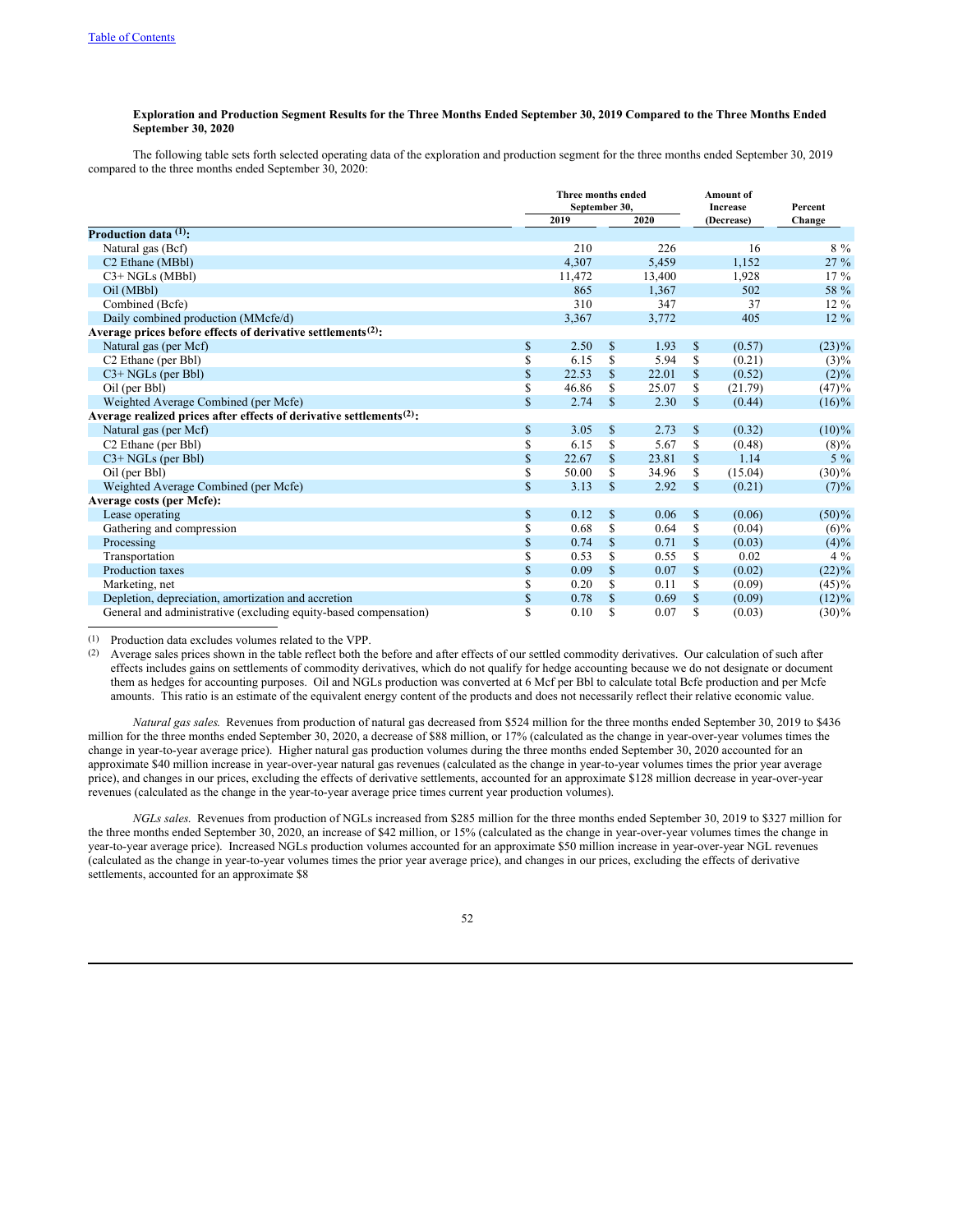million decrease in year-over-year revenues (calculated as the change in the year-to-year average price times current year production volumes).

*Oil sales*. Revenues from production of oil decreased from \$41 million for the three months ended September 30, 2019 to \$34 million for the three months ended September 30, 2020, a decrease of \$7 million, or 16% (calculated as the change in year-over-year volumes times the change in year-toyear average price). Increased oil production volumes accounted for an approximate \$23 million increase in year-over-year oil revenues (calculated as the change in year-to-year volumes times the prior year average price), and changes in our prices, excluding the effects of derivative settlements, accounted for an approximate \$30 million decrease in year-over-year revenues (calculated as the change in the year-to-year average price times current year production volumes).

*Commodity derivative fair value gains (losses).* To achieve more predictable cash flows, and to reduce our exposure to price fluctuations, we enter into fixed for variable price swap contracts, basis swap contracts and collar contracts when management believes that favorable future sales prices for our production can be secured. Because we do not designate these derivatives as accounting hedges, they do not receive hedge accounting treatment. Consequently, all mark-to-market gains or losses, as well as cash receipts or payments on settled derivative instruments, are recognized in our statements of operations. The commodity derivative fair value gains (losses) included \$120 million and \$234 million gains on cash settled derivatives for the three months ended September 30, 2019 and 2020, respectively. For the three months ended September 30, 2019 and 2020, our commodity hedges resulted in derivative fair value gains of \$221 million and losses of \$515 million, respectively.

Commodity derivative fair value gains or losses vary based on future commodity prices and have no cash flow impact until the derivative contracts are settled or monetized prior to settlement. Derivative asset or liability positions at the end of any accounting period may reverse to the extent future commodity prices increase or decrease from their levels at the end of the accounting period, or as gains or losses are realized through settlement. We expect continued volatility in commodity prices and the related fair value of our derivative instruments in the future.

*Amortization of deferred revenue, VPP.* The three months ended September 30, 2020 include amortization of \$5 million of deferred revenues associated with the VPP, which relate to the production volumes delivered under the terms of the agreement during such period at approximately \$1.61 per MMBtu. See Note 4—Transactions to the unaudited condensed consolidated financial statements included elsewhere in this Quarterly Report on Form 10- Q for more information on this transaction.

*Other income*. Other income remained relatively consistent at \$1 million for the three months ended September 30, 2019 and 2020.

*Lease operating expense*. Lease operating expense decreased from \$36 million for the three months ended September 30, 2019 to \$21 million for the three months ended September 30, 2020, a decrease of \$15 million, or 40%. On a per unit basis, lease operating expenses decreased from \$0.12 for the three months ended September 30, 2019 to \$0.06 for the three months ended September 30, 2020, primarily due to lower water handling costs resulting from improved operating efficiencies including the reuse of produced and flowback water in completion operations.

*Gathering, compression, processing, and transportation expense.* Gathering, compression, processing, and transportation expense increased by \$53 million, or 9%, from \$604 million for the three months ended September 30, 2019 to \$657 million for the three months ended September 30, 2020 primarily due to a 12% increase in production, partially offset by lower costs between periods. Gathering and compression costs decreased from \$0.68 per Mcfe to \$0.64 per Mcfe primarily as a result of lower fuel costs as a result of decreased natural gas prices and a \$12 million incentive fee rebate from Antero Midstream Corporation. Processing costs primarily decreased from \$0.74 to \$0.71 per Mcfe as a result of decreased terminal fees at Mariner East 2. Our transportation costs increased from \$0.53 per Mcfe to \$0.55 per Mcfe due to increased rates on the Rockies Express pipeline.

*Production and ad valorem tax expense.* Production and ad valorem taxes decreased from \$29 million for the three months ended September 30, 2019 to \$26 million for the three months ended September 30, 2020, a decrease of \$3 million, or 11%. This decrease is primarily as a result of decreases in commodity prices. Production and ad valorem taxes as a percentage of natural gas revenues was relatively consistent at 6% in the three months ended September 30, 2019 and 2020.

*Impairment of oil and gas properties*. During the three months ended September 30, 2019, we recognized an \$881 million impairment to writedown our Utica Shale proved properties to fair value because the carrying value of such properties exceeded the estimated undiscounted cash flows based on future strip commodity prices as of September 30, 2019. We also recorded \$160 million of impairments for the three months ended September 30, 2019 related to expiring leases and the design and initial costs related to pads we no longer plan to place into service. During the three months ended September 30, 2020, we recognized impairment of \$29 million primarily related to expiring leases and the design and initial costs related to pads we no longer plan to place into service.

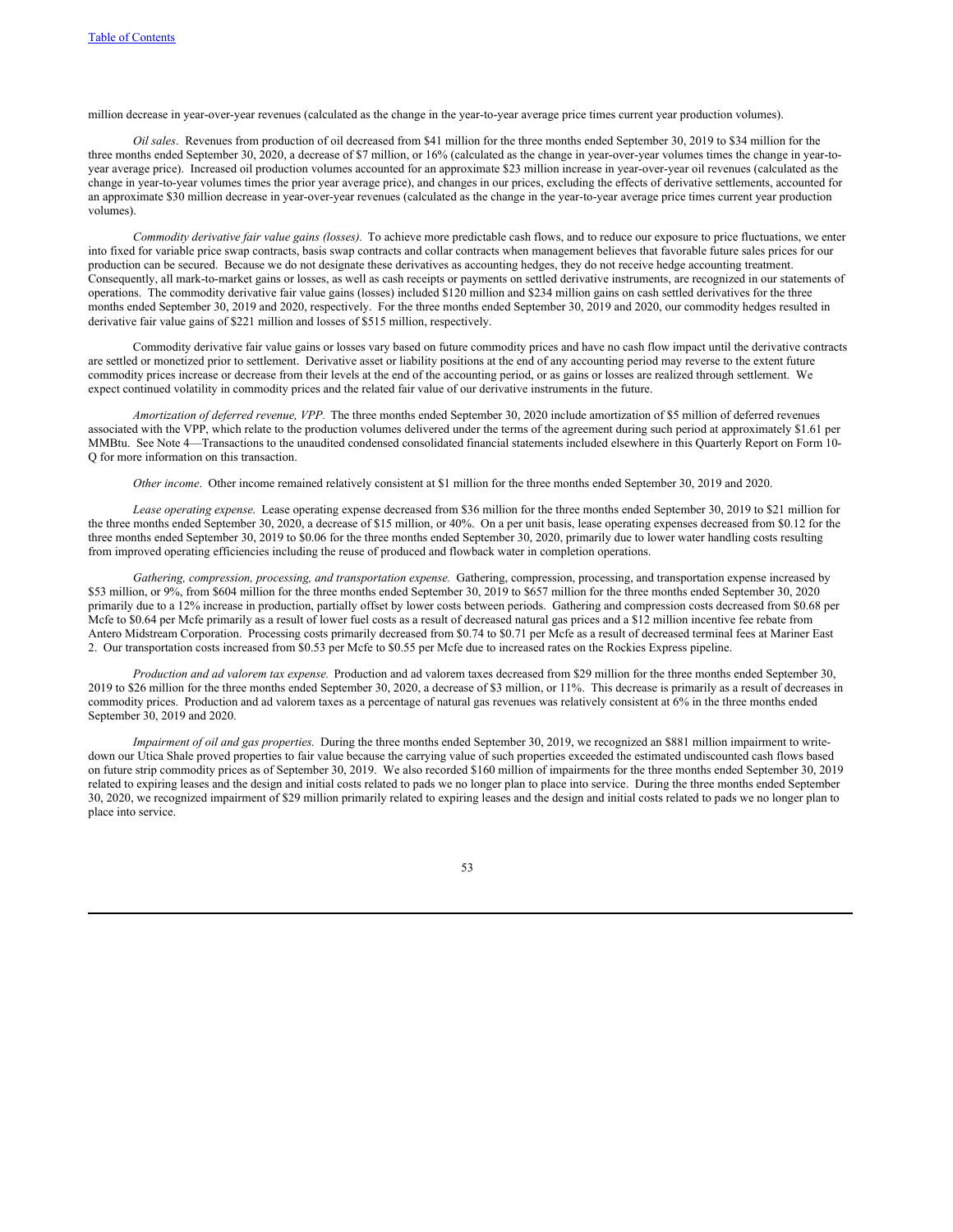*Depletion, depreciation, and amortization expense ("DD&A")*. DD&A expense decreased from \$242 million for the three months ended September 30, 2019 to \$238 million for the three months ended September 30, 2020, a decrease of \$4 million, or 1%. DD&A per Mcfe decreased from \$0.78 per Mcfe during the three months ended September 30, 2019 to \$0.69 per Mcfe during the three months ended September 30, 2020, primarily due to a lower depletable cost basis as a result of the Utica proved property impairment of \$881 million in 2019, which was partially offset by downward reserve revisions that resulted from lower SEC prices between periods.

*General and administrative expense*. General and administrative expense (excluding equity-based compensation expense) was \$32 million for the three months ended September 30, 2019 and \$26 million for the three months ended September 30, 2020, a decrease of \$6 million, or 19%. This decrease was primarily due to decreases in employee related expenses in the three months ended September 30, 2020 as a result of ongoing cost savings initiatives related to lower headcount in 2020. We had 569 employees as of September 30, 2019 and 520 employees as of September 30, 2020. On a per-unit basis, general and administrative expense excluding equity-based compensation decreased by 30%, from \$0.10 per Mcfe during the three months ended September 30, 2019 to \$0.07 per Mcfe during the three months ended September 30, 2020 as a result of higher production volumes and lower overall costs between periods.

*Equity-based compensation expense*. Noncash equity-based compensation expense was \$4 million for the three months ended September 30, 2019 and \$6 million for the three months ended September 30, 2020, an increase of \$2 million, or 47%. This increases was primarily due to new equity-based compensation awards granted in the three months ended September 30, 2020. See Note 10—Equity Based Compensation to the unaudited condensed consolidated financial statements included elsewhere in this Quarterly Report on Form 10-Q for more information on equity-based compensation awards.

*Contract termination and rig stacking.* We incurred contract termination and rig stacking costs of less than \$1 million during the three months ended September 30, 2019 compared to \$1 million for the three months ended September 30, 2020. Contract termination and rig stacking costs represent fees incurred upon the delay or cancellation of drilling and completion contracts with third-party contractors in order to align our drilling and completion activity level with our capital budget.

## Discussion of the Marketing Segment for the Three Months Ended September 30, 2019 Compared to the Three Months Ended September **30, 2020**

*Marketing.* We have entered into long-term firm transportation agreements for our current and expected future production to secure guaranteed capacity to favorable markets. Where feasible, we purchase and sell third-party natural gas and NGLs to utilize our excess firm transportation capacity, or release capacity to third parties to conduct these activities on our behalf, to reduce our net costs related to the unused capacity under these transportation agreements.

Operating losses on our marketing activities, or our net marketing expense, decreased from \$62 million, or \$0.20 per Mcfe, for the three months ended September 30, 2019 to \$37 million, or \$0.11 per Mcfe, for the three months ended September 30, 2020. The decrease was driven by higher volumes and the mitigation of some of our excess firm transportation expense.

Marketing revenues increased from \$47 million for the three months ended September 30, 2019 to \$92 million for the three months ended September 30, 2020, an increase of \$45 million, or 96%. Marketing expenses increased from \$108 million for the three months ended September 30, 2019 to \$129 million for the three months ended September 30, 2020, an increase of \$21 million, or 19%. Marketing expenses include firm transportation costs related to current excess firm capacity as well as the cost of third-party purchased gas and NGLs. Firm transportation costs included in the expenses above were \$62 million and \$32 million for the three months ended September 30, 2019 and 2020, respectively.

### Discussion of Antero Midstream Corporation Segment for the Three Months Ended September 30, 2019 Compared to the Three Months **Ended September 30, 2020**

*Antero Midstream Corporation.* Revenue from the Antero Midstream Corporation segment decreased from \$244 million for the three months ended September 30, 2019 to \$235 million for the three months ended September 30, 2020, a decrease of \$9 million, or 4%, primarily due to a reduction in water handling revenues. Total operating expenses related to the segment decreased from \$586 million for the three months ended September 30, 2019 to \$82 million for the three months ended September 30, 2020. The decrease was primarily due to impairment expense of \$457 million on Antero Midstream Corporation's wastewater treatment facility and related goodwill and customer relationships in the three months ended September 30, 2019.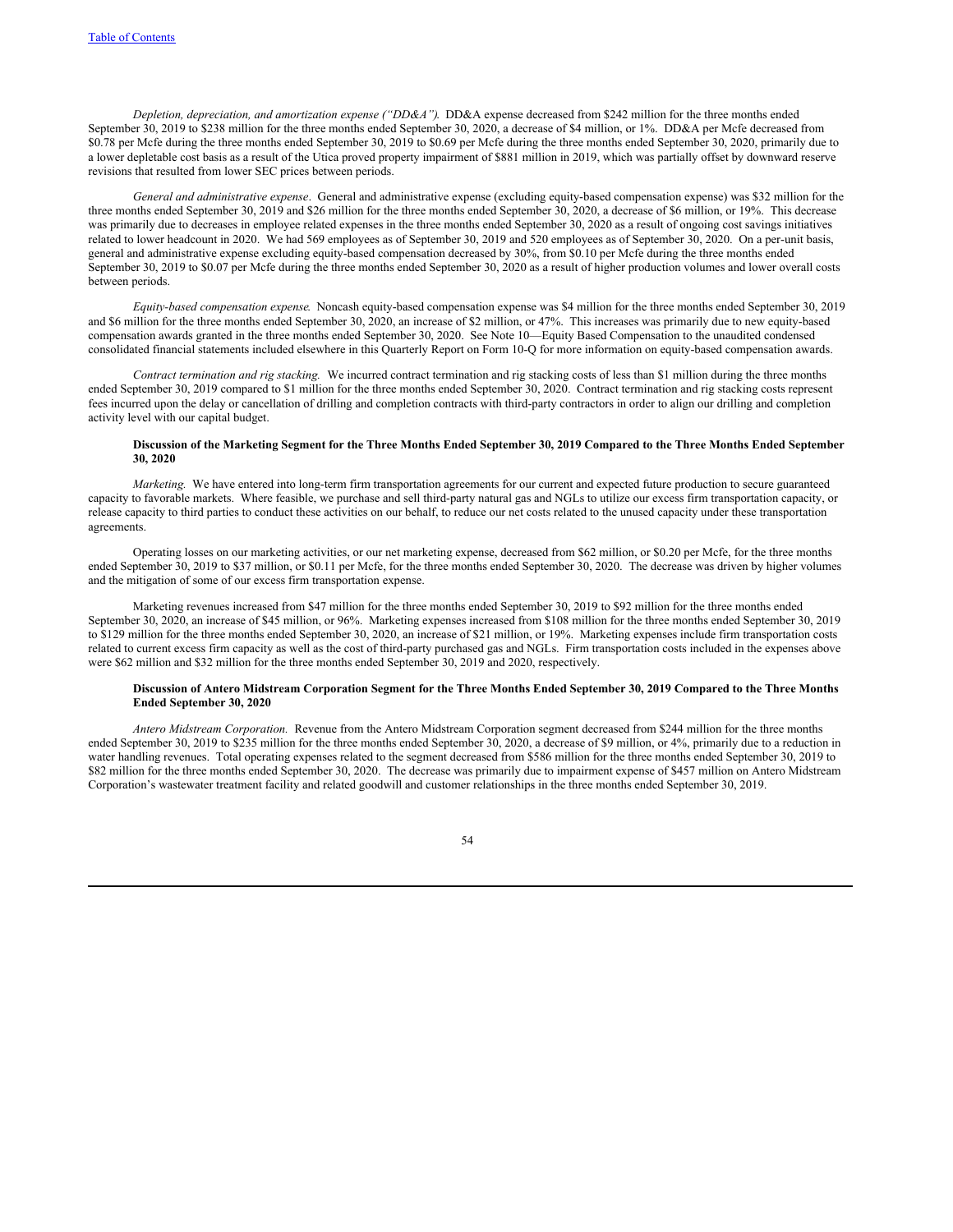## Discussion of Items Not Allocated to Segments for the Three Months Ended September 30, 2019 Compared to the Three Months Ended **September 30, 2020**

*Interest expense.* Our interest expense was relatively flat at \$48 million for each of the three months ended September 30, 2019 and 2020 due to lower total indebtedness resulting from repurchases of our unsecured senior notes at prices below their stated value, partially offset by the interest that accrued on the newly issued 2026 Convertible Notes (as defined below). Interest expense included approximately \$2.6 million and \$3.1 million of noncash amortization of deferred financing costs for the three months ended September 30, 2019 and 2020, respectively.

*Transaction expense.* We incurred transaction expense of less than \$1 million in the three months ended September 30, 2020 and did not incur comparable costs in the three months ended September 30, 2019. These expenses included legal and transaction fees associated with the ORRI transaction. See Note 4—Transactions to the unaudited condensed consolidated financial statements included elsewhere in this Quarterly Report on Form 10-Q for more information on this transaction.

*Income tax benefit*. Income tax benefit decreased from a deferred tax benefit of \$273 million, with an effective tax rate of 24%, for the three months ended September 30, 2019 to a deferred tax benefit of \$169 million, with an effective tax rate of 23%, for the three months ended September 30, 2020. The change was primarily a result of an increase in book income due to the impairment of proved properties in the Utica Shale in the prior period.

| I      | ۰,     |
|--------|--------|
| I      | ۰,     |
| $\sim$ | $\sim$ |
|        |        |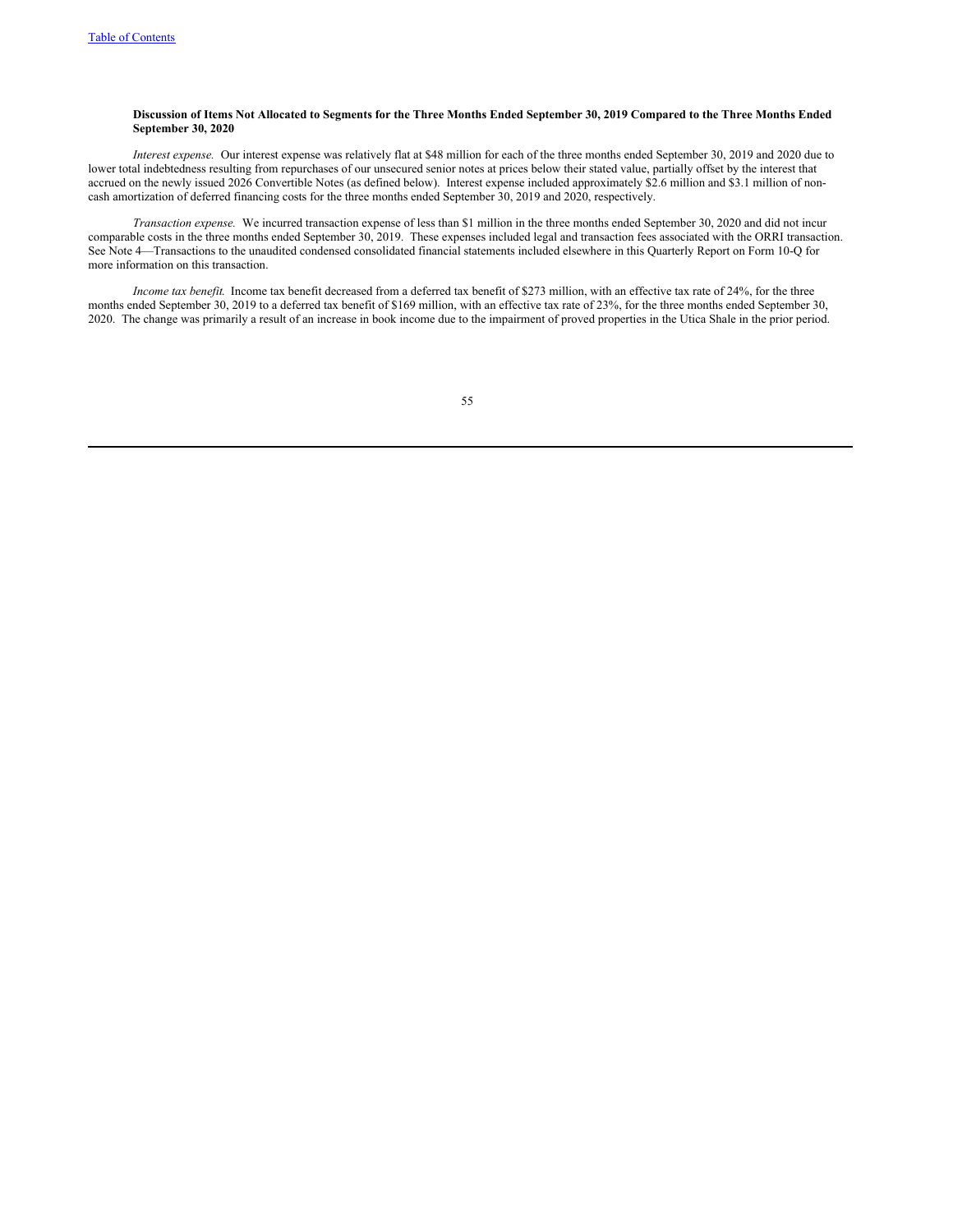# *Nine months ended September 30, 2019Compared to Nine months ended September 30, 2020*

The operating results of our reportable segments were as follows for the nine months ended September 30, 2019 and 2020 (in thousands):

|                                                                 |    | <b>Exploration</b><br>and<br>production | Marketing                | <b>Equity Method</b><br><b>Investment</b> in<br>Antero<br>Midstream<br>Corporation | <b>Elimination of</b><br>intersegment<br>transactions and<br>unconsolidated<br>affiliates | Consolidated<br>total |
|-----------------------------------------------------------------|----|-----------------------------------------|--------------------------|------------------------------------------------------------------------------------|-------------------------------------------------------------------------------------------|-----------------------|
| Nine months ended September 30, 2019:                           |    |                                         |                          |                                                                                    |                                                                                           |                       |
| Revenue and other:                                              |    |                                         |                          |                                                                                    |                                                                                           |                       |
| Natural gas sales                                               | S. | 1,735,086                               |                          |                                                                                    |                                                                                           | 1,735,086             |
| Natural gas liquids sales                                       |    | 902,606                                 |                          |                                                                                    |                                                                                           | 902,606               |
| Oil sales                                                       |    | 137,675                                 |                          |                                                                                    |                                                                                           | 137,675               |
| Commodity derivative fair value gains                           |    | 471,847                                 |                          |                                                                                    |                                                                                           | 471,847               |
| Gathering, compression, water handling and treatment            |    |                                         |                          | 592,699                                                                            | (588, 220)                                                                                | 4,479                 |
| Marketing                                                       |    | $\overline{\phantom{0}}$                | 200,911                  |                                                                                    |                                                                                           | 200,911               |
| Other income                                                    |    | 4,999                                   |                          | (39, 178)                                                                          | 37,527                                                                                    | 3,348                 |
| Total                                                           | \$ | 3,252,213                               | 200,911                  | 553,521                                                                            | (550, 693)                                                                                | 3,455,952             |
|                                                                 |    |                                         |                          |                                                                                    |                                                                                           |                       |
| Operating expenses:                                             |    |                                         |                          |                                                                                    |                                                                                           |                       |
| Lease operating                                                 |    | 119,754                                 | $\overline{\phantom{0}}$ | 111,427                                                                            | (112, 664)                                                                                | 118,517               |
| Gathering and compression                                       |    | 632,733                                 |                          | 28,324                                                                             | (138, 810)                                                                                | 522,247               |
| Processing                                                      |    | 593,394                                 | $\overline{\phantom{0}}$ |                                                                                    |                                                                                           | 593,394               |
| Transportation                                                  |    | 479,582                                 |                          |                                                                                    |                                                                                           | 479,582               |
| Production and ad valorem taxes                                 |    | 94,569                                  | $\equiv$                 | 2,549                                                                              | (1,609)                                                                                   | 95,509                |
| Marketing                                                       |    |                                         | 408,839                  |                                                                                    |                                                                                           | 408,839               |
| Exploration                                                     |    | 648                                     |                          |                                                                                    |                                                                                           | 648                   |
| Impairment of oil and gas properties                            |    | 1,253,712                               | -                        | $\overline{\phantom{m}}$                                                           |                                                                                           | 1,253,712             |
| Impairment of midstream assets                                  |    |                                         | $\equiv$                 | 472,854                                                                            | (458, 072)                                                                                | 14,782                |
| Depletion, depreciation, and amortization                       |    | 702,299                                 |                          | 68,557                                                                             | (46, 850)                                                                                 | 724,006               |
| Loss on sale of assets                                          |    | 951                                     |                          |                                                                                    |                                                                                           | 951                   |
| Accretion of asset retirement obligations                       |    | 2,758                                   |                          | 133                                                                                | (70)                                                                                      | 2,821                 |
| General and administrative (excluding equity-based              |    |                                         |                          |                                                                                    |                                                                                           |                       |
| compensation)                                                   |    | 111,363                                 |                          | 31,931                                                                             | (16, 114)                                                                                 | 127,180               |
| Equity-based compensation                                       |    | 16,850                                  |                          | 53,095                                                                             | (50,618)                                                                                  | 19,327                |
| Change in fair value of contingent acquisition<br>consideration |    |                                         |                          | 5,323                                                                              | (5,323)                                                                                   |                       |
| Contract termination and rig stacking                           |    | 14,026                                  |                          |                                                                                    |                                                                                           | 14,026                |
| Total                                                           |    | 4,022,639                               | 408,839                  | 774,193                                                                            | (830, 130)                                                                                | 4,375,541             |
| Operating income (loss)                                         | S  | (770, 426)                              | (207, 928)               | (220, 672)                                                                         | 279,437                                                                                   | (919, 589)            |
|                                                                 |    |                                         |                          |                                                                                    |                                                                                           |                       |
| Equity in earnings of unconsolidated affiliates                 | \$ | (102, 457)                              |                          | 34,981                                                                             | (22, 717)                                                                                 | (90, 193)             |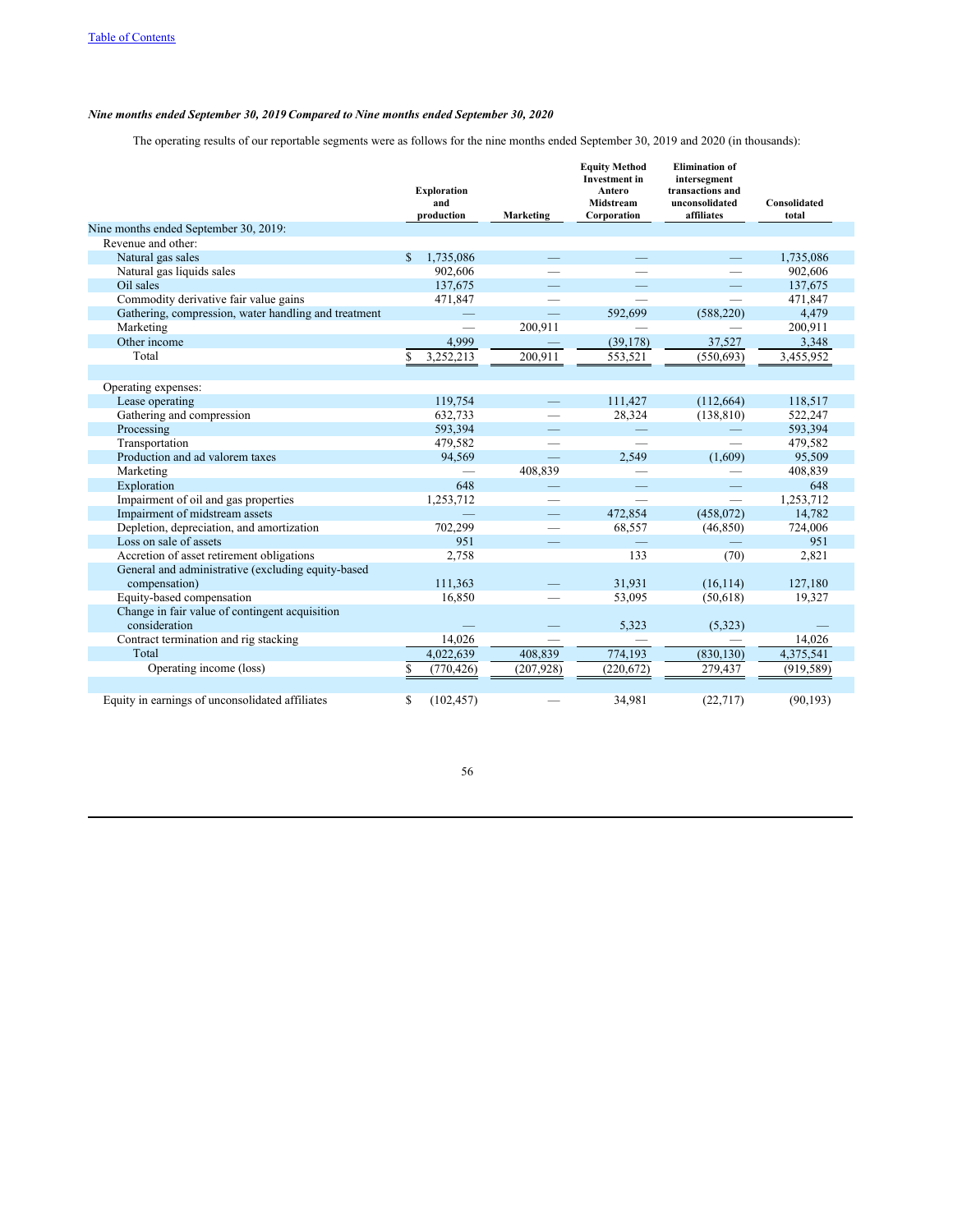|                                                                  |             | <b>Exploration</b><br>and<br>production | Marketing                | <b>Equity Method</b><br><b>Investment</b> in<br>Antero<br>Midstream<br>Corporation | <b>Elimination of</b><br>intersegment<br>transactions and<br>unconsolidated<br>affiliates | Consolidated<br>total |
|------------------------------------------------------------------|-------------|-----------------------------------------|--------------------------|------------------------------------------------------------------------------------|-------------------------------------------------------------------------------------------|-----------------------|
| Nine months ended September 30, 2020:                            |             |                                         |                          |                                                                                    |                                                                                           |                       |
| Revenue and other:                                               |             |                                         |                          |                                                                                    |                                                                                           |                       |
| Natural gas sales                                                | $\mathbf S$ | 1,214,801                               | $\overline{\phantom{0}}$ | $\qquad \qquad -$                                                                  | $\overline{\phantom{0}}$                                                                  | 1,214,801             |
| Natural gas liquids sales                                        |             | 797,296                                 |                          |                                                                                    |                                                                                           | 797,296               |
| Oil sales                                                        |             | 78,233                                  |                          |                                                                                    |                                                                                           | 78,233                |
| Commodity derivative fair value losses                           |             | (116, 933)                              |                          | ÷.                                                                                 | $\overline{\phantom{0}}$                                                                  | (116, 933)            |
| Gathering, compression, water handling and treatment             |             |                                         | $\equiv$                 | 749,870                                                                            | (749, 870)                                                                                |                       |
| Marketing                                                        |             | $\overline{\phantom{0}}$                | 201.855                  |                                                                                    |                                                                                           | 201,855               |
| Amortization of deferred revenue, VPP                            |             | 5,175                                   |                          |                                                                                    |                                                                                           | 5,175                 |
| Other income                                                     |             | 2,180                                   |                          | (53, 011)                                                                          | 53,011                                                                                    | 2,180                 |
| Total                                                            | \$          | 1,980,752                               | 201,855                  | 696,859                                                                            | (696, 859)                                                                                | 2,182,607             |
|                                                                  |             |                                         |                          |                                                                                    |                                                                                           |                       |
| Operating expenses:                                              |             |                                         |                          |                                                                                    |                                                                                           |                       |
| Lease operating                                                  | $\mathbf S$ | 71.836                                  |                          |                                                                                    |                                                                                           | 71.836                |
| Gathering and compression                                        |             | 616,785                                 | <u>—</u>                 | 128,847                                                                            | (128, 847)                                                                                | 616,785               |
| Processing                                                       |             | 697,716                                 | $\overline{\phantom{0}}$ |                                                                                    |                                                                                           | 697,716               |
| Transportation                                                   |             | 562,583                                 |                          |                                                                                    |                                                                                           | 562,583               |
| Production and ad valorem taxes                                  |             | 71,481                                  | $\overline{\phantom{0}}$ |                                                                                    | $\overline{\phantom{0}}$                                                                  | 71,481                |
| Marketing                                                        |             | $\equiv$                                | 334,906                  |                                                                                    |                                                                                           | 334,906               |
| Exploration                                                      |             | 895                                     |                          |                                                                                    |                                                                                           | 895                   |
| Impairment of oil and gas properties                             |             | 155,962                                 | $\equiv$                 |                                                                                    |                                                                                           | 155,962               |
| Impairment of midstream assets                                   |             |                                         | $\overline{\phantom{0}}$ | 665,491                                                                            | (665, 491)                                                                                |                       |
| Depletion, depreciation, and amortization                        |             | 652.130                                 | $\overline{\phantom{0}}$ | 81.889                                                                             | (81, 889)                                                                                 | 652,130               |
| Accretion of asset retirement obligations                        |             | 3,330                                   |                          | 142                                                                                | (142)                                                                                     | 3,330                 |
| General and administrative (excluding equity-based compensation) |             | 84,263                                  |                          | 29,478                                                                             | (29, 478)                                                                                 | 84,263                |
| Equity-based compensation                                        |             | 17,001                                  |                          | 9,713                                                                              | (9,713)                                                                                   | 17,001                |
| Contract termination and rig stacking and other expenses         |             | 12,317                                  |                          | 13,920                                                                             | (13,920)                                                                                  | 12,317                |
| Total                                                            |             | 2,946,299                               | 334,906                  | 929,480                                                                            | (929, 480)                                                                                | 3,281,205             |
| Operating loss                                                   | <b>S</b>    | (965, 547)                              | (133, 051)               | (232, 621)                                                                         | 232,621                                                                                   | (1,098,598)           |
|                                                                  |             |                                         |                          |                                                                                    |                                                                                           |                       |
| Equity in earnings (loss) of unconsolidated affiliates           | $\mathbf S$ | (83, 408)                               |                          | 63.197                                                                             | (63, 197)                                                                                 | (83, 408)             |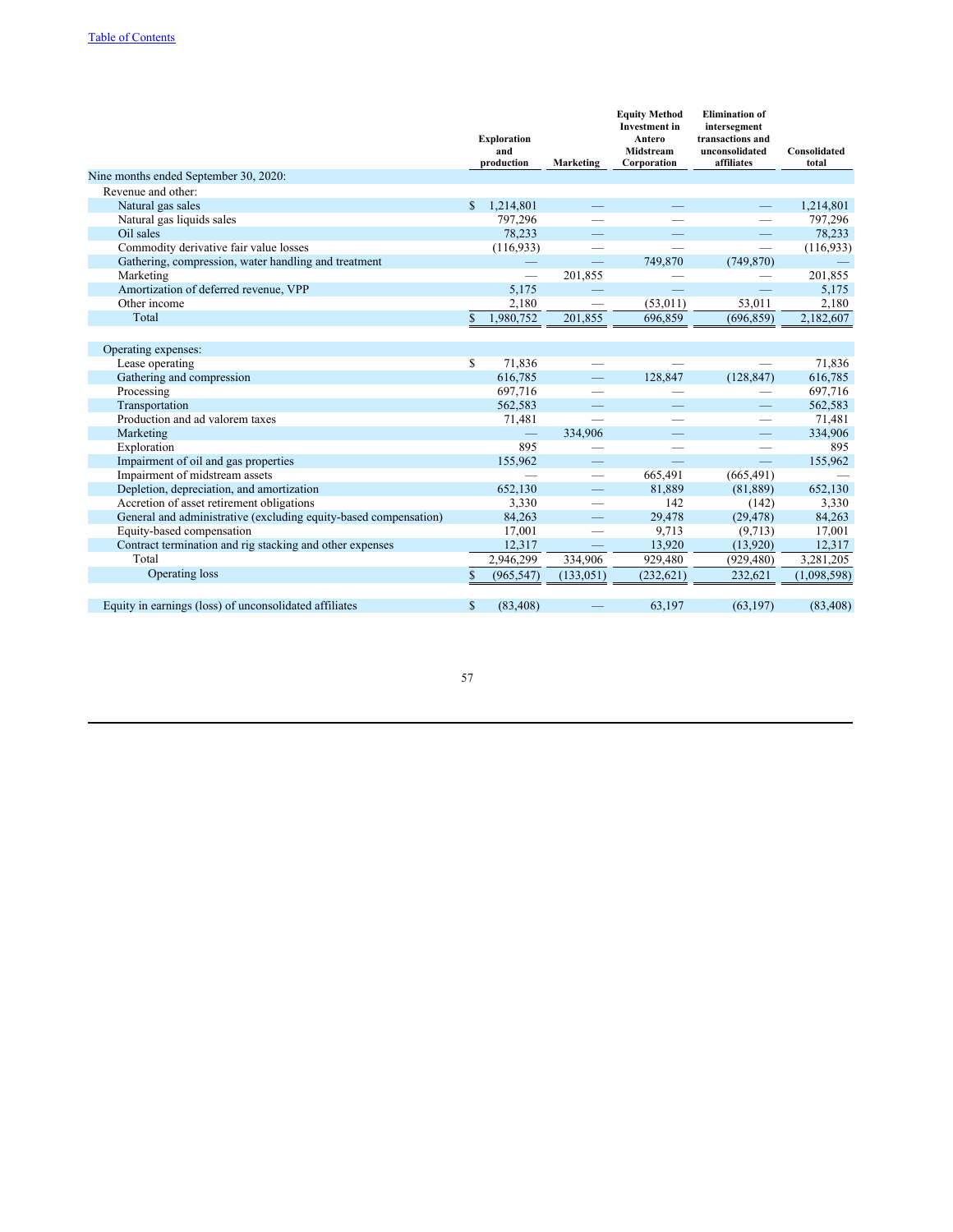# Exploration and Production Segment Results for the Nine months ended September 30, 2019 Compared to the Nine months ended **September 30, 2020**

The following table sets forth selected operating data of the exploration and production segment for the nine months ended September 30, 2019 compared to the nine months ended September 30, 2020:

|                                                                                  | Nine months ended<br>September 30, |        |               |        | <b>Amount</b> of<br><b>Increase</b> | Percent    |          |  |
|----------------------------------------------------------------------------------|------------------------------------|--------|---------------|--------|-------------------------------------|------------|----------|--|
|                                                                                  | 2020<br>2019                       |        |               |        |                                     | (Decrease) | Change   |  |
| <b>Production data</b> $(1)$ :                                                   |                                    |        |               |        |                                     |            |          |  |
| Natural gas (Bcf)                                                                |                                    | 617    |               | 649    |                                     | 32         | $5\%$    |  |
| C <sub>2</sub> Ethane (MBbl)                                                     |                                    | 11,536 |               | 14,686 |                                     | 3.150      | $27\%$   |  |
| $C3+NGLs$ (MBbl)                                                                 |                                    | 29,842 |               | 36,167 |                                     | 6,325      | 21 %     |  |
| Oil (MBbl)                                                                       |                                    | 2,823  |               | 3,308  |                                     | 485        | $17\%$   |  |
| Combined (Bcfe)                                                                  |                                    | 882    |               | 974    |                                     | 92         | $10\%$   |  |
| Daily combined production (MMcfe/d)                                              |                                    | 3,232  |               | 3,554  |                                     | 322        | 10 %     |  |
| Average prices before effects of derivative settlements $(2)$ :                  |                                    |        |               |        |                                     |            |          |  |
| Natural gas (per Mcf)                                                            | \$                                 | 2.81   | S             | 1.87   | <sup>\$</sup>                       | (0.94)     | $(33)\%$ |  |
| C <sub>2</sub> Ethane (per Bbl)                                                  | \$                                 | 8.01   | S             | 5.85   | S                                   | (2.16)     | (27)%    |  |
| $C3+NGLs$ (per Bbl)                                                              | \$                                 | 27.15  | S             | 19.67  | <sup>\$</sup>                       | (7.48)     | $(28)\%$ |  |
| Oil (per Bbl)                                                                    | \$                                 | 48.77  | S             | 23.65  | S                                   | (25.12)    | $(52)\%$ |  |
| Weighted Average Combined (per Mcfe)                                             | \$                                 | 3.15   | S             | 2.15   | $\mathbb{S}$                        | (1.00)     | $(32)\%$ |  |
| Average realized prices after effects of derivative settlements <sup>(2)</sup> : |                                    |        |               |        |                                     |            |          |  |
| Natural gas (per Mcf)                                                            | \$                                 | 3.23   | $\mathbb{S}$  | 2.80   | \$                                  | (0.43)     | $(13)\%$ |  |
| C <sub>2</sub> Ethane (per Bbl)                                                  | \$                                 | 8.01   | S             | 5.72   | S                                   | (2.29)     | $(29)\%$ |  |
| $C3+NGLs$ (per Bbl)                                                              | $\mathbb{S}$                       | 27.24  | <b>S</b>      | 22.25  | <sup>\$</sup>                       | (4.99)     | $(18)\%$ |  |
| Oil (per Bbl)                                                                    | \$                                 | 50.16  | S             | 38.00  | \$.                                 | (12.16)    | $(24)\%$ |  |
| Weighted Average Combined (per Mcfe)                                             | \$                                 | 3.44   | <sup>\$</sup> | 2.91   | $\mathsf{\$}$                       | (0.53)     | $(15)\%$ |  |
| <b>Average costs (per Mcfe):</b>                                                 |                                    |        |               |        |                                     |            |          |  |
| Lease operating                                                                  | \$                                 | 0.14   | <sup>\$</sup> | 0.07   | $\mathbb{S}$                        | (0.07)     | $(50)\%$ |  |
| Gathering and compression                                                        | \$                                 | 0.72   | \$.           | 0.63   | S                                   | (0.09)     | $(13)\%$ |  |
| Processing                                                                       | \$                                 | 0.67   | S             | 0.72   | $\mathbb{S}$                        | 0.05       | $7\%$    |  |
| Transportation                                                                   | \$                                 | 0.54   | S             | 0.58   | S                                   | 0.04       | $7\%$    |  |
| Production and ad valorem taxes                                                  | \$                                 | 0.11   | S             | 0.07   | \$                                  | (0.04)     | $(36)\%$ |  |
| Marketing expense, net                                                           | \$                                 | 0.24   | \$.           | 0.14   | S                                   | (0.10)     | $(42)\%$ |  |
| Depletion, depreciation, amortization, and accretion                             | \$                                 | 0.80   | $\mathbf{s}$  | 0.67   | $\mathbf{s}$                        | (0.13)     | $(16)\%$ |  |
| General and administrative (excluding equity-based compensation)                 | \$                                 | 0.13   | S             | 0.09   | S                                   | (0.04)     | $(31)\%$ |  |

(1) Production data excludes volumes related to the VPP.

(2) Average sales prices shown in the table reflect both the before and after effects of our settled commodity derivatives. Our calculation of such after effects includes gains on settlements of commodity derivatives, which do not qualify for hedge accounting because we do not designate or document them as hedges for accounting purposes. Oil and NGLs production was converted at 6 Mcf per Bbl to calculate total Bcfe production and per Mcfe amounts. This ratio is an estimate of the equivalent energy content of the products and does not necessarily reflect their relative economic value.

*Natural gas sales*. Revenues from production of natural gas decreased from \$1.7 billion for the nine months ended September 30, 2019 to \$1.2 billion for the nine months ended September 30, 2020, a decrease of \$520 million, or 30% (calculated as the change in year-over-year volumes times the change in year-to-year average price). Higher natural gas production volumes during the nine months ended September 30, 2020 accounted for an approximate \$90 million increase in year-over-year natural gas revenues (calculated as the change in year-to-year volumes times the prior year average price), and changes in our prices, excluding the effects of derivative settlements, accounted for an approximate \$610 million decrease in year-over-year revenues (calculated as the change in the year-to-year average price times current year production volumes).

*NGLs sales*. Revenues from production of NGLs decreased from \$903 million for the nine months ended September 30, 2019 to \$797 million for the nine months ended September 30, 2020, a decrease of \$106 million, or 12% (calculated as the change in year-over-year volumes times the change in year-to-year average price). Increased NGLs production volumes accounted for an approximate \$196 million increase in year-over-year NGL revenues (calculated as the change in year-to-year volumes times the prior year average price), and changes in our prices, excluding the effects of derivative settlements, accounted for an approximate \$302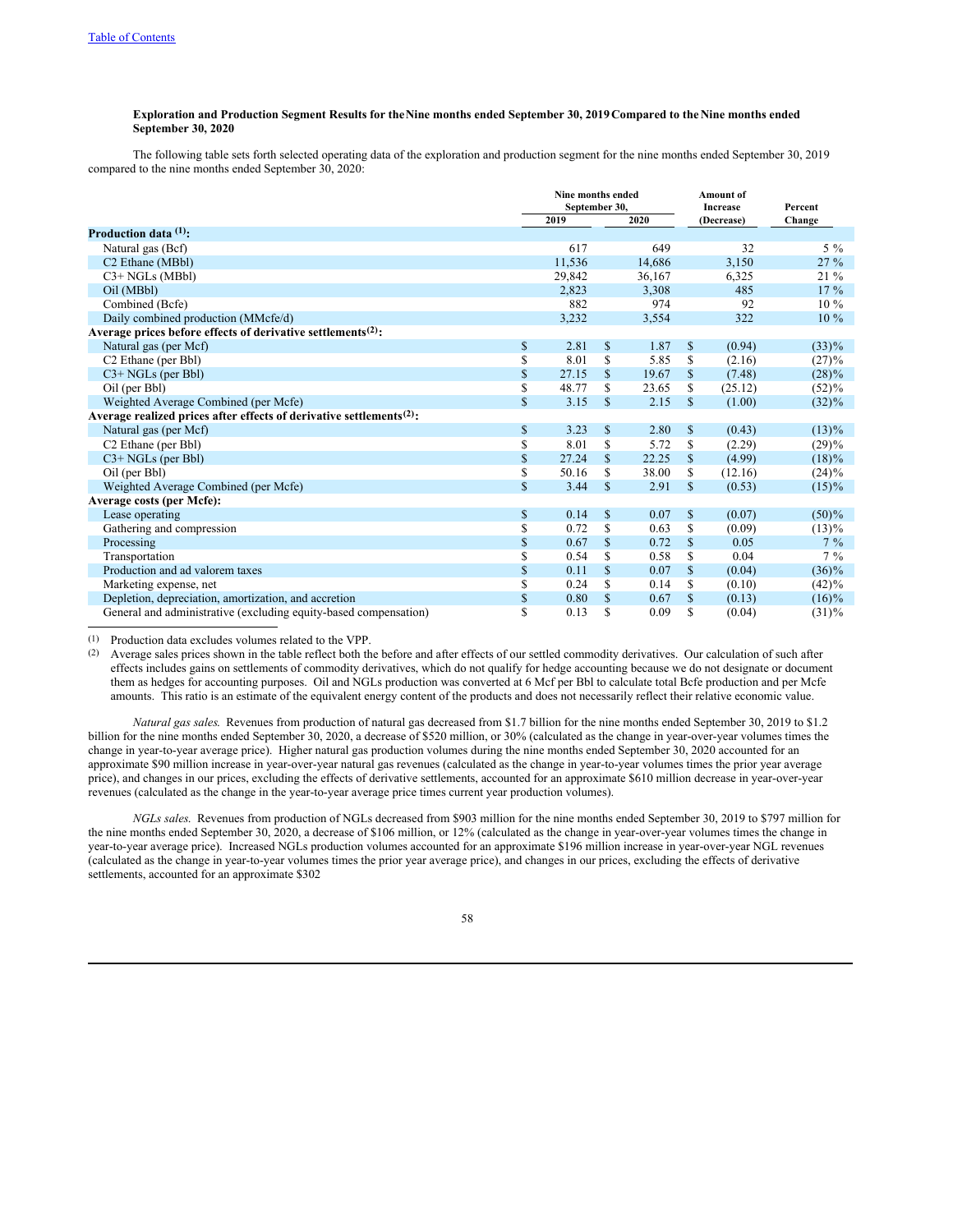million decrease in year-over-year revenues (calculated as the change in the year-to-year average price times current year production volumes).

*Oil sales*. Revenues from production of oil decreased from \$138 million for the nine months ended September 30, 2019 to \$78 million for the nine months ended September 30, 2020, a decrease of \$59 million, or 43% (calculated as the change in year-over-year volumes times the change in year-toyear average price). Increased oil production volumes accounted for a \$24 million increase in year-over-year oil revenues (calculated as the change in yearto-year volumes times the prior year average price), and changes in our prices, excluding the effects of derivative settlements, accounted for an approximate \$83 million decrease in year-over-year revenues (calculated as the change in the year-to-year average price times current year production volumes).

*Commodity derivative fair value gains (losses).* To achieve more predictable cash flows, and to reduce our exposure to price fluctuations, we enter into fixed for variable price swap contracts, basis swap contracts and collar contracts when management believes that favorable future sales prices for our production can be secured. Because we do not designate these derivatives as accounting hedges, they do not receive hedge accounting treatment. Consequently, all mark-to-market gains or losses, as well as cash receipts or payments on settled derivative instruments, are recognized in our statements of operations. The commodity derivative fair value gains (losses) included \$262 million and \$759 million of gains on cash settled derivatives for the nine months ended September 30, 2019 and 2020, respectively. For the nine months ended September 30, 2019 and 2020, our commodity hedges resulted in derivative fair value gains of \$472 million and losses of \$117 million, respectively.

Commodity derivative fair value gains or losses vary based on future commodity prices and have no cash flow impact until the derivative contracts are settled or monetized prior to settlement. Derivative asset or liability positions at the end of any accounting period may reverse to the extent future commodity prices increase or decrease from their levels at the end of the accounting period, or as gains or losses are realized through settlement. We expect continued volatility in commodity prices and the related fair value of our derivative instruments in the future.

*Amortization of deferred revenue, VPP.* The nine months ended September 30, 2020 include amortization of \$5 million of deferred revenues associated with the VPP, which relate to the production volumes delivered under the terms of the agreement during such period at approximately \$1.61 per MMBtu. See Note 4—Transactions to the unaudited condensed consolidated financial statements included elsewhere in this Quarterly Report on Form 10- Q for more information on this transaction.

*Other income*. Other income remained relatively consistent at \$3 million and \$2 million for the nine months ended September 30, 2019 and 2020, respectively.

*Lease operating expense*. Lease operating expense decreased from \$119 million for the nine months ended September 30, 2019 to \$72 million for the nine months ended September 30, 2020, a decrease of \$47 million, or 39%. On a per unit basis, lease operating expenses decreased from \$0.14 per Mcfe for the nine months ended September 30, 2019 to \$0.07 per Mcfe for the nine months ended September 30, 2020 primarily due to lower water handling costs resulting from improved operating efficiencies, including the reuse of produced and flowback water in completion operations.

*Gathering, compression, processing, and transportation expense.* Gathering, compression, processing, and transportation expense increased by \$282 million, or 18%, from \$1.6 billion for the nine months ended September 30, 2019 to \$1.9 billion for the nine months ended September 30, 2020 primarily due to a 10% increase in production between periods as well as higher processing and transportation costs. Gathering and compression costs decreased from \$0.72 per Mcfe for the nine months ended September 30, 2019 to \$0.63 per Mcfe for the nine months ended September 30, 2020 primarily due to lower fuel costs as a result of decreased natural gas prices and \$36 million in incentive fee rebates from Antero Midstream Corporation. Processing costs primarily increased from \$0.67 per Mcfe to \$0.72 per Mcfe for the nine months ended September 30, 2019 and 2020, respectively, due to increased NGL production in our production mix. Processing costs, however, remained relatively unchanged per NGL barrel. Transportation costs increased from \$0.54 per Mcfe to \$0.58 per Mcfe for the nine months ended September 30, 2019 and 2020, respectively, primarily due to increased rates on the Rockies Express pipeline and demand charges for Mountaineer Xpress pipeline, which came on-line in February 2019.

*Production and ad valorem tax expense.* Production and ad valorem taxes decreased from \$96 million for the nine months ended September 30, 2019 to \$72 million for the nine months ended September 30, 2020, a decrease of \$24 million, or 25% primarily due to lower in commodity prices between periods. Production and ad valorem taxes as a percentage of natural gas revenues was relatively consistent at 6% in each of the nine months ended September 30, 2019 and 2020.

*Impairment of oil and gas properties*. During the nine months ended September 30, 2019, we recognized an \$881 million impairment to writedown our Utica Shale proved properties to fair value because the carrying value of such properties exceeded the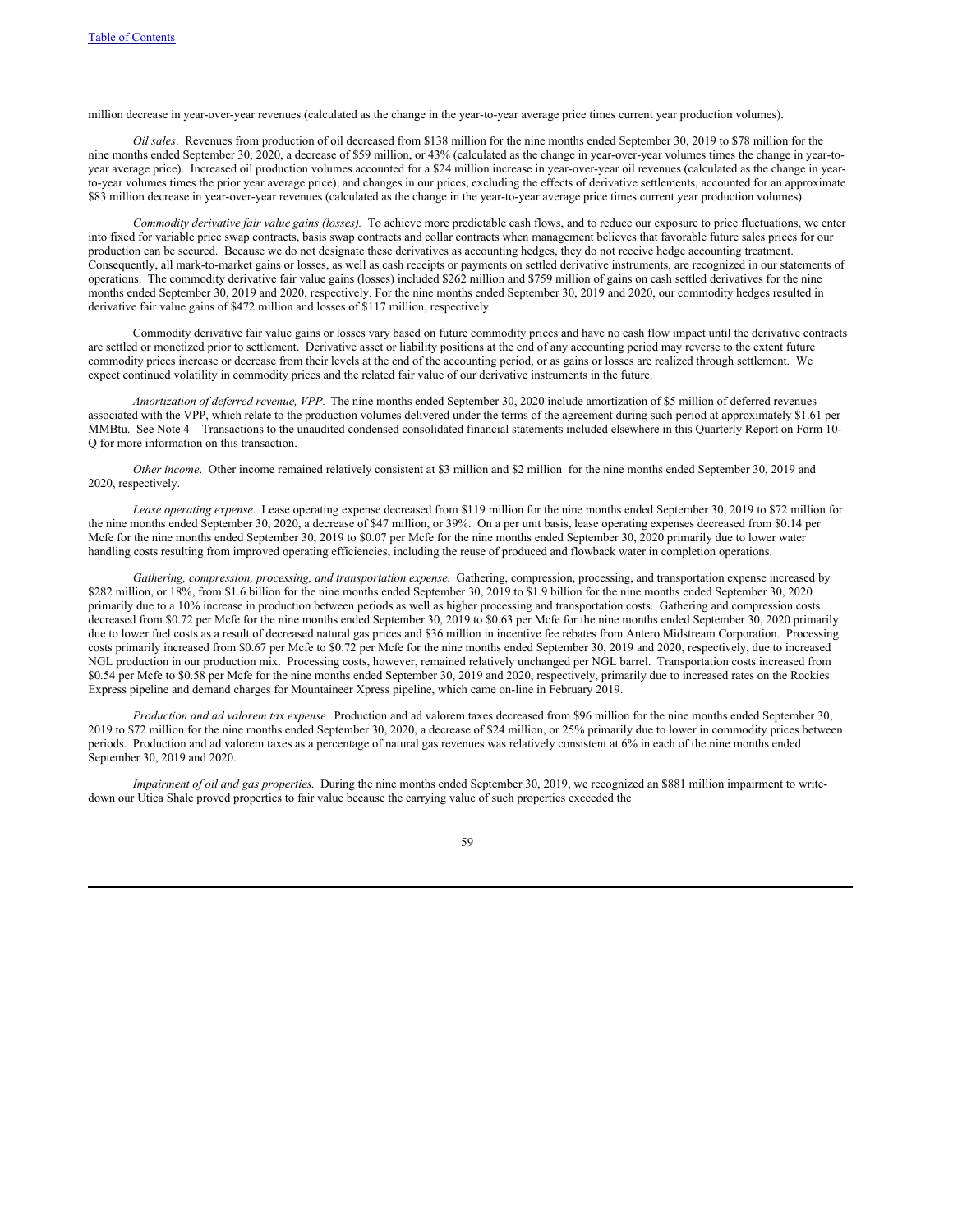estimated undiscounted cash flows based on future strip commodity prices as of September 30, 2019. We also recorded \$373 million of impairments for the nine months ended September 30, 2019 related to expiring leases and the design and initial costs related to pads we no longer plan to place into service. During the nine months ended September 30, 2020 we recognized impairment of \$156 million primarily related to expiring leases and the design and initial costs related to pads we no longer plan to place into service.

*Depletion, depreciation, and amortization expense*. DD&A expense decreased from \$724 million for the nine months ended September 30, 2019 to \$652 million for the nine months ended September 30, 2020, a decrease of \$72 million, or 10%. DD&A per Mcfe decreased from \$0.80 per Mcfe during the nine months ended September 30, 2019 to \$0.67 per Mcfe during the nine months ended September 30, 2020, primarily due to a lower depletable cost basis as a result of the Utica proved property impairment of \$881 million in 2019, partially offset by downward reserve revisions that resulted from lower SEC prices between periods.

*General and administrative expense*. General and administrative expense (excluding equity-based compensation expense) was \$127 million for the nine months ended September 30, 2019 and \$84 million for the nine months ended September 30, 2020, a decrease of \$43 million, or 34%. This decrease was primarily due to decreases in employee related expenses in the nine months ended September 30, 2020 as a result of ongoing cost savings initiatives related to lower headcount in 2020. We had 569 employees as of September 30, 2019 and 520 employees as of September 30, 2020. On a perunit basis, general and administrative expense excluding equity-based compensation decreased by 31%, from \$0.13 per Mcfe during the nine months ended September 30, 2019 to \$0.09 per Mcfe during the nine months ended September 30, 2020 as a result of higher production volumes and lower overall costs between periods.

*Equity-based compensation expense*. Noncash equity-based compensation expense decreased from \$19 million for the nine months ended September 30, 2019 to \$17 million for the nine months ended September 30, 2020, a decrease of \$2 million, or 12%. This decrease was the result of equity award forfeitures, as well as a decrease in the total value of awards to officers and employees in 2019, which impacts future expense recognition. When an equity award is forfeited, expense previously recognized for the award is reversed. See Note 10—Equity Based Compensation to the unaudited condensed consolidated financial statements included elsewhere in this Quarterly Report on Form 10-Q for more information on equity-based compensation awards.

*Contract termination and rig stacking.* We incurred contract termination and rig stacking costs of \$14 million during the nine months ended September 30, 2019 compared to \$12 million for the nine months ended September 30, 2020. Contract termination and rig stacking costs represent fees incurred upon the delay or cancellation of drilling and completion contracts with third-party contractors in order to align our drilling and completion activity level with our capital budget.

## Discussion of the Marketing Segment for the Nine months ended September 30, 2019 Compared to the Nine months ended September 30, **2020**

*Marketing.* We have entered into long-term firm transportation agreements for our current and expected future production to secure guaranteed capacity to favorable markets. Where feasible, we purchase and sell third-party natural gas and NGLs to utilize our excess firm transportation capacity, or release capacity to third parties to conduct these activities on our behalf, in order to reduce our net costs related to the unused capacity under these transportation agreements.

Our net marketing expense decreased from \$208 million, or \$0.24 per Mcfe, for the nine months ended September 30, 2019 to \$133 million, or \$0.14 per Mcfe, for the nine months ended September 30, 2020. The decrease was driven by higher volumes and the mitigation of some of our excess firm transportation expense.

Marketing revenues remained relatively flat at \$201 million and \$202 million for the nine months ended September 30, 2019 and 2020, respectively.

Marketing expenses decreased from \$409 million for the nine months ended September 30, 2019 to \$335 million for the nine months ended September 30, 2020, a decrease of \$74 million, or 18%. Marketing expenses include firm transportation costs related to current excess firm capacity as well as the cost of third-party purchased gas and NGLs. Firm transportation costs included in the expenses above were \$127 million and \$122 million for the nine months ended September 30, 2019 and 2020, respectively.

# Discussion of Antero Midstream Corporation Segment for the Nine months ended September 30, 2019 Compared to the Nine months ended **September 30, 2020**

Through March 12, 2019, the results of Antero Midstream Partners are included in our consolidated financial statements. Effective March 13, 2019, we no longer consolidate the results of Antero Midstream Partners in our results. As such, the nine months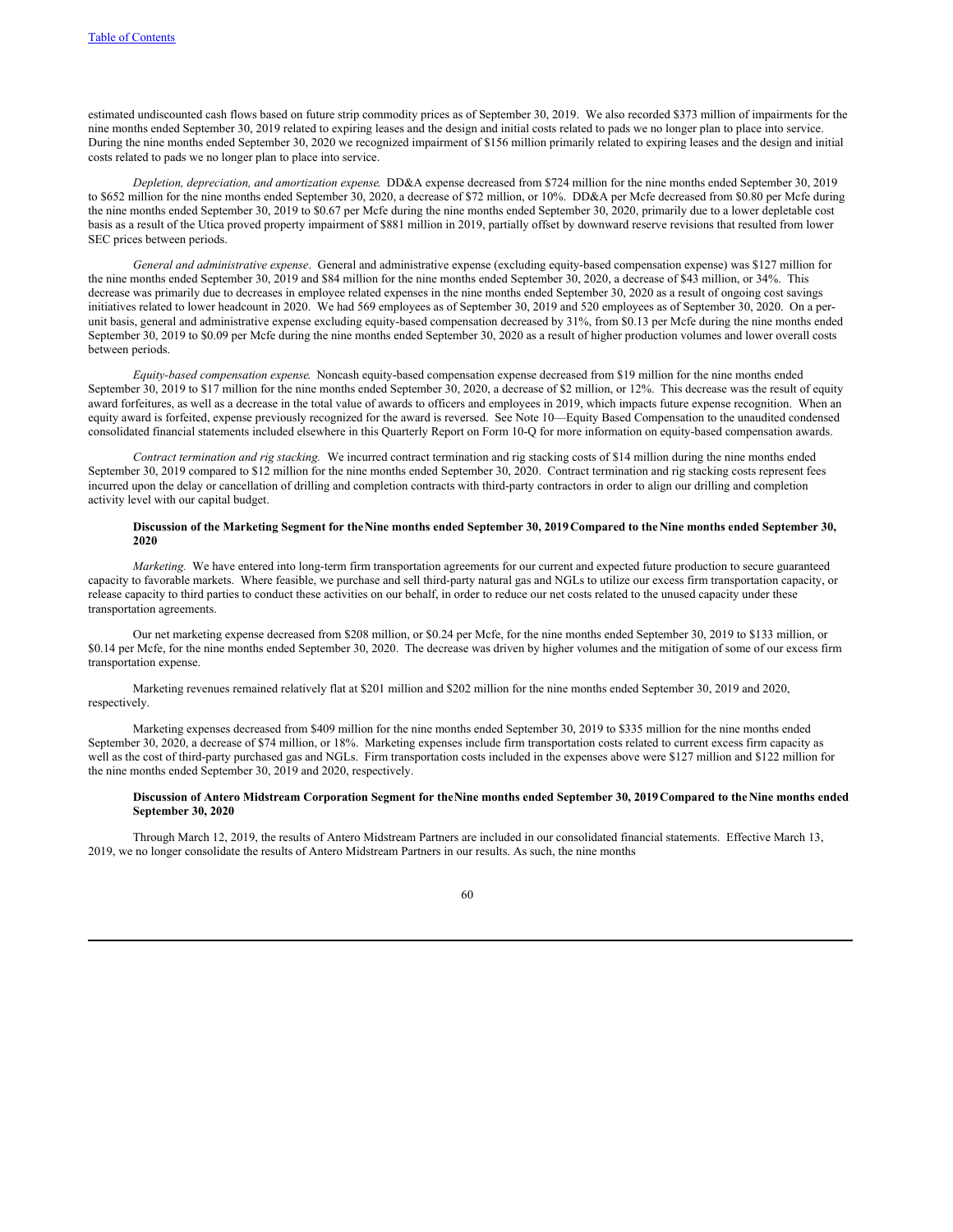ended September 30, 2019 include the results of Antero Midstream Partners through March 12, 2019. See Note 3—Deconsolidation of Antero Midstream Partners LP to the unaudited condensed consolidated financial statements.

*Antero Midstream Corporation.* Revenue from the Antero Midstream Corporation segment increased from \$554 million for the nine months ended September 30, 2019 to \$697 million for the nine months ended September 30, 2020, an increase of \$143 million, or 26%, primarily due to the nine months ended September 30, 2019 only including Antero Midstream Corporation's results following the closing of the simplification transactions on March 12, 2019. Total operating expenses related to the segment increased from \$774 million for the nine months ended September 30, 2019 to \$929 million for the nine months ended September 30, 2020. The increase was primarily due to impairments by Antero Midstream Corporation of \$89 million on its freshwater pipelines and equipment, and an impairment expense of \$575 million on its goodwill.

## Discussion of Items Not Allocated to Segments for the Nine months ended September 30, 2019 Compared to the Nine months ended **September 30, 2020**

*Impairment of equity investment*. At March 31, 2020, we determined that events and circumstances indicated that the carrying value of our equity method investment in Antero Midstream Corporation had experienced an other-than-temporary decline and we recorded an impairment of \$611 million. The fair value of the equity method investment in Antero Midstream Corporation was based on the quoted market share price of Antero Midstream Corporation at March 31, 2020.

*Interest expense.* Our interest expense exclusive of interest expense related to Antero Midstream Partners' indebtedness decreased from \$157 million for the nine months ended September 30, 2019 to \$153 million for the nine months ended September 30, 2020 primarily due to the reduction in debt as a result of our debt repurchases of our unsecured senior notes at prices below their stated value, partially offset by interest that accrued on the newly issued 2026 Convertible Notes.

Consolidated interest expense decreased from \$174 million for the nine months ended September 30, 2019 to \$153 million for the nine months ended September 30, 2020, a decrease of \$21 million, or 12%. During the nine months ended September 30, 2019, interest related to Antero Midstream Partners' debt through March 12, 2019 is included in consolidated interest expense. Interest expense includes approximately \$8.3 million and \$8.0 million of non-cash amortization of deferred financing costs for the nine months ended September 30, 2019 and 2020, respectively.

*Transaction expense.* We incurred transaction expense of \$7 million in the nine months ended September 30, 2020 and did not incur comparable costs in the nine months ended September 30, 2019. These expenses included legal and transaction fees associated with the sale of our ORRI and the creation of Martica, as well as the VPP transaction. See Note 4—Transactions to the unaudited condensed consolidated financial statements included elsewhere in this Quarterly Report on Form 10-Q for more information on these transactions.

*Income tax expense/benefit*. Income tax expense decreased from a deferred tax expense of \$33 million, with an effective tax rate of 15%, for the nine months ended September 30, 2019 to a deferred tax benefit of \$421 million, with an effective tax rate of 24%, for the nine months ended September 30, 2020. The change was primarily a result of an increase in book income due to the simplification transactions and the associated deconsolidation of Antero Midstream Partners for the nine months ended September 30, 2019, offset by a decrease in book income resulting from the impairment of our investment in Antero Midstream Corporation and reduced revenue due to commodity price decreases for the nine months ended September 30, 2020.

# **Capital Resources and Liquidity**

Our primary sources of liquidity have been through net cash provided by operating activities including proceeds from derivatives, borrowings under the Credit Facility, issuances of debt and equity securities, distributions/dividends from unconsolidated affiliates and proceeds from our asset sale program, including the sale of the overriding royalty interest. Our primary use of cash has been for the exploration, development, and acquisition of oil and natural gas properties. As we develop our reserves, we continually monitor what capital resources, including equity and debt financings, are available to meet our future financial obligations, planned capital expenditure activities, and liquidity requirements. Our future success in growing our proved reserves and production will be highly dependent on net cash provided by operating activities and the capital resources available to us.

During the nine months ended September 30, 2020, we repurchased shares of our common stock under our share repurchase program that expired March 31, 2020. We repurchased and retired 28,193,237 common shares at a weighted average price per share of \$1.54 for approximately \$43 million during the nine months ended September 30, 2020.

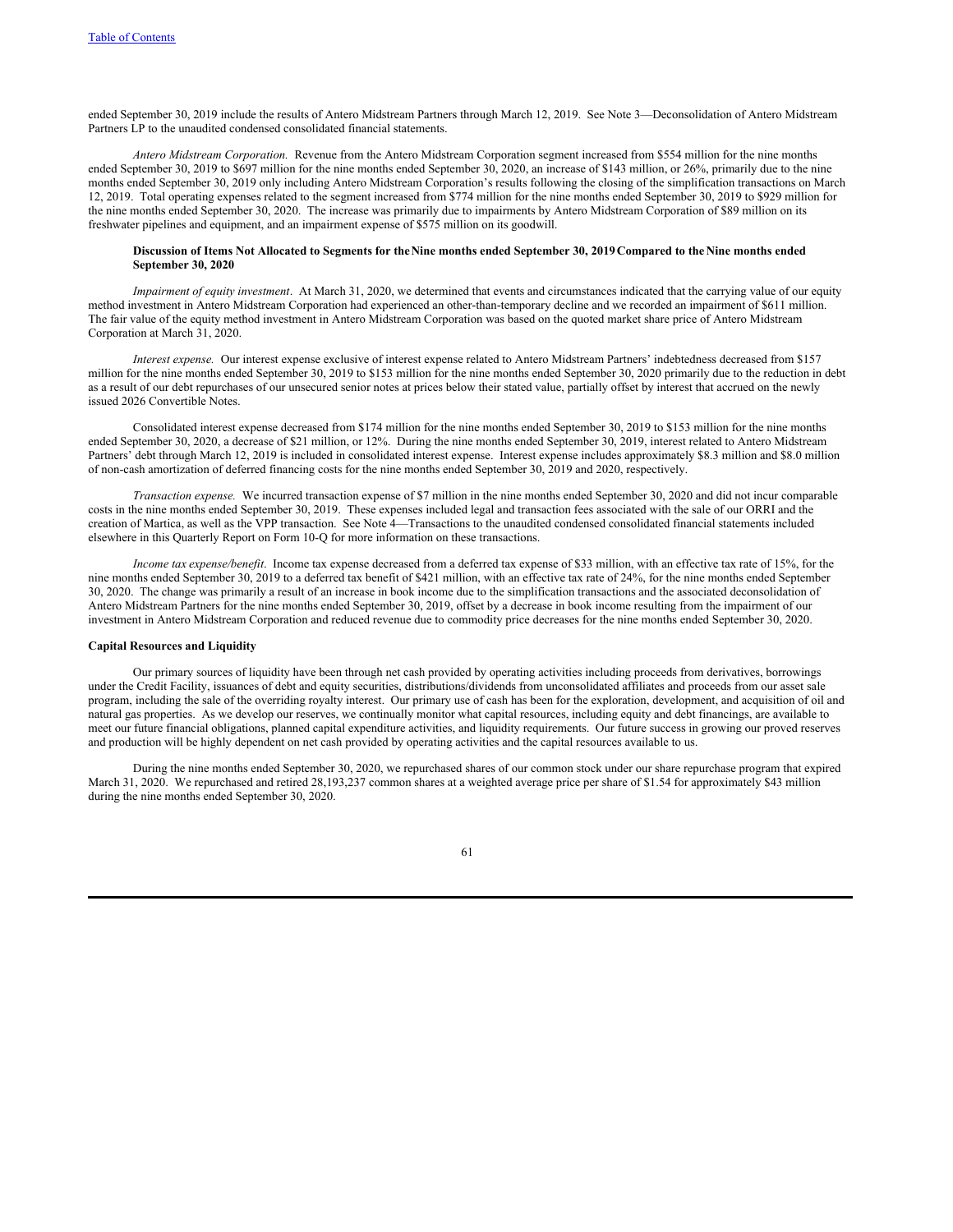We may also seek to retire or purchase our outstanding debt securities from time to time through cash purchases, in open market purchases, privately negotiated transactions or otherwise. Any such repurchases will depend on prevailing market conditions, our liquidity requirements, contractual restrictions and other factors. During the three and nine months ended September 30, 2020, we repurchased \$461 million and \$1.1 billion, respectively, principal amount of debt at a weighted average discount of 13% and 17%, respectively, which purchases included a portion of the 2021 Notes, 2022 Notes, 2023 Notes and 2025 Notes. Repurchases of the principal amount of debt during the three and nine months ended September 30, 2020 include repurchases of \$367 million on the 2021 Notes, 2022 Notes and 2023 Notes through previously disclosed tender offers at a weighted average discount of 10%. These repurchases, at a discount, have resulted in a net reduction in total debt outstanding and interest expense.

As of September 30, 2020, we believe that funds from operating cash flows, distributions from unconsolidated affiliates, available borrowings under the Credit Facility, or capital market transactions will be sufficient to meet our cash requirements, including normal operating needs, debt service obligations, capital expenditures, and commitments and contingencies for at least the next 12 months.

Our 2021 Notes are due November 1, 2021 and our Credit Facility will become due 91 days prior to that date, or on August 1, 2021, if the 2021 Notes are not repaid prior to August 1, 2021. Under our business plan, we intend to extinguish the 2021 Notes prior to August 1, 2021 with proceeds from our asset sales program, cash flow from operations and available borrowings under the Credit Facility. Consequently, we have classified our Credit Facility as long-term debt. The classification of our Credit Facility does not impact any of our financial covenants.

For more information on our outstanding indebtedness, see Note 8—Long Term Debt to the unaudited condensed consolidated financial statements included in this Quarterly Report on Form 10-Q. For information about the impacts of COVID-19 on our capital resources and liquidity, see "—COVID-19 Pandemic."

The following table summarizes our cash flows for the nine months ended September 30, 2019 and 2020:

|                                                           |  | <b>Nine Months Ended</b> |            |            |
|-----------------------------------------------------------|--|--------------------------|------------|------------|
|                                                           |  | <b>Increase</b>          |            |            |
| (in thousands)                                            |  | 2019                     | 2020       | (Decrease) |
| Net cash provided by operating activities                 |  | 955.518                  | 492.510    | (463,008)  |
| Net cash used in investing activities                     |  | (825,327)                | (384,063)  | 441.264    |
| Net cash provided by (used in) financing activities       |  | 489.341                  | (108, 447) | (597,788)  |
| Effect of deconsolidation of Antero Midstream Partners LP |  | (619, 532)               |            | 619.532    |
| Net increase (decrease) in cash and cash equivalents      |  |                          |            |            |

The Company's condensed consolidated cash flow statements for the nine months ended September 30, 2019 includes the cash flows related to Antero Midstream Partners for periods prior to March 13, 2019. Effective March 13, 2019, the Company's cash flows include only the operating, investing and financing activities related to Antero. Therefore, the cash flows for the nine months ended September 30, 2019 may not be representative of our expected future cash flows. See Note 3—Deconsolidation of Antero Midstream Partners LP to the unaudited condensed consolidated financial statements for more information.

### *Cash Flows Provided by Operating Activities*

Net cash provided by operating activities was \$956 million and \$493 million for the nine months ended September 30, 2019 and 2020, respectively. Cash flow from operations decreased primarily due to decreases in commodity prices both before and after the effects of settled commodity derivatives and increases in gathering, compression, processing, and transportation costs.

Our net operating cash flows are sensitive to many variables, the most significant of which is the volatility of natural gas, NGLs, and oil prices, as well as volatility in the cash flows attributable to settlement of our commodity derivatives. Prices for natural gas, NGLs, and oil are primarily determined by prevailing market conditions. Regional and worldwide economic activity, weather, infrastructure capacity to reach markets, storage capacity and other variables influence the market conditions for these products. For example, the impact of the COVID-19 outbreak has reduced domestic and international demand for natural gas, NGLs, and oil. These factors are beyond our control and are difficult to predict.

#### *Cash Flows Used in Investing Activities*

Cash flows used in investing activities decreased from \$825 million for the nine months ended September 30, 2019 to \$384 million for the nine months ended September 30, 2020, primarily due to a decrease in capital expenditures of \$307 million during the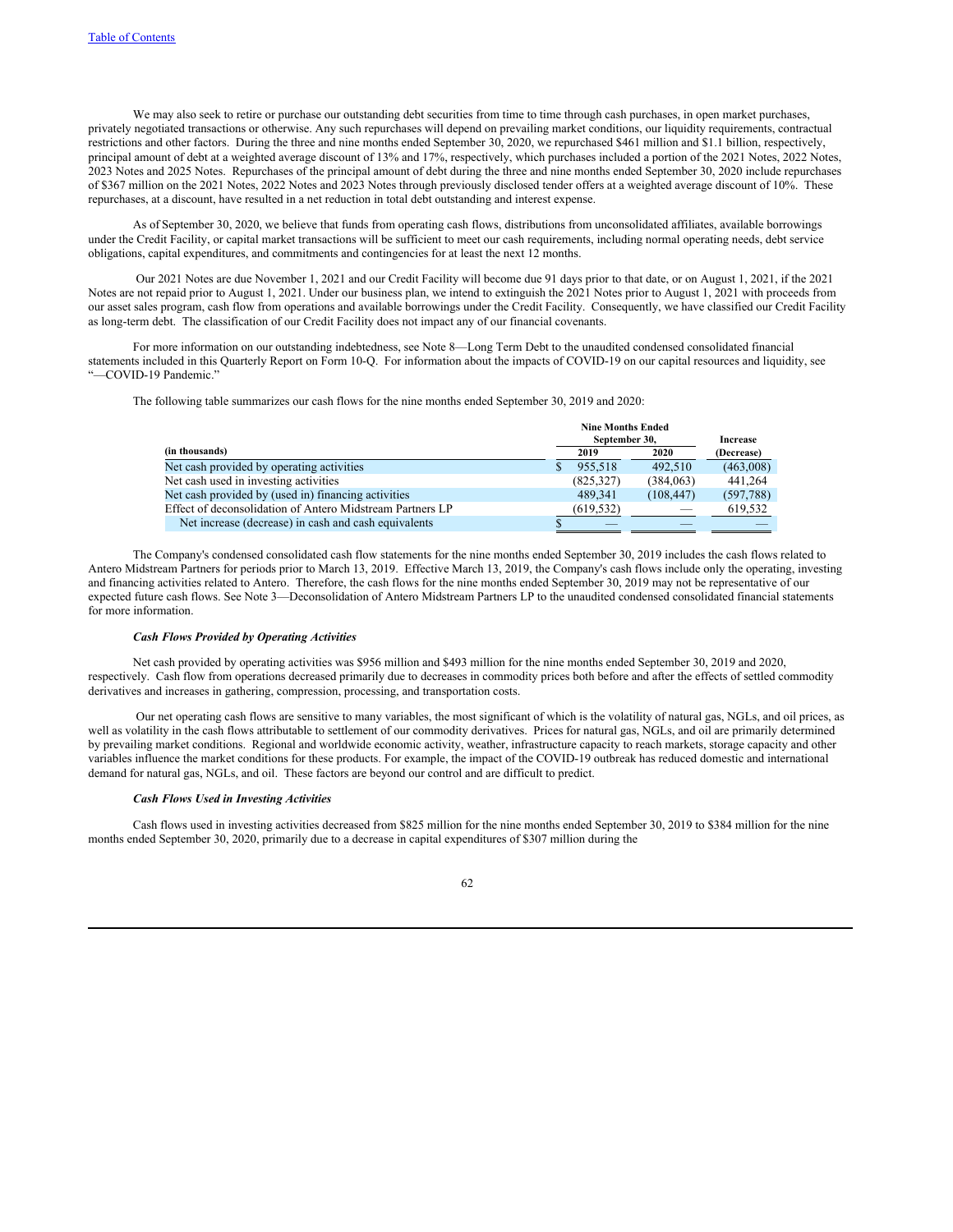nine months ended September 30, 2020as compared to the same period in 2019, \$297 million in proceeds received in connection with the simplification transactions impacting the nine months ended September 30, 2019 and \$125 million in settlement of the water earnout impacting the nine months ended September 30, 2020.

In addition, the nine months ended September 30, 2019 included Antero Midstream Partners' investments in joint ventures of \$25 million and capital expenditures for water handling and treatment systems and gas gathering and compression systems of \$73 million. Due to the deconsolidation of Antero Midstream Partners on March 12, 2019, cash flows used in investing activities for the nine months ended September 30, 2020 do not include costs attributable to Antero Midstream Partner's investing activity. See Note 3—Deconsolidation of Antero Midstream Partners LP to the unaudited condensed consolidated financial statements.

Total capital expenditures for oil and gas properties decreased from \$1.0 billion during the nine months ended September 30, 2019 to \$726 million during the nine months ended September 30, 2020 primarily due to a decrease in drilling and completion activity, increased drilling and completion efficiencies and service cost deflation.

Our drilling and completion capital budget for 2020 has been reduced to \$750 million from \$1.15 billion. Our capital budget may be adjusted as business conditions warrant as the amount, timing, and allocation of capital expenditures is largely discretionary and within our control. If natural gas, NGLs, and oil prices decline to levels that do not generate an acceptable level of corporate returns, or costs increase to levels that do not generate an acceptable level of corporate returns, we may defer a significant portion of our budgeted capital expenditures until later periods to achieve the desired balance between sources and uses of liquidity, and to prioritize capital projects that we believe have the highest expected returns and potential to generate near-term cash flows. We routinely monitor and adjust our capital expenditures in response to changes in commodity prices, availability of financing, drilling and acquisition costs, industry conditions, the timing of regulatory approvals, the availability of rigs, the relative success in drilling activities, contractual obligations, internally generated cash flows, and other factors both within and outside our control.

### *Cash Flows Provided by (Used in) Financing Activities*

Net cash flows provided by financing activities was \$489 million for the nine months ended September 30, 2019, compared to net cash flows provided by financing activities of \$108 million for the nine months ended September 30, 2020. This decrease was primarily due to the issuance of senior notes by Antero Midstream Partners prior to the simplification transactions and the associated deconsolidation of Antero Midstream Partners, partially offset by net repayments on our Credit Facility and Antero Midstream Partners' credit facility. Additionally, during the nine months ended September 30, 2020, we received \$300 million for the sale of a noncontrolling interest in Martica and issued \$288 million principal amount of the 2026 Convertible Notes. See Note 4—Transactions and Note 8—Long-Term Debt for more information on these transactions, respectively.

Net borrowings (repayments) on our Credit Facility and Antero Midstream Partners' credit facility changed from net repayments of \$45 million during the nine months ended September 30, 2019 to net borrowings of \$275 million during the nine months ended September 30, 2020. In the nine months ended September 30, 2020, approximately \$900 million, partially funded with net borrowings on our Credit Facility, was used to repurchase a portion of our 2021 Notes, 2022 Notes, 2023 Notes and 2025 Notes. In addition, we repurchased and retired 28,193,237 common shares for approximately \$43 million during the nine months ended September 30, 2020 compared to repurchases of common stock of \$18 million during the nine months ended September 30, 2019. We did not repurchase any of our unsecured notes during the nine months ended September 30, 2019.

# **Debt Agreements and Contractual Obligations**

*Senior Secured Revolving Credit Facility*. Our Credit Facility is with a consortium of bank lenders. Borrowings under the Credit Facility are subject to borrowing base limitations based on the collateral value of our assets and are subject to regular redeterminations. The borrowing base was reaffirmed in October 2020 at \$2.85 billion and lender commitments are \$2.64 billion. The next redetermination of the borrowing base is scheduled to occur in April 2021. The maturity date of the Credit Facility is the earlier of (i) October 26, 2022 and (ii) the date that is 91 days prior to the earliest stated redemption date of any series of our senior notes then outstanding.

At December 31, 2019, we had \$552 million of borrowings under the Credit Facility with a weighted average interest rate of 3.28% and \$623 million of letters of credit outstanding. As of September 30, 2020, we had \$827 million of borrowings and \$730 million of letters of credit outstanding under the Credit Facility. The average annualized interest rate incurred on the Credit Facility during the nine months ended September 30, 2020 was approximately 3.28%. Our Credit Facility provides for borrowing under either LIBOR or an Alternative Rate of Interest.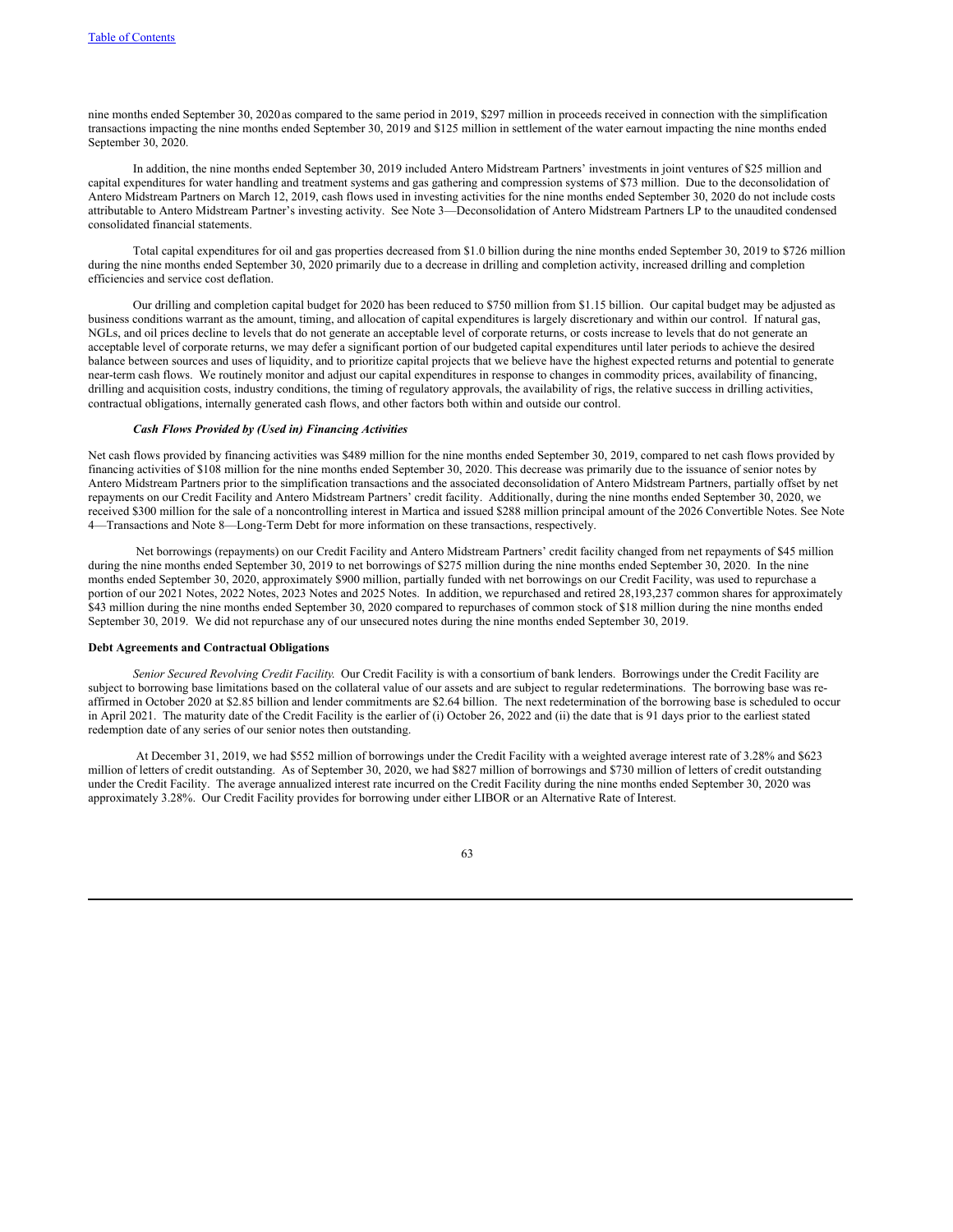We were in compliance with the applicable covenants and ratios as of December 31, 2019 and September 30, 2020. As of September 30, 2020, our current ratio was 2.41 to 1.0 and our interest coverage ratio was 7.78 to 1.0.

For more information on the terms, conditions, and restrictions under the Credit Facility, please refer to the 2019 Form 10-K.

*Senior Notes*. Please refer to Note 8—Long Term Debt to the unaudited condensed consolidated financial statements included in this Quarterly Report on Form 10-Q and to "Item 7. Management's Discussion and Analysis of Financial Condition and Results of Operations" included in the 2019 Form 10-K for information on our senior notes.

We may, from time to time, seek to retire or purchase our outstanding debt through cash purchases and/or exchanges for equity securities, in open market purchases, privately negotiated transactions, or otherwise. Such repurchases, if any, will depend on prevailing market conditions, our liquidity requirements, contractual restrictions, and other factors. The amounts involved could be material. During the nine months ended September 30, 2020, we repurchased \$1.1 billion principal amount of debt at a 17% weighted average discount, including a portion of our 2021 Notes, 2022 Notes, 2023 Notes and 2025 Notes.

*Convertible Senior Notes.* On August 21, 2020, we issued \$250 million in aggregate principal amount of 4.25% Convertible Senior Notes due September 1, 2026 (the "2026 Convertible Notes"). On September 2, 2020, we issued an additional \$37.5 million aggregate principal amount of 2026 Convertible Notes pursuant to the partial exercise of the initial purchasers' option to purchase additional 2026 Convertible Notes. The 2026 Convertible Notes were issued pursuant to an indenture and are senior, unsecured obligations of Antero Resources and were issued in a private offering to qualified institutional buyers pursuant to Rule 144A under the Securities Act of 1933, as amended. The 2026 Convertible Notes bear interest at a fixed rate of 4.25% per annum, payable semi-annually in arrears on March 1 and September 1 of each year, commencing on March 1, 2021. Proceeds from the issuance of the 2026 Convertible Notes totaled \$278.6 million, net of initial purchasers' fees and issuance costs of \$8.9 million. We used the net proceeds from this issuance to repay a portion of the debt outstanding under its Credit Facility. Please refer to Note 8—Long Term Debt to the unaudited condensed consolidated financial statements included in this Quarterly Report on Form 10-Q for more information.

*Contractual Obligations*. A summary of our contractual obligations as of September 30, 2020 is provided in the table below. Future capital contributions to unconsolidated affiliates are excluded from the table as neither the amounts nor the timing of the obligations can be determined in advance.

|                                                          | Remainder |      | Year ended December 31. |            |       |       |                   |              |
|----------------------------------------------------------|-----------|------|-------------------------|------------|-------|-------|-------------------|--------------|
| (in millions)                                            | of 2020   | 2021 | 2022                    | 2023       | 2024  | 2025  | <b>Thereafter</b> | <b>Total</b> |
| <b>Recorded contractual obligations:</b>                 |           |      |                         |            |       |       |                   |              |
| Credit Facility <sup>(1)</sup>                           | \$        |      | 827                     |            |       |       |                   | 827          |
| Antero senior notes—principal $(2)$                      |           |      | 315                     | 579<br>661 |       | 590   | 288               | 2,433        |
| Antero senior notes—interest <sup>(2)</sup>              |           | 42   | 124                     | 107<br>56  | 40    | 25    |                   | 405          |
| Operating leases $(3)$                                   |           | 66   | 247                     | 267<br>301 | 335   | 307   | 1,139             | 2,662        |
| Finance leases $(3)$                                     |           | _    |                         |            |       |       |                   |              |
| Imputed interest for leases $(3)$                        |           | 91   | 344                     | 312<br>274 | 232   | 187   | 419               | 1,859        |
| Asset retirement obligations <sup><math>(4)</math></sup> |           |      |                         |            |       |       | 59                | 59           |
| <b>Unrecorded contractual obligations:</b>               |           |      |                         |            |       |       |                   |              |
| Firm transportation <sup><math>(5)</math></sup>          | 278       |      | 1,076<br>1,034          | 1,061      | 1,021 | 981   | 6,941             | 12,392       |
| Processing, gathering, and compression                   |           |      |                         |            |       |       |                   |              |
| $s$ ervices $(6)$                                        |           | 14   | 55                      | 59<br>53   | 59    | 47    | 106               | 393          |
| Drilling and completion                                  |           |      |                         |            |       |       |                   |              |
| Land payment obligations <sup><math>(7)</math></sup>     |           |      | 3                       |            |       |       |                   |              |
| Total                                                    | 495       |      | 2,992<br>2,434          | 2,330      | 1,687 | 2,137 | 8,963             | 21,038       |

(1) Includes outstanding principal amounts as of September 30, 2020. This table does not include future commitment fees, interest expense, or other fees on our Credit Facility because they are floating rate instruments and we cannot determine with accuracy the timing of future loan advances, repayments, or future interest rates to be charged. The maturity date of the Credit Facility is the earlier of (i) October 26, 2022 and (ii) the date that is 91 days prior to the earliest stated redemption of any series of Antero's senior notes then outstanding, which is August 1, 2021 if the 2021 Notes are not repaid prior to such date. Under our business plan, we intend to extinguish the 2021 Notes prior to August 1, 2021 with proceeds from our asset sales program, cash flow from operations and available borrowings under our Credit Facility. Consequently, we have classified our Credit Facility as long-term debt.

(2) Our senior notes include our 2021 Notes, 2022 Notes, 2023 Notes, 2025 notes and 2026 Convertible Notes.

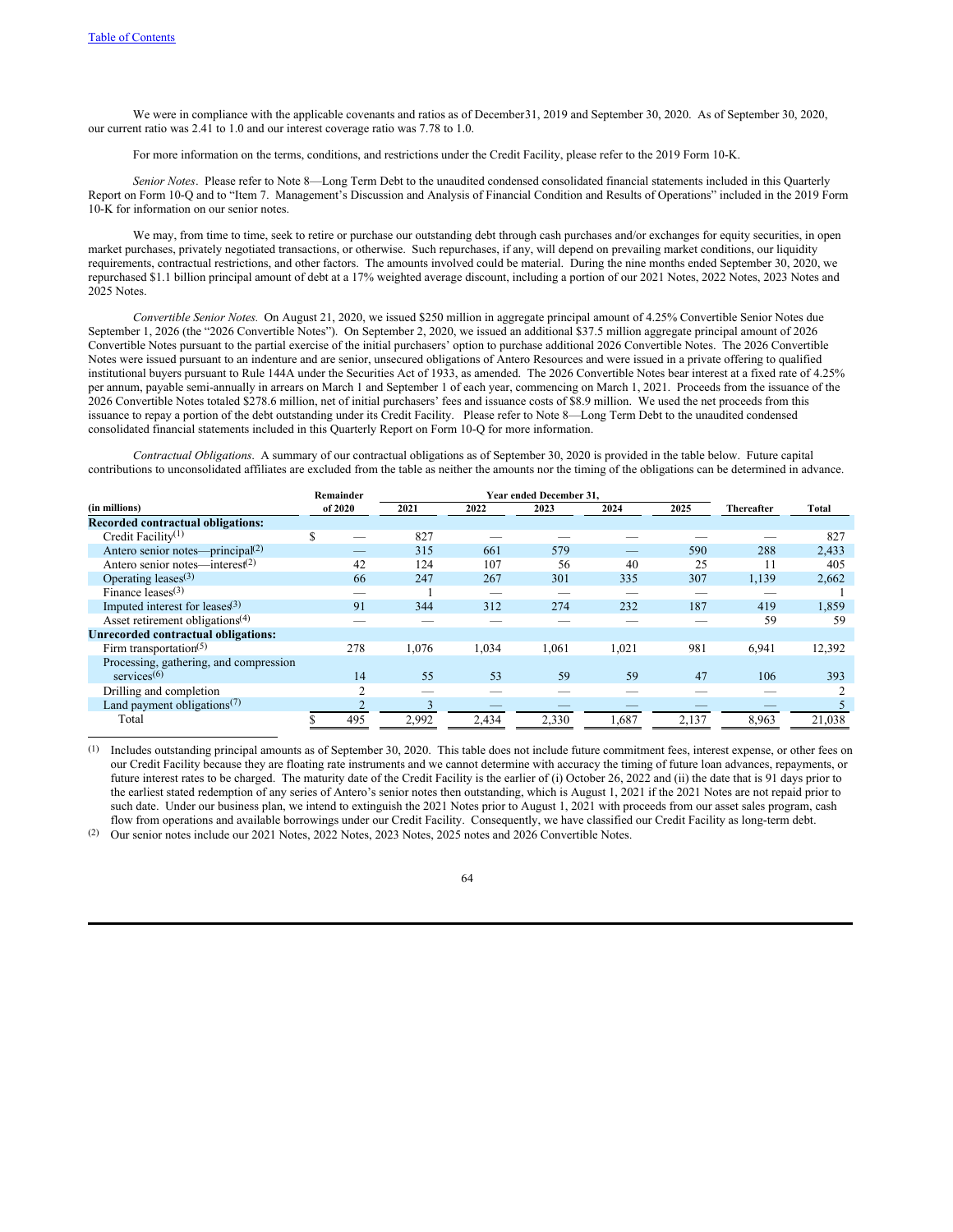- (3) Includes contracts for services provided by drilling rigs and completion fleets, processing, gathering and compression services agreements and office and equipment leases accounted for as leases. The values in the table represent the gross amounts that we are committed to pay; however, we will record in our financial statements our proportionate share of costs based on our working interests. See Note 13—Leases to the unaudited condensed consolidated financial statements for more information on our operating and finance leases.
- (4) Represents the present value of our estimated asset retirement obligations. Neither the ultimate settlement amounts nor the timing of our asset retirement obligations can be precisely determined in advance; however, we believe it is likely that a very small amount of these obligations will be settled within the next five years.
- <sup>(5)</sup> Includes firm transportation agreements with various pipelines in order to facilitate the delivery of our production to market. These contracts commit us to transport minimum daily natural gas or NGLs volumes at negotiated rates, or pay for any deficiencies at specified reservation fee rates. The amounts in this table reflect our minimum daily volumes at the reservation fee rates. The values in the table represent the gross amounts that we are committed to pay; however, we will record in our financial statements our proportionate share of costs based on our working interests and net of any fees for excess firm transportation marketed to third parties. None of these agreements were determined to be leases.
- (6) Contractual commitments for processing, gathering, and compression services agreements represent minimum commitments under long-term agreements not accounted for as leases. The obligations determined to be leases are included within finance and operating leases in the table above.
- (7) Includes contractual commitments for land acquisition agreements. The values in the table represent the minimum payments due under these arrangements. None of these agreements were determined to be leases.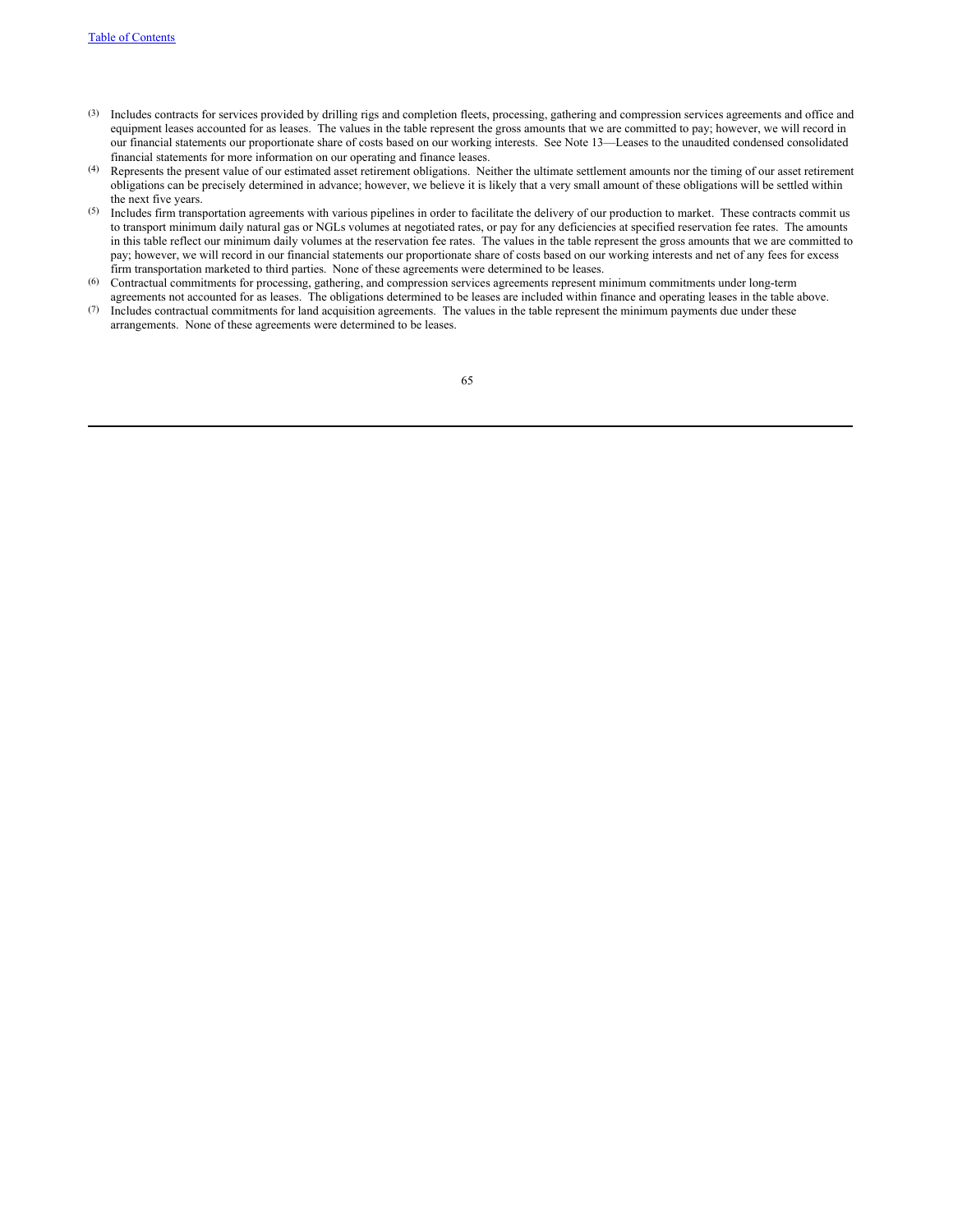## **Non-GAAP Financial Measures**

Adjusted EBITDAX is a non-GAAP financial measure that we define as net income (loss), including noncontrolling interests, before interest expense, interest income, gains or losses from commodity derivatives and marketing derivatives, amortization of deferred revenue, but including net cash receipts or payments on derivative instruments included in derivative gains or losses other than proceeds from derivative monetizations, income taxes, impairments, depletion, depreciation, amortization, and accretion, exploration expense, equity-based compensation, gain or loss on early extinguishment of debt, contract termination and rig stacking costs, loss on sale of equity investment shares, equity in earnings or loss of unconsolidated affiliates, water earnout, simplification transaction fees, gain or loss on sale of assets and Antero Midstream Partners related adjustments.

Through March 12, 2019, the financial results of Antero MidstreamPartners were included in our consolidated results. Effective March 13, 2019, we no longer consolidate Antero Midstream Partners and account for our interest in Antero Midstream using the equity method of accounting. See Note 6— Equity Method Investments to the unaudited condensed consolidated financial statements for more information on our equity investments. Adjusted EBITDAX includes distributions received with respect to limited partner interests in Antero Midstream Partners common units through March 12, 2019.

Adjusted EBITDAX as used and defined by us, may not be comparable to similarly titled measures employed by other companies and is not a measure of performance calculated in accordance with GAAP. Adjusted EBITDAX should not be considered in isolation or as a substitute for operating income or loss, net income or loss, cash flows provided by operating, investing, and financing activities, or other income or cash flow statement data prepared in accordance with GAAP. Adjusted EBITDAX provides no information regarding our capital structure, borrowings, interest costs, capital expenditures, working capital movement, or tax position. Adjusted EBITDAX does not represent funds available for discretionary use because those funds may be required for debt service, capital expenditures, working capital, income taxes, exploration expenses, and other commitments and obligations. However, our management team believes Adjusted EBITDAX is useful to an investor in evaluating our financial performance because this measure:

- is widely used by investors in the oil and natural gas industry to measure operating performance without regard to items excluded from the calculation of such term, which may vary substantially from company to company depending upon accounting methods and the book value of assets, capital structure and the method by which assets were acquired, among other factors;
- helps investors to more meaningfully evaluate and compare the results of our operations from period to period by removing the effect of our capital and legal structure from our operating structure;
- is used by our management team for various purposes, including as a measure of our operating performance, in presentations to our Board of Directors, and as a basis for strategic planning and forecasting; and
- is used by our Board of Directors as a performance measure in determining executive compensation.

There are significant limitations to using Adjusted EBITDAX as a measure of performance, including the inability to analyze the effects of certain recurring and non-recurring items that materially affect our net income or loss, the lack of comparability of results of operations of different companies, and the different methods of calculating Adjusted EBITDAX reported by different companies.

The following table represents a reconciliation of our net income (loss), including noncontrolling interest, to Adjusted EBITDAX and a reconciliation of our Adjusted EBITDAX to net cash provided by operating activities per our unaudited condensed consolidated statements of cash flows, in each case, for the three and nine months ended September 30, 2019 and 2020. Adjusted EBITDAX excludes the results of Antero Midstream Partners in order to provide comparability with the current structure of Antero Resources as effective March 13, 2019, we no longer consolidate Antero Midstream Partners results. These adjustments are disclosed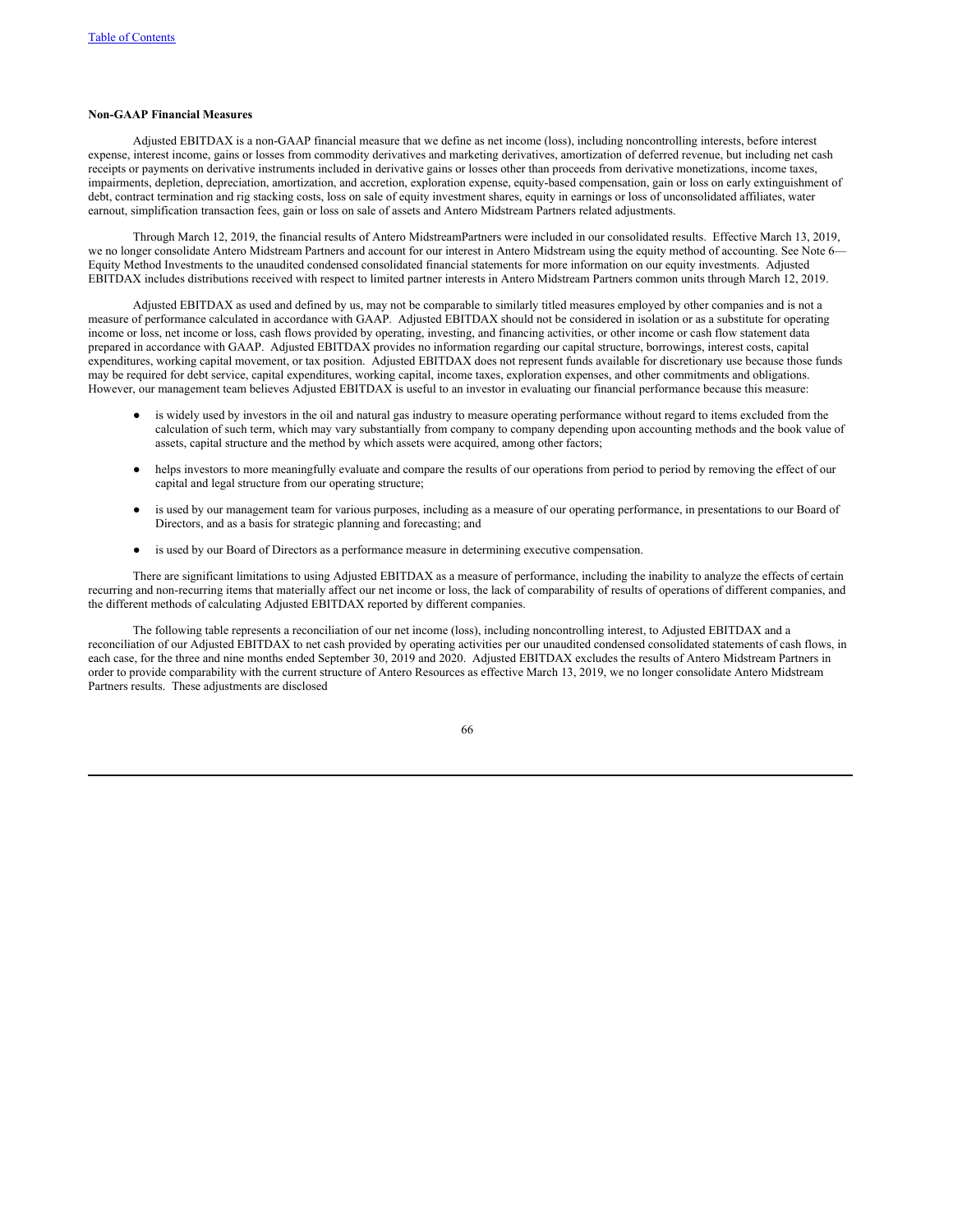in the table below as Antero Midstream Partners related adjustments. Adjusted EBITDAX also excludes the noncontrolling interests in Martica and these adjustments are disclosed in the table below as Martica related adjustments.

|                                                                          | Three months ended<br>September 30, |            |            | Nine months ended<br>September 30, |             |             |  |
|--------------------------------------------------------------------------|-------------------------------------|------------|------------|------------------------------------|-------------|-------------|--|
| (in thousands)                                                           |                                     | 2019       | 2020       |                                    | 2019        | 2020        |  |
| Reconciliation of net income (loss) to Adjusted EBITDAX:                 |                                     |            |            |                                    |             |             |  |
| Net income (loss) and comprehensive income (loss) attributable to Antero |                                     |            |            |                                    |             |             |  |
| Resources Corporation                                                    | S.                                  | (878, 864) | (535, 613) | $\mathbf{s}$                       | 142,067     | (1,337,727) |  |
| Net income (loss) and comprehensive income (loss) attributable to        |                                     |            |            |                                    |             |             |  |
| noncontrolling interests                                                 |                                     |            | (18, 233)  |                                    | 46,993      | (17,997)    |  |
| Depletion, depreciation, amortization, and accretion                     |                                     | 242,430    | 239,533    |                                    | 726,827     | 655,460     |  |
| Impairment of oil and gas properties                                     |                                     | 1,041,469  | 29,392     |                                    | 1,253,712   | 155,962     |  |
| Impairment of midstream assets                                           |                                     | 7,800      |            |                                    | 14,782      |             |  |
| Unrealized commodity derivative gains (losses)                           |                                     | (100, 785) | 748,791    |                                    | (210, 053)  | 875,811     |  |
| Proceeds from derivative monetizations                                   |                                     |            | (18,073)   |                                    |             | (18,073)    |  |
| Amortization of deferred revenue, VPP                                    |                                     |            | (5,175)    |                                    |             | (5,175)     |  |
| Equity-based compensation expense                                        |                                     | 3,875      | 5,699      |                                    | 19,327      | 17,001      |  |
| Provision for income tax expense (benefit)                               |                                     | (272, 627) | (168, 778) |                                    | 33,332      | (421, 167)  |  |
| Gain on early extinguishment of debt                                     |                                     |            | (55, 633)  |                                    |             | (175, 365)  |  |
| Equity in (earnings) loss of unconsolidated affiliates                   |                                     | 117,859    | (24, 419)  |                                    | 90,193      | 83,408      |  |
| Impairment of equity investment                                          |                                     |            |            |                                    |             | 610,632     |  |
| Gain on deconsolidation of Antero Midstream Partners LP                  |                                     |            |            |                                    | (1,406,042) |             |  |
| Distributions/dividends from unconsolidated affiliates                   |                                     | 48,714     | 42,755     |                                    | 109,241     | 128,267     |  |
| Interest expense, net                                                    |                                     | 47,754     | 48,043     |                                    | 173,868     | 152,956     |  |
| <b>Exploration</b> expense                                               |                                     | 208        | 454        |                                    | 648         | 895         |  |
| Gain on sale of assets                                                   |                                     |            |            |                                    | 951         |             |  |
| Contract termination and rig stacking                                    |                                     | 62         | 1,246      |                                    | 14,026      | 12,317      |  |
| Simplification transaction fees                                          |                                     |            |            |                                    | 15,482      |             |  |
| Transaction expense                                                      |                                     |            | 524        |                                    |             | 6,662       |  |
|                                                                          |                                     | 257,895    | 290,513    |                                    | 1,025,354   | 723,867     |  |
| Antero Midstream Partners related adjustments <sup>(2)</sup>             |                                     |            |            |                                    | (73, 115)   |             |  |
| Martica related adjustments <sup>(2)</sup>                               |                                     |            | (18,072)   |                                    |             | (21, 172)   |  |
| <b>Adjusted EBITDAX</b>                                                  | \$                                  | 257,895    | 272,441    | \$                                 | 952,239     | 702,695     |  |
|                                                                          |                                     |            |            |                                    |             |             |  |
| Reconciliation of our Adjusted EBITDAX to net cash provided by operating |                                     |            |            |                                    |             |             |  |
| activities:                                                              |                                     |            |            |                                    |             |             |  |

| <b>Adjusted EBITDAX</b>                                      | \$<br>257,895 | 272,441   | <sup>\$</sup> | 952,239    | 702,695    |
|--------------------------------------------------------------|---------------|-----------|---------------|------------|------------|
| Antero Midstream Partners related adjustments <sup>(1)</sup> |               |           |               | 73,115     |            |
| Martica related adjustments <sup>(2)</sup>                   |               | 18,072    |               | _          | 21,172     |
| Interest expense, net                                        | (47, 754)     | (48, 043) |               | (173, 868) | (152, 956) |
| Exploration expense                                          | (208)         | (454)     |               | (648)      | (895)      |
| Changes in current assets and liabilities                    | (13, 653)     | (86, 618) |               | 127,322    | (78, 891)  |
| Simplification transaction fees                              |               |           |               | (15, 482)  |            |
| Transaction expense                                          |               | (524)     |               |            | (6,662)    |
| Proceeds from derivative monetizations                       |               | 18.073    |               |            | 18,073     |
| Other items                                                  | 2,130         | 2,923     |               | (7,160)    | (10,026)   |
| Net cash provided by operating activities                    | 198,410       | 175,870   |               | 955,518    | 492,510    |

(1) Amounts reflected are net of any elimination adjustments for intercompany activity and include activity related to AnteroMidstream Partners through March 12, 2019. Effective March 13, 2019, Antero accounts for its unconsolidated investment in Antero Midstream Corporation using the equity method of accounting. See Note 6—Equity Method Investments to the unaudited condensed consolidated financial statements for further discussion on equity method investments.

(2) Adjustments reflect noncontrolling interests in Martica not otherwise adjusted in amounts above.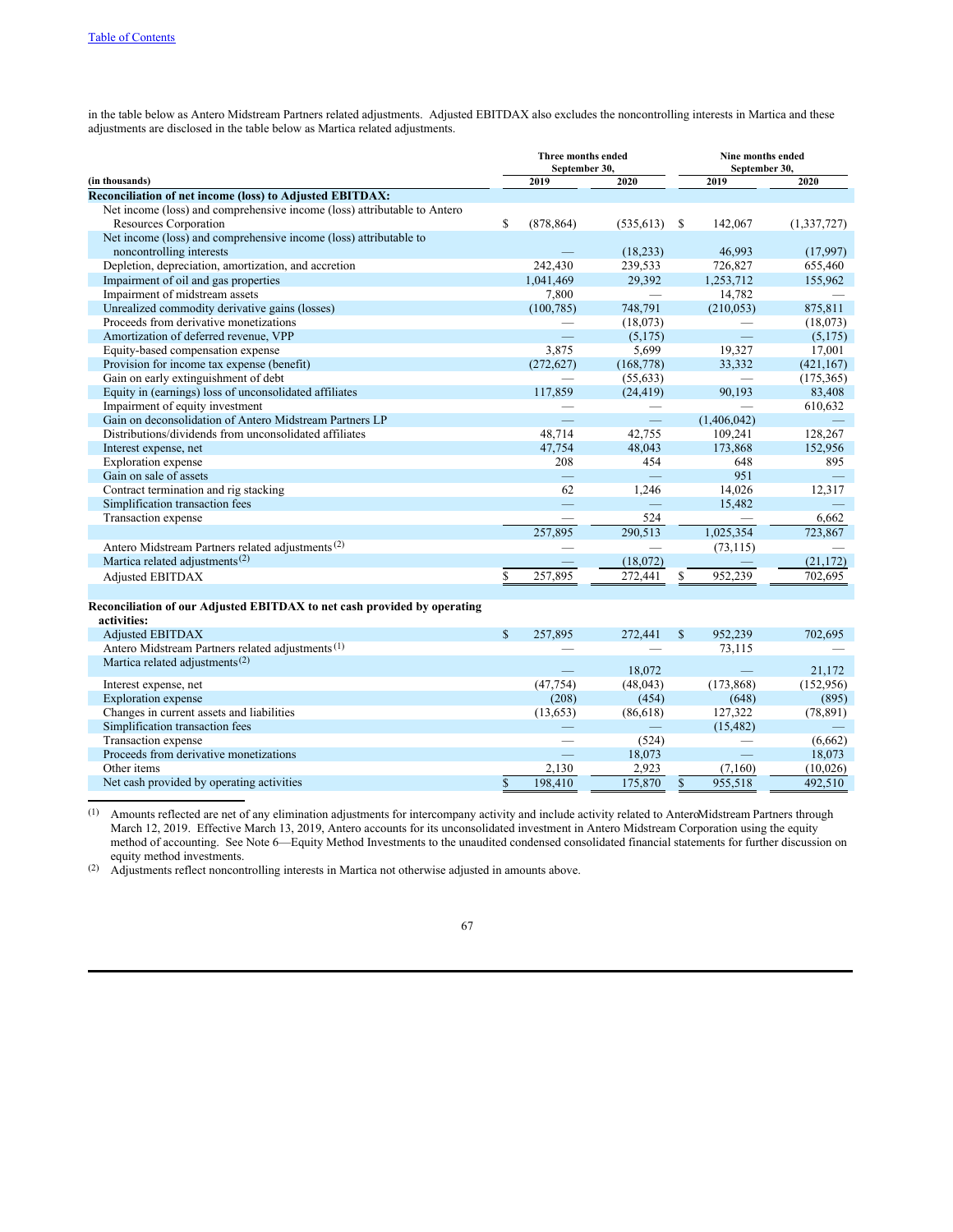### **Critical Accounting Policies and Estimates**

The discussion and analysis of our financial condition and results of operations are based upon our consolidated financial statements, which have been prepared in accordance with GAAP. The preparation of our financial statements requires us to make estimates and assumptions that affect the reported amounts of assets, liabilities, revenues and expenses, and related disclosure of contingent assets and liabilities. Certain accounting policies involve judgments and uncertainties to such an extent that there is reasonable likelihood that materially different amounts could have been reported under different conditions, or if different assumptions had been used. We evaluate our estimates and assumptions on a regular basis. We base our estimates on historical experience and various other assumptions that are believed to be reasonable under the circumstances, the results of which form the basis for making judgments about the carrying values of assets and liabilities that are not readily apparent from other sources. Actual results may differ from these estimates and assumptions used in preparation of our consolidated financial statements. Our more significant accounting policies and estimates include the successful efforts method of accounting for our production activities, estimates of natural gas, NGLs, and oil reserve quantities and standardized measures of future cash flows, and impairment of proved properties. We provide an expanded discussion of our more significant accounting policies, estimates and judgments in the 2019 Form 10-K. We believe these accounting policies reflect our more significant estimates and assumptions used in the preparation of our consolidated financial statements. Also, see Note 2—Summary of Significant Accounting Policies to the consolidated financial statements, included in the 2019 Form 10-K, for a discussion of additional accounting policies and estimates made by management.

We evaluate the carrying amount of our proved natural gas, NGLs, and oil properties for impairment for the Utica and Marcellus Shale properties, by property, when events or changes in circumstances indicate that a property's carrying amount may not be recoverable. Under GAAP for successful efforts accounting, if the carrying amount exceeds the estimated undiscounted future net cash flows (measured using future prices), we estimate the fair value of our proved properties and record an impairment charge for any excess of the carrying amount of the properties over the estimated fair value of the properties.

The estimated future net cash flows have been impacted by the COVID-19 pandemic and the decision in March 2020 by Saudi Arabia to reduce the price at which it sells oil and announcing plans to increase production. These events have caused, and continue to cause, significant volatility in future prices which are used in this evaluation. Based on future prices as of September 30, 2020, the estimated undiscounted future net cash flows exceeded the carrying amount and no further evaluation was required. We have not recorded any impairment expenses associated with our proved properties during the nine months ended September 30, 2019 and 2020. We recorded an impairment charge of \$881 million related to the Utica Shale properties on September 30, 2019.

Estimated undiscounted future net cash flows are very sensitive to commodity price swings at current commodity price levels and a relatively small decline in prices could result in the carrying amount exceeding the estimated undiscounted future net cash flows at the end of a future reporting period, which would require us to further evaluate if an impairment charge would be necessary. If future prices decline further from September 30, 2020, the fair value of our properties may be below their carrying amounts and an impairment charge may be necessary. We are unable, however, to predict future commodity prices with any reasonable certainty.

### **New Accounting Pronouncements**

On August 5, 2020, the Financial Accounting Standards Board issued Accounting Standards Update No. 2020-06,*Accounting for Convertible Instruments and Contracts in an Entity's Own Equity*, which eliminates the cash conversion model in ASC 470-20 (defined below in Item 1A. Risk Factors) that require separate accounting for conversion features that is currently being applied to the 2026 Convertible Notes, and instead, allows the debt instrument and conversion features to be accounted for as a single debt instrument. The new standard becomes effective on January 1, 2022, and early adoption is permitted. We are evaluating our plans for adoption, including the adoption date and transition method.

Upon adoption of this new standard, we expect to reclassify \$62 million, net of deferred income taxes and equity issuance costs, to long-term debt and deferred income tax liability, as applicable, from stockholders' equity. Additionally, annual interest expense for the 2026 Convertible Notes will be based on an effective interest rate of 4.8% as compared to 11.7% for the three and nine months ended September 30, 2020 in the statement of operations and the weighted average diluted shares outstanding will increase from zero as of September 30, 2020 under the treasury-stock method to 66 million under the if-converted method. We do not believe that adoption of the standard will impact our operational strategies or growth prospects.

### **Off-Balance Sheet Arrangements**

As of September 30, 2020, we did not have any off balance sheet arrangements other than contractual commitments for firm transportation, gas processing and fractionation, gathering, and compression services and land payment obligations. See "—Debt Agreements and Contractual Obligations— Contractual Obligations" for our commitments under these agreements.

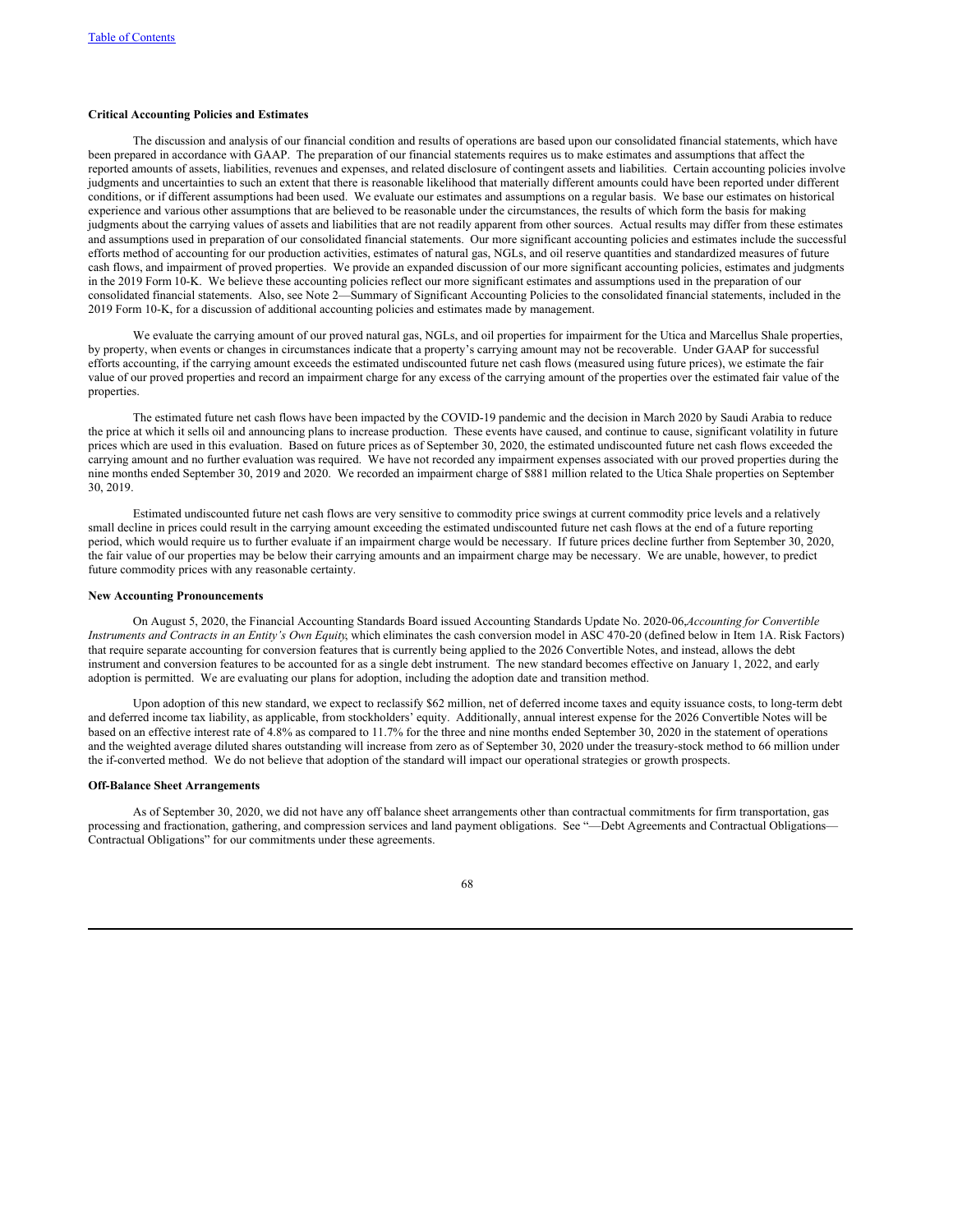## **Item 3. Quantitative and Qualitative Disclosures About Market Risk.**

The primary objective of the following information is to provide forward-looking quantitative and qualitative information about our potential exposure to market risk. The term "market risk" refers to the risk of loss arising from adverse changes in natural gas, NGLs, and oil prices, as well as interest rates. These disclosures are not meant to be precise indicators of expected future losses, but rather indicators of reasonably possible losses. This forward-looking information provides indicators of how we view and manage our ongoing market risk exposures.

## *Commodity Hedging Activities*

Our primary market risk exposure is in the price we receive for our natural gas, NGLs, and oil production. Pricing is primarily driven by spot regional market prices applicable to our U.S. natural gas production and the prevailing worldwide price for oil. Pricing for natural gas, NGLs, and oil has, historically, been volatile and unpredictable, and we expect this volatility to continue in the future. The prices we receive for our production depend on many factors outside of our control, including volatility in the differences between commodity prices at sales points and the applicable index price.

To mitigate some of the potential negative impact on our cash flows caused by changes in commodity prices, we enter into financial derivative instruments for a portion of our natural gas, NGLs, and oil production when management believes that favorable future prices can be secured.

Our financial hedging activities are intended to support natural gas, NGLs, and oil prices at targeted levels and to manage our exposure to natural gas, NGLs, and oil price fluctuations. These contracts may include commodity price swaps whereby we will receive a fixed price and pay a variable market price to the contract counterparty, collars that set a floor and ceiling price for the hedged production, basis differential swaps or embedded options. These contracts are financial instruments and do not require or allow for physical delivery of the hedged commodity. As of September 30, 2020, our commodity derivatives included fixed price swaps and basis differential swaps at index-based pricing.

As of September 30, 2020, we had in place natural gas swaps covering portions of our projected production through 2023. Our commodity hedge position as of September 30, 2020 is summarized in Note 12—Derivative Instruments to our unaudited condensed consolidated financial statements included elsewhere in this Quarterly Report on Form 10-Q. Under the Credit Facility, we are permitted to hedge up to 75% of our projected production for the next 60 months. We may enter into hedge contracts with a term greater than 60 months, and for no longer than 72 months, for up to 65% of our estimated production. Based on our production and our fixed price swap contracts and embedded put option that settled during the nine months ended September 30, 2020, our revenues would have decreased by approximately \$31 million for each \$0.10 decrease per MMBtu in natural gas prices and \$1.00 decrease per Bbl in oil and NGLs prices, excluding the effects of changes in the fair value of our derivative positions which remain open as of September 30, 2020.

All derivative instruments, other than those that meet the normal purchase and normal sale scope exception or other derivative scope exceptions, are recorded at fair market value in accordance with GAAP and are included in our consolidated balance sheets as assets or liabilities. The fair values of our derivative instruments are adjusted for non-performance risk. Because we do not designate these derivatives as accounting hedges, they do not receive hedge accounting treatment; therefore, all mark-to-market gains or losses, as well as cash receipts or payments on settled derivative instruments, are recognized in our statements of operations. We present total gains or losses on commodity derivatives (for both settled derivatives and derivative positions which remain open) within operating revenues as "Commodity derivative fair value gains (losses)."

Mark-to-market adjustments of derivative instruments cause earnings volatility but have no cash flow impact relative to changes in market prices until the derivative contracts are settled or monetized prior to settlement. We expect continued volatility in the fair value of our derivative instruments. Our cash flows are only impacted when the associated derivative contracts are settled or monetized by making or receiving payments to or from the counterparty. As of September 30, 2020, the estimated fair value of our commodity derivative instruments was a net liability of \$130 million comprised of current and noncurrent assets and liabilities. At December 31, 2019, the estimated fair value of our commodity derivative instruments was a net asset of \$746 million comprised of current and noncurrent assets and liabilities.

By removing price volatility from a portion of our expected production through December 2023, we have mitigated, but not eliminated, the potential negative effects of changing prices on our operating cash flows for those periods. While mitigating the negative effects of falling commodity prices, these derivative contracts also limit the benefits we would receive from increases in commodity prices above the fixed hedge prices.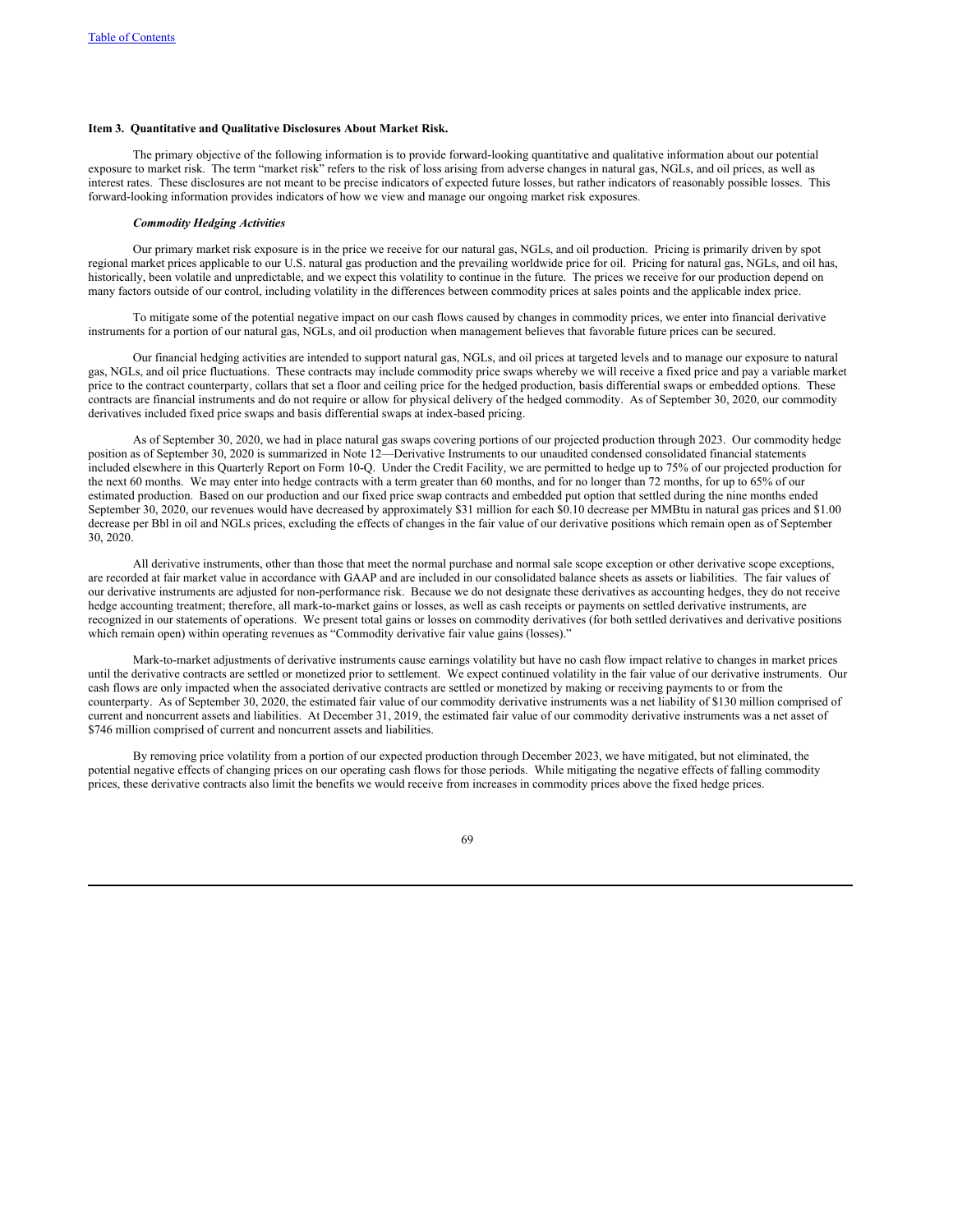### *Counterparty and Customer Credit Risk*

Our principal exposures to credit risk are through receivables resulting from the following: commodity derivative contracts (\$127 million as of September 30, 2020); and the sale of our natural gas, NGLs and oil production (\$301 million as of September 30, 2020), which we market to energy companies, end users, and refineries.

By using derivative instruments that are not traded on an exchange to hedge exposures to changes in commodity prices, we expose ourselves to the credit risk of our counterparties. Credit risk is the potential failure of a counterparty to perform under the terms of a derivative contract. When the fair value of a derivative contract is positive, the counterparty is expected to owe us, which creates credit risk. To minimize the credit risk in derivative instruments, it is our policy to enter into derivative contracts only with counterparties that are creditworthy financial institutions that management deems to be competent and competitive market makers. The creditworthiness of our counterparties is subject to periodic review. We have commodity hedges in place with 16 different counterparties, 13 of which are lenders under our Credit Facility. The fair value of the net liability of our commodity derivative contracts of approximately \$130 million as of September 30, 2020 included the following derivative assets by bank counterparty: Canadian Imperial Bank of Commerce - \$29 million; Morgan Stanley - \$17 million; Scotiabank - \$14 million; BNP Paribas - \$5 million; PNC - \$3 million; TD Energy - \$3 million; Natixis - \$2 million and Truist - \$1 million. The estimated fair value of our commodity derivative assets has been risk-adjusted using a discount rate based upon the counterparties' respective published credit default swap rates (if available, or if not available, a discount rate based on the applicable Reuters bond rating) as of September 30, 2020 for each of the European and American banks. We believe that all of these institutions, currently, are acceptable credit risks. Other than as provided by the Credit Facility, we are not required to provide credit support or collateral to any of our counterparties under our derivative contracts, nor are they required to provide credit support to us. As of September 30, 2020, we did not have any past-due receivables from, or payables to, any of the counterparties to our derivative contracts.

We are also subject to credit risk due to the concentration of our receivables from several significant customers for sales of natural gas, NGLs, and oil. We generally do not require our customers to post collateral. The inability or failure of our significant customers to meet their obligations to us, or their insolvency or liquidation, may adversely affect our financial results.

### *Interest Rate Risks*

Our primary exposure to interest rate risk results from outstanding borrowings under the Credit Facility, which has a floating interest rate. The average annualized interest rate incurred on the Credit Facility during the nine months ended September 30, 2020 was approximately 3.23%. We estimate that a 1.0% increase in the applicable average interest rates for the nine months ended September 30, 2020 would have resulted in an estimated \$6.3 million increase in interest expense.

## **Item 4. Controls and Procedures.**

### *Evaluation of Disclosure Controls and Procedures*

As required by Rule 13a-15(b) under the Exchange Act, we have evaluated, under the supervision and with the participation of our management, including our principal executive officer and principal financial officer, the effectiveness of the design and operation of our disclosure controls and procedures (as defined in Rules 13a-15(e) and 15d-15(e) under the Exchange Act) as of the end of the period covered by this Quarterly Report on Form 10- Q. Our disclosure controls and procedures are designed to provide reasonable assurance that the information required to be disclosed by us in reports that we file or submit under the Exchange Act is accumulated and communicated to our management, including our principal executive officer and principal financial officer, as appropriate, to allow timely decisions regarding required disclosures and is recorded, processed, summarized and reported within the time periods specified in the rules and forms of the SEC. Based upon that evaluation, our principal executive officer and principal financial officer concluded that our disclosure controls and procedures were effective as of September 30, 2020 at a level of reasonable assurance.

### *Changes in Internal Control Over Financial Reporting*

There have been no changes in our internal control over financial reporting (as defined in Rules 13a-15(f) and 15d-15(f) under the Exchange Act) during the three months ended September 30, 2020 that have materially affected, or are reasonably likely to materially affect, our internal control over financial reporting.

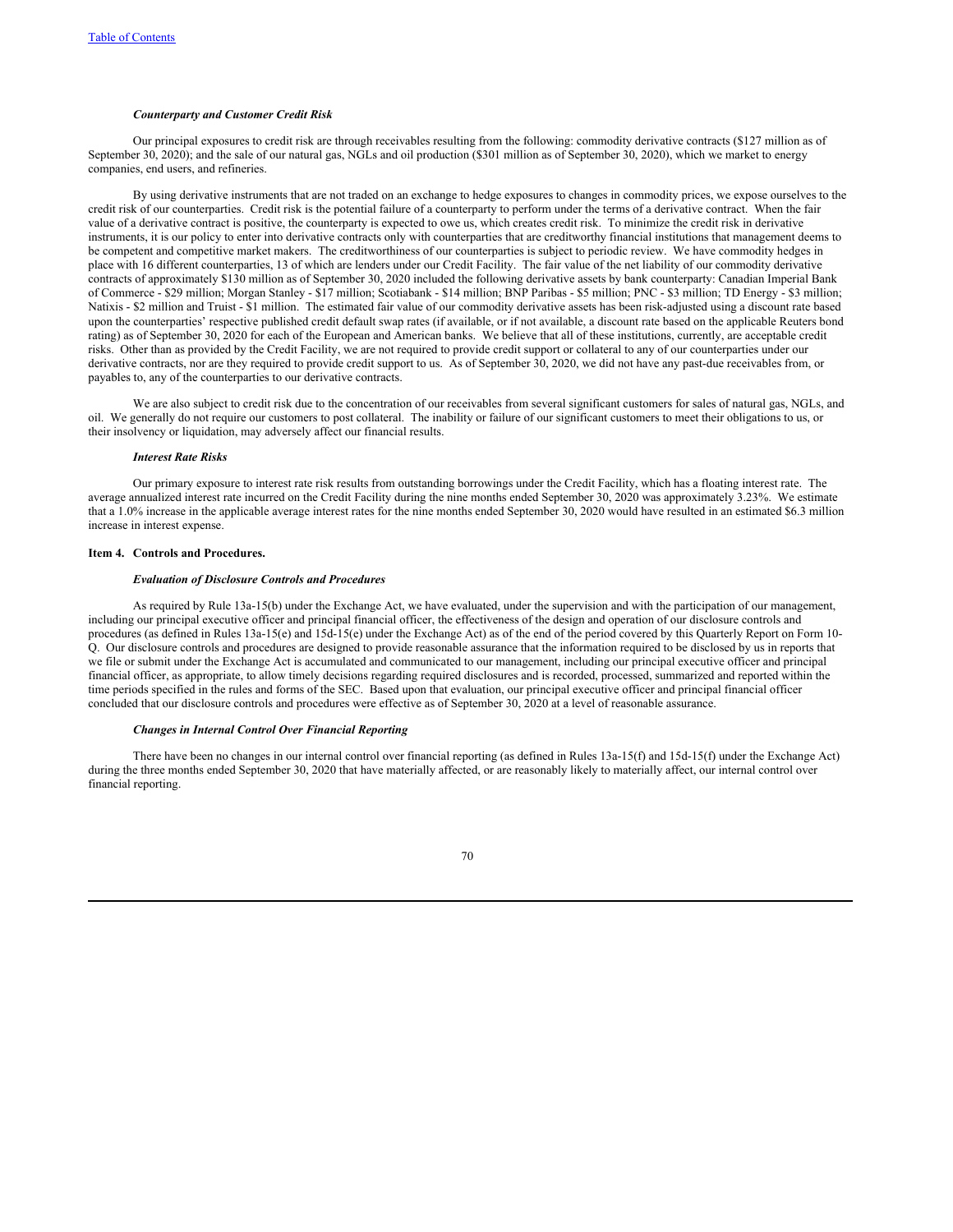## **PART II—OTHER INFORMATION**

## **Item 1. Legal Proceedings.**

The information required by this item is included in Note 15—Contingencies to our unaudited condensed consolidated financial statements and is incorporated herein.

### **Item 1A. Risk Factors.**

We are subject to certain risks and hazards due to the nature of the business activities we conduct. For a discussion of these risks, see "Item 1A. Risk Factors" in the 2019 Form 10-K and our Quarterly Report on Form 10-Q for the quarter ended March 31, 2020 in addition to the risks described below. Other than as described below, there have been no material changes to the risks described in the 2019 Form 10-K and our Quarterly Report on Form 10-Q for the quarter ended March 31, 2020. We may experience additional risks and uncertainties not currently known to us. Furthermore, as a result of developments occurring in the future, conditions that we currently deem to be immaterial may also materially and adversely affect us. Any such risk, in addition to those described below, in the 2019 Form 10-K and in the Quarterly Report on Form 10-Q for the quarter ended March 31, 2020, may materially and adversely affect our business, financial condition, cash flows and results of operations.

## The accounting method for convertible debt securities that may be settled in cash, such as the 2026 Convertible Notes, could have a material *ef ect on our reported financial results.*

Under Accounting Standards Codification 470-20, Debt with Conversion and Other Options ("ASC 470-20"), an entity must separately account for the liability and equity components of the convertible debt instruments (such as the 2026 Convertible Notes) that may be settled entirely or partially in cash upon conversion in a manner that reflects the issuer's economic interest cost. The effect of ASC 470-20 on the accounting for the 2026 Convertible Notes is that the equity component is required to be included in the additional paid-in capital section of stockholders' equity on our consolidated balance sheet at the issuance date and the value of the equity component would be treated as a debt discount for purposes of accounting for the debt component of the 2026 Convertible Notes. As a result, we will be required to record a greater amount of non-cash interest expense as a result of the amortization of the discounted carrying value of the 2026 Convertible Notes to their face amount over the term of the 2026 Convertible Notes. We will report larger net losses (or lower net income) in our financial results because ASC 470-20 will require interest to include both the amortization of the debt discount and the instrument's non-convertible coupon interest rate, which could adversely affect our reported earnings and financial condition.

In addition, under certain circumstances, convertible debt instruments (such as the 2026 Convertible Notes) that may be settled entirely or partly in cash may be accounted for utilizing the treasury stock method, the effect of which is that the shares issuable upon conversion of such 2026 Convertible Notes are not included in the calculation of diluted earnings per share except to the extent that the conversion value of such 2026 Convertible Notes exceeds their principal amount. Under the treasury stock method, for diluted earnings per share purposes, the transaction is accounted for as if the number of shares of common stock that would be necessary to settle such excess, if we elected to settle such excess in shares, are issued. We cannot be sure that the accounting standards in the future will continue to permit the use of the treasury stock method. If we are unable or otherwise elect not to use the treasury stock method in accounting for the shares issuable upon conversion of the 2026 Convertible Notes, then our diluted earnings per share could be adversely affected. For example, in August 2020, the Financial Accounting Standards Board issued ASU No. 2020-06, Debt—Debt with Conversion and Other Options (Subtopic 470-20) and Derivatives and Hedging - Contracts in Entity's Own Equity (Subtopic 815-40) to amend current accounting standards to eliminate the treasury stock method for convertible instruments and instead require application of the "if-converted" method. Under that method, if it is adopted, diluted earnings per share would generally be calculated assuming that all the notes were converted solely into shares of common stock at the beginning of the reporting period, unless the result would be anti-dilutive. The application of the if-converted method may change previously reported per share results.

## Conversion of the 2026 Convertible Notes may dilute the ownership interest of existing stockholders, including holders who had previously *converted their 2026 Convertible Notes, or may otherwise depress the price of our common stock.*

The conversion of some or all of the 2026 Convertible Notes will dilute the ownership interests of existing stockholders if we deliver shares of our common stock upon conversion of any of the 2026 Convertible Notes. The 2026 Convertible Notes may become convertible at the option of holders prior to their scheduled terms under certain circumstances. Any sales in the public market of the common stock issuable upon such conversion could adversely affect prevailing market prices of our common stock. In addition, the existence of the 2026 Convertible Notes may encourage short selling by market participants because the conversion of the 2026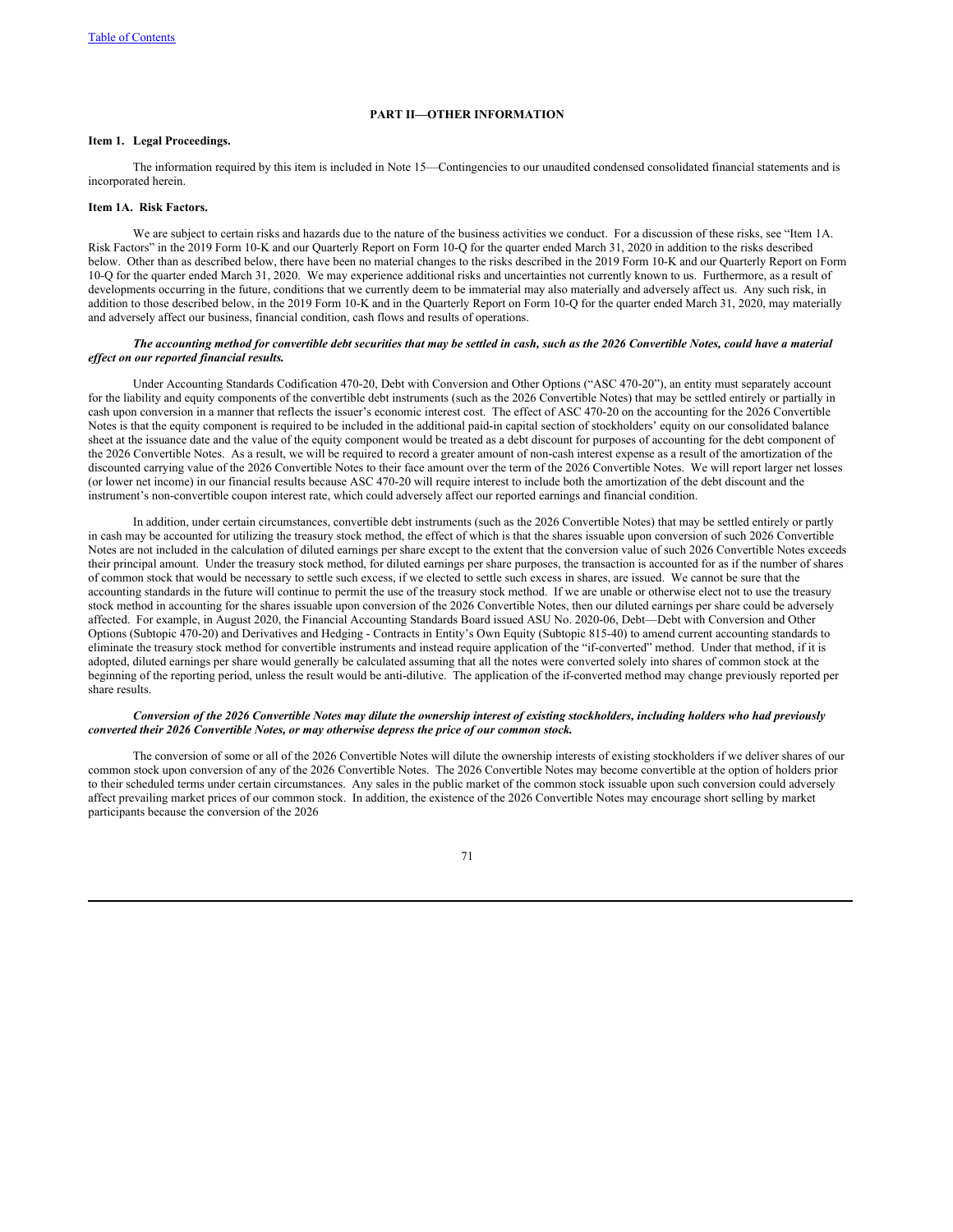Convertible Notes could be used to satisfy short positions, or anticipated conversion of the 2026 Convertible Notes into shares of our common stock could depress the price of our common stock.

#### We may be unable to raise the funds necessary to repurchase the 2026 Convertible Notes for cash following a fundamental change, or to pay any cash amounts due upon conversion, and our other indebtedness may limit our ability to repurchase the 2026 Convertible Notes or pay cash upon *their conversion.*

Holders of our 2026 Convertible Notes may, subject to a limited exception, require us to repurchase their 2026 Convertible Notes following a fundamental change at a cash repurchase price generally equal to 100% of the principal amount of the 2026 Convertible Notes to be repurchased, plus accrued and unpaid interest, if any. In addition, upon conversion, we will satisfy part or all of our conversion obligation in cash unless we elect to settle conversions solely in shares of our common stock. We may not have enough available cash or be able to obtain financing at the time we are required to repurchase the 2026 Convertible Notes or pay the cash amounts due upon conversion. In addition, applicable law, regulatory authorities and the agreements governing our other indebtedness, may restrict our ability to repurchase the 2026 Convertible Notes or pay the cash amounts due upon conversion. Our inability to satisfy our obligations under the 2026 Convertible Notes could affect the trading price of our common stock.

Our failure to repurchase the 2026 Convertible Notes or to pay the cash amounts due upon conversion when required will constitute a default under the indenture governing the 2026 Convertible Notes. A default under this indenture or the occurrence of the fundamental change itself could also lead to a default under agreements governing our other indebtedness, which may result in that other indebtedness becoming immediately payable in full. We may not have sufficient funds to satisfy all amounts due under the other indebtedness and the 2026 Convertible Notes.

#### *Provisions of our 2026 Convertible Notes could delay or prevent an otherwise beneficial takeover of us.*

Certain provisions of our 2026 Convertible Notes and the indenture governing such notes could make a third-party attempt to acquire us more difficult or expensive. For example, if a takeover constitutes a "Fundamental Change" (as defined in the indenture governing such notes), then holders of our 2026 Convertible Notes will have the right to require us to repurchase their 2026 Convertible Notes for cash. In addition, if a takeover constitutes a "Make-Whole Fundamental Change" (as defined in such indenture), then we may be required to temporarily increase the conversion rate. In either case, and in other cases, our obligations under the 2026 Convertible Notes and the indenture governing such notes could increase the cost of acquiring us or otherwise discourage a third party from acquiring us, including in a transaction that holders of our 2026 Convertible Notes or holders of our common stock may view as favorable.

#### **Item 2. Unregistered Sales of Equity Securities**

#### *Issuer Purchases of Equity Securities*

The following table sets forth our share purchase activity for each period presented:

|                                             | <b>Total Number</b><br>of Shares |   | <b>Average Price</b>  | <b>Total Number</b><br>of Shares<br>Repurchased<br>as Part of<br><b>Publicly</b> | Approximate<br><b>Dollar Value</b><br>of Shares<br>that May<br><b>Yet be Purchased</b> |
|---------------------------------------------|----------------------------------|---|-----------------------|----------------------------------------------------------------------------------|----------------------------------------------------------------------------------------|
| Period                                      | Purchased                        |   | <b>Paid Per Share</b> | <b>Announced Plans</b>                                                           | <b>Under the Plan</b>                                                                  |
| July 1, 2020 - July 31, 2020 <sup>(1)</sup> | 14.485                           | S | 2.85                  | $\qquad \qquad - \qquad$                                                         |                                                                                        |
| August 1, 2020 - August 31, 2020            |                                  |   |                       | __                                                                               |                                                                                        |
| September 1, 2020 - September 30, 2020      | $\overline{\phantom{a}}$         |   | _                     | $-$                                                                              |                                                                                        |
| Total                                       | 14,485                           |   | 2.85                  | _                                                                                |                                                                                        |

(1) The total number of shares purchased includes 14,485 shares repurchased in July representing shares of our common stock transferred to us in order to satisfy tax withholding obligations incurred upon the vesting of restricted stock and RSUs held by our employees.

72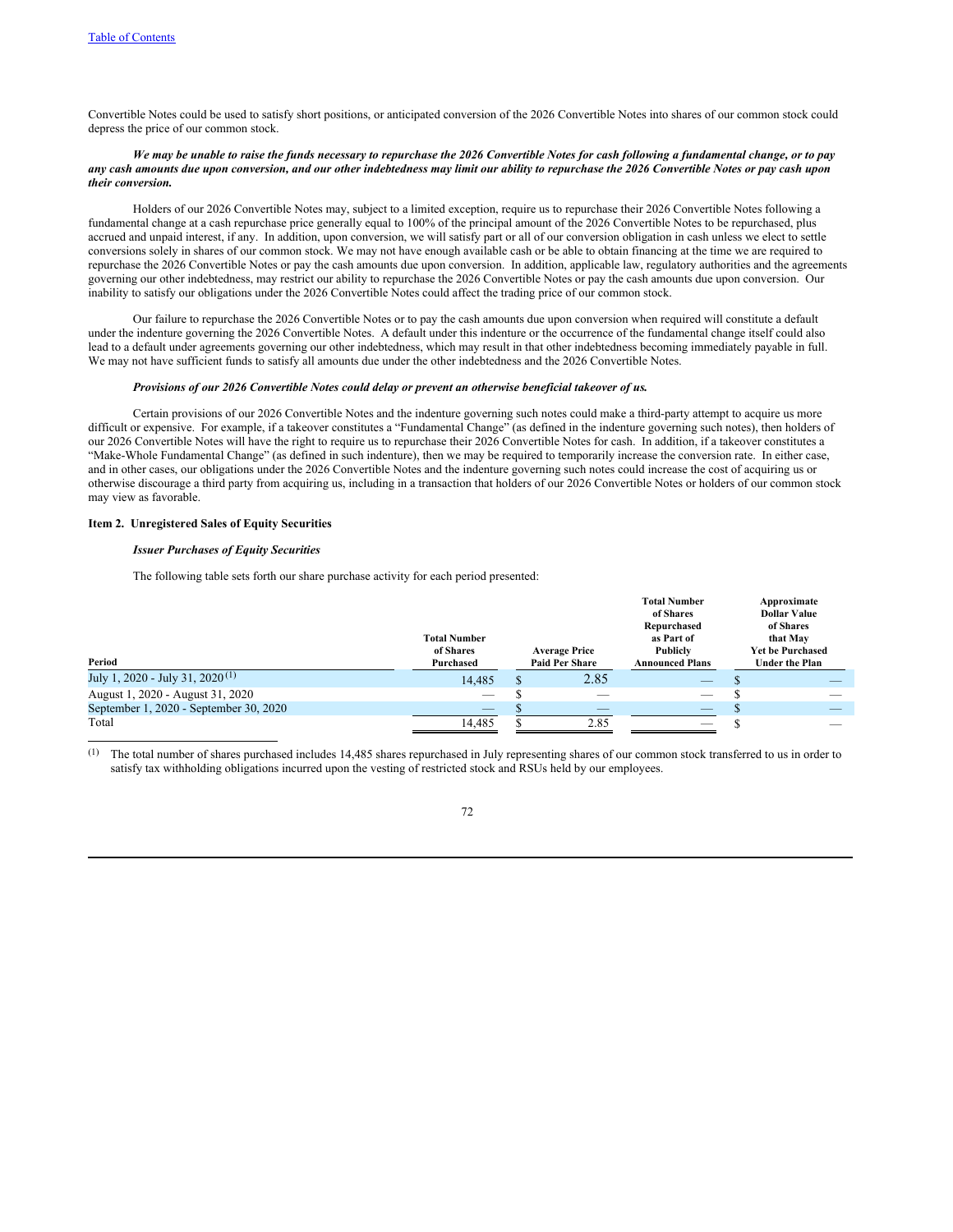#### **Item 6. Exhibits**

| Exhibit |                                                                                                                                        |
|---------|----------------------------------------------------------------------------------------------------------------------------------------|
| Number  | <b>Description of Exhibit</b>                                                                                                          |
| 3.1     | Amended and Restated Certificate of Incorporation of Antero Resources Corporation (incorporated by reference to Exhibit 3.1 to the     |
|         | Company's Current Report on Form 8-K (Commission File No. 001-36120) filed on October 17, 2013).                                       |
| 3.2     | Amended and Restated Bylaws of Antero Resources Corporation (incorporated by reference to Exhibit 3.2 to the Company's Current         |
|         | Report on Form 8-K (Commission File No. 001-36120) filed on October 17, 2013).                                                         |
| 4.1     | Indenture related to the 4.25% Convertible Senior Notes due 2026, dated as of August 21, 2020, by and among Antero Resources           |
|         | Corporation, the several guarantors named therein and Wells Fargo Bank, National Association, as trustee (incorporated by reference to |
|         | Exhibit 4.1 to the Company's Current Report on Form 8-K (Commission File No. 001-36120) filed on August 21, 2020).                     |
| 4.2     | Form of 4.25% Convertible Senior Note due 2026 (incorporated by reference to Exhibit 4.2 to the Company's Current Report on Form 8-K   |
|         | (Commission File No. 001-36120) filed on August 21, 2020).                                                                             |
| $10.1*$ | Form of Retention Award Grant Notice and Retention Award Agreement under the Antero Resources Corporation 2020 Long-Term               |
|         | Incentive Plan (Employees).                                                                                                            |
| $10.2*$ | Form of Restricted Stock Unit Grant Notice and Restricted Stock Unit Agreement under the Antero Resources Corporation 2020 Long-       |
|         | Term Incentive Plan.                                                                                                                   |
| $10.3*$ | Form of Performance Share Unit Grant Notice and Performance Share Unit Agreement under the Antero Resources Corporation 2020           |
|         | Long-Term Incentive Plan.                                                                                                              |
| $22.1*$ | <b>List of Guarantor Subsidiaries</b>                                                                                                  |
| $31.1*$ | Certification of the Company's Chief Executive Officer Pursuant to Section 302 of the Sarbanes Oxley Act of 2002 (18 U.S.C.            |
|         | Section 7241).                                                                                                                         |
| $31.2*$ | Certification of the Company's Chief Financial Officer Pursuant to Section 302 of the Sarbanes Oxley Act of 2002 (18 U.S.C.            |
|         | Section 7241).                                                                                                                         |
| $32.1*$ | Certification of the Company's Chief Executive Officer Pursuant to Section 906 of the Sarbanes Oxley Act of 2002 (18 U.S.C.            |
|         | Section 1350).                                                                                                                         |
| $32.2*$ | Certification of the Company's Chief Financial Officer Pursuant to Section 906 of the Sarbanes Oxley Act of 2002 (18 U.S.C.            |
|         | Section 1350).                                                                                                                         |
| $101*$  | The following financial information from this Quarterly Report on Form 10-Q of Antero Resources Corporation for the quarter ended      |
|         | September 30, 2020 formatted in iXBRL (Inline eXtensible Business Reporting Language): (i) Condensed Consolidated Balance Sheets,      |
|         | (ii) Condensed Consolidated Statements of Operations and Comprehensive Income (Loss), (iii) Condensed Consolidated Statements of       |
|         | Equity, (iv) Condensed Consolidated Statements of Cash Flows, and (v) Notes to the Condensed Consolidated Financial Statements, tagged |
|         | as blocks of text.                                                                                                                     |
| 104     | Cover Page Interactive Data File (formatted as Inline XBRL and contained in Exhibit 101).                                              |
|         |                                                                                                                                        |

The exhibits marked with the asterisk symbol (\*) are filed or furnished with this Quarterly Report on Form 10-Q.

73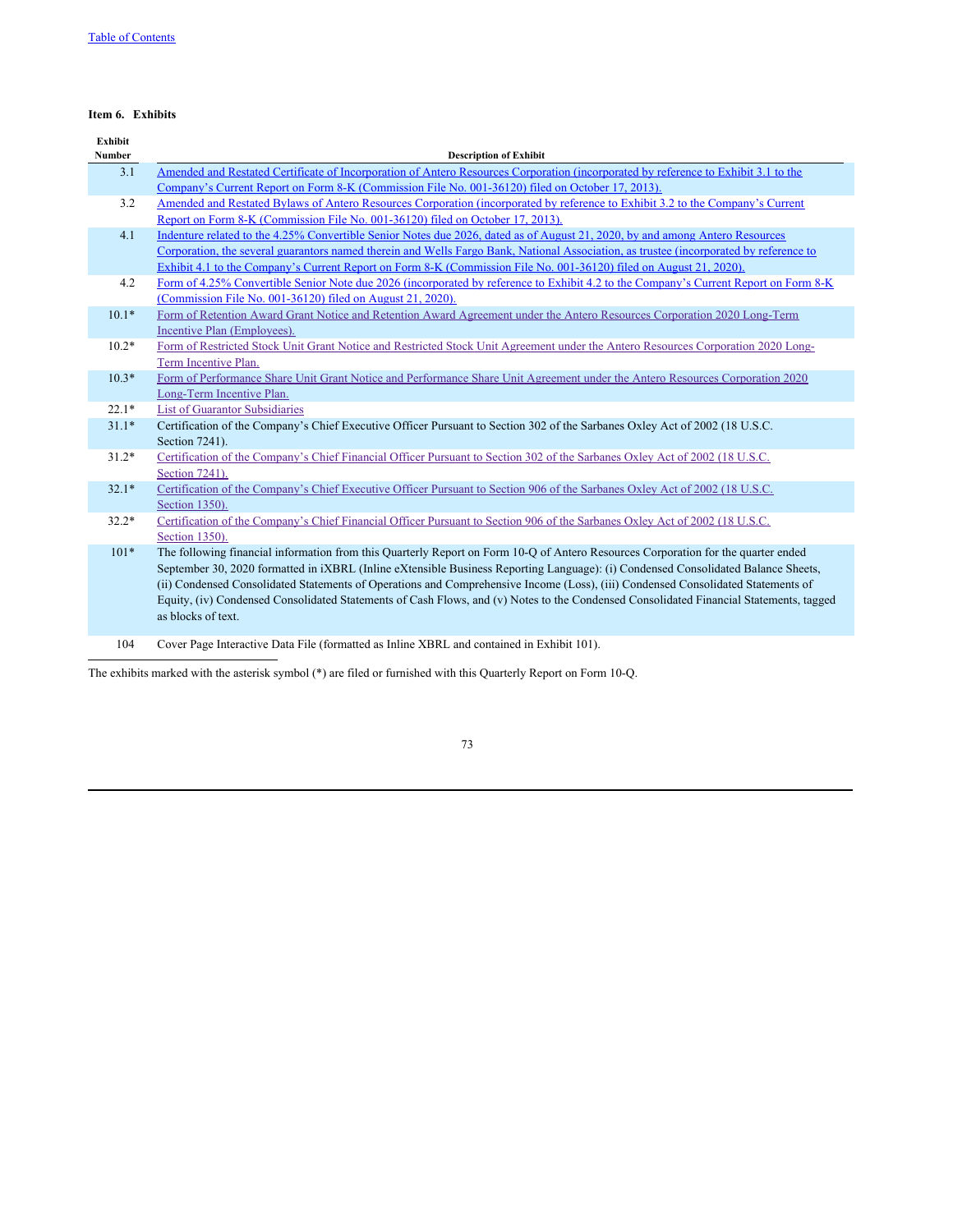#### **SIGNATURES**

Pursuant to the requirements of the Securities Exchange Act of 1934, the registrant has duly caused this report to be signed on its behalf by the undersigned thereunto duly authorized.

### **ANTERO RESOURCES CORPORATION**

By: /s/ GLEN C. WARREN, JR. Glen C. Warren, Jr.

*President, Chief Financial Of icer and Secretary*

Date: October 28, 2020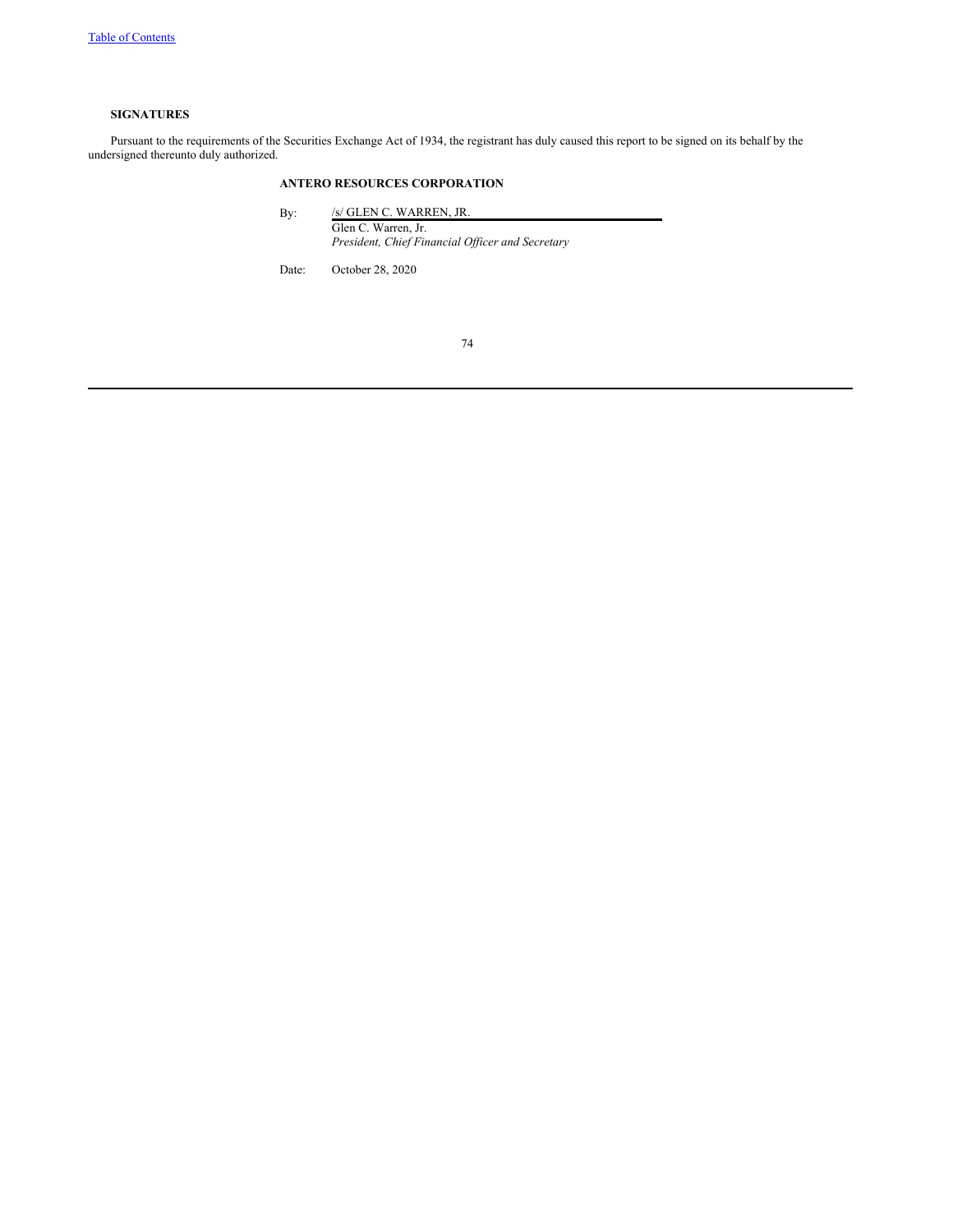### **ANTERO RESOURCES CORPORATION 2020 LONG-TERM INCENTIVE PLAN**

### **RETENTION AWARD GRANT NOTICE**

Pursuant to the terms and conditions of the Antero Resources Corporation 2020 Long-Term Incentive Plan, as amended from time to time (the "Plan"), Antero Resources Corporation (the "Company") hereby grants to the individual listed below ("you" or the "Participant") the Cash Award (the "Retention Award") set forth below. This Retention Award (this "Award") is subject to the terms and conditions set forth herein and in the Retention Award Agreement attached hereto as Exhibit A (the "Agreement") and the Plan, each of which is incorporated herein by reference. Capitalized terms used but not defined herein shall have the meanings set forth in the Plan.

| Participant:                                          |  |
|-------------------------------------------------------|--|
| Date of Grant:                                        |  |
| <b>Total Amount of the</b><br><b>Retention Award:</b> |  |
| <b>Vesting Commencement Date:</b>                     |  |
| <b>Vesting Schedule:</b>                              |  |

By your signature below, you agree to be bound by the terms and conditions of the Plan, the Agreement and this Retention Award Grant Notice (this "Grant Notice"). You acknowledge that you have reviewed the Agreement, the Plan and this Grant Notice in their entirety and fully understand all provisions of the Agreement, the Plan and this Grant Notice. You hereby agree to accept as binding, conclusive and final all decisions or interpretations of the Committee regarding any questions or determinations arising under the Agreement, the Plan or this Grant Notice. This Grant Notice may be executed in one or more counterparts (including portable document format (.pdf) and facsimile counterparts), each of which shall be deemed to be an original, but all of which together shall constitute one and the same agreement.

> [Remainder of Page Intentionally Blank; Signature Page Follows]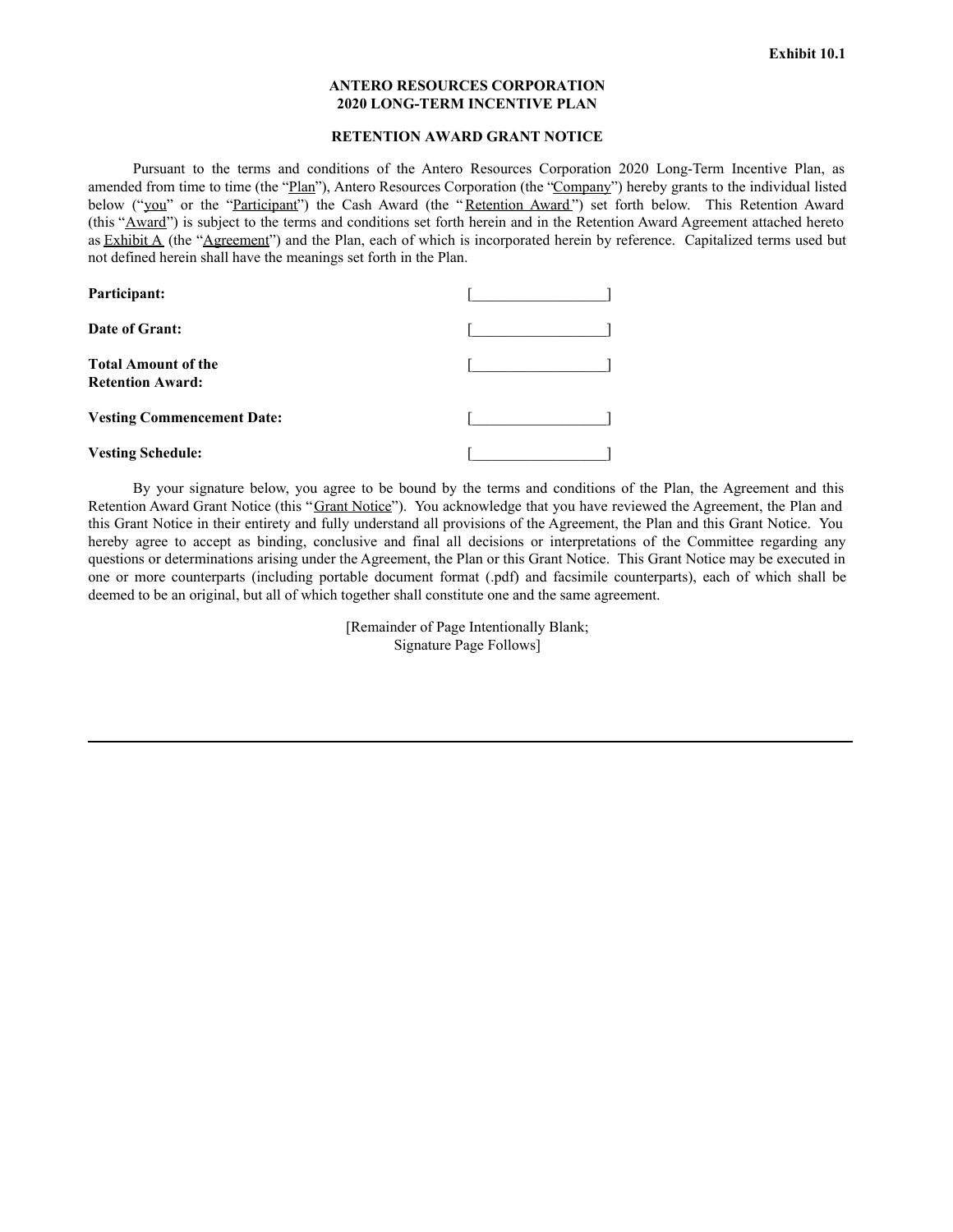**IN WITNESS WHEREOF**, the Company has caused this Grant Notice to be executed by an officer thereunto duly authorized, and the Participant has executed this Grant Notice, effective for all purposes as provided above.

# **ANTERO RESOURCES CORPORATION**

By:

Alvyn A. Schopp Chief Administrative Officer and Regional Senior Vice President

# **PARTICIPANT**

[Name of Employee]

### SIGNATURE PAGE TO RETENTION AWARD GRANT NOTICE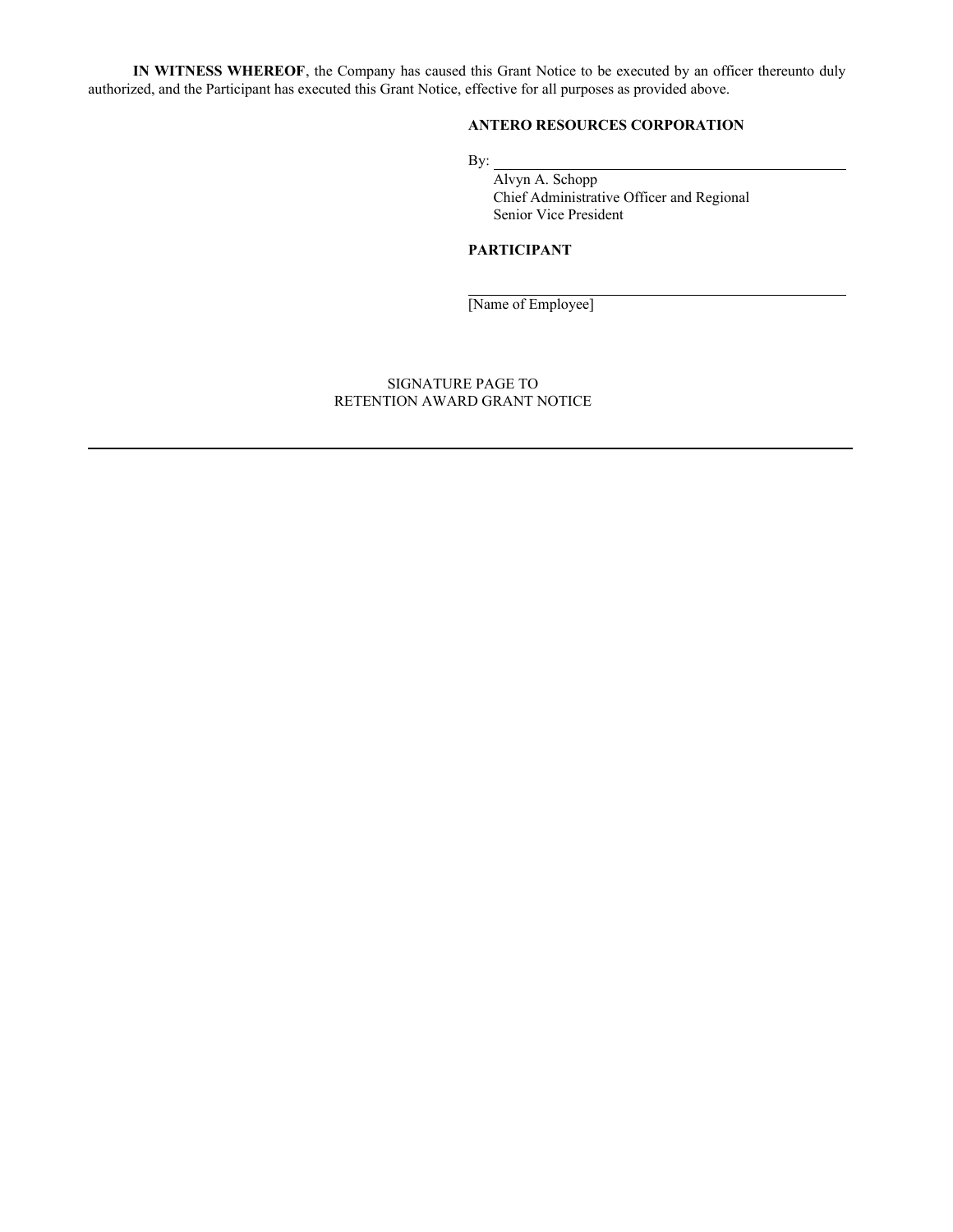### <span id="page-77-0"></span>**EXHIBIT A**

## **RETENTION AWARD AGREEMENT**

This Retention Award Agreement (this "Agreement") is made as of the Date of Grant set forth in the Grant Notice to which this Agreement is attached by and between Antero Resources Corporation, a Delaware corporation (the "Company"), and [ \_\_\_\_\_\_\_\_\_\_\_\_\_\_\_] ("Employee"). Capitalized terms used but not specifically defined herein shall have the meanings specified in the Plan or the Grant Notice.

1. **Award**. In consideration of Employee's past and/or continued employment with, or service to, the Company or an Affiliate and for other good and valuable consideration, the receipt and sufficiency of which is hereby acknowledged, effective as of the Date of Grant set forth in the Grant Notice (the "Date of Grant"), the Company hereby grants to Employee the Retention Award set forth in the Grant Notice on the terms and conditions set forth in the Grant Notice, this Agreement and the Plan, which is incorporated herein by reference as a part of this Agreement. In the event of any inconsistency between the Plan and this Agreement, the terms of the Plan shall control. Unless and until the Retention Award has become vested in the manner set forth in the Grant Notice, Employee will have no right to receive any payments in respect of the Retention Award. Prior to settlement of this Award, this Award represents an unsecured obligation of the Company, payable only from the general assets of the Company.

### 2. **Vesting of the Retention Award**.

(a) Except as otherwise set forth in this Section 2, the Retention Award shall vest in accordance with the vesting schedule set forth in the Grant Notice. In the event of the termination of Employee's employment prior to the vesting of all of the Retention Award (but after giving effect to any accelerated vesting pursuant to this Section 2), any unvested portion of the Retention Award will be forfeited without further notice and at no cost to the Company.

- (b) [\_\_\_\_\_\_\_\_\_\_\_\_\_\_\_\_\_\_]
- $(c)$  [

3. **Settlement of the Retention Award**. As soon as administratively practicable following the vesting of the Retention Award (or any portion thereof) pursuant to Section 2, but in no event later than 30 days after such vesting date, the Company shall deliver to Employee (or Employee's permitted transferee, if applicable) an amount in cash equal to the portion of the Retention Award that has become vested on the applicable vesting date. Neither this Section 3 nor any action taken pursuant to or in accordance with this Agreement shall be construed to create a trust or a funded or secured obligation of any kind.

4. **Tax Withholding**. The Company or any Affiliate may withhold and deduct from any payments made or to be made pursuant to this Agreement all federal, state, local and other taxes as the Company or any Affiliate deems to be required pursuant to any law, ordinance or governmental regulation or ruling.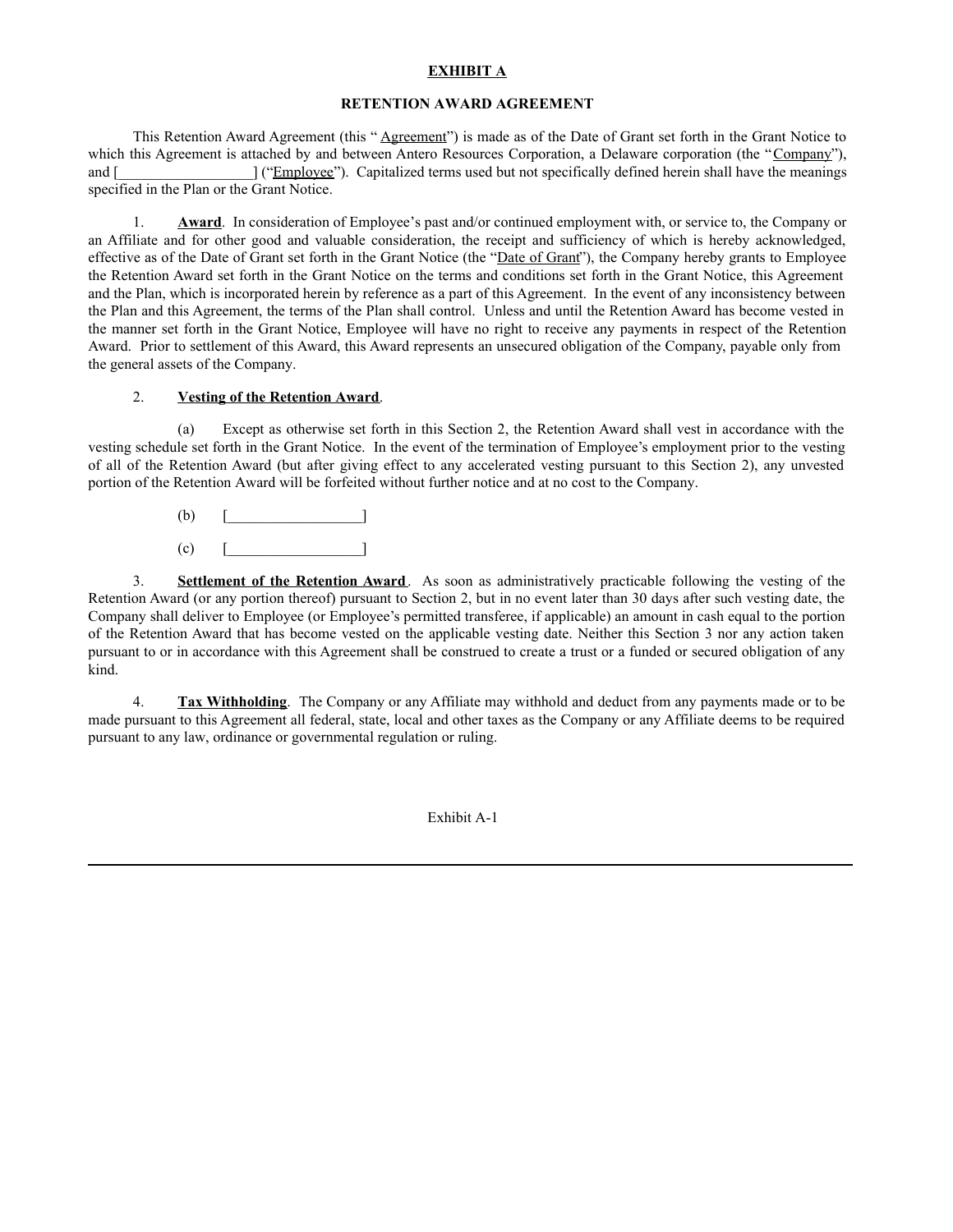5. **Non-Transferability**. During the lifetime of Employee, the Retention Award may not be sold, pledged, assigned or transferred in any manner other than by will or the laws of descent and distribution, unless and until the cash underlying the Retention Award has been paid. Neither the Retention Award nor any interest or right therein shall be liable for the debts, contracts or engagements of Employee or his or her successors in interest or shall be subject to disposition by transfer, alienation, anticipation, pledge, encumbrance, assignment or any other means whether such disposition be voluntary or involuntary or by operation of law by judgment, levy, attachment, garnishment or any other legal or equitable proceedings (including bankruptcy), and any attempted disposition thereof shall be null and void and of no effect, except to the extent that such disposition is permitted by the preceding sentence.

6. **Execution of Receipts and Releases**. Any payment of cash to Employee or Employee's legal representative, heir, legatee or distributee, in accordance with this Agreement shall be in full satisfaction of all claims of such person hereunder. As a condition precedent to such payment or issuance, the Company may require Employee or Employee's legal representative, heir, legatee or distributee to execute a release of claims and receipt therefor in such form as it shall determine appropriate; provided, however, that any review period under such release will not modify the date of settlement with respect to any vested portion of the Retention Award.

### 7. **No Right to Continued Employment or Awards**.

(a) For purposes of this Agreement, Employee shall be considered to be employed by the Company as long as Employee remains an employee of the Company or any Affiliate, or an employee of a corporation or other entity (or a parent or subsidiary of such corporation or other entity) assuming or substituting a new award for this Award. Without limiting the scope of the preceding sentence, it is specifically provided that Employee shall be considered to have terminated employment with the Company at the time of the termination of the "Affiliate" status of the entity or other organization that employs Employee. Nothing in the adoption of the Plan, nor the Retention Award thereunder pursuant to the Grant Notice and this Agreement, shall confer upon Employee the right to continued employment by, or a continued service relationship with, the Company or any such Affiliate, or any other entity, or affect in any way the right of the Company or any such Affiliate, or any other entity to terminate such employment at any time. Unless otherwise provided in a written employment agreement or by applicable law, Employee's employment by the Company, or any such Affiliate, or any other entity shall be on an at-will basis, and the employment relationship may be terminated at any time by either Employee or the Company, or any such Affiliate, or other entity for any reason whatsoever, with or without cause or notice. Any question as to whether and when there has been a termination of such employment, and the cause of such termination, shall be determined by the Committee or its delegate, and such determination shall be final, conclusive and binding for all purposes.

(b) The grant of the Retention Award is a one-time benefit and does not create any contractual or other right to receive a grant of Awards or benefits in lieu of Awards in the future. Future Awards will be at the sole discretion of the Company.

8. **Notices**. Any notices or other communications provided for in this Agreement shall be sufficient if in writing. In the case of Employee, such notices or communications shall be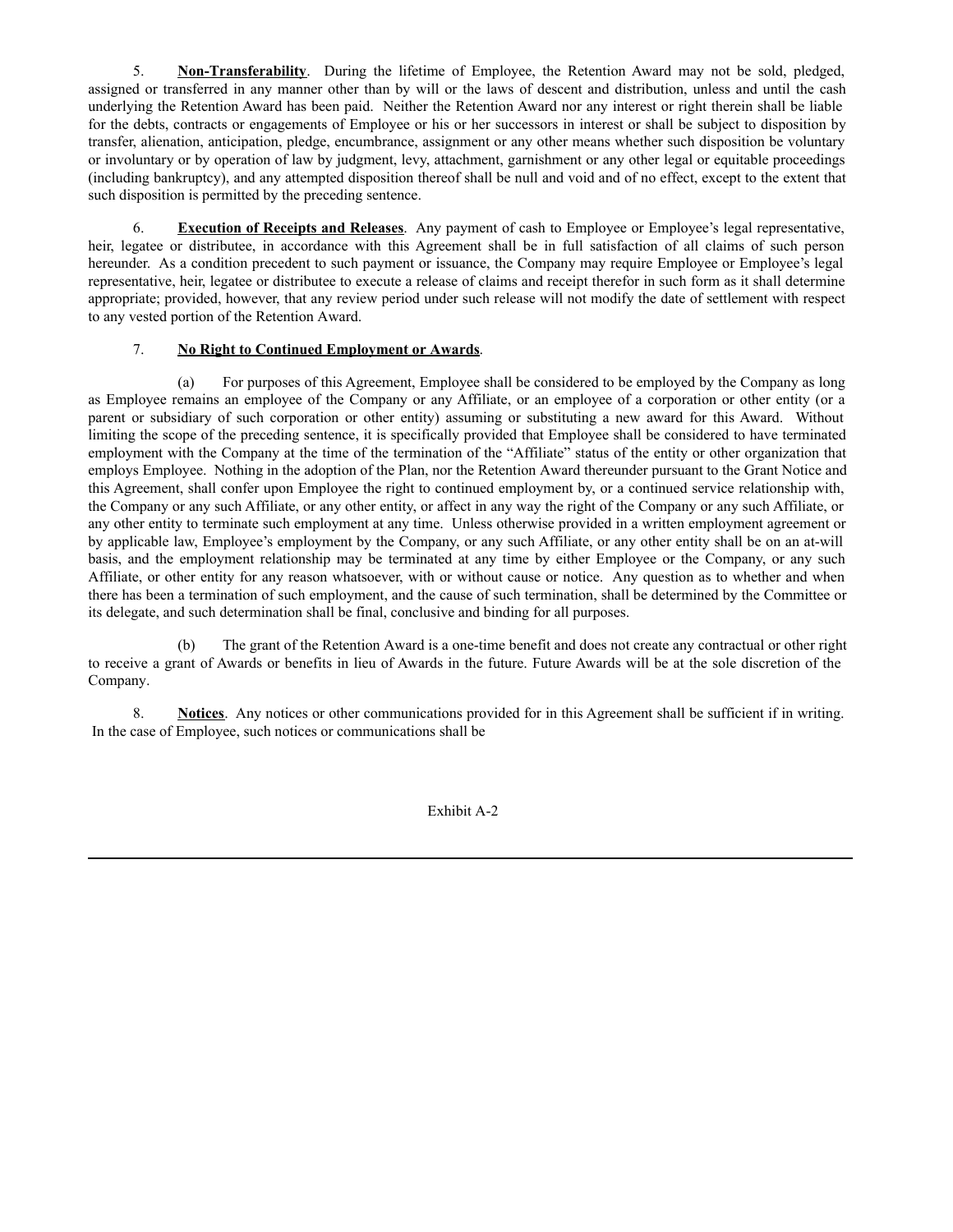effectively delivered if hand delivered to Employee at Employee's principal place of employment or if sent by registered or certified mail to Employee at the last address Employee has filed with the Company. In the case of the Company, such notices or communications shall be effectively delivered if sent by registered or certified mail to the Company at its principal executive offices.

9. **Agreement to Furnish Information**. Employee agrees to furnish to the Company all information requested by the Company to enable it to comply with any reporting or other requirement imposed upon the Company by or under any applicable statute or regulation.

10. **Entire Agreement; Amendment**. This Agreement constitutes the entire agreement of the parties with regard to the subject matter hereof, and contains all the covenants, promises, representations, warranties and agreements between the parties with respect to the Retention Award granted hereby; provided, however, that the terms of this Agreement shall not modify and shall be subject to the terms and conditions of any employment and/or severance agreement between the Company (or an Affiliate or other entity) and Employee in effect as of the date a determination is to be made under this Agreement. Without limiting the scope of the preceding sentence, except as provided therein, all prior understandings and agreements, if any, among the parties hereto relating to the subject matter hereof are hereby null and void and of no further force and effect. The Committee may, in its sole discretion, amend this Agreement from time to time in any manner that is not inconsistent with the Plan; provided, however, that except as otherwise provided in the Plan or this Agreement, any such amendment that materially reduces the rights of Employee shall be effective only if it is in writing and signed by both Employee and an authorized officer of the Company.

11. **Governing Law**. This Agreement shall be governed by, and construed in accordance with, the laws of the State of Delaware, without regard to conflicts of law principles thereof.

12. **Successors and Assigns**. The Company may assign any of its rights under this Agreement without Employee's consent. This Agreement will be binding upon and inure to the benefit of the successors and assigns of the Company. Subject to the restrictions on transfer set forth herein and in the Plan, this Agreement will be binding upon Employee and Employee's beneficiaries, executors, administrators and the person(s) to whom the Retention Award may be transferred by will or the laws of descent or distribution.

13. **Clawback**. Notwithstanding any provision in this Agreement, the Grant Notice or the Plan to the contrary, to the extent required by (a) applicable law, including, without limitation, the requirements of the Dodd-Frank Wall Street Reform and Consumer Protection Act of 2010, any SEC rule or any applicable securities exchange listing standards and/or (b) any policy that may be adopted or amended by the Board from time to time, all amounts paid hereunder shall be subject to forfeiture, repurchase, recoupment and/or cancellation to the extent necessary to comply with such law(s) and/or policy.

14. **Counterparts**. The Grant Notice may be executed in one or more counterparts, each of which shall be deemed an original and all of which together shall constitute one instrument. Delivery of an executed counterpart of the Grant Notice by facsimile or pdf attachment to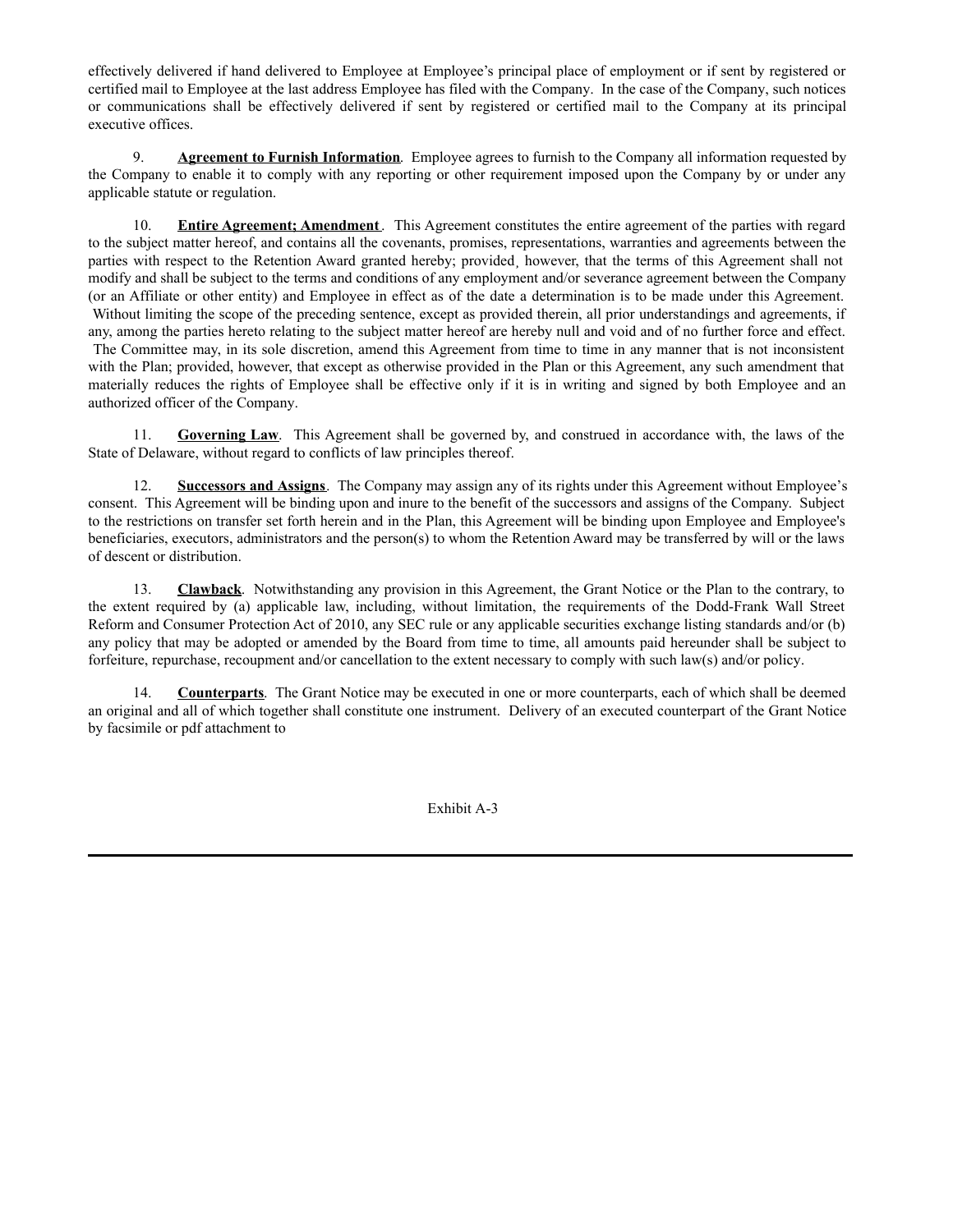electronic mail shall be effective as delivery of a manually executed counterpart of the Grant Notice.

15. **Severability**. If a court of competent jurisdiction determines that any provision of this Agreement is invalid or unenforceable, then the invalidity or unenforceability of such provision shall not affect the validity or enforceability of any other provision of this Agreement, and all other provisions shall remain in full force and effect.

16. **Nonqualified Deferred Compensation Rules**. None of the Retention Award or any amounts payable pursuant to this Agreement are intended to constitute or provide for a deferral of compensation that is subject to the Nonqualified Deferred Compensation Rules. Nevertheless, to the extent that the Committee determines that the Retention Award may not be exempt from the Nonqualified Deferred Compensation Rules, then, if Employee is deemed to be a "specified employee" within the meaning of the Nonqualified Deferred Compensation Rules, as determined by the Committee, at a time when Employee becomes eligible for settlement of the Retention Award upon Employee's "separation from service" within the meaning of the Nonqualified Deferred Compensation Rules, then to the extent necessary to prevent any accelerated or additional tax under the Nonqualified Deferred Compensation Rules, such settlement will be delayed until the earlier of: (a) the date that is six months following Employee's separation from service and (b) Employee's death. Notwithstanding the foregoing, the Company makes no representations that the payments provided under this Agreement are exempt from or compliant with the Nonqualified Deferred Compensation Rules and in no event shall the Company be liable for all or any portion of any taxes, penalties, interest or other expenses that may be incurred by Employee on account of non-compliance with the Nonqualified Deferred Compensation Rules.

[Remainder of Page Intentionally Blank]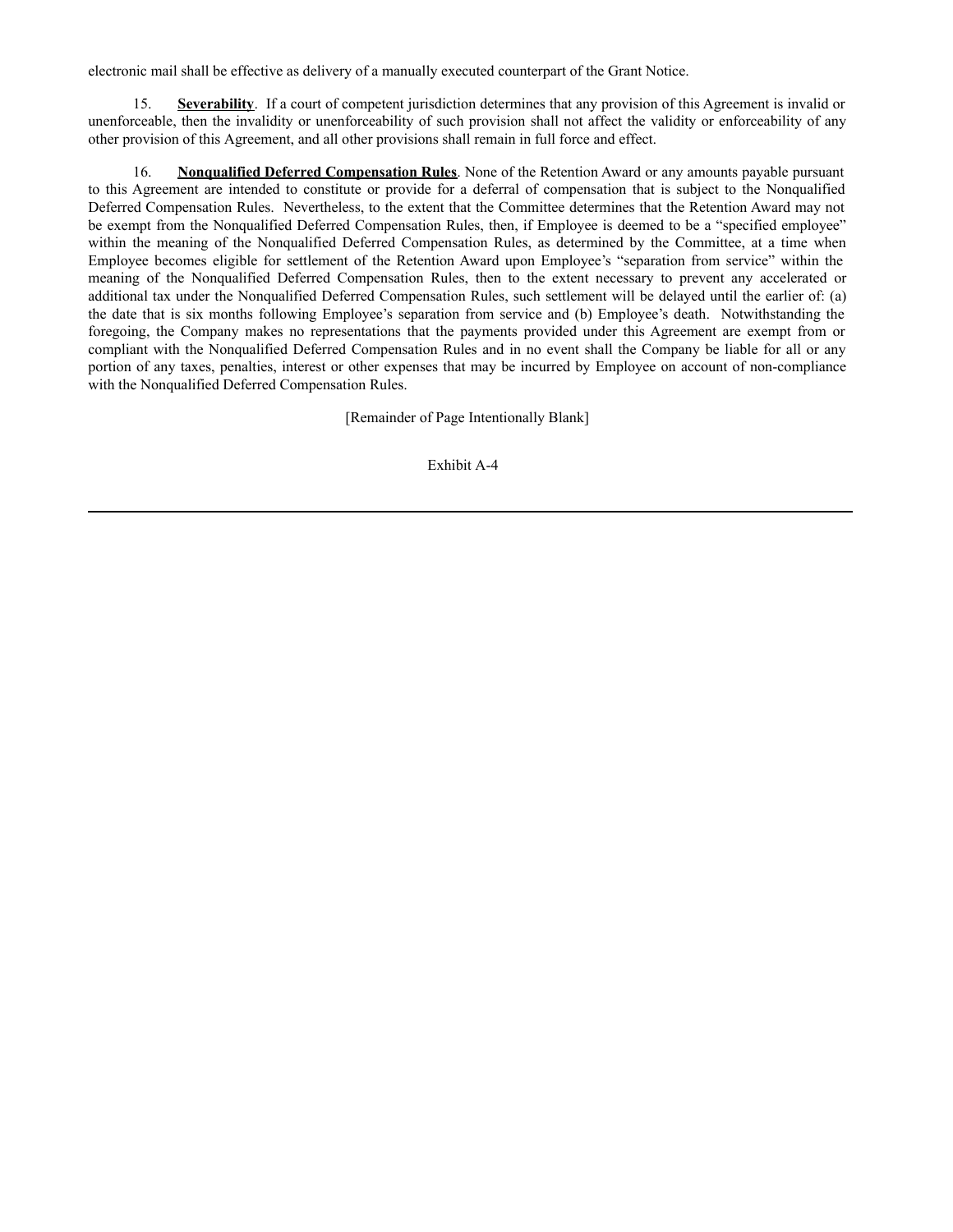### **ANTERO RESOURCES CORPORATION 2020 LONG-TERM INCENTIVE PLAN**

### **RESTRICTED STOCK UNIT GRANT NOTICE**

Pursuant to the terms and conditions of the Antero Resources Corporation 2020 Long-Term Incentive Plan, as amended from time to time (the "Plan"), Antero Resources Corporation (the "Company") hereby grants to the individual listed below ("you" or the "Participant") the number of Restricted Stock Units (the "RSUs") set forth below. This award of RSUs (this "Award") is subject to the terms and conditions set forth herein and in the Restricted Stock Unit Agreement attached hereto as  $Exhibit A$  (the "Agreement") and the Plan, each of which is incorporated herein by reference. Capitalized terms used but not defined herein shall have the meanings set forth in the Plan.

| Participant:                                             |  |
|----------------------------------------------------------|--|
| Date of Grant:                                           |  |
| <b>Total Number of</b><br><b>Restricted Stock Units:</b> |  |
| <b>Vesting Commencement Date:</b>                        |  |
| <b>Vesting Schedule:</b>                                 |  |

By your signature below, you agree to be bound by the terms and conditions of the Plan, the Agreement and this Restricted Stock Unit Grant Notice (this "Grant Notice"). You acknowledge that you have reviewed the Agreement, the Plan and this Grant Notice in their entirety and fully understand all provisions of the Agreement, the Plan and this Grant Notice. You hereby agree to accept as binding, conclusive and final all decisions or interpretations of the Committee regarding any questions or determinations arising under the Agreement, the Plan or this Grant Notice. This Grant Notice may be executed in one or more counterparts (including portable document format (.pdf) and facsimile counterparts), each of which shall be deemed to be an original, but all of which together shall constitute one and the same agreement.

> [Remainder of Page Intentionally Blank; Signature Page Follows]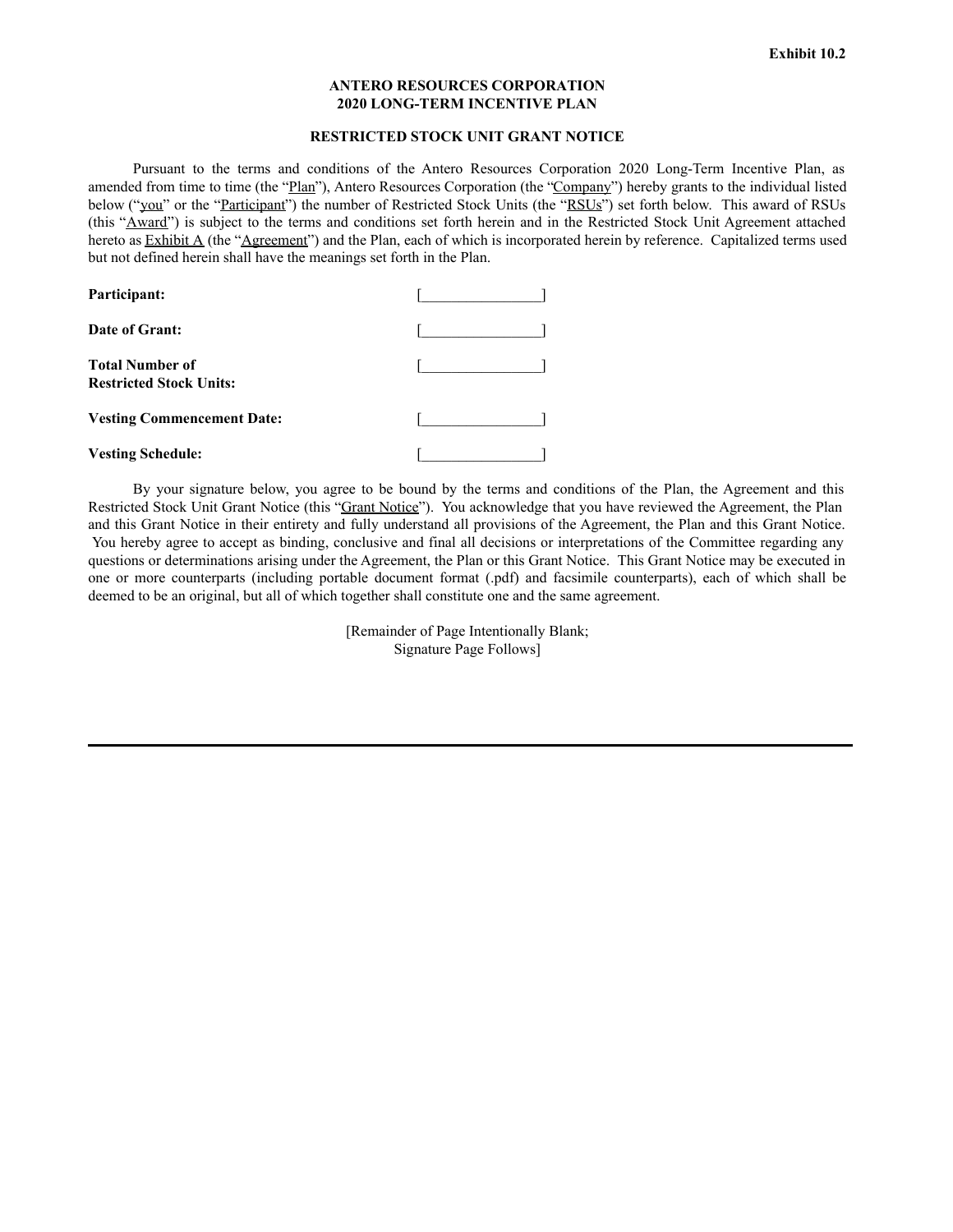**IN WITNESS WHEREOF**, the Company has caused this Grant Notice to be executed by an officer thereunto duly authorized, and the Participant has executed this Grant Notice, effective for all purposes as provided above.

# **ANTERO RESOURCES CORPORATION**

By:

Alvyn A. Schopp Chief Administrative Officer and Regional Vice President

# **PARTICIPANT**

[Name of Employee]

### SIGNATURE PAGE TO RESTRICTED STOCK UNIT GRANT NOTICE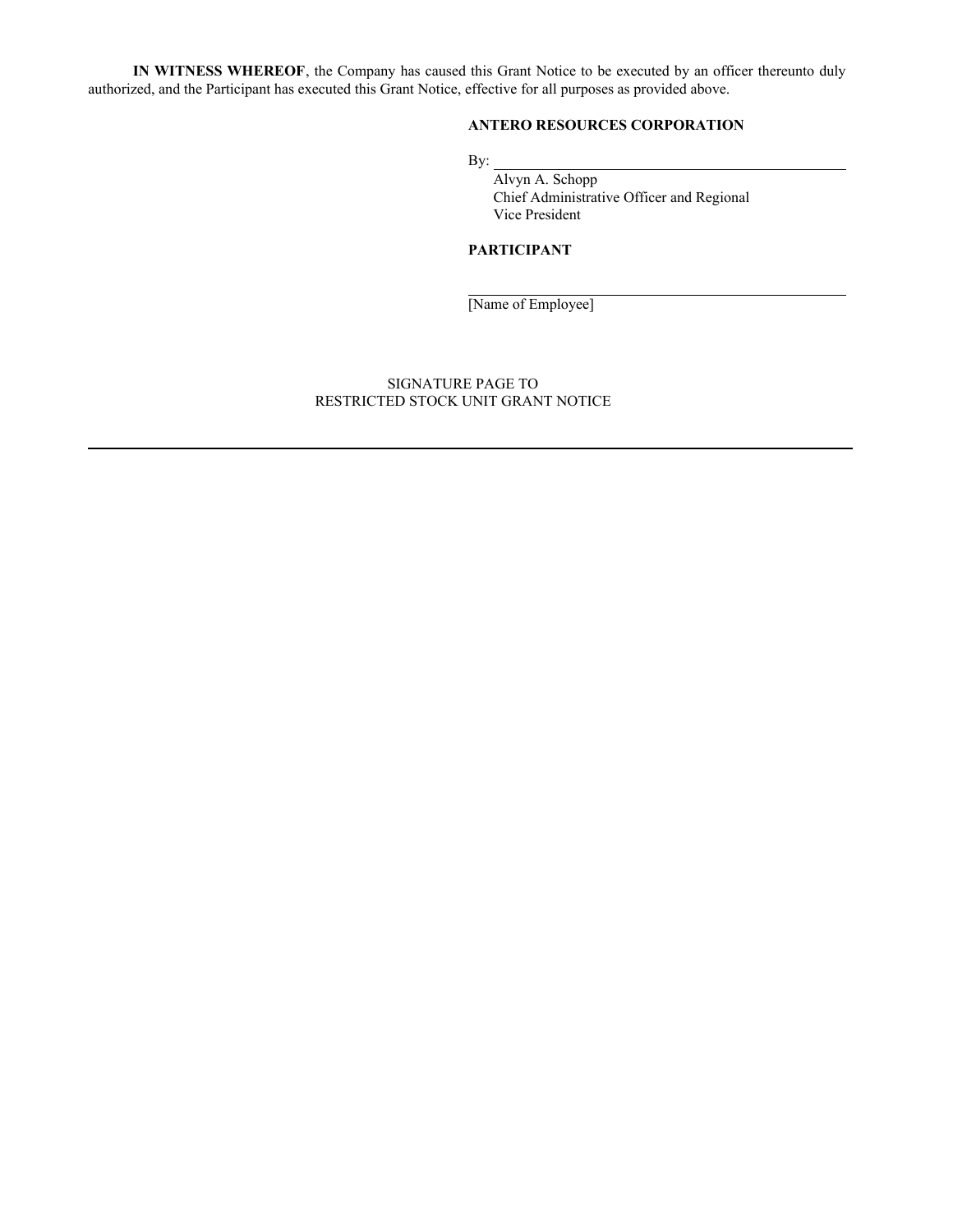### **EXHIBIT A**

### **RESTRICTED STOCK UNIT AGREEMENT**

This Restricted Stock Unit Agreement (this "Agreement") is made as of the Date of Grant set forth in the Grant Notice to which this Agreement is attached by and between Antero Resources Corporation, a Delaware corporation (the "Company"), and [  $\lvert$  ("Employee"). Capitalized terms used but not specifically defined herein shall have the meanings specified in the Plan or the Grant Notice.

1. **Award**. In consideration of Employee's past and/or continued employment with, or service to, the Company or an Affiliate and for other good and valuable consideration, the receipt and sufficiency of which is hereby acknowledged, effective as of the Date of Grant set forth in the Grant Notice (the "Date of Grant"), the Company hereby grants to Employee the number of RSUs set forth in the Grant Notice on the terms and conditions set forth in the Grant Notice, this Agreement and the Plan, which is incorporated herein by reference as a part of this Agreement. In the event of any inconsistency between the Plan and this Agreement, the terms of the Plan shall control. To the extent vested, each RSU represents the right to receive one share of Stock, subject to the terms and conditions set forth in the Grant Notice, this Agreement and the Plan. Unless and until the RSUs have become vested in the manner set forth in the Grant Notice, Employee will have no right to receive any Stock or other payments in respect of the RSUs. Prior to settlement of this Award, the RSUs and this Award represent an unsecured obligation of the Company, payable only from the general assets of the Company.

#### 2. **Vesting of RSUs**.

(a) Except as otherwise set forth in this Section 2, the RSUs shall vest in accordance with the vesting schedule set forth in the Grant Notice. Unless and until the RSUs have vested in accordance with such vesting schedule, Employee will have no right to receive any dividends or other distribution with respect to the RSUs. In the event of the termination of Employee's employment prior to the vesting of all of the RSUs (but after giving effect to any accelerated vesting pursuant to this Section 2), any unvested RSUs (and all rights arising from such RSUs and from being a holder thereof) will terminate automatically without any further action by the Company and will be forfeited without further notice and at no cost to the Company.

> (b) [\_\_\_\_\_\_\_\_\_\_\_\_\_\_\_\_]  $(c) \qquad [$

3. **Settlement of RSUs**. As soon as administratively practicable following the vesting of RSUs pursuant to Section 2, but in no event later than 30 days after such vesting date, the Company shall deliver to Employee (or Employee's permitted transferee, if applicable) a number of shares of Stock equal to the number of RSUs subject to this Award that become vested on the applicable vesting date and cash equal to any DERs credited with respect to such vested RSUs or, at the discretion of the Committee, shares of Stock having a Fair Market Value equal to such DERs as of the applicable vesting date. Any fractional RSU that becomes vested hereunder shall be rounded down at the time shares of Stock are issued in settlement of such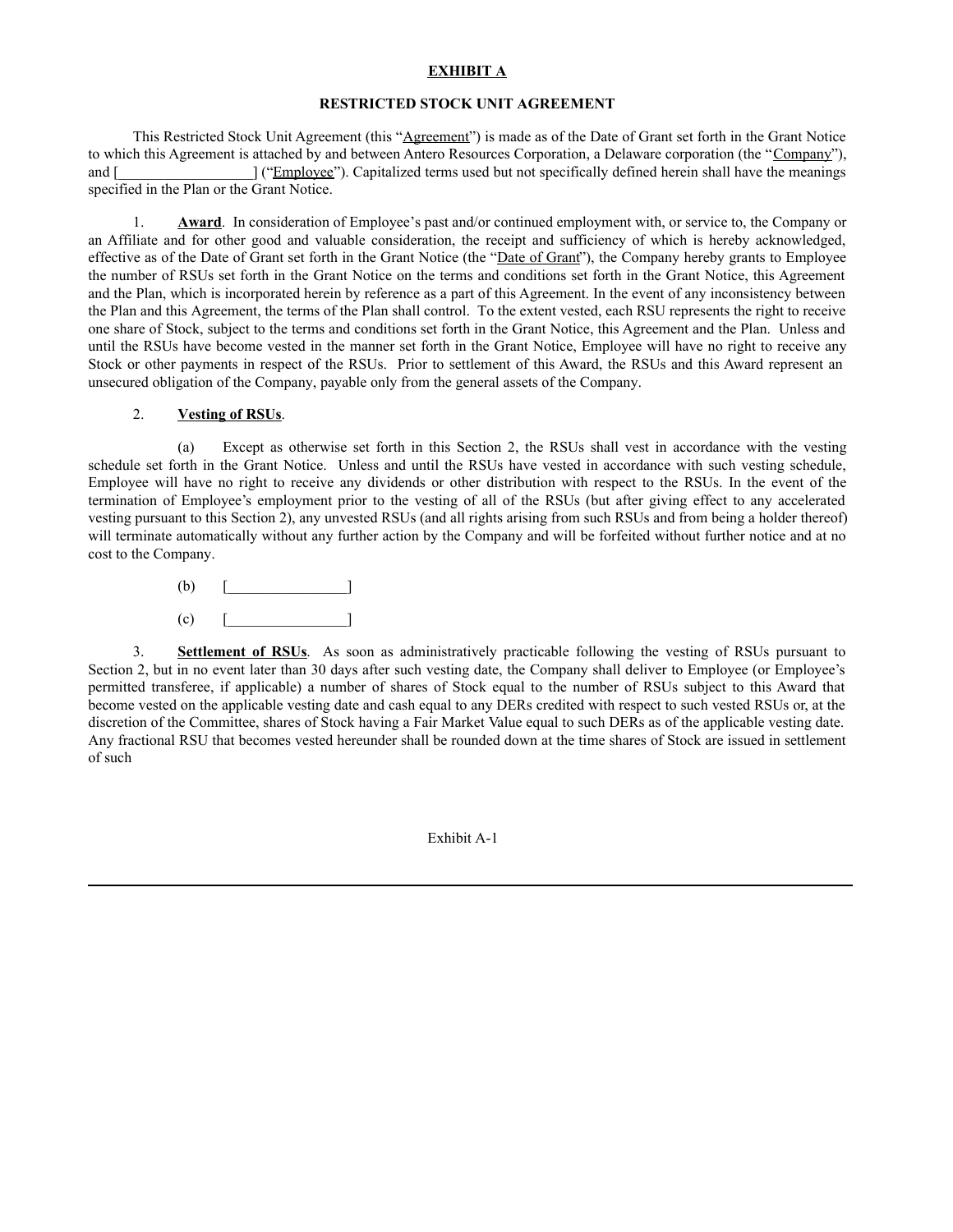<span id="page-84-0"></span>RSU. No fractional shares of Stock, nor the cash value of any fractional shares of Stock, will be issuable or payable to Employee pursuant to this Agreement. All shares of Stock issued hereunder shall be delivered either by delivering one or more certificates for such shares to Employee or by entering such shares in book-entry form, as determined by the Committee in its sole discretion. The value of shares of Stock shall not bear any interest owing to the passage of time. Neither this Section 3 nor any action taken pursuant to or in accordance with this Agreement shall be construed to create a trust or a funded or secured obligation of any kind.

4. **Dividend Equivalent Rights**. Each RSU subject to this Award is hereby granted in tandem with a corresponding Dividend Equivalent ("DER"), which DER shall remain outstanding from the Date of Grant until the earlier of the settlement or forfeiture of the RSU to which it corresponds. Each vested DER shall entitle Employee to receive payments, subject to and in accordance with this Agreement, in an amount equal to any dividends paid by the Company in respect of the shares of Stock underlying the RSUs to which such DER relates. The Company shall establish, with respect to each RSU, a separate DER bookkeeping account for such RSU (a "DER Account"), which shall be credited (without interest) on the applicable dividend payment dates with an amount equal to any dividends paid during the period that such RSU remains outstanding with respect to the shares of Stock underlying the RSU to which such DER relates. Upon the vesting of an RSU, the DER (and the DER Account) with respect to such vested RSU shall also become vested. Similarly, upon the forfeiture of an RSU, the DER (and the DER Account) with respect to such forfeited RSU shall also be forfeited. DERs shall not entitle Employee to any payments relating to dividends paid after the earlier to occur of the applicable RSU settlement date or the forfeiture of the RSU underlying such DER.

5. **Rights as Stockholder**. Neither Employee nor any person claiming under or through Employee shall have any of the rights or privileges of a holder of shares of Stock in respect of any shares that may become deliverable hereunder unless and until certificates representing such shares have been issued or recorded in book entry form on the records of the Company or its transfer agents or registrars, and delivered in certificate or book entry form to Employee or any person claiming under or through Employee.

6. **Tax Withholding**. To the extent that the receipt or vesting of the RSUs results in compensation income or wages to Employee for federal, state, local or foreign tax purposes, Employee shall deliver to the Company or to any Affiliate nominated by the Company at the time of such receipt or lapse, as the case may be, such amount of money or, if permitted by the Committee in its sole discretion, shares of Stock as the Company or any Affiliate nominated by the Company may require to meet its obligations under applicable tax or social security laws or regulations, and if Employee fails to do so, the Company and its Affiliates are authorized to withhold, or cause to be withheld, from any cash or stock remuneration (including withholding any shares of Stock otherwise deliverable to Employee under this Agreement) then or thereafter payable to Employee in an amount equal to any tax or social security required to be withheld by reason of such resulting compensation income or wages, and to take such other action as may be necessary in the opinion of the Company to satisfy such withholding obligation. If such tax obligations are satisfied through the withholding of shares of Stock that are otherwise issuable to Employee pursuant to this Award (or through the surrender of shares of Stock by Employee to the Company), the number of shares of Stock that may be so withheld (or surrendered) by the Company or its Affiliate shall be the maximum number of shares of Stock that have an aggregate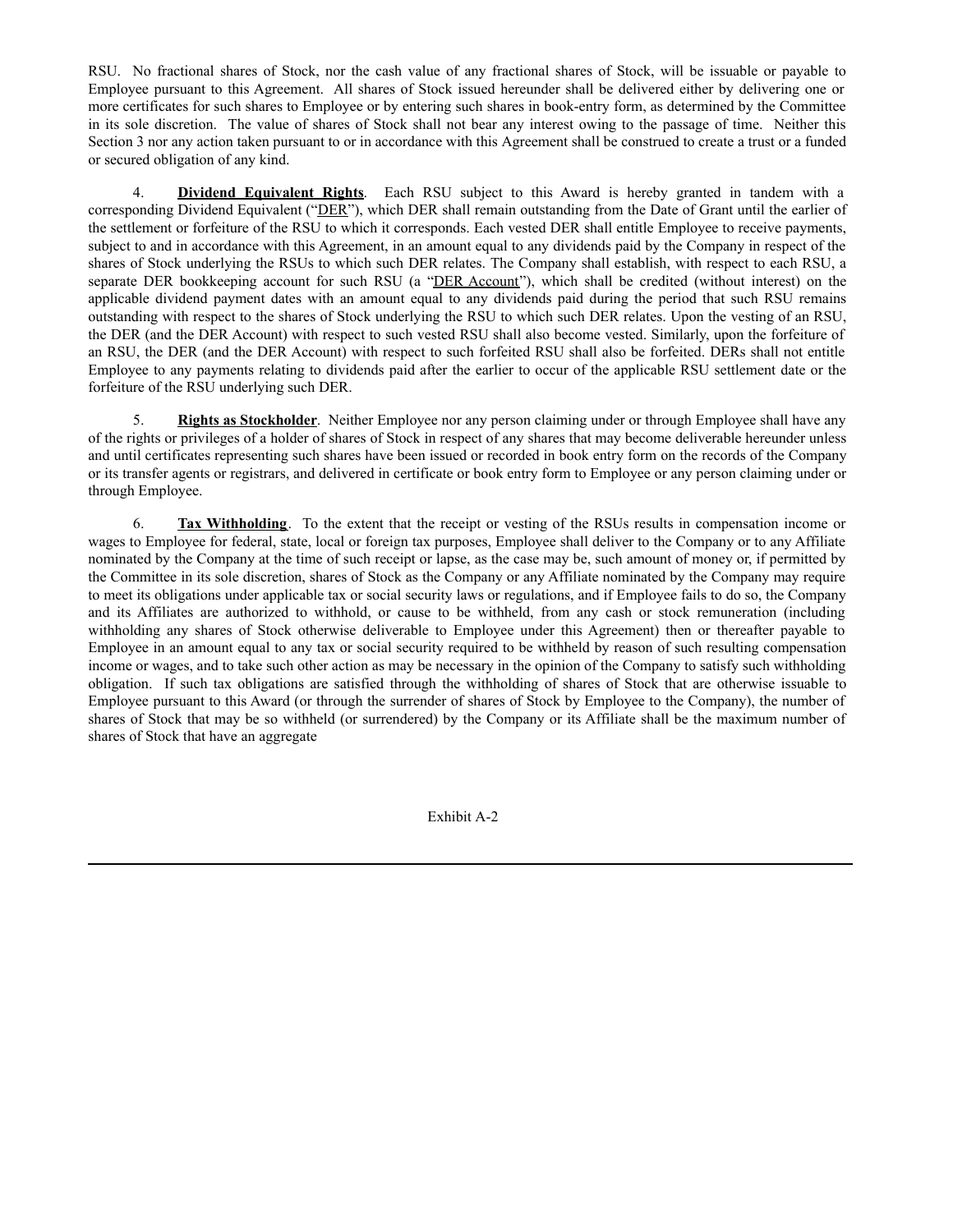Fair Market Value on the date of withholding or repurchase equal to the aggregate amount of such tax liabilities, determined based on the greatest withholding rates for federal, state, foreign, and/or local tax purposes, including payroll taxes, that may be utilized without creating adverse accounting treatment with respect to such Award, as determined by the Committee. Notwithstanding the foregoing, to the extent any cash payments are made to Employee under this Agreement, tax withholding obligations related thereto will be withheld from such payments. Employee acknowledges and agrees that none of the Board, the Committee, the Company or any of its Affiliates have made any representation or warranty as to the tax consequences to Employee as a result of the receipt of the RSUs, the vesting of the RSUs or the forfeiture of any of the RSUs. Employee represents that he is in no manner relying on the Board, the Committee, the Company or any of its Affiliates or any of their respective managers, directors, officers, employees or authorized representatives (including, without limitation, attorneys, accountants, consultants, bankers, lenders, prospective lenders and financial representatives) for tax advice or an assessment of such tax consequences. Employee represents that he has consulted with any tax consultants that Employee deems advisable in connection with the RSUs.

7. **Non-Transferability**. During the lifetime of Employee, the RSUs may not be sold, pledged, assigned or transferred in any manner other than by will or the laws of descent and distribution, unless and until the shares of Stock underlying the RSUs have been issued, and all restrictions applicable to such shares have lapsed. Neither the RSUs nor any interest or right therein shall be liable for the debts, contracts or engagements of Employee or his or her successors in interest or shall be subject to disposition by transfer, alienation, anticipation, pledge, encumbrance, assignment or any other means whether such disposition be voluntary or involuntary or by operation of law by judgment, levy, attachment, garnishment or any other legal or equitable proceedings (including bankruptcy), and any attempted disposition thereof shall be null and void and of no effect, except to the extent that such disposition is permitted by the preceding sentence.

8. **Compliance with Securities Law**. Notwithstanding any provision of this Agreement to the contrary, the issuance of shares of Stock hereunder will be subject to compliance with all applicable requirements of applicable law with respect to such securities and with the requirements of any stock exchange or market system upon which the Stock may then be listed. No shares of Stock will be issued hereunder if such issuance would constitute a violation of any applicable law or regulation or the requirements of any stock exchange or market system upon which the Stock may then be listed. In addition, shares of Stock will not be issued hereunder unless (a) a registration statement under the Securities Act is in effect at the time of such issuance with respect to the shares to be issued or (b) in the opinion of legal counsel to the Company, the shares to be issued are permitted to be issued in accordance with the terms of an applicable exemption from the registration requirements of the Securities Act. The inability of the Company to obtain from any regulatory body having jurisdiction the authority, if any, deemed by the Company's legal counsel to be necessary for the lawful issuance and sale of any shares of Stock hereunder will relieve the Company of any liability in respect of the failure to issue such shares as to which such requisite authority has not been obtained. As a condition to any issuance of Stock hereunder, the Company may require Employee to satisfy any requirements that may be necessary or appropriate to evidence compliance with any applicable law or regulation and to make any representation or warranty with respect to such compliance as may be requested by the Company.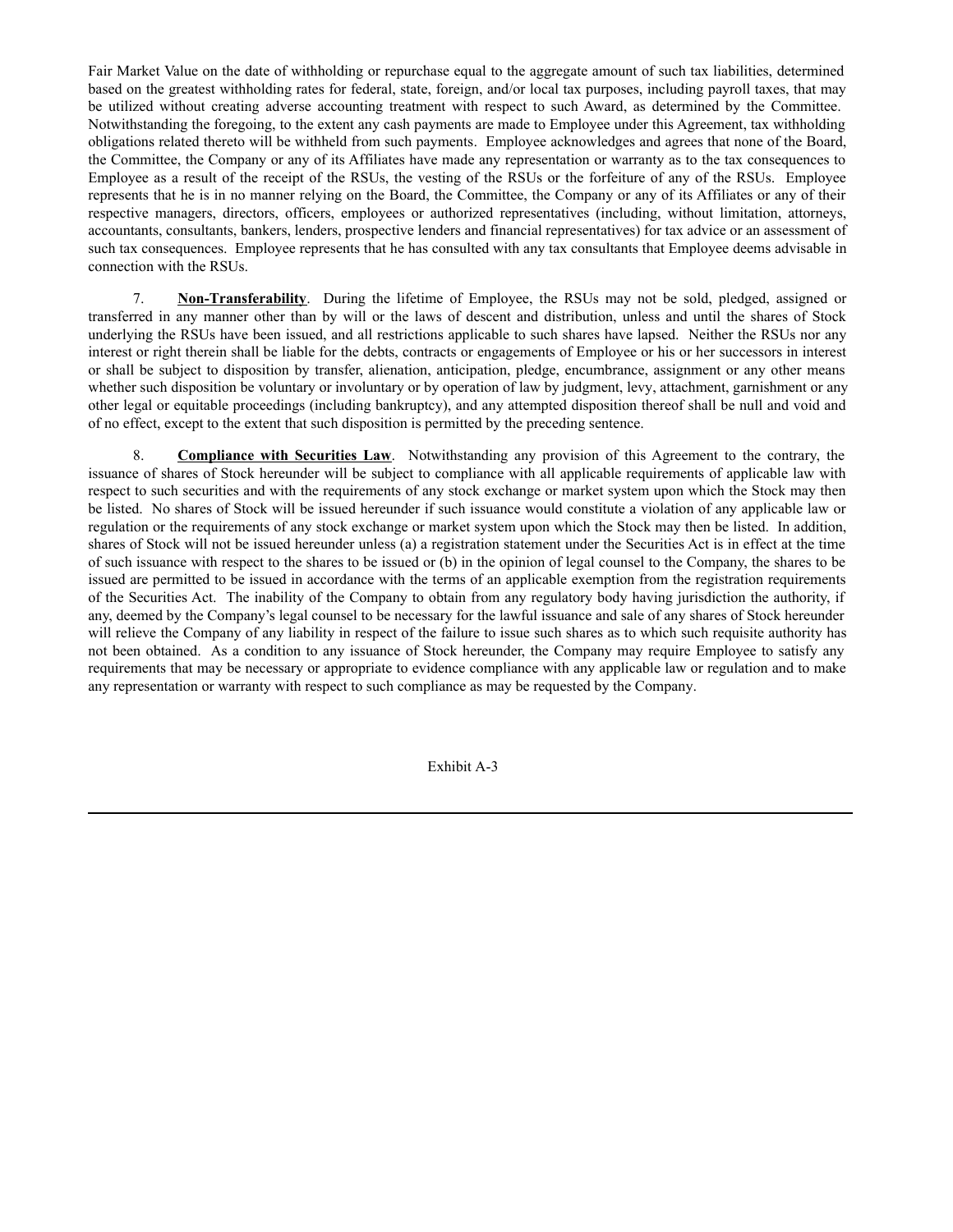9. **Legends**. If a stock certificate is issued with respect to shares of Stock delivered hereunder, such certificate shall bear such legend or legends as the Committee deems appropriate in order to reflect the restrictions set forth in this Agreement and to ensure compliance with the terms and provisions of this Agreement, the rules, regulations and other requirements of the SEC, any applicable laws or the requirements of any stock exchange on which the Stock is then listed. If the shares of Stock issued hereunder are held in book-entry form, then such entry will reflect that the shares are subject to the restrictions set forth in this Agreement.

10. **Execution of Receipts and Releases**. Any payment of cash or any issuance or transfer of shares of Stock or other property to Employee or Employee's legal representative, heir, legatee or distributee, in accordance with this Agreement shall be in full satisfaction of all claims of such person hereunder. As a condition precedent to such payment or issuance, the Company may require Employee or Employee's legal representative, heir, legatee or distributee to execute a release and receipt therefor in such form as it shall determine appropriate; provided, however, that any review period under such release will not modify the date of settlement with respect to vested RSUs.

## 11. **No Right to Continued Employment or Awards**.

(a) For purposes of this Agreement, Employee shall be considered to be employed by the Company as long as Employee remains an employee of the Company or any Affiliate, or an employee of a corporation or other entity (or a parent or subsidiary of such corporation or other entity) assuming or substituting a new award for this Award. Without limiting the scope of the preceding sentence, it is specifically provided that Employee shall be considered to have terminated employment with the Company at the time of the termination of the "Affiliate" status of the entity or other organization that employs Employee. Nothing in the adoption of the Plan, nor the award of the RSUs thereunder pursuant to the Grant Notice and this Agreement, shall confer upon Employee the right to continued employment by, or a continued service relationship with, the Company or any such Affiliate, or any other entity, or affect in any way the right of the Company or any such Affiliate, or any other entity to terminate such employment at any time. Unless otherwise provided in a written employment agreement or by applicable law, Employee's employment by the Company, or any such Affiliate, or any other entity shall be on an at-will basis, and the employment relationship may be terminated at any time by either Employee or the Company, or any such Affiliate, or other entity for any reason whatsoever, with or without cause or notice. Any question as to whether and when there has been a termination of such employment, and the cause of such termination, shall be determined by the Committee or its delegate, and such determination shall be final, conclusive and binding for all purposes.

(b) The grant of the RSUs is a one-time benefit and does not create any contractual or other right to receive a grant of Awards or benefits in lieu of Awards in the future. Future plans will be at the sole discretion of the Company.

12. **Notices**. Any notices or other communications provided for in this Agreement shall be sufficient if in writing. In the case of Employee, such notices or communications shall be effectively delivered if hand delivered to Employee at Employee's principal place of employment or if sent by registered or certified mail to Employee at the last address Employee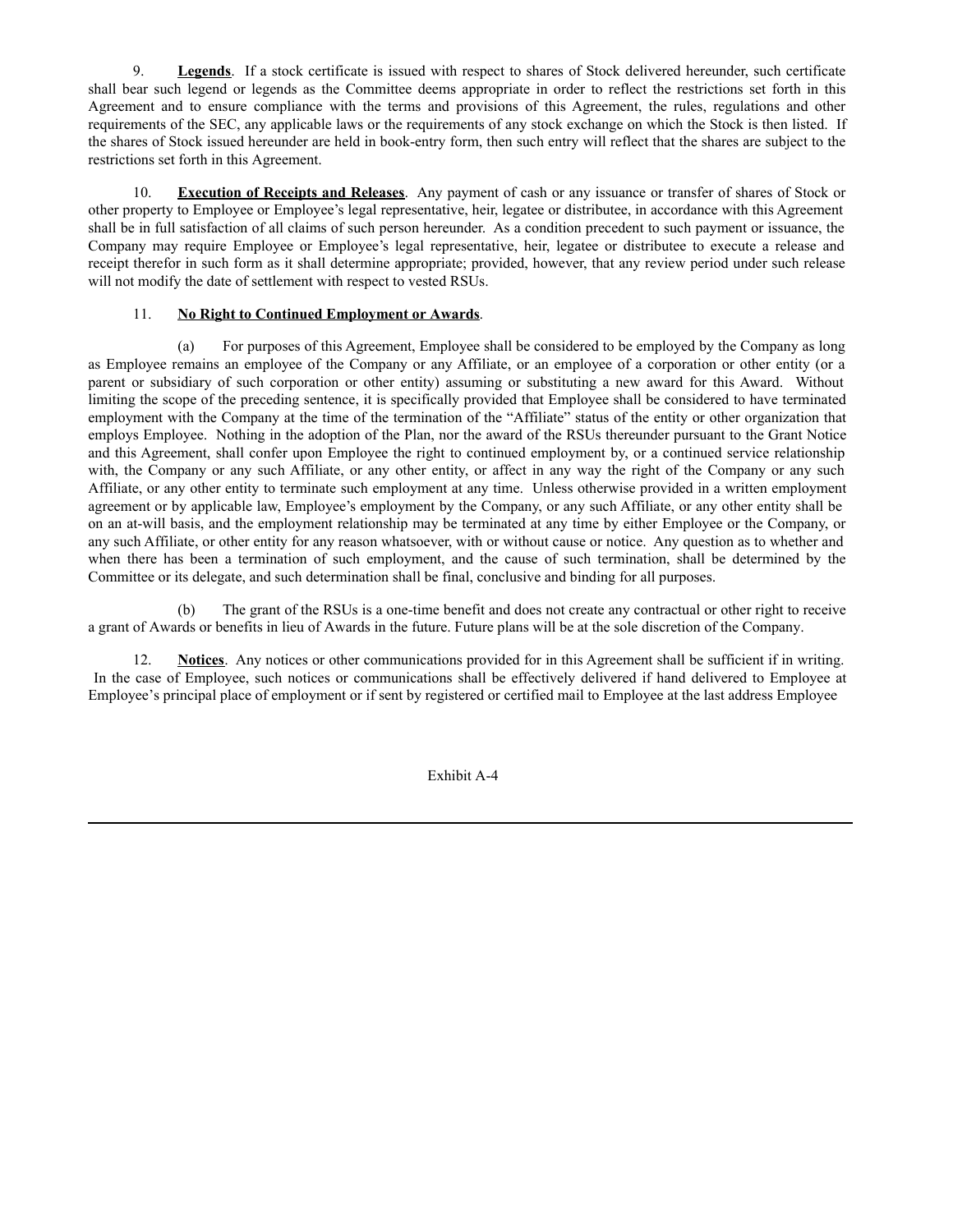has filed with the Company. In the case of the Company, such notices or communications shall be effectively delivered if sent by registered or certified mail to the Company at its principal executive offices.

13. **Agreement to Furnish Information**. Employee agrees to furnish to the Company all information requested by the Company to enable it to comply with any reporting or other requirement imposed upon the Company by or under any applicable statute or regulation.

14. **Entire Agreement; Amendment**. This Agreement constitutes the entire agreement of the parties with regard to the subject matter hereof, and contains all the covenants, promises, representations, warranties and agreements between the parties with respect to the RSUs granted hereby; provided, however, that the terms of this Agreement shall not modify and shall be subject to the terms and conditions of any employment and/or severance agreement between the Company (or an Affiliate or other entity) and Employee in effect as of the date a determination is to be made under this Agreement. Without limiting the scope of the preceding sentence, except as provided therein, all prior understandings and agreements, if any, among the parties hereto relating to the subject matter hereof are hereby null and void and of no further force and effect. The Committee may, in its sole discretion, amend this Agreement from time to time in any manner that is not inconsistent with the Plan; provided, however, that except as otherwise provided in the Plan or this Agreement, any such amendment that materially reduces the rights of Employee shall be effective only if it is in writing and signed by both Employee and an authorized officer of the Company.

15. **Governing Law**. This Agreement shall be governed by, and construed in accordance with, the laws of the State of Delaware, without regard to conflicts of law principles thereof.

16. **Successors and Assigns**. The Company may assign any of its rights under this Agreement without Employee's consent. This Agreement will be binding upon and inure to the benefit of the successors and assigns of the Company. Subject to the restrictions on transfer set forth herein and in the Plan, this Agreement will be binding upon Employee and Employee's beneficiaries, executors, administrators and the person(s) to whom the RSUs may be transferred by will or the laws of descent or distribution.

17. **Clawback**. Notwithstanding any provision in this Agreement, the Grant Notice or the Plan to the contrary, to the extent required by (a) applicable law, including, without limitation, the requirements of the Dodd-Frank Wall Street Reform and Consumer Protection Act of 2010, any SEC rule or any applicable securities exchange listing standards and/or (b) any policy that may be adopted or amended by the Board from time to time, all shares of Stock issued hereunder shall be subject to forfeiture, repurchase, recoupment and/or cancellation to the extent necessary to comply with such law(s) and/or policy.

18. **Counterparts**. The Grant Notice may be executed in one or more counterparts, each of which shall be deemed an original and all of which together shall constitute one instrument. Delivery of an executed counterpart of the Grant Notice by facsimile or pdf attachment to electronic mail shall be effective as delivery of a manually executed counterpart of the Grant Notice.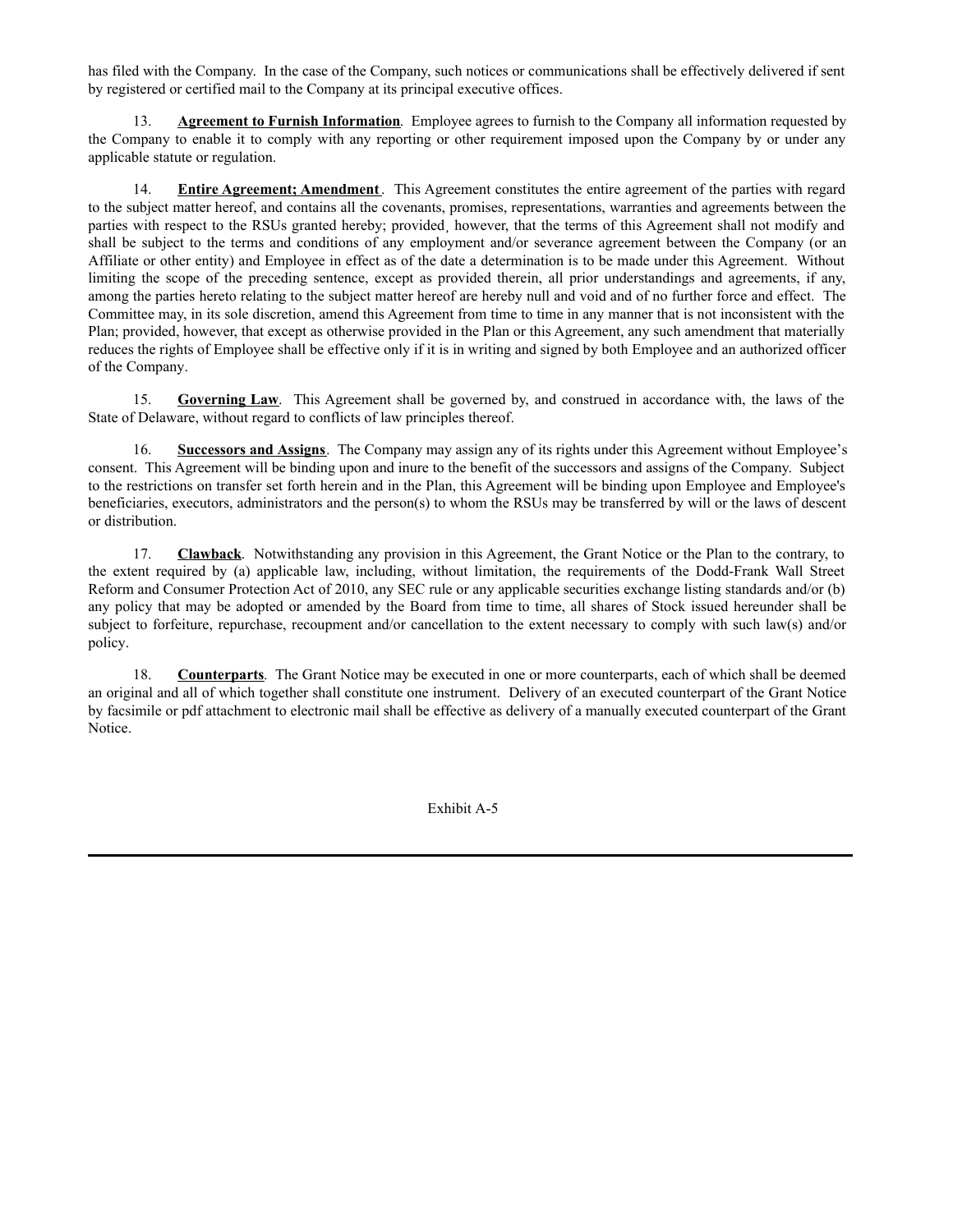19. **Severability**. If a court of competent jurisdiction determines that any provision of this Agreement is invalid or unenforceable, then the invalidity or unenforceability of such provision shall not affect the validity or enforceability of any other provision of this Agreement, and all other provisions shall remain in full force and effect.

20. **Nonqualified Deferred Compensation Rules**. None of the RSUs, DERs or any amounts payable pursuant to this Agreement are intended to constitute or provide for a deferral of compensation that is subject to the Nonqualified Deferred Compensation Rules. Nevertheless, to the extent that the Committee determines that the RSUs or DERs may not be exempt from the Nonqualified Deferred Compensation Rules, then, if Employee is deemed to be a "specified employee" within the meaning of the Nonqualified Deferred Compensation Rules, as determined by the Committee, at a time when Employee becomes eligible for settlement of the RSUs upon his "separation from service" within the meaning of the Nonqualified Deferred Compensation Rules, then to the extent necessary to prevent any accelerated or additional tax under the Nonqualified Deferred Compensation Rules, such settlement will be delayed until the earlier of: (a) the date that is six months following Employee's separation from service and (b) Employee's death. Notwithstanding the foregoing, the Company makes no representations that the payments provided under this Agreement are exempt from or compliant with the Nonqualified Deferred Compensation Rules and in no event shall the Company be liable for all or any portion of any taxes, penalties, interest or other expenses that may be incurred by Employee on account of non-compliance with the Nonqualified Deferred Compensation Rules.

[Remainder of Page Intentionally Blank]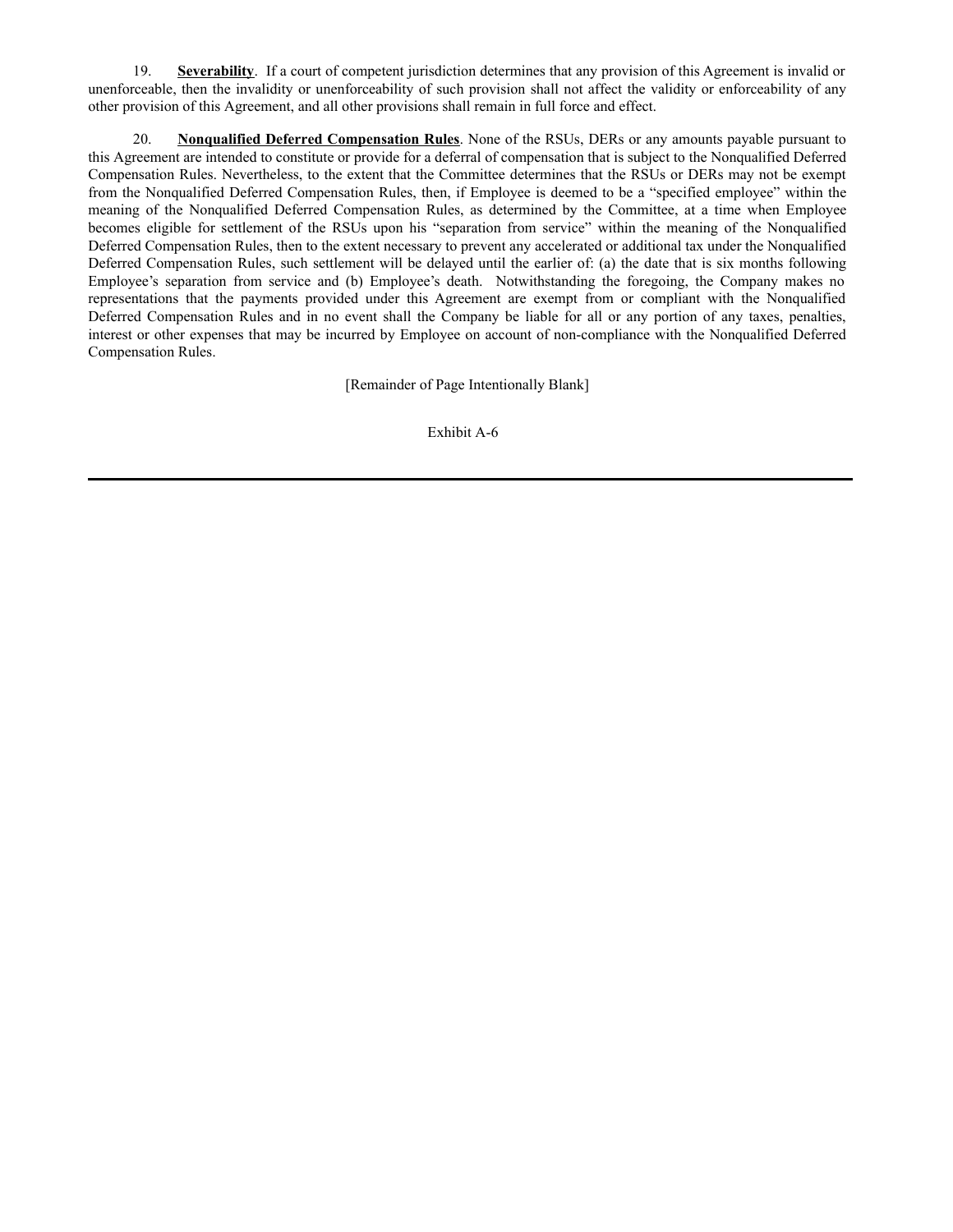### **ANTERO RESOURCES CORPORATION 2020 LONG-TERM INCENTIVE PLAN**

#### **PERFORMANCE SHARE UNIT GRANT NOTICE**

Pursuant to the terms and conditions of the Antero Resources Corporation 2020 Long-Term Incentive Plan, as amended from time to time (the "Plan"), Antero Resources Corporation (the "Company") hereby grants to the individual listed below ("you" or the "Participant") an award (this "Award") of Performance Share Units (the "PSUs") subject to the terms and conditions set forth herein and in the Performance Share Unit Agreement attached hereto as Exhibit A (the "Agreement") and the Plan, each of which is incorporated herein by reference. Capitalized terms used but not defined herein shall have the meanings set forth in the Plan.

| Participant:                |                                     |
|-----------------------------|-------------------------------------|
| Date of Grant:              |                                     |
| <b>Target PSUs:</b>         | [PSUs (the "Target Amount of PSUs") |
| <b>Performance Periods:</b> | $1$ to $L$                          |
| <b>Earning of PSUs:</b>     |                                     |

By your signature below, you agree to be bound by the terms and conditions of the Plan, the Agreement and this Performance Share Unit Grant Notice (this "Grant Notice"). You acknowledge that you have reviewed the Agreement, the Plan and this Grant Notice in their entirety and fully understand all provisions of the Agreement, the Plan and this Grant Notice. You hereby agree to accept as binding, conclusive and final all decisions or interpretations of the Committee regarding any questions or determinations arising under the Agreement, the Plan or this Grant Notice. This Grant Notice may be executed in one or more counterparts (including portable document format (.pdf) and facsimile counterparts), each of which shall be deemed to be an original, but all of which together shall constitute one and the same agreement.

> [Remainder of Page Intentionally Blank; Signature Page Follows]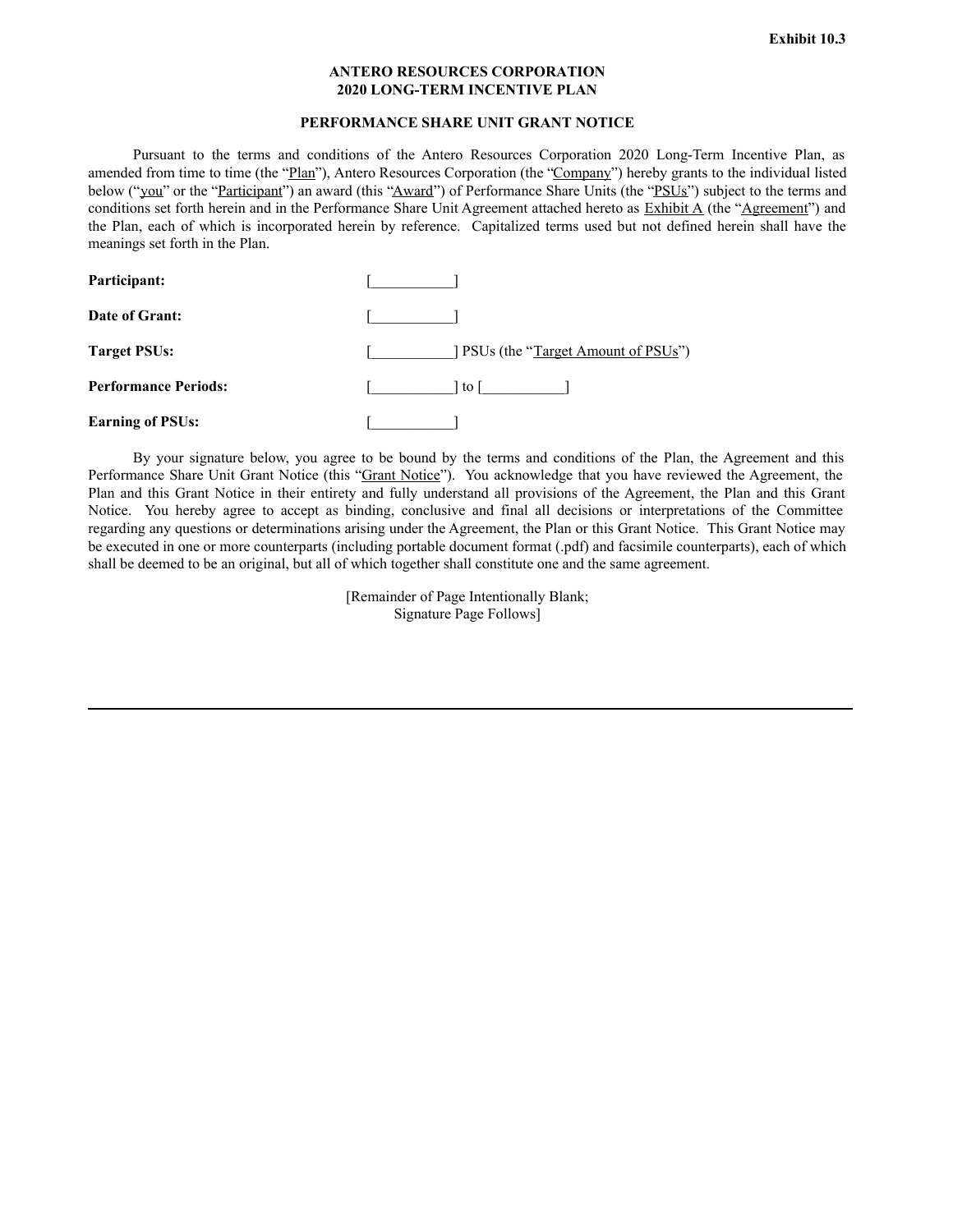**IN WITNESS WHEREOF**, the Company has caused this Grant Notice to be executed by an officer thereunto duly authorized, and the Participant has executed this Grant Notice, effective for all purposes as provided above.

# **ANTERO RESOURCES CORPORATION**

By:

Alvyn A. Schopp Chief Administrative Officer and Regional Senior Vice President

# **PARTICIPANT**

[Name of Employee]

### SIGNATURE PAGE TO PERFORMANCE SHARE UNIT GRANT NOTICE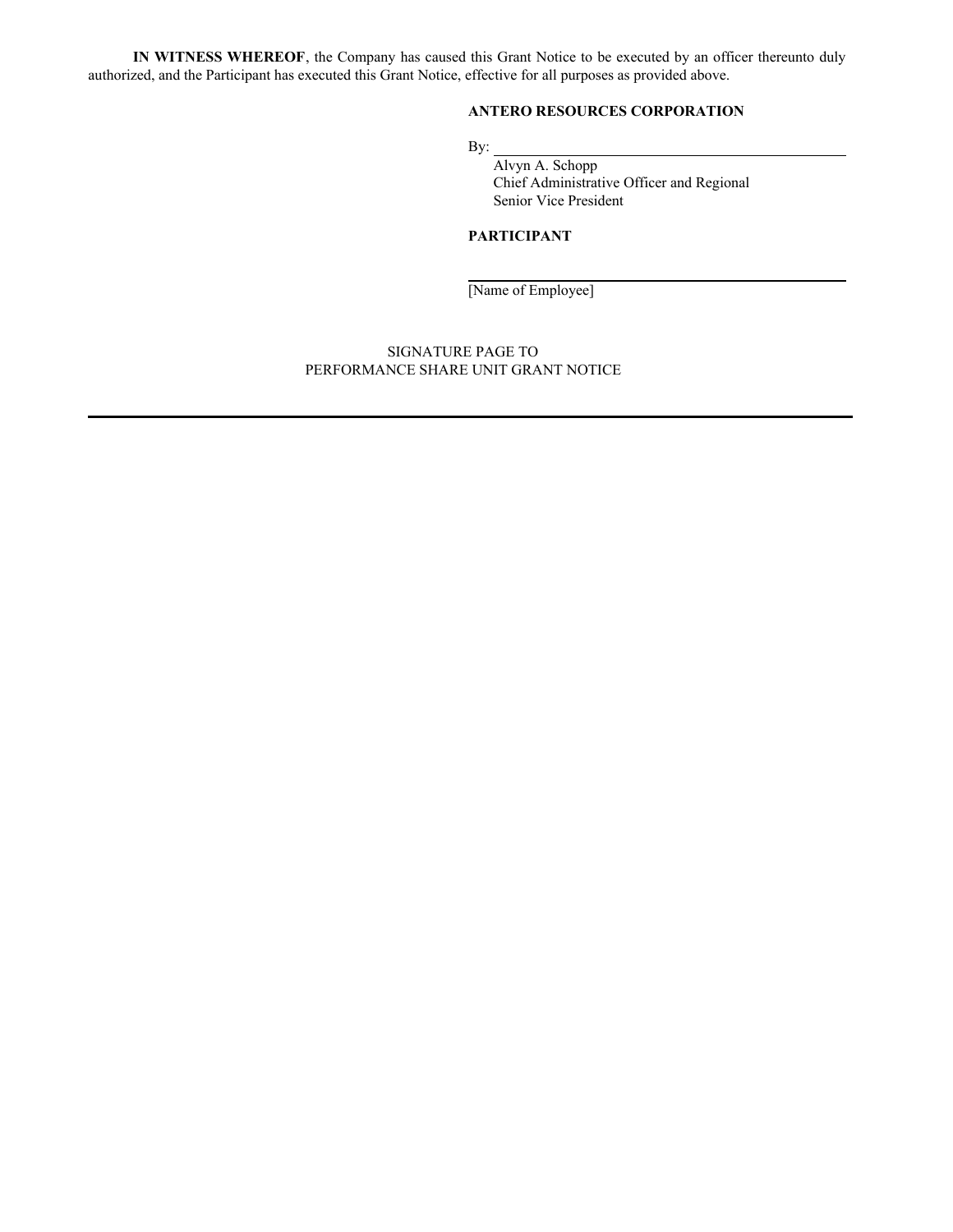## **EXHIBIT A**

### **PERFORMANCE SHARE UNIT AGREEMENT**

This Performance Share Unit Agreement (this "Agreement") is made as of the Date of Grant set forth in the Grant Notice to which this Agreement is attached (the "Date of Grant") by and between Antero Resources Corporation, a Delaware corporation (the "Company"), and [\_\_\_\_\_\_\_\_\_\_\_\_\_\_\_] ("Employee"). Capitalized terms used but not specifically defined herein shall have the meanings specified in the Plan or the Grant Notice.

1. **Award**. Effective as of the Date of Grant, the Company hereby grants to Employee the Target Amount of PSUs set forth in the Grant Notice on the terms and conditions set forth in the Grant Notice, this Agreement and the Plan, which is incorporated herein by reference as a part of this Agreement. In the event of any inconsistency between the Plan and this Agreement, the terms of the Plan shall control. To the extent earned, each PSU represents the right to receive one share of Stock, subject to the terms and conditions set forth in the Grant Notice, this Agreement and the Plan; provided, however, that, depending on the level of performance determined to be attained with respect to the Performance Goals, the number of shares of Stock that may be earned hereunder in respect of this Award may range from 0% to 150% of the Target Amount of PSUs. Unless and until the PSUs have become earned in the manner set forth in the Grant Notice and this Agreement, Employee will have no right to receive any Stock or other payments in respect of the PSUs. Prior to settlement of this Award, the PSUs and this Award represent an unsecured obligation of the Company, payable only from the general assets of the Company.

### 2. **Earning of PSUs**.

(a) Following [\_\_\_\_\_\_\_\_\_\_\_\_\_\_\_\_\_\_], the Committee will determine the level of achievement of the Performance Goals for the applicable Performance Period as set forth in Exhibit B. The number of PSUs, if any, that shall become earned with respect to each Performance Period will be determined by the Committee in accordance with the Grant Notice and Exhibit B following the end of such Performance Period but shall not become vested until [

(and any PSUs that have not been earned following the applicable Performance Period or do not become vested at [\_\_\_\_\_\_\_\_\_\_\_\_\_\_\_\_\_\_] shall be automatically forfeited). Unless and until the PSUs have become earned and been settled in accordance with Section 3, Employee will have no right to receive any dividends or other distributions with respect to the PSUs. In the event of the termination of Employee's employment prior to [\_\_\_\_\_\_\_\_\_\_\_\_\_\_\_\_\_], except as otherwise provided in Section 2(b) and 2(c) below, all of the PSUs, whether earned pursuant to a prior Performance Period or not (and all rights arising from such PSUs and from being a holder thereof), will terminate automatically without any further action by the Company and will be automatically forfeited without further notice and at no cost to the Company.

- $(b)$   $\Box$
- (c) [\_\_\_\_\_\_\_\_\_\_\_\_\_\_\_\_\_\_]

3. **Settlement of PSUs**. Except as provided in Sections 2(b) and 2(c), subject to Employee's continued employment through [2004], as soon as administratively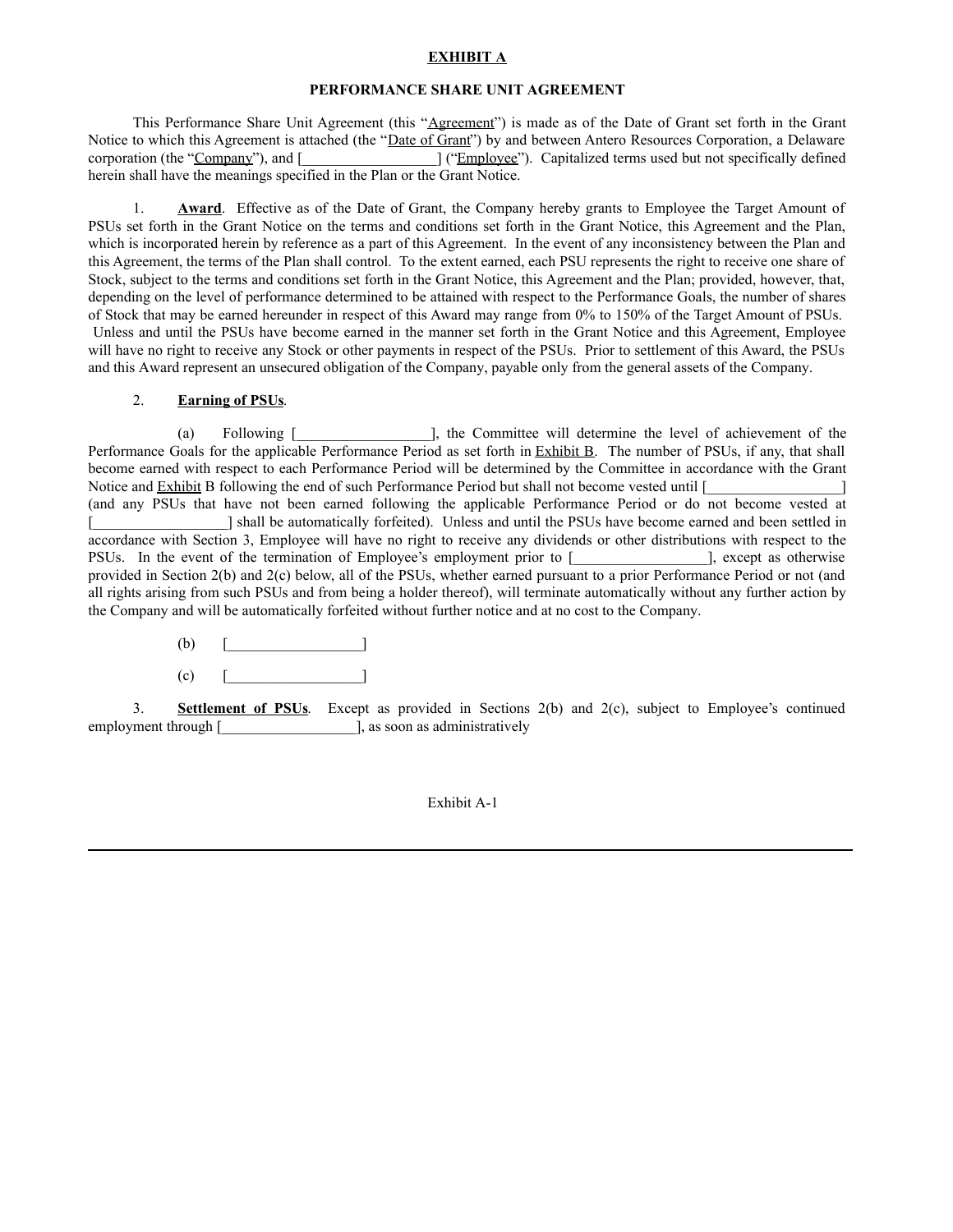practicable following the Committee's determination of the level of achievement of the Performance Goals for ], but in no event later than 60 days following [\_\_\_\_\_\_\_\_\_\_\_\_\_\_\_\_], Employee (or Employee's permitted transferee, if applicable) shall be issued a number of shares of Stock equal to the number of PSUs subject to this Award that become earned for each Performance Period based on the level of achievement of the Performance Goals as determined by the Committee in accordance with Section 2. Any fractional PSU that becomes earned hereunder shall be rounded down at the time shares of Stock are issued in settlement of such PSU. No fractional shares of Stock, nor the cash value of any fractional shares of Stock, will be issuable or payable to Employee pursuant to this Agreement. All shares of Stock issued hereunder shall be delivered either by delivering one or more certificates for such shares to Employee or by entering such shares in book-entry form, as determined by the Committee in its sole discretion. The value of shares of Stock shall not bear any interest owing to the passage of time. Neither this Section 3 nor any action taken pursuant to or in accordance with this Agreement shall be construed to create a trust or a funded or secured obligation of any kind.

4. **Rights as Stockholder**. Neither Employee nor any person claiming under or through Employee shall have any of the rights or privileges of a holder of shares of Stock in respect of any shares that may become deliverable hereunder unless and until certificates representing such shares have been issued or recorded in book entry form on the records of the Company or its transfer agents or registrars, and delivered in certificate or book entry form to Employee or any person claiming under or through Employee.

5. **Tax Withholding**. To the extent that the receipt, vesting or settlement of the PSUs results in compensation income or wages to Employee for federal, state, local and/or foreign tax purposes, the Company shall have the authority and the right to deduct or withhold (or cause one of its Affiliates to deduct or withhold), or to require Employee to remit to the Company (or one of its Affiliates), an amount sufficient to satisfy all applicable federal, state and local taxes required by law to be withheld with respect to such event. In satisfaction of the foregoing requirement, unless otherwise determined by the Committee, the Company or one of its Affiliates shall withhold, or cause to be surrendered, from any remuneration (including any of the shares of Stock that may be issuable under this Agreement) then or thereafter payable to Employee an amount equal to the aggregate amount of taxes required to be withheld with respect to such event. If such tax obligations are satisfied through net settlement or the surrender of previously owned shares of Stock, the maximum number of shares of Stock that may be so withheld (or surrendered) shall be the number of shares of Stock that have an aggregate Fair Market Value on the date of withholding or surrender equal to the aggregate amount of such tax liabilities determined based on the greatest withholding rates for federal, state, local and/or foreign tax purposes, including payroll taxes, that may be utilized without creating adverse accounting treatment for the Company with respect to the PSUs, as determined by the Committee. Employee acknowledges that there may be adverse tax consequences upon the receipt, vesting or settlement of the PSUs or disposition of the underlying shares of Stock and that Employee has been advised, and hereby is advised, to consult a tax advisor. Employee acknowledges and agrees that none of the Board, the Committee, the Company or any of its Affiliates have made any representation or warranty as to the tax consequences to Employee as a result of the receipt of the PSUs, the earning of the PSUs or the forfeiture of any of the PSUs. Employee represents that Employee is in no manner relying on the Board, the Committee, the Company or any of its Affiliates or any of their respective managers, directors, officers, employees or authorized representatives (including, without limitation,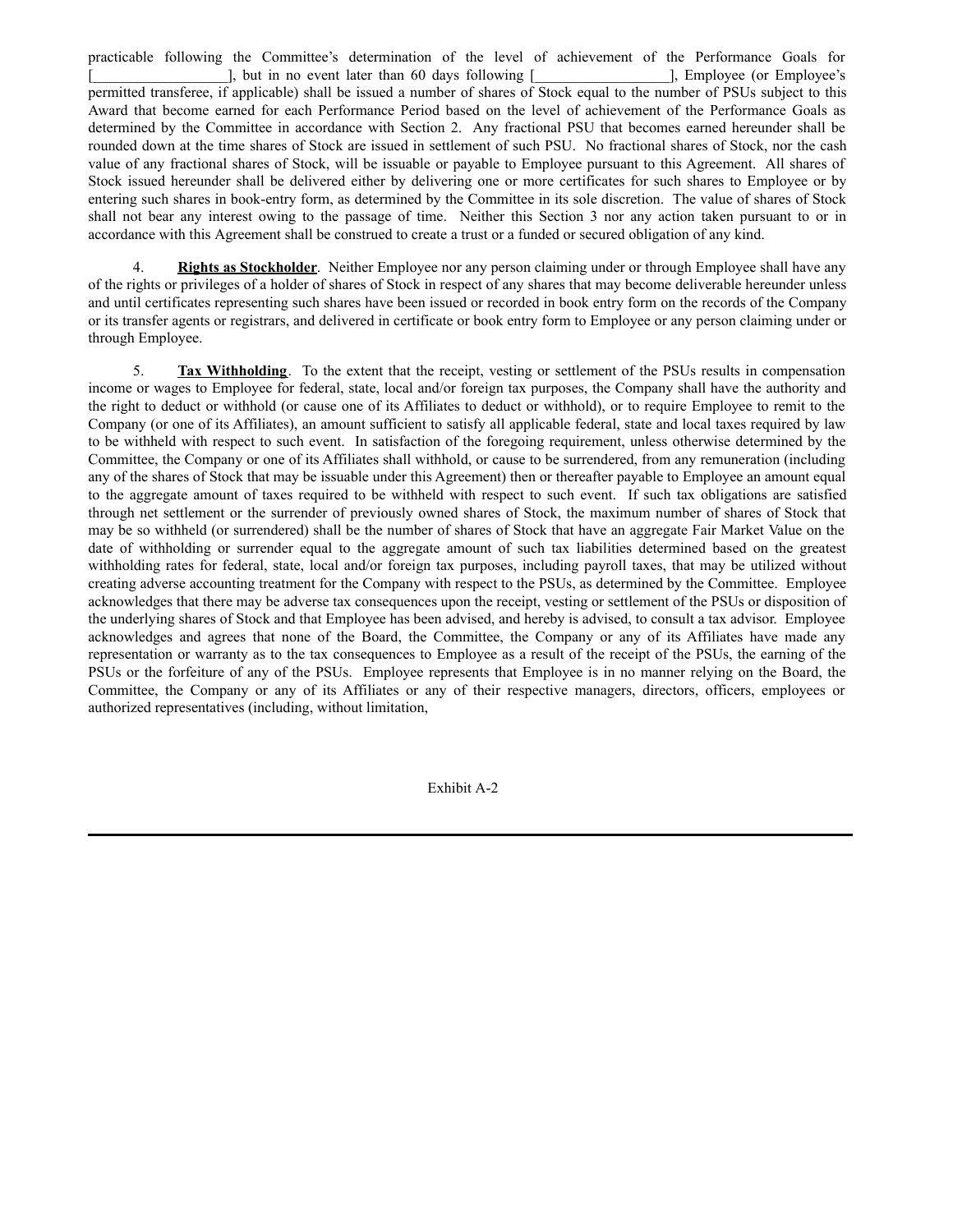<span id="page-93-0"></span>attorneys, accountants, consultants, bankers, lenders, prospective lenders and financial representatives) for tax advice or an assessment of such tax consequences.

6. **Non-Transferability**. During the lifetime of Employee, the PSUs may not be sold, pledged, assigned or transferred in any manner other than by will or the laws of descent and distribution, unless and until the shares of Stock underlying the PSUs have been issued, and all restrictions applicable to such shares have lapsed. Neither the PSUs nor any interest or right therein shall be liable for the debts, contracts or engagements of Employee or his or her successors in interest or shall be subject to disposition by transfer, alienation, anticipation, pledge, encumbrance, assignment or any other means whether such disposition be voluntary or involuntary or by operation of law by judgment, levy, attachment, garnishment or any other legal or equitable proceedings (including bankruptcy), and any attempted disposition thereof shall be null and void and of no effect, except to the extent that such disposition is permitted by the preceding sentence.

7. **Compliance with Securities Law**. Notwithstanding any provision of this Agreement to the contrary, the issuance of shares of Stock hereunder will be subject to compliance with all applicable requirements of applicable law with respect to such securities and with the requirements of any stock exchange or market system upon which the Stock may then be listed. No shares of Stock will be issued hereunder if such issuance would constitute a violation of any applicable law or regulation or the requirements of any stock exchange or market system upon which the Stock may then be listed. In addition, shares of Stock will not be issued hereunder unless (a) a registration statement under the Securities Act is in effect at the time of such issuance with respect to the shares to be issued or (b) in the opinion of legal counsel to the Company, the shares to be issued are permitted to be issued in accordance with the terms of an applicable exemption from the registration requirements of the Securities Act. The inability of the Company to obtain from any regulatory body having jurisdiction the authority, if any, deemed by the Company's legal counsel to be necessary for the lawful issuance and sale of any shares of Stock hereunder will relieve the Company of any liability in respect of the failure to issue such shares as to which such requisite authority has not been obtained. As a condition to any issuance of Stock hereunder, the Company may require Employee to satisfy any requirements that may be necessary or appropriate to evidence compliance with any applicable law or regulation and to make any representation or warranty with respect to such compliance as may be requested by the Company.

8. **Legends**. If a stock certificate is issued with respect to shares of Stock delivered hereunder, such certificate shall bear such legend or legends as the Committee deems appropriate in order to reflect the restrictions set forth in this Agreement and to ensure compliance with the terms and provisions of this Agreement, the rules, regulations and other requirements of the SEC, any applicable laws or the requirements of any stock exchange on which the Stock is then listed. If the shares of Stock issued hereunder are held in book-entry form, then such entry will reflect that the shares are subject to the restrictions set forth in this Agreement.

9. **Execution of Receipts and Releases**. Any issuance or transfer of shares of Stock or other property to Employee or Employee's legal representative, heir, legatee or distributee, in accordance with this Agreement shall be in full satisfaction of all claims of such person hereunder. As a condition precedent to such payment or issuance, the Company may require Employee or Employee's legal representative, heir, legatee or distributee to execute (and not revoke within any time provided to do so) a release and receipt therefor in such form as it shall determine appropriate;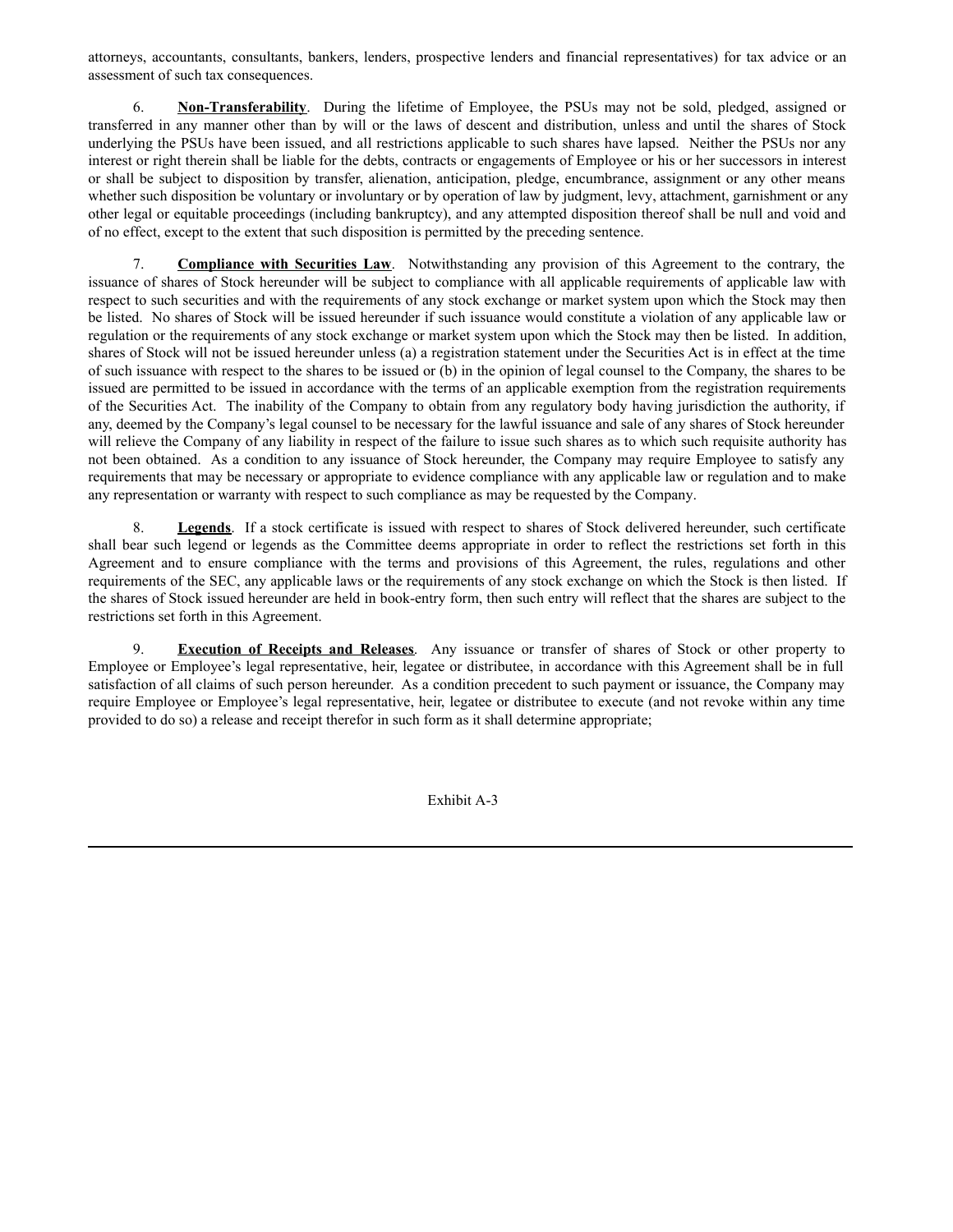provided, however, that any review period under such release will not modify the date of settlement with respect to earned PSUs.

## 10. **No Right to Continued Employment or Awards**.

(a) For purposes of this Agreement, Employee shall be considered to be employed by the Company as long as Employee remains an employee of the Company or any Affiliate, or a corporation or other entity (or a parent or subsidiary of such corporation or other entity) assuming or substituting a new award for this Award. Without limiting the scope of the preceding sentence, it is specifically provided that Employee shall be considered to have terminated employment with the Company at the time of the termination of the "Affiliate" status of the entity or other organization that employs Employee. Nothing in the adoption of the Plan, nor the award of the PSUs thereunder pursuant to the Grant Notice and this Agreement, shall confer upon Employee the right to continued employment by, or a continued service relationship with, the Company or any such Affiliate, or any other entity, or affect in any way the right of the Company or any such Affiliate, or any other entity to terminate such employment at any time. Unless otherwise provided in a written employment agreement or by applicable law, Employee's employment by the Company, or any such Affiliate, or any other entity shall be on an at-will basis, and the employment relationship may be terminated at any time by either Employee or the Company, or any such Affiliate, or other entity for any reason whatsoever, with or without cause or notice. Any question as to whether and when there has been a termination of such employment, and the cause of such termination, shall be determined by the Committee or its delegate, and such determination shall be final, conclusive and binding for all purposes.

(b) The grant of the PSUs is a one-time benefit and does not create any contractual or other right to receive a grant of Awards or benefits in lieu of Awards in the future. Any future Awards will be at the sole discretion of the Company.

11. **Notices**. Any notices or other communications provided for in this Agreement shall be sufficient if in writing. In the case of Employee, such notices or communications shall be effectively delivered if hand delivered to Employee at Employee's principal place of employment or if sent by registered or certified mail to Employee at the last address Employee has filed with the Company. In the case of the Company, such notices or communications shall be effectively delivered if sent by registered or certified mail to the Company at its principal executive offices.

12. **Consent to Electronic Delivery; Electronic Signature**. In lieu of receiving documents in paper format, Employee agrees, to the fullest extent permitted by law, to accept electronic delivery of any documents that the Company may be required to deliver (including, but not limited to, prospectuses, prospectus supplements, grant or award notifications and agreements, account statements, annual and quarterly reports and all other forms of communications) in connection with this and any other Award made or offered by the Company. Electronic delivery may be via a Company electronic mail system or by reference to a location on a Company intranet to which Employee has access. Employee hereby consents to any and all procedures the Company has established or may establish for an electronic signature system for delivery and acceptance of any such documents that the Company may be required to deliver, and agrees that his or her electronic signature is the same as, and shall have the same force and effect as, his or her manual signature.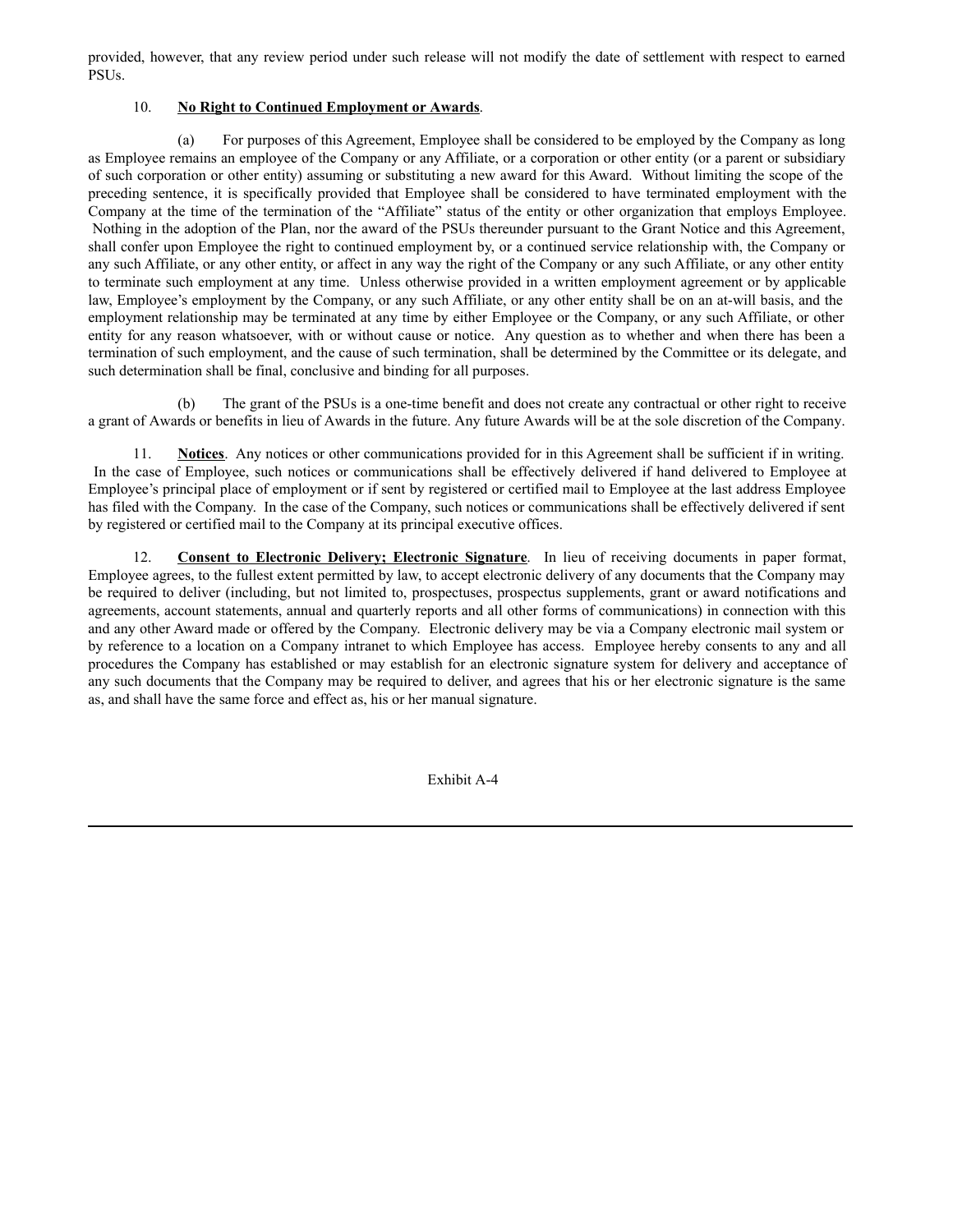13. **Agreement to Furnish Information**. Employee agrees to furnish to the Company all information requested by the Company to enable it to comply with any reporting or other requirement imposed upon the Company by or under any applicable statute or regulation.

14. **Entire Agreement; Amendment**. This Agreement constitutes the entire agreement of the parties with regard to the subject matter hereof, and contains all the covenants, promises, representations, warranties and agreements between the parties with respect to the PSUs granted hereby; provided, however, that the terms of this Agreement shall not modify and shall be subject to the terms and conditions of any employment and/or severance agreement between the Company (or an Affiliate or other entity) and Employee in effect as of the date a determination is to be made under this Agreement. Without limiting the scope of the preceding sentence, except as provided therein, all prior understandings and agreements, if any, among the parties hereto relating to the subject matter hereof are hereby null and void and of no further force and effect. The Committee may, in its sole discretion, amend this Agreement from time to time in any manner that is not inconsistent with the Plan; provided, however, that except as otherwise provided in the Plan or this Agreement, any such amendment that materially reduces the rights of Employee shall be effective only if it is in writing and signed by both Employee and an authorized officer of the Company.

15. **Governing Law**. This Agreement shall be governed by, and construed in accordance with, the laws of the State of Delaware, without regard to conflicts of law principles thereof.

16. **Successors and Assigns**. The Company may assign any of its rights under this Agreement without Employee's consent. This Agreement will be binding upon and inure to the benefit of the successors and assigns of the Company. Subject to the restrictions on transfer set forth herein and in the Plan, this Agreement will be binding upon Employee and Employee's beneficiaries, executors, administrators and the person(s) to whom the PSUs may be transferred by will or the laws of descent or distribution.

17. **Clawback**. Notwithstanding any provision in this Agreement, the Grant Notice or the Plan to the contrary, to the extent required by (a) applicable law, including, without limitation, the requirements of the Dodd-Frank Wall Street Reform and Consumer Protection Act of 2010, any SEC rule or any applicable securities exchange listing standards and/or (b) any policy that may be adopted or amended by the Board from time to time, all shares of Stock issued hereunder shall be subject to forfeiture, repurchase, recoupment and/or cancellation to the extent necessary to comply with such law(s) and/or policy.

18. **Counterparts**. The Grant Notice may be executed in one or more counterparts, each of which shall be deemed an original and all of which together shall constitute one instrument. Delivery of an executed counterpart of the Grant Notice by facsimile or pdf attachment to electronic mail shall be effective as delivery of a manually executed counterpart of the Grant Notice.

19. **Severability**. If a court of competent jurisdiction determines that any provision of this Agreement is invalid or unenforceable, then the invalidity or unenforceability of such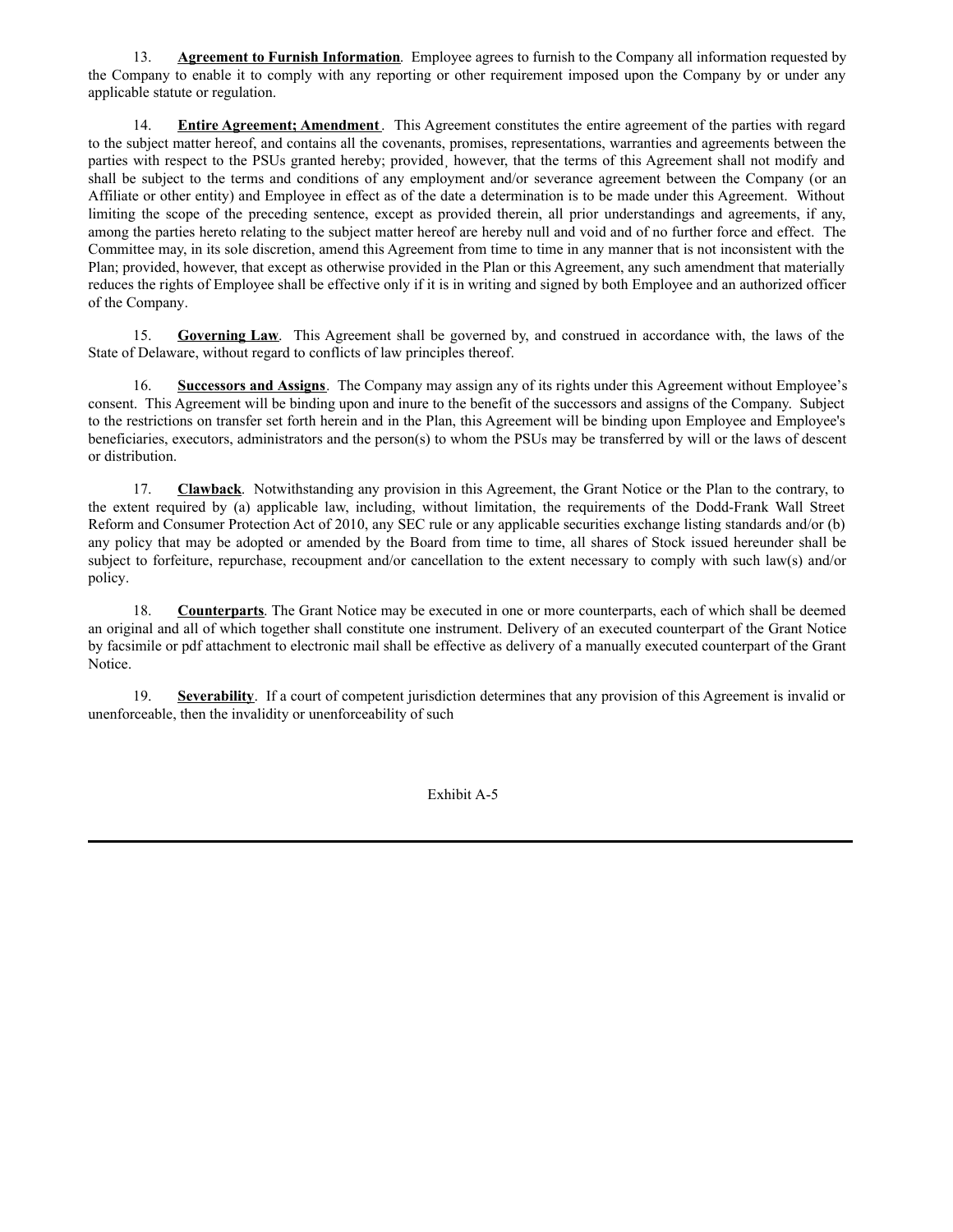provision shall not affect the validity or enforceability of any other provision of this Agreement, and all other provisions shall remain in full force and effect.

20. **Nonqualified Deferred Compensation Rules**. If Employee is deemed to be a "specified employee" within the meaning of the Nonqualified Deferred Compensation Rules, as determined by the Committee, at a time when Employee becomes eligible for settlement of the PSUs upon his "separation from service" within the meaning of the Nonqualified Deferred Compensation Rules, then to the extent necessary to prevent any accelerated or additional tax under the Nonqualified Deferred Compensation Rules, such settlement will be delayed until the earlier of: (a) the date that is six months following Employee's separation from service and (b) Employee's death. Notwithstanding the foregoing, the Company makes no representations that the payments provided under this Agreement are exempt from or compliant with the Nonqualified Deferred Compensation Rules and in no event shall the Company be liable for all or any portion of any taxes, penalties, interest or other expenses that may be incurred by Employee on account of non-compliance with the Nonqualified Deferred Compensation Rules.

[Remainder of Page Intentionally Blank]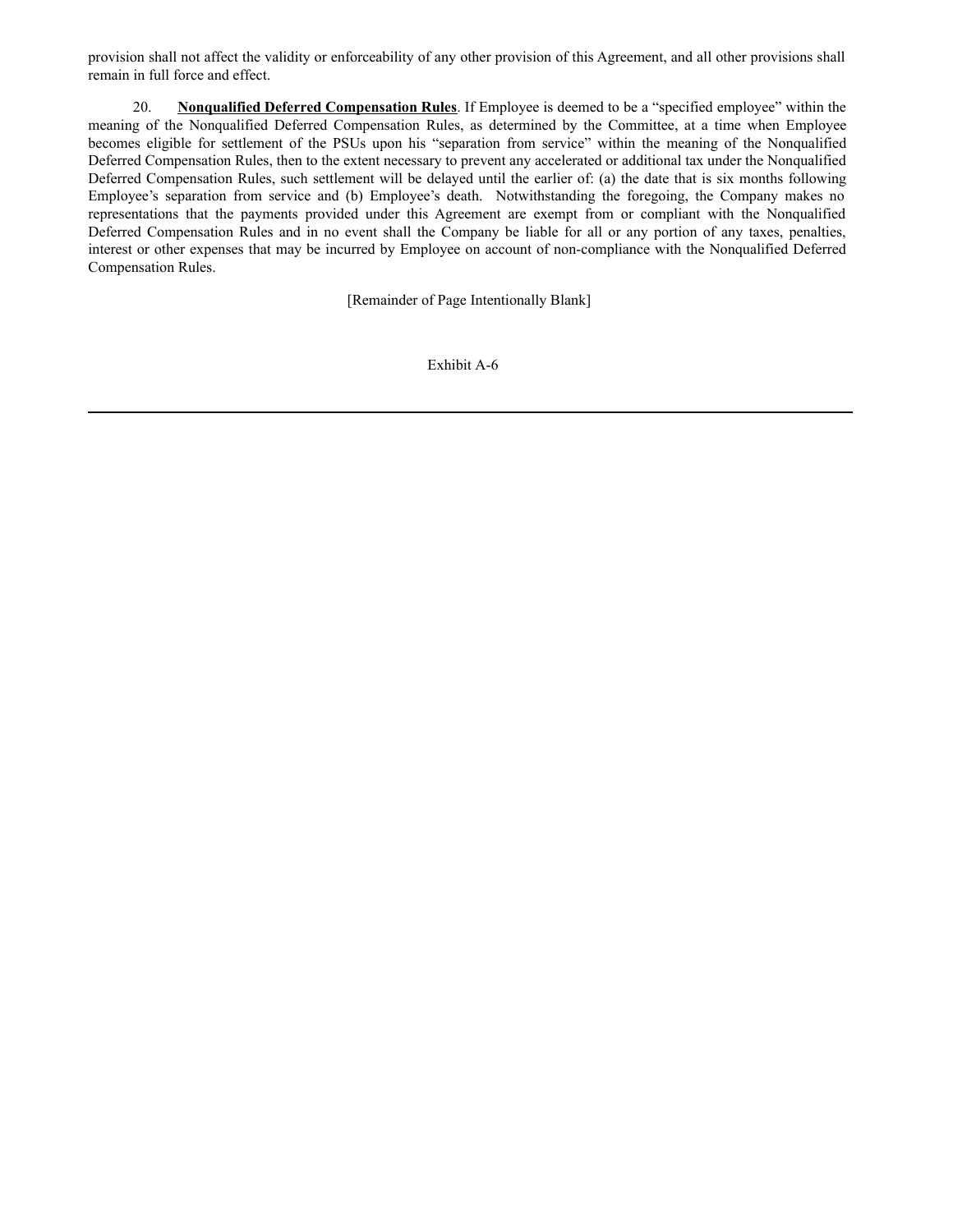# **EXHIBIT B**

# **PERFORMANCE SHARE UNIT PERFORMANCE GOAL**

 $[\begin{array}{ccc} \begin{array}{ccc} \begin{array}{ccc} \end{array} & \begin{array}{ccc} \end{array} & \begin{array}{ccc} \end{array} & \end{array} & \begin{array}{ccc} \end{array} & \begin{array}{ccc} \end{array} & \begin{array}{ccc} \end{array} & \end{array} & \begin{array}{ccc} \end{array} & \begin{array}{ccc} \end{array} & \begin{array}{ccc} \end{array} & \begin{array}{ccc} \end{array} & \begin{array}{ccc} \end{array} & \begin{array}{ccc} \end{array} & \begin{array}{ccc} \end{array} & \begin{array}{ccc} \end{array} & \begin{array}{ccc} \end{array}$ 

Exhibit B-1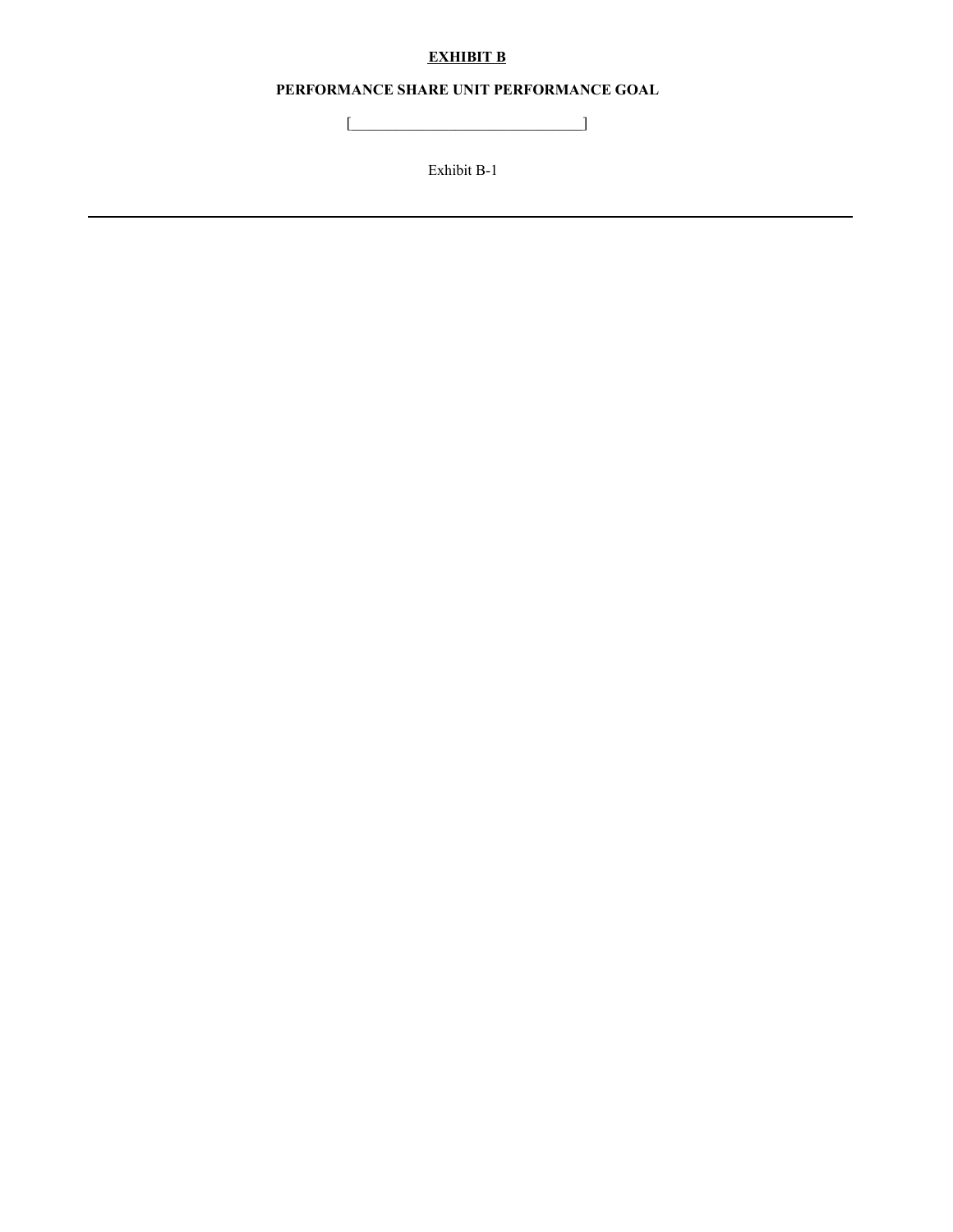# **List of Guarantor Subsidiaries**

<span id="page-98-0"></span>The following subsidiaries of Antero Resources Corporation (the "Company") were, as of September 30, 2020, guarantors of the Company's 5.375% senior notes due 2021, 5.125% senior notes due 2022, 5.625% senior notes due 2023, 5.00% senior notes due 2025 and 4.25% convertible senior notes due 2026.

| Guarantor                      | Jurisdiction of Organization |
|--------------------------------|------------------------------|
| Monroe Pipeline LLC            | <b>Delaware</b>              |
| Antero Subsidiary Holdings LLC | Delaware                     |
| Antero Minerals LLC            | Delaware                     |
| MU Marketing LLC               | Delaware                     |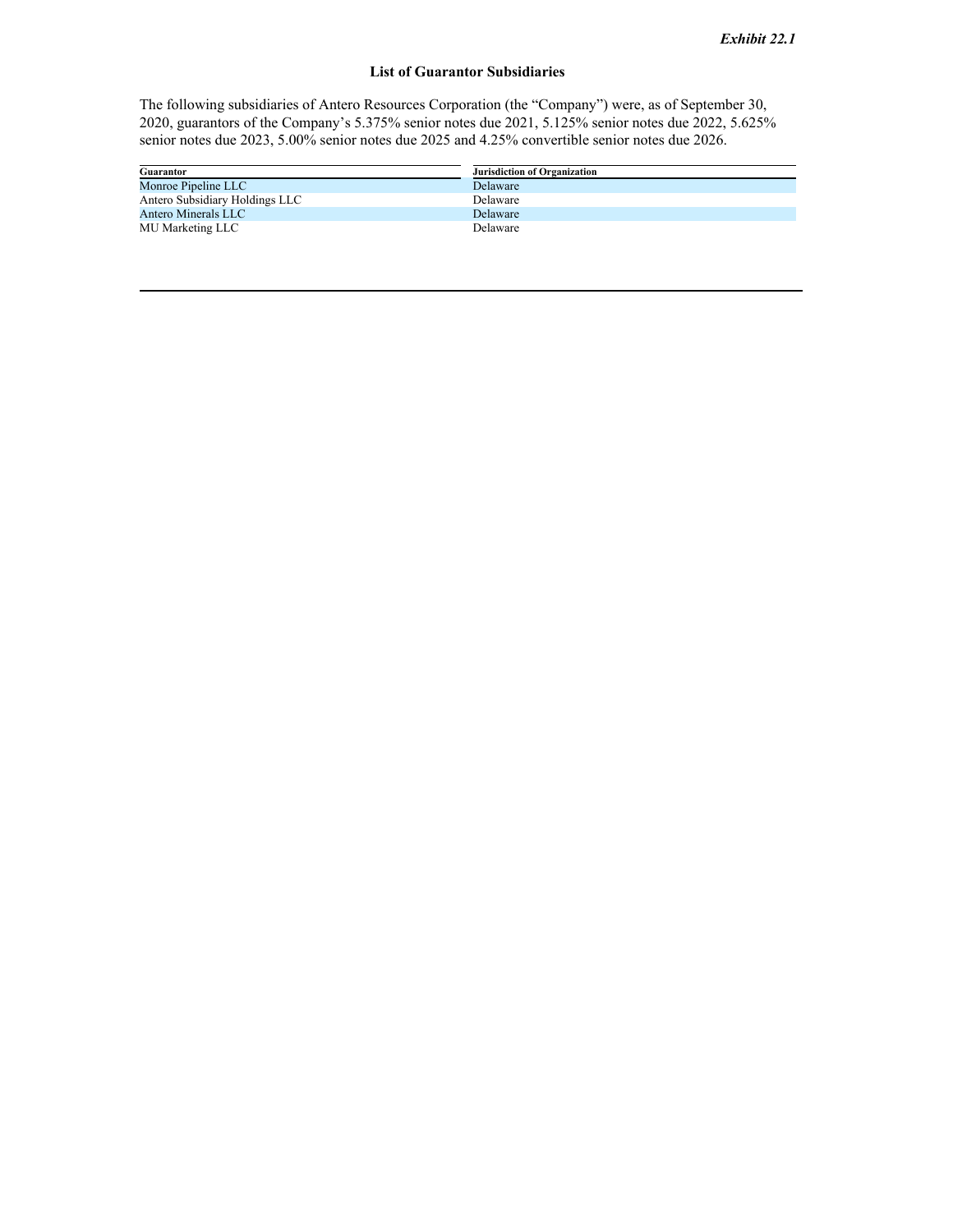#### **CERTIFICATION OF CHIEF EXECUTIVE OFFICER PURSUANT TO RULE 13A-14(A) AND RULE 15D-14(A) OF THE SECURITIES EXCHANGE ACT OF 1934, AS AMENDED**

I, Paul M. Rady, Chairman and Chief Executive Officer of Antero Resources Corporation, certify that:

- 1. I have reviewed this Quarterly Report on Form 10-Q for the quarterly period ended September 30, 2020 of Antero Resources Corporation (the "registrant");
- 2. Based on my knowledge, this report does not contain any untrue statement of a material fact or omit to state a material fact necessary to make the statements made, in light of the circumstances under which such statements were made, not misleading with respect to the period covered by this report;
- 3. Based on my knowledge, the financial statements, and other financial information included in this report, fairly present in all material respects the financial condition, results of operations and cash flows of the registrant as of, and for, the periods presented in this report;
- 4. The registrant's other certifying officer(s) and I are responsible for establishing and maintaining disclosure controls and procedures (as defined in Exchange Act Rules 13a-15(e) and 15d-15(e)) and internal control over financial reporting (as defined in Exchange Act Rules 13a-15(f) and 15d-15(f)) for the registrant and have:
	- a. Designed such disclosure controls and procedures, or caused such disclosure controls and procedures to be designed under our supervision, to ensure that material information relating to the registrant, including its consolidated subsidiaries, is made known to us by others within those entities, particularly during the period in which this report is being prepared; and
	- b. Designed such internal control over financial reporting, or caused such internal control over financial reporting to be designed under our supervision, to provide reasonable assurance regarding the reliability of financial reporting and the preparation of financial statements for external purposes in accordance with generally accepted accounting principles; and
	- c. Evaluated the effectiveness of the registrant's disclosure controls and procedures and presented in this report our conclusions about the effectiveness of the disclosure controls and procedures, as of the end of the period covered by this report based on such evaluation; and
	- d. Disclosed in this report any change in the registrant's internal control over financial reporting that occurred during the registrant's most recent fiscal quarter (the registrant's fourth fiscal quarter in the case of an annual report) that has materially affected, or is reasonably likely to materially affect, the registrant's internal control over financial reporting.
- 5. The registrant's other certifying officer(s) and I have disclosed, based on our most recent evaluation of internal control over financial reporting, to the registrant's auditors and the audit committee of the registrant's board of directors (or persons performing the equivalent functions):
	- a. All significant deficiencies and material weaknesses in the design or operation of internal control over financial reporting which are reasonably likely to adversely affect the registrant's ability to record, process, summarize and report financial information; and
	- b. Any fraud, whether or not material, that involves management or other employees who have a significant role in the registrant's internal control over financial reporting.

Date: October 28, 2020

/s/ Paul M. Rady Paul M. Rady *Chief Executive Of icer*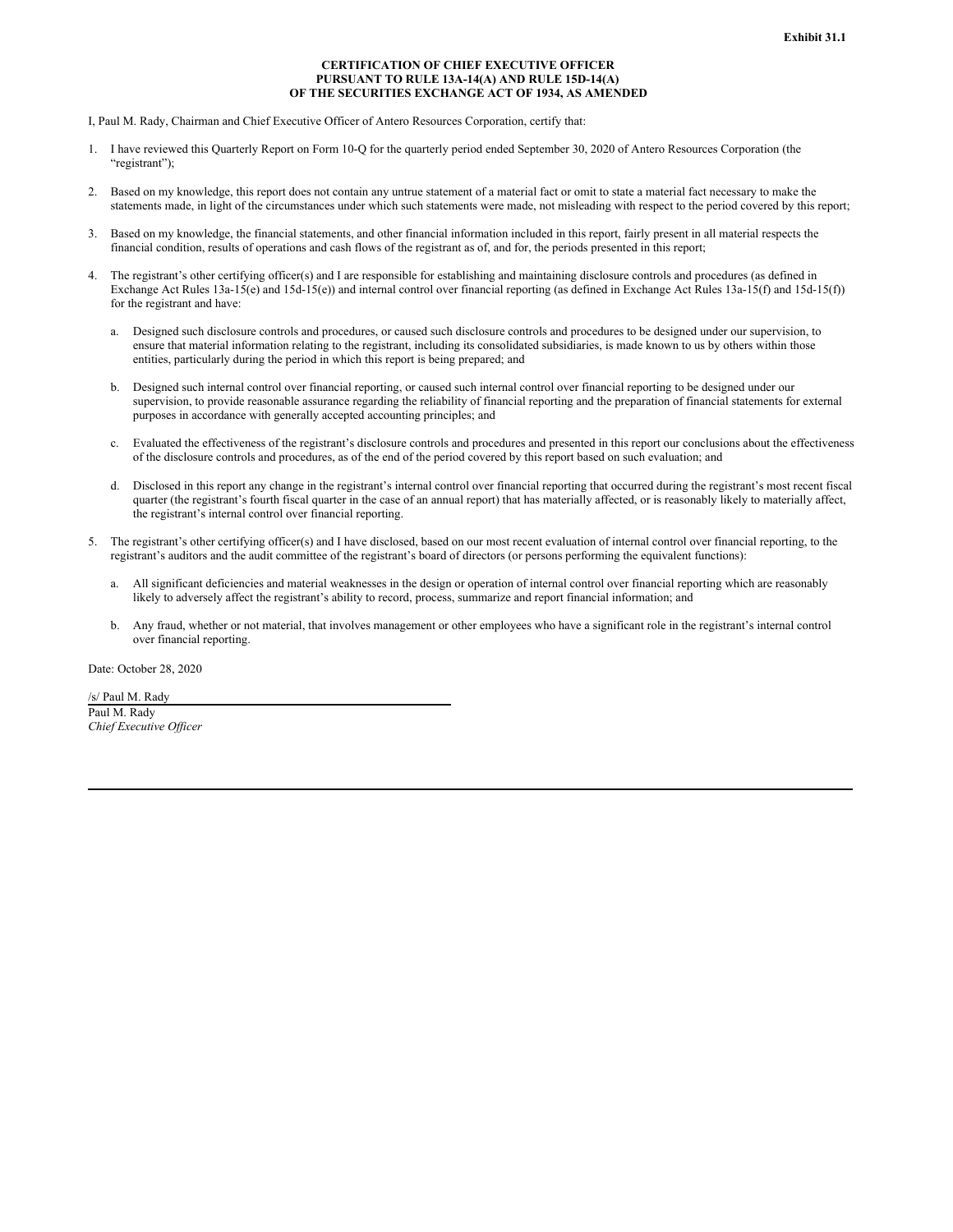#### **CERTIFICATION OF CHIEF FINANCIAL OFFICER PURSUANT TO RULE 13A-14(A) AND RULE 15D-14(A) OF THE SECURITIES EXCHANGE ACT OF 1934, AS AMENDED**

<span id="page-100-0"></span>I, Glen C. Warren, Jr., President and Chief Financial Officer of Antero Resources Corporation, certify that:

- 1. I have reviewed this Quarterly Report on Form 10-Q for the quarterly period ended September 30, 2020 of Antero Resources Corporation (the "registrant");
- 2. Based on my knowledge, this report does not contain any untrue statement of a material fact or omit to state a material fact necessary to make the statements made, in light of the circumstances under which such statements were made, not misleading with respect to the period covered by this report;
- 3. Based on my knowledge, the financial statements, and other financial information included in this report, fairly present in all material respects the financial condition, results of operations and cash flows of the registrant as of, and for, the periods presented in this report;
- 4. The registrant's other certifying officer(s) and I are responsible for establishing and maintaining disclosure controls and procedures (as defined in Exchange Act Rules 13a-15(e) and 15d-15(e)) and internal control over financial reporting (as defined in Exchange Act Rules 13a-15(f) and 15d-15(f)) for the registrant and have:
	- a. Designed such disclosure controls and procedures, or caused such disclosure controls and procedures to be designed under our supervision, to ensure that material information relating to the registrant, including its consolidated subsidiaries, is made known to us by others within those entities, particularly during the period in which this report is being prepared; and
	- b. Designed such internal control over financial reporting, or caused such internal control over financial reporting to be designed under our supervision, to provide reasonable assurance regarding the reliability of financial reporting and the preparation of financial statements for external purposes in accordance with generally accepted accounting principles; and
	- c. Evaluated the effectiveness of the registrant's disclosure controls and procedures and presented in this report our conclusions about the effectiveness of the disclosure controls and procedures, as of the end of the period covered by this report based on such evaluation; and
	- d. Disclosed in this report any change in the registrant's internal control over financial reporting that occurred during the registrant's most recent fiscal quarter (the registrant's fourth fiscal quarter in the case of an annual report) that has materially affected, or is reasonably likely to materially affect, the registrant's internal control over financial reporting.
- 5. The registrant's other certifying officer(s) and I have disclosed, based on our most recent evaluation of internal control over financial reporting, to the registrant's auditors and the audit committee of the registrant's board of directors (or persons performing the equivalent functions):
	- a. All significant deficiencies and material weaknesses in the design or operation of internal control over financial reporting which are reasonably likely to adversely affect the registrant's ability to record, process, summarize and report financial information; and
	- b. Any fraud, whether or not material, that involves management or other employees who have a significant role in the registrant's internal control over financial reporting.

Date: October 28, 2020

/s/ Glen C. Warren, Jr. Glen C. Warren, Jr. *Chief Financial Of icer*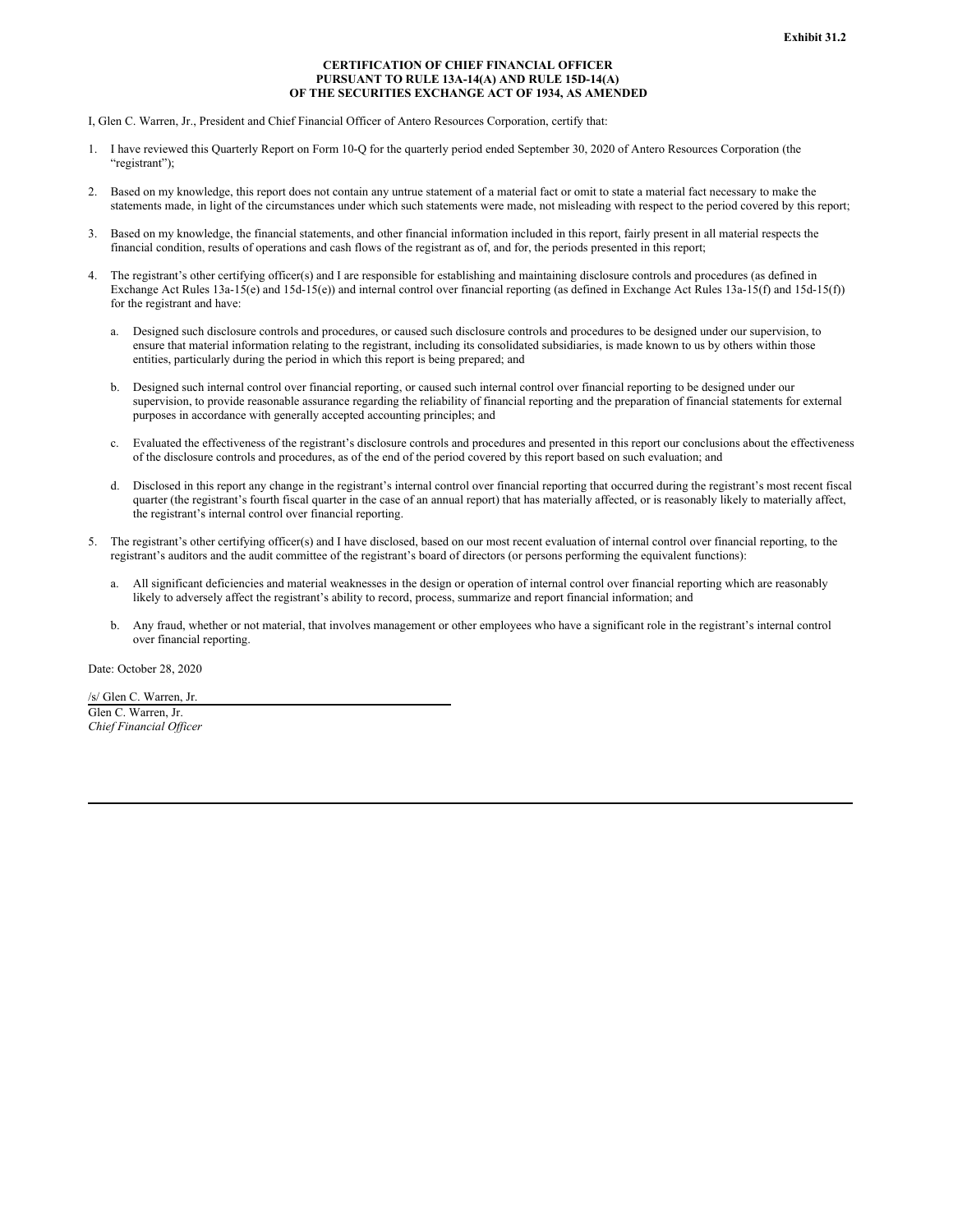#### **CERTIFICATION OF CHIEF EXECUTIVE OFFICER OF ANTERO RESOURCES CORPORATION PURSUANT TO 18 U.S.C. SECTION 1350**

<span id="page-101-0"></span>In connection with this Quarterly Report on Form 10-Q of Antero Resources Corporation for the quarter ended September 30, 2020,I, Paul M. Rady, Chief Executive Officer of Antero Resources Corporation, hereby certify pursuant to 18 U.S.C. Section 1350, as adopted pursuant to Section 906 of the Sarbanes-Oxley Act of 2002, that to my knowledge:

- 1. This Quarterly Report on Form 10-Q for the quarter ended September 30, 2020 fully complies with the requirements of Section 13(a) or 15(d) of the Securities Exchange Act of 1934; and
- 2. The information contained in this Quarterly Report on Form 10-Q for the quarter ended September 30, 2020 fairly presents, in all material respects, the financial condition and results of operations of Antero Resources Corporation for the periods presented therein.

Date: October 28, 2020

/s/ Paul M. Rady Paul M. Rady *Chief Executive Of icer*